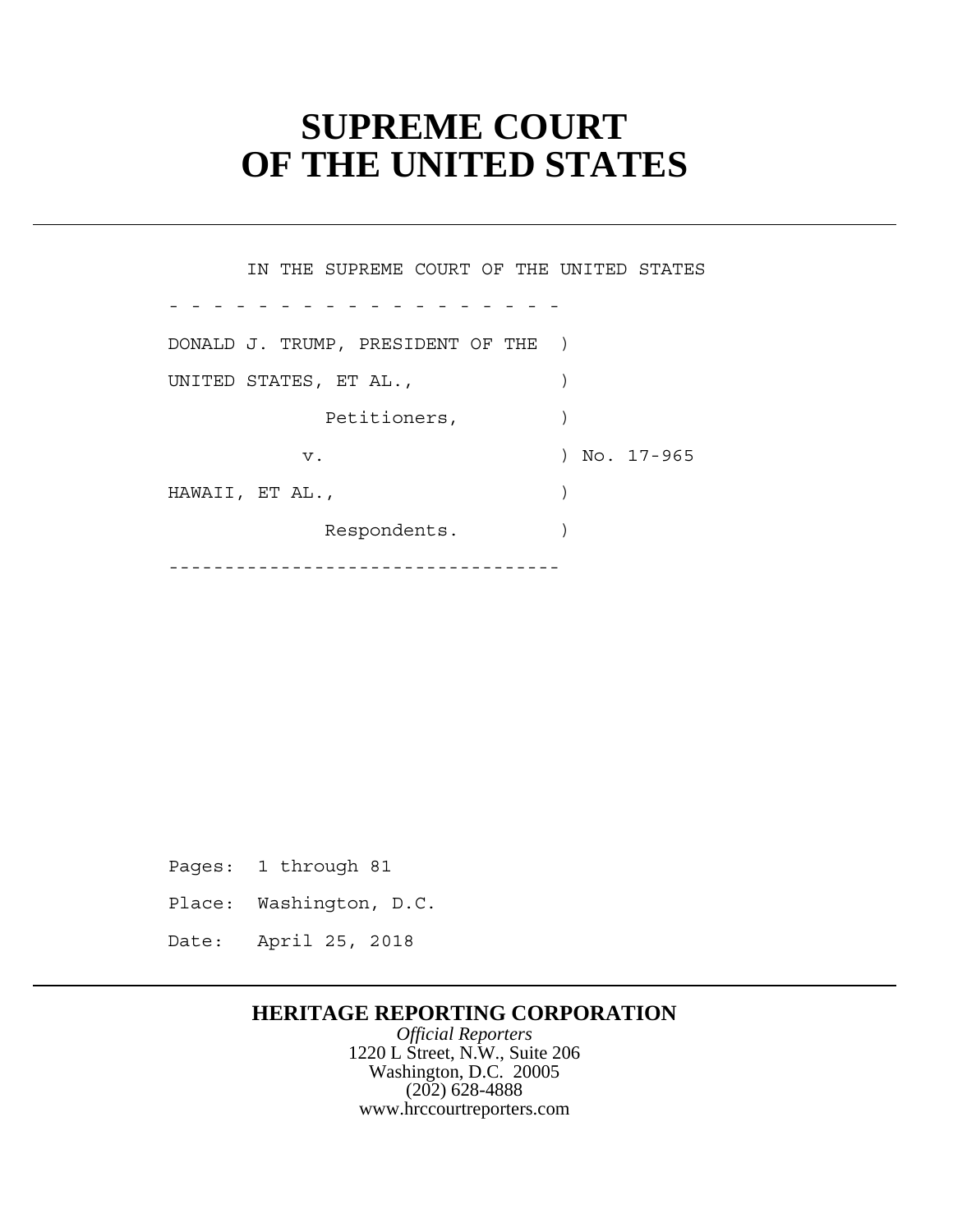$\mathbf{1}$ 

 argument before the Supreme Court of the United 18 APPEARANCES: 19 GEN. NOEL J. FRANCISCO, Solicitor General, 1 2 - - - - - - - - - - - - - - - - - - 3 4 **5**  6 7 8 9 ----------------------------------- 10 11 12 13 14 15 16 17 20 21 22 23 24 25 IN THE SUPREME COURT OF THE UNITED STATES DONALD J. TRUMP, PRESIDENT OF THE ) UNITED STATES, ET AL., Petitioners,  $)$ v. ) No. 17-965 HAWAII, ET AL., (1998) Respondents. ) Washington, D.C. Wednesday, April 25, 2018 The above-entitled matter came on for oral States at 10:02 a.m. Department of Justice, Washington, D.C.; on behalf of the Petitioners. NEAL K. KATYAL, ESQ., Washington, D.C.; on behalf of the Respondents.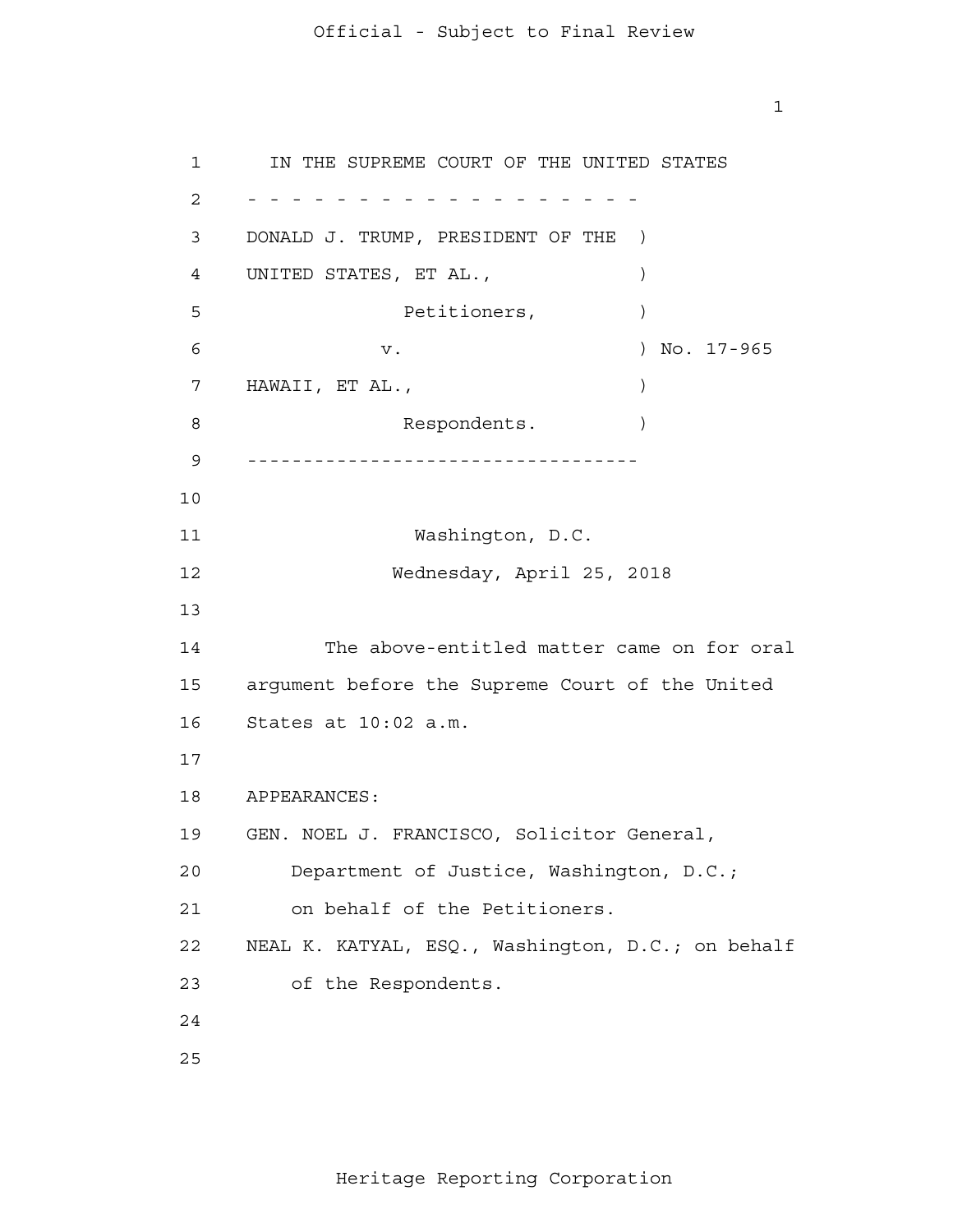| $\mathbf 1$    | CONTENTS                     |              |
|----------------|------------------------------|--------------|
| $\overline{a}$ | ORAL ARGUMENT OF:            | PAGE:        |
| 3              | GEN. NOEL J. FRANCISCO       |              |
| $\overline{4}$ | On behalf of the Petitioners | $\mathbf{3}$ |
| 5              | ORAL ARGUMENT OF:            |              |
| 6              | NEAL K. KATYAL, ESQ.         |              |
| 7              | On behalf of Respondents     | 38           |
| 8              | REBUTTAL ARGUMENT OF:        |              |
| 9              | GEN. NOEL J. FRANCISCO       |              |
| 10             | On behalf of Petitioners     | 75           |
| 11             |                              |              |
| 12             |                              |              |
| 13             |                              |              |
| 14             |                              |              |
| 15             |                              |              |
| 16             |                              |              |
| 17             |                              |              |
| $18\,$         |                              |              |
| 19             |                              |              |
| $20$           |                              |              |
| $2\,1$         |                              |              |
| $2\sqrt{2}$    |                              |              |
| 23             |                              |              |
| $2\sqrt{4}$    |                              |              |
| 25             |                              |              |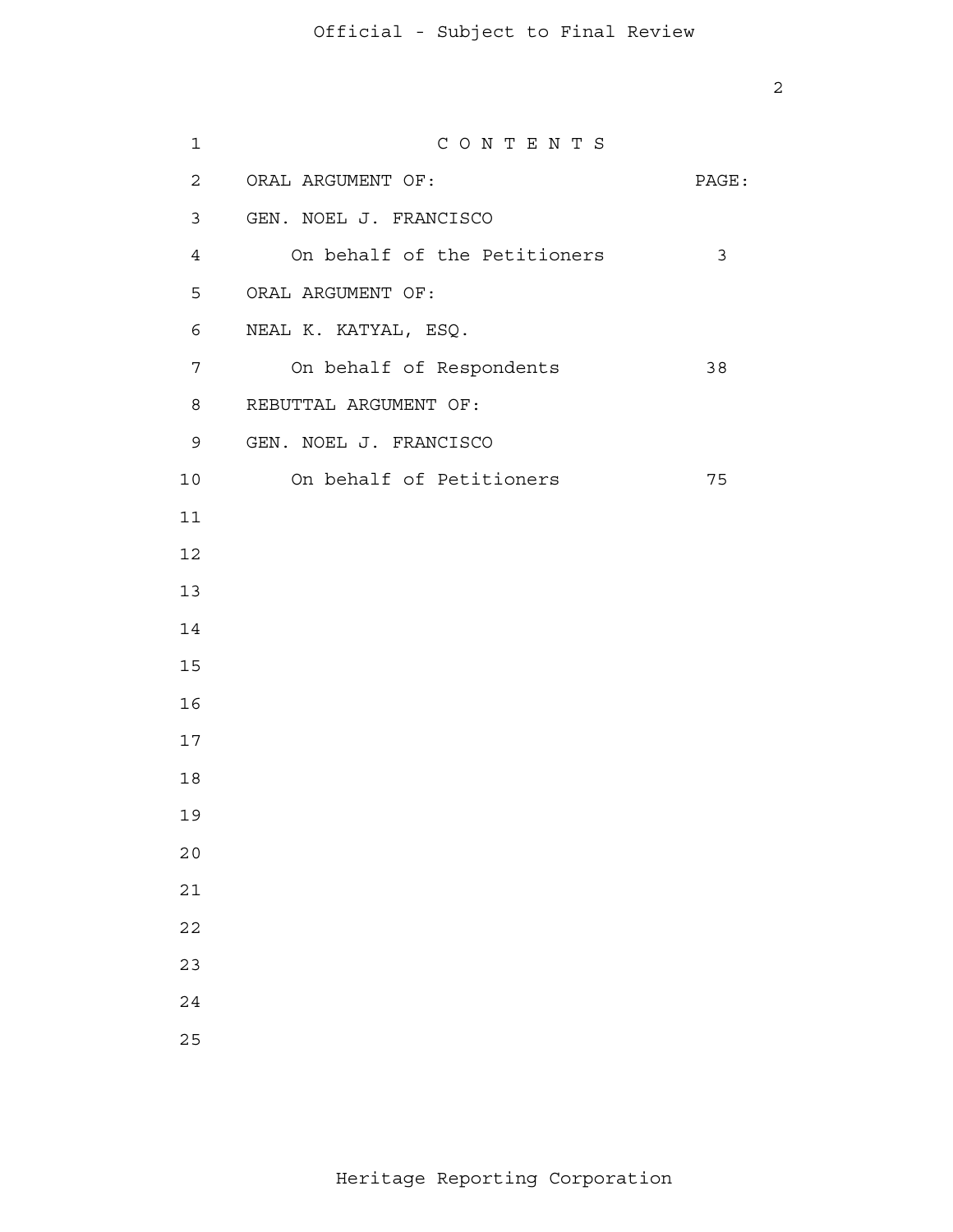3

 1 2 3 4 **5**  6 7 8 9 10 11 12 13 14 15 16 17 18 19 20 21 **22**  23 24 25 P R O C E E D I N G S (10:02 a.m.) CHIEF JUSTICE ROBERTS: We'll hear argument today in Case 17-965, Trump, President of the -- Donald Trump, President of the United States, versus Hawaii. Mr. Francisco. ORAL ARGUMENT OF GENERAL NOEL J. FRANCISCO ON BEHALF OF THE PETITIONERS GENERAL FRANCISCO: Mr. Chief Justice, and may it please the Court: After a worldwide multi-agency review, the President's acting Homeland Security Secretary recommended that he adopt entry restrictions on countries that failed to provide the minimum baseline of information needed to vet their nationals. The proclamation adopts those recommendations. It omits the vast majority of the world, including the vast majority of the Muslim world, because they met the baseline. It now applies to only seven countries that fall below that baseline or had other problems, and it exerts diplomatic pressure on those countries to provide the needed information and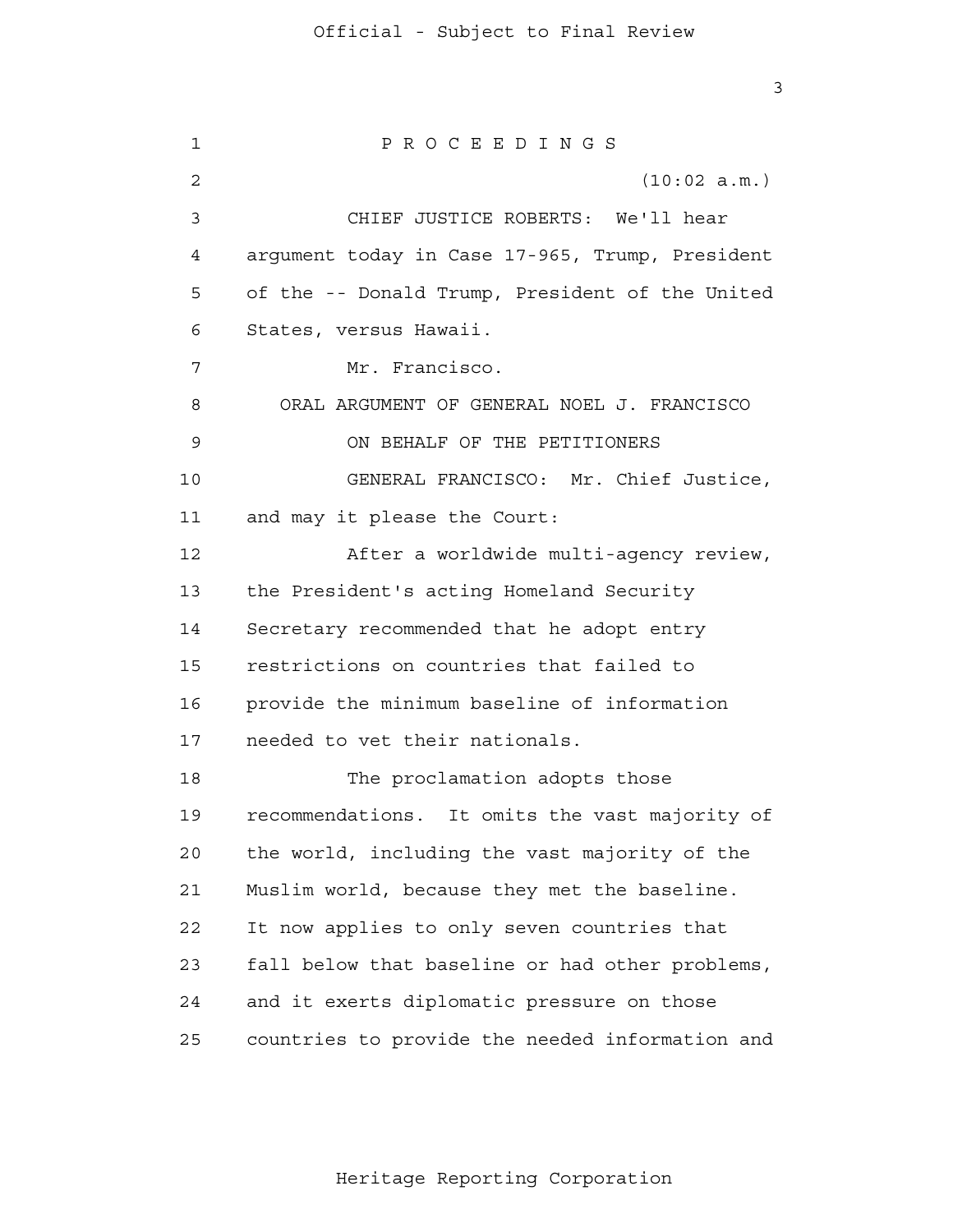4

| $\mathbf{1}$ | to protect the country until they do.           |
|--------------|-------------------------------------------------|
| 2            | The proclamation reflects a foreign             |
| 3            | policy and national security judgment that      |
| 4            | falls well within the President's power under   |
| 5            | 1182(f) and has been successful, which is why   |
| 6            | the country of Chad was recently dropped from   |
| 7            | the list. But it --                             |
| 8            | JUSTICE GINSBURG: You -- you                    |
| 9            | mentioned 1182(f). And the worrisome thing      |
| 10           | about this is that the President acts; Congress |
| 11           | is the one responsible for making the laws      |
| 12           | about immigration. It has been suggested in     |
| 13           | one of the briefs that we read 1182(f) to allow |
| 14           | the President to suspend entry but only for a   |
| 15           | period of time long enough for Congress to say  |
| 16           | yea or nay.                                     |
| 17           | GENERAL FRANCISCO: Your Honor, yes,             |
| 18           | 1182(f) is a broad and flexible power in a      |
| 19           | Here, however, I think that you<br>narrow area. |
| 20           | don't need to explore those outer limits        |
| 21           | because the proclamation's meant to help        |
| 22           | implement the INA by making sure that we have   |
| 23           | the minimum level of information needed to      |
| 24           | determine if aliens are admissible under the    |
| 25           | INA.                                            |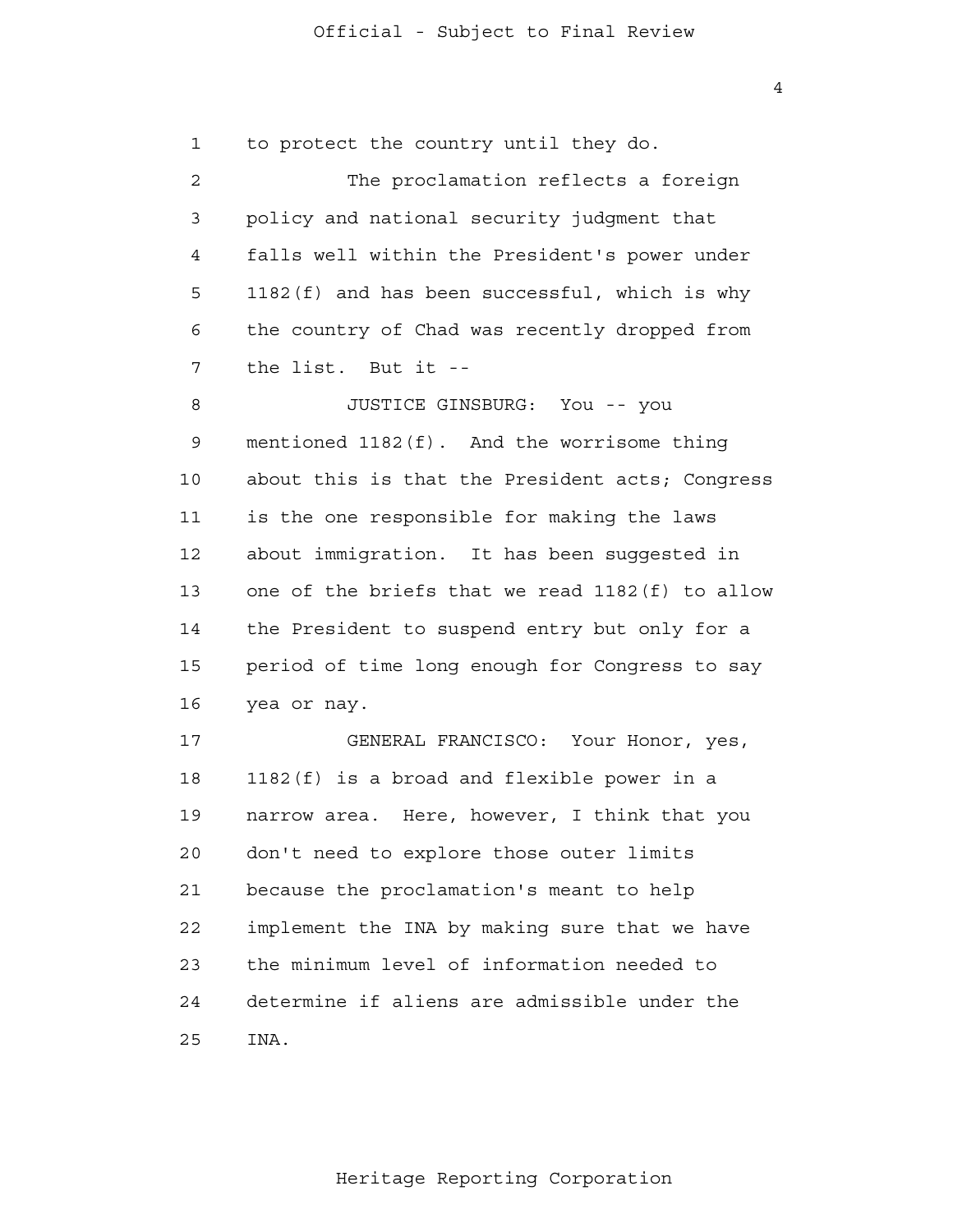$\overline{5}$ 

 1 2 3 4 **5** In terms of a time limit, I think that's simply inconsistent with the text of the statute and inconsistent with virtually every 1182(f) proclamation ever issued. Here, we have a fair -

 6 7 8 9 10 11 12 13 14 15 16 JUSTICE SOTOMAYOR: I'm sorry, Mr. --General. I thought that Congress had looked at the situation and created a statutory system that addressed the very concern the President is expressing. Congress said you can have visa waivers if you -- if you can meet the three criteria that this special committee of the President looked at, and if you don't, you have to have a very heightened, extreme vetting process. And it created that vetting process and suggested its parameters.

 17 18 19 20 21 **22**  23 24 25 More importantly, it took terrorist countries and designated which ones supported terrorism and added another layer of review and said, if you're a national from one of those countries or you have visited one of those countries in the recent past, you also have to get the permission of the Attorney General and the Secretary of State to -- to affirm that you are not a danger to the U.S.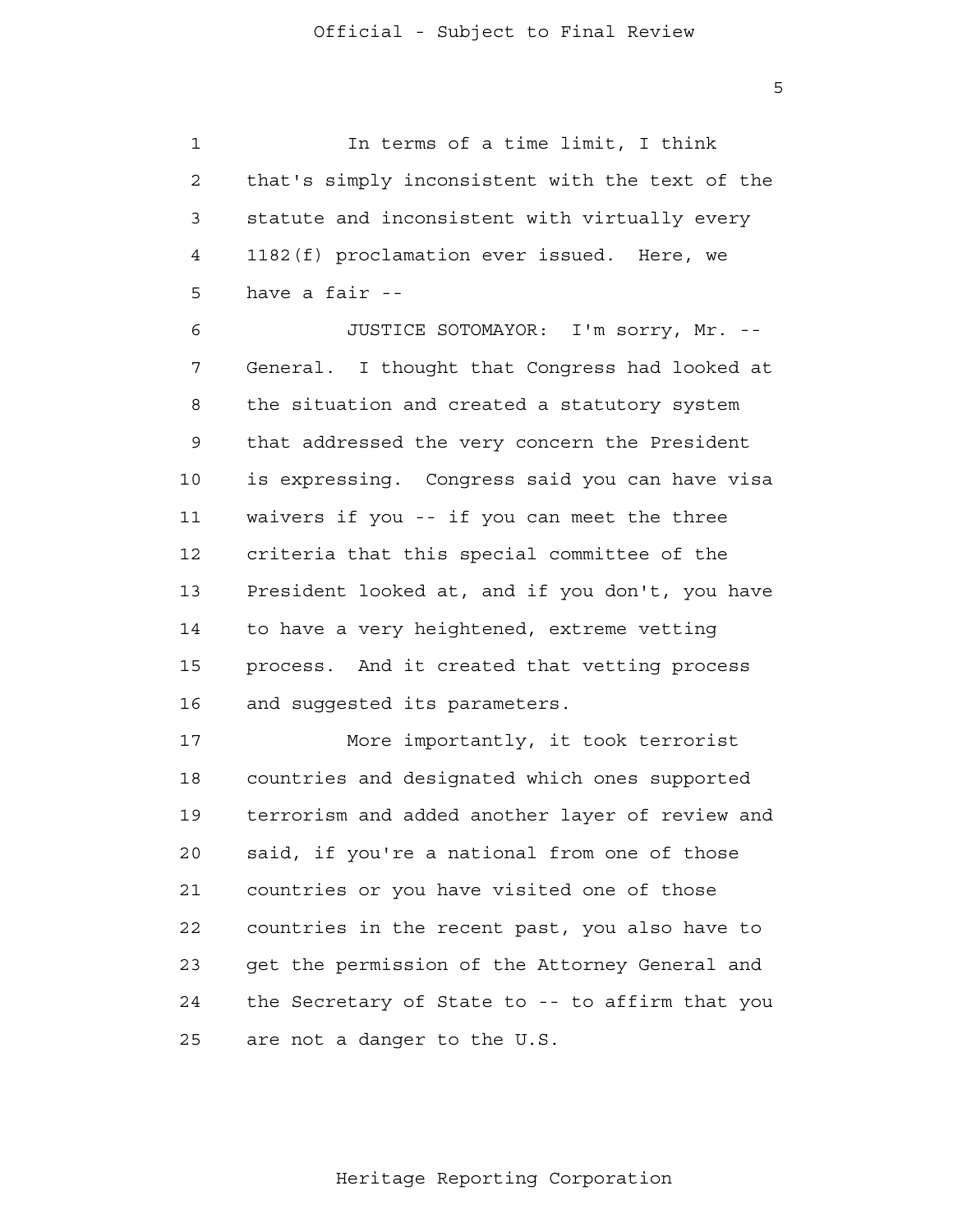$\overline{6}$ 

 1 2 3 4 **5**  6 7 8 9 10 11 12 13 14 15 16 17 18 19 20 21 22 23 24 25 GENERAL FRANCISCO: And - JUSTICE SOTOMAYOR: So I -- but what I see the President doing here is saying, I'm going to add more to the limits that Congress  $set$  --GENERAL FRANCISCO: Right. JUSTICE SOTOMAYOR: -- and to what Congress said was enough. Where does a President get the authority to do more than Congress has already decided is adequate? GENERAL FRANCISCO: Well, there are there's a lot packed into your question, Your Honor, and so let me try to unpack it a little bit. I think the basic answer is that 1182(f) gives the President the authority to impose restrictions in addition to those set forth in the INA, but to go to the statutes that Your Honor was - JUSTICE SOTOMAYOR: But -- it might,  $but --$ GENERAL FRANCISCO: Right, but - JUSTICE SOTOMAYOR: -- on the very grounds that Congress has already looked at? GENERAL FRANCISCO: And that's exactly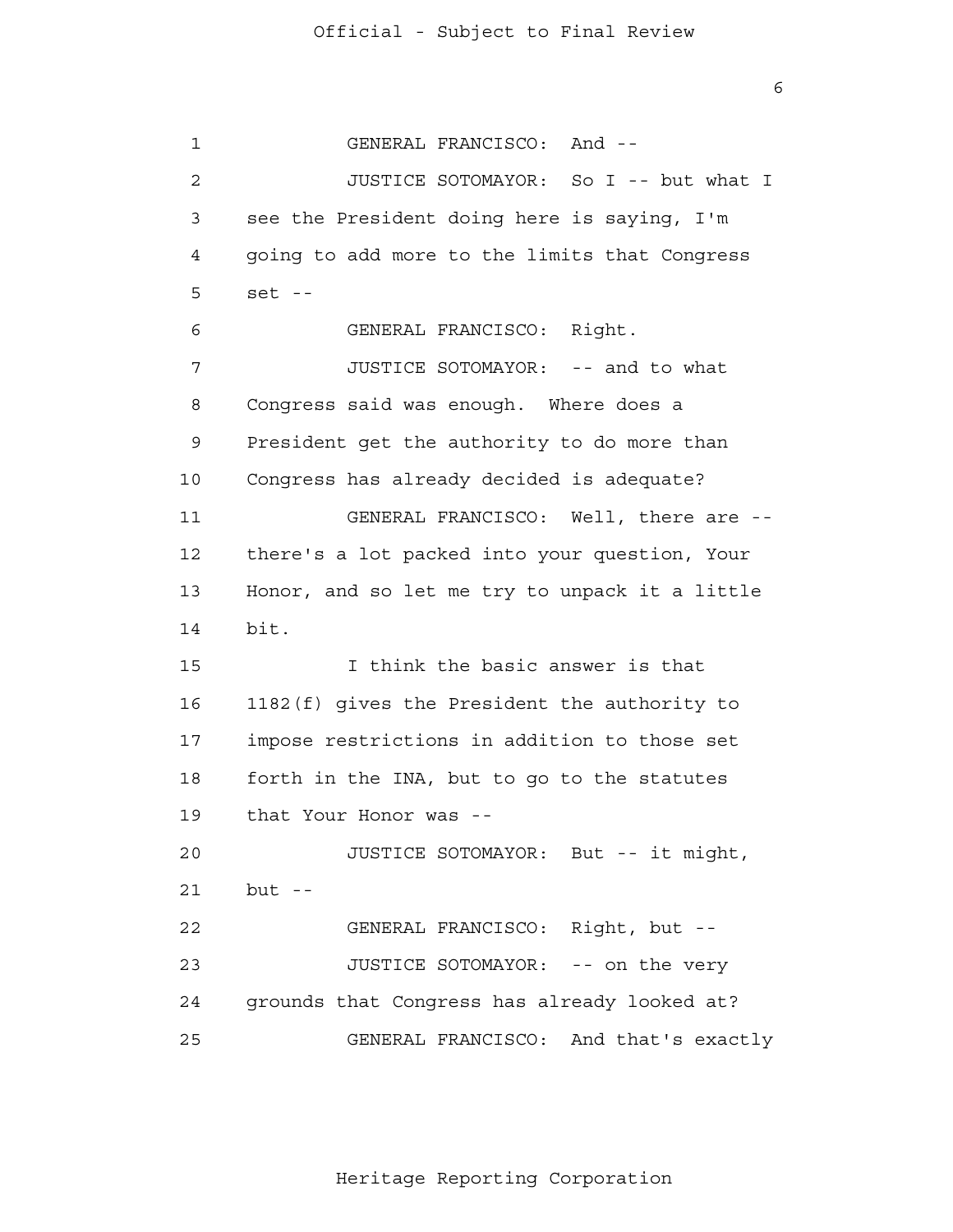1 2 3 4 **5**  6 7 8 9 10 what I was going to address next, Your Honor. The Visa Waiver Program provides a special benefit to our closest allies and some of the safest countries in the world. Neither the Visa Waiver Program nor any of the other statutes that they cite addresses whether we get the minimum level of information needed to determine the admissibility of individuals coming in from some of the riskiest countries in the world.

 11 12 13 14 15 16 17 18 19 And 1182(f) then does give the President the authority to supplement that vetting system. After all, the whole vetting system is essentially determined by the executive branch. It's up to the executive branch to set it up. It's up to the executive branch to maintain it. And it's up to the executive branch to constantly improve it. And, here, you have something that

 20 21 22 23 really is at the core of 1182(f) since its main purpose is to help implement the INA by making sure we have that minimum baseline of information.

 24 <u>25</u> And if you look at the proclamation, what we're talking about is very basic pieces

Heritage Reporting Corporation

7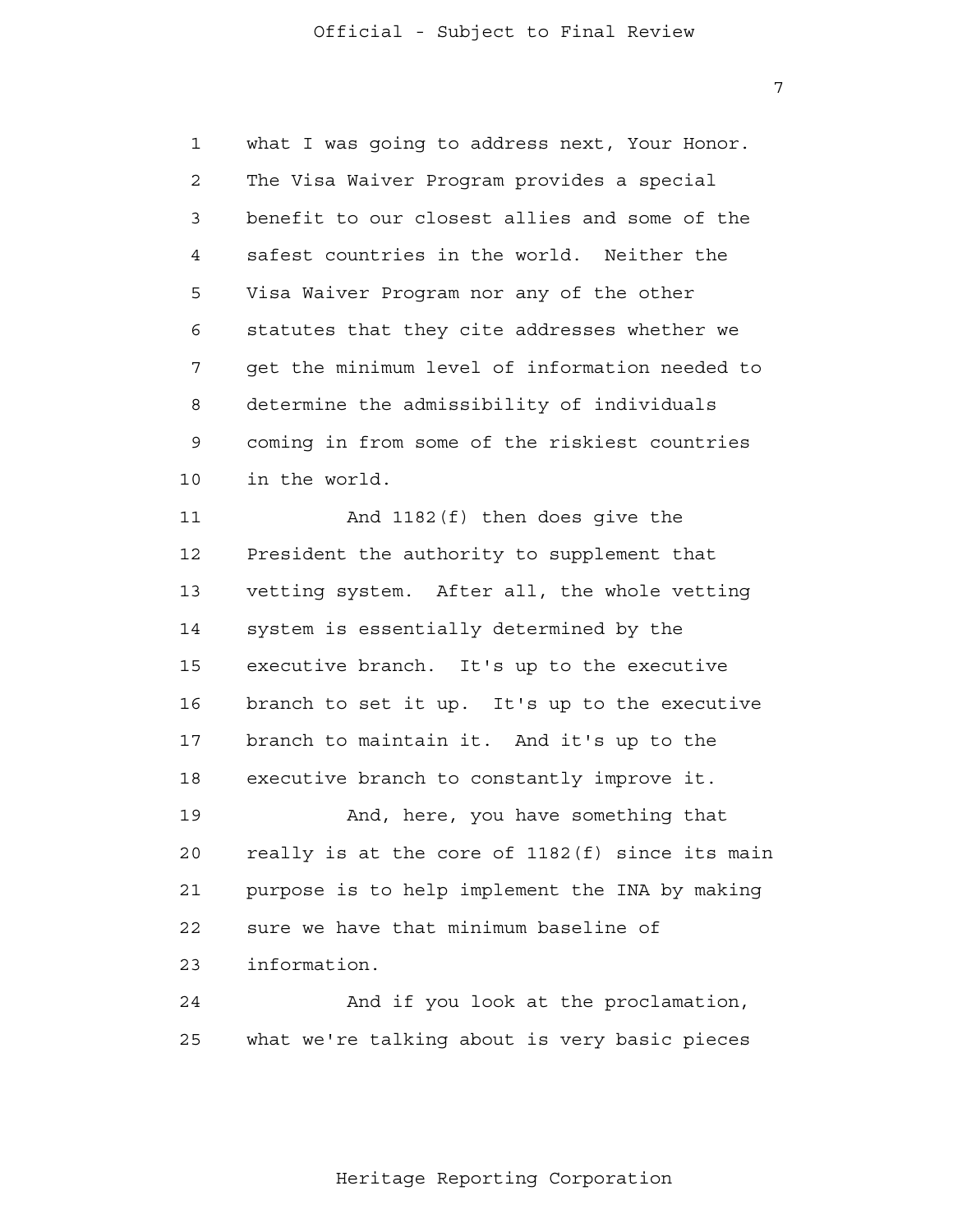1 2 3 4 **5** of information. Not the ideal, but the minimum. Are they reporting terrorism history information? Are they reporting criminal history? Do they cooperate with us on a real-time basis?

 6 7 8 9 10 11 12 13 And I could give you an example to help illustrate how this works. Suppose that Jane Doe shows up at our border with a valid visa, but after that visa was issued, pursuant to the entire process, Your Honor, that you described, her home country learns that she is associated with a terrorist organization but doesn't tell us.

> 14 15 16 17 18 19 20 Once she shows up at the border, we cannot make an intelligent determination as to whether or not she's admissible under the INA. And that's what this proclamation really does go to: Making sure we have that minimum baseline of information needed to determine admissibility.

 21 **22**  23 24 25 And so the proclamation really does reflect a -- it is different than past proclamations, but it is typical in the sense that it seeks to identify harmful conduct that a foreign government is engaging in, and then

8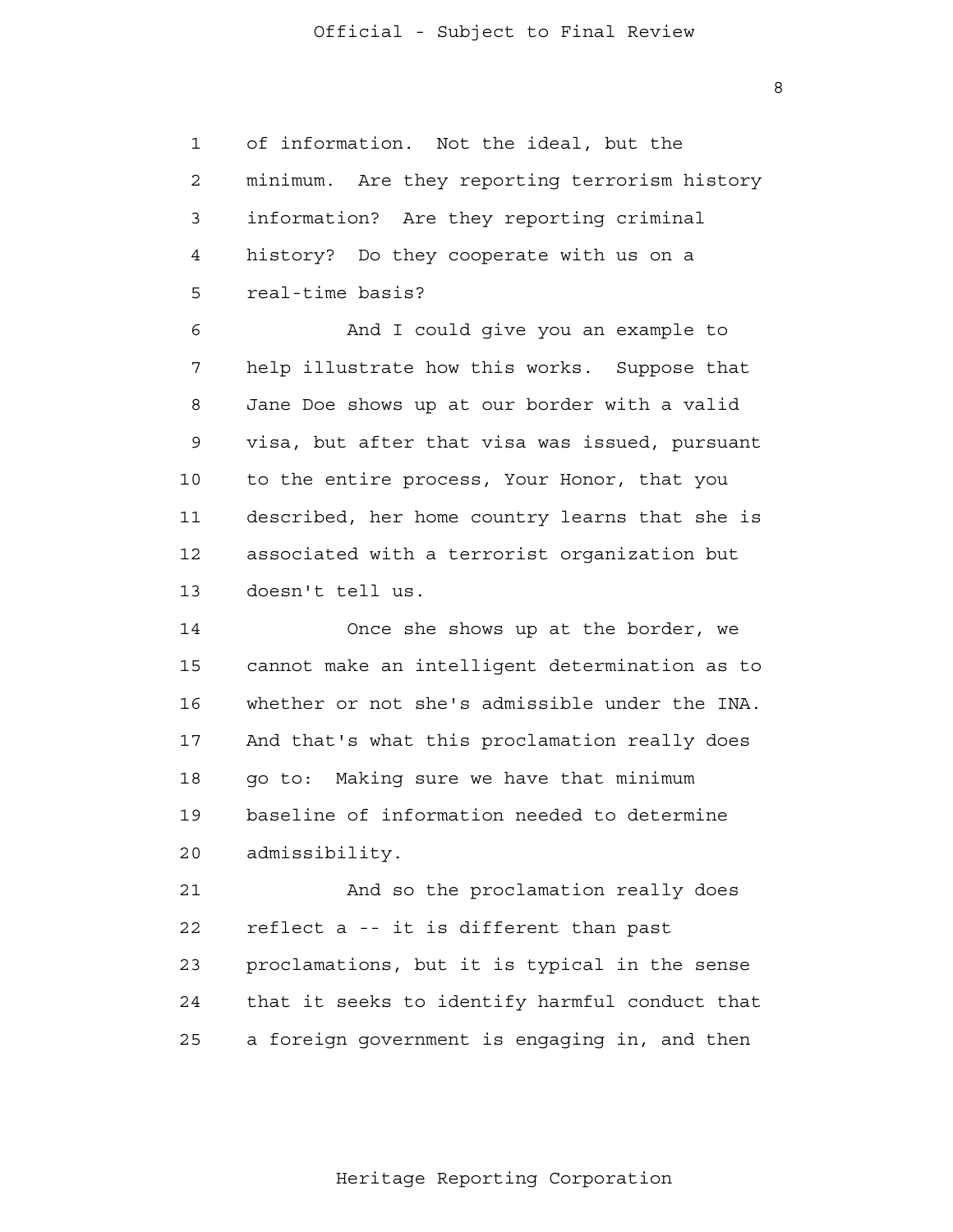1 2 it imposes sanctions in order to pressure that government to change.

 3 4 **5**  6 7 That's what President Carter did with respect to Iran, what President Reagan did with respect to Cuba. Here, the harmful conduct is the failure to provide us with that minimum baseline of information.

 8 9 10 11 JUSTICE SOTOMAYOR: Can you represent that no other country that -- that fails all three of the criteria was excluded from this list?

 12 13 14 15 16 GENERAL FRANCISCO: Well, Your Honor, what I can represent is that the -- the -- the analysis was holistic. It wasn't if you failed any one or the others. It was if your overall score was sufficiently low.

> 17 18 19 20 21 22 23 24 25 JUSTICE SOTOMAYOR: So given - GENERAL FRANCISCO: So I can represent that all of the countries listed in the proclamation are the same countries that fell below the baseline, with the exception of Somalia, which the proclamation makes quite clear, and the exception of Iraq, which did fall below -- below the baseline but was not subjected to sanctions.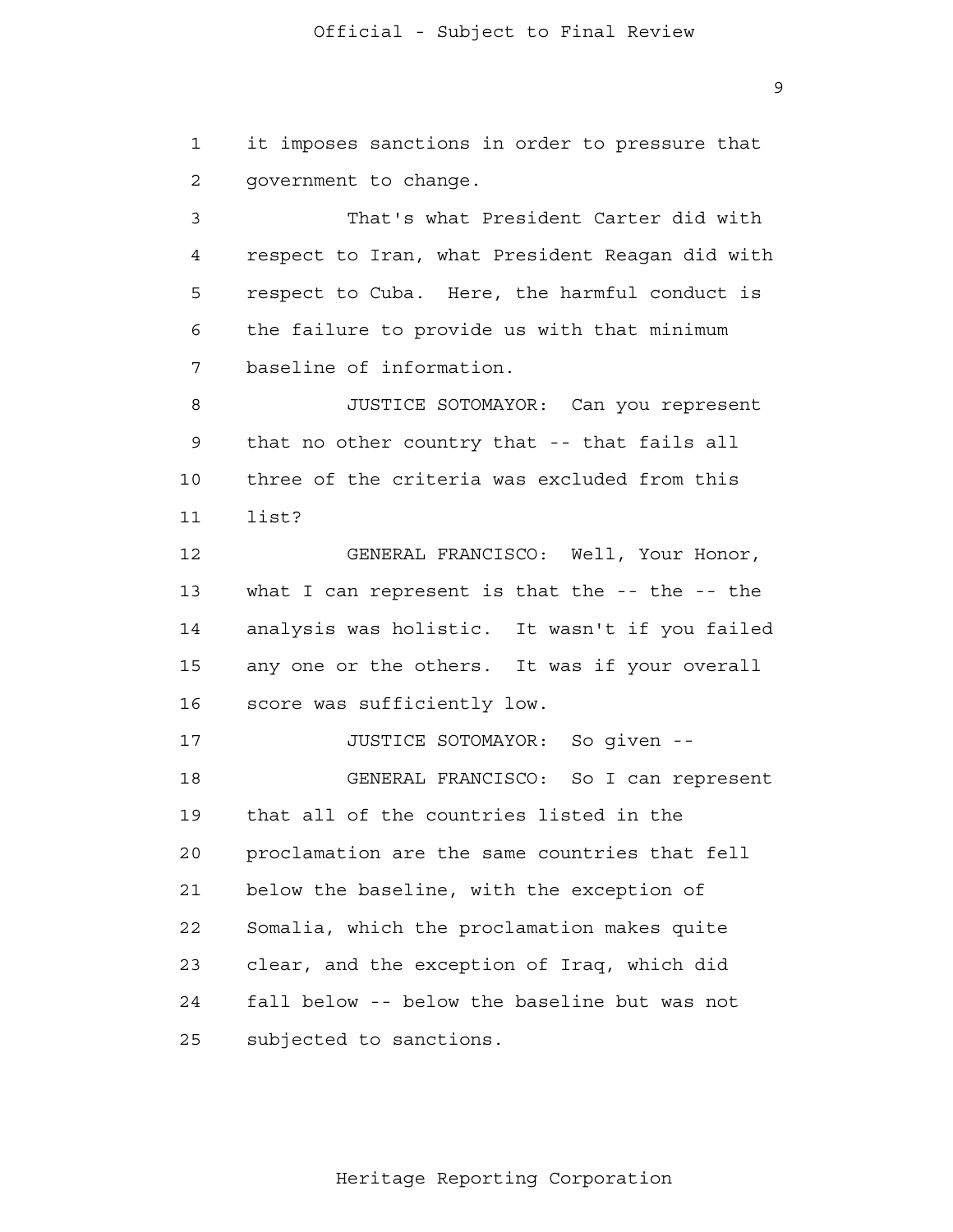10

| $\mathbf{1}$ | And I think that this reflects the              |
|--------------|-------------------------------------------------|
| 2            | tailored nature of this proclamation and the    |
| 3            | fact that it was meant to impose tailored       |
| 4            | pressure on these countries while also taking   |
| 5            | into account other types of national security   |
| 6            | and foreign policy considerations to try to     |
| 7            | move those countries across the line into       |
| 8            | acceptability, which we've now seen has been    |
| 9            | successful, as with the case of the government  |
| 10           | of Iraq -- of Chad.                             |
| 11           | JUSTICE KENNEDY: In fact, if you                |
| 12           | compare this proclamation to the Reagan and the |
| 13           | Carter proclamations, which I think were one or |
| 14           | two sentences, this is longer than any          |
| 15           | proclamation that -- that I've seen in this     |
| 16           | particular area.                                |
| 17           | GENERAL FRANCISCO: This is, Your                |
| 18           | Honor, the most detailed 1182 --                |
| 19           | JUSTICE KENNEDY: I'd say "longer                |
| 20           | $detail" - -$                                   |
| 21           | GENERAL FRANCISCO: Yes.                         |
| 22           | JUSTICE KENNEDY: -- is -- is a better           |
| 23           | word.                                           |
| 24           | GENERAL FRANCISCO: Yes. This is the             |
| 25           | more detailed 1182(f) proclamation in history.  |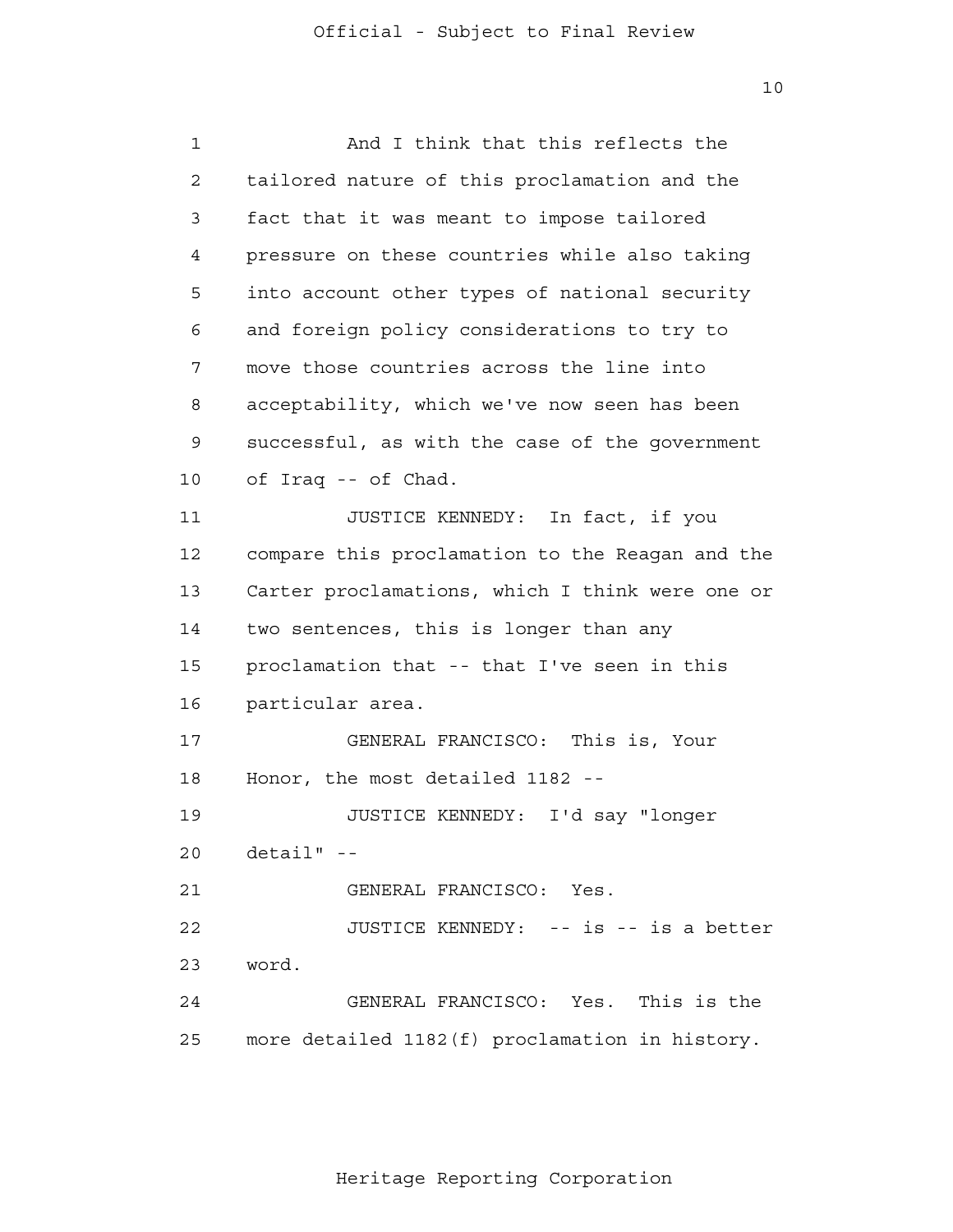1

2

3

4

**5** 

6

7

8

9

10

11

12

13

14

15

16

17

18

19

20

21

 $11$ It's not - JUSTICE SOTOMAYOR: General, the proclamations by Reagan and Carter, however, were not as broad as this one. GENERAL FRANCISCO: Your Honor, they were almost as broad, but - JUSTICE SOTOMAYOR: And -- and - GENERAL FRANCISCO: -- to complete my answer to Justice Kennedy's question, this is the most detailed proclamation ever issued in American history. Yes, Your Honor, to be sure, this covers more countries than either President Reagan's or President Carter's covered. But it's - JUSTICE SOTOMAYOR: And more -- and more immigrants, because Carter's only applied to certain immigrants, not to all. GENERAL FRANCISCO: President Carter's actually applied to all immigrants but then had an exception much like the waiver provision here for national interests and humanitarian

> 22 23 24 concerns. So I think President Carter's was actually very similar to the proclamation here. And  $-$

 25 CHIEF JUSTICE ROBERTS: Is your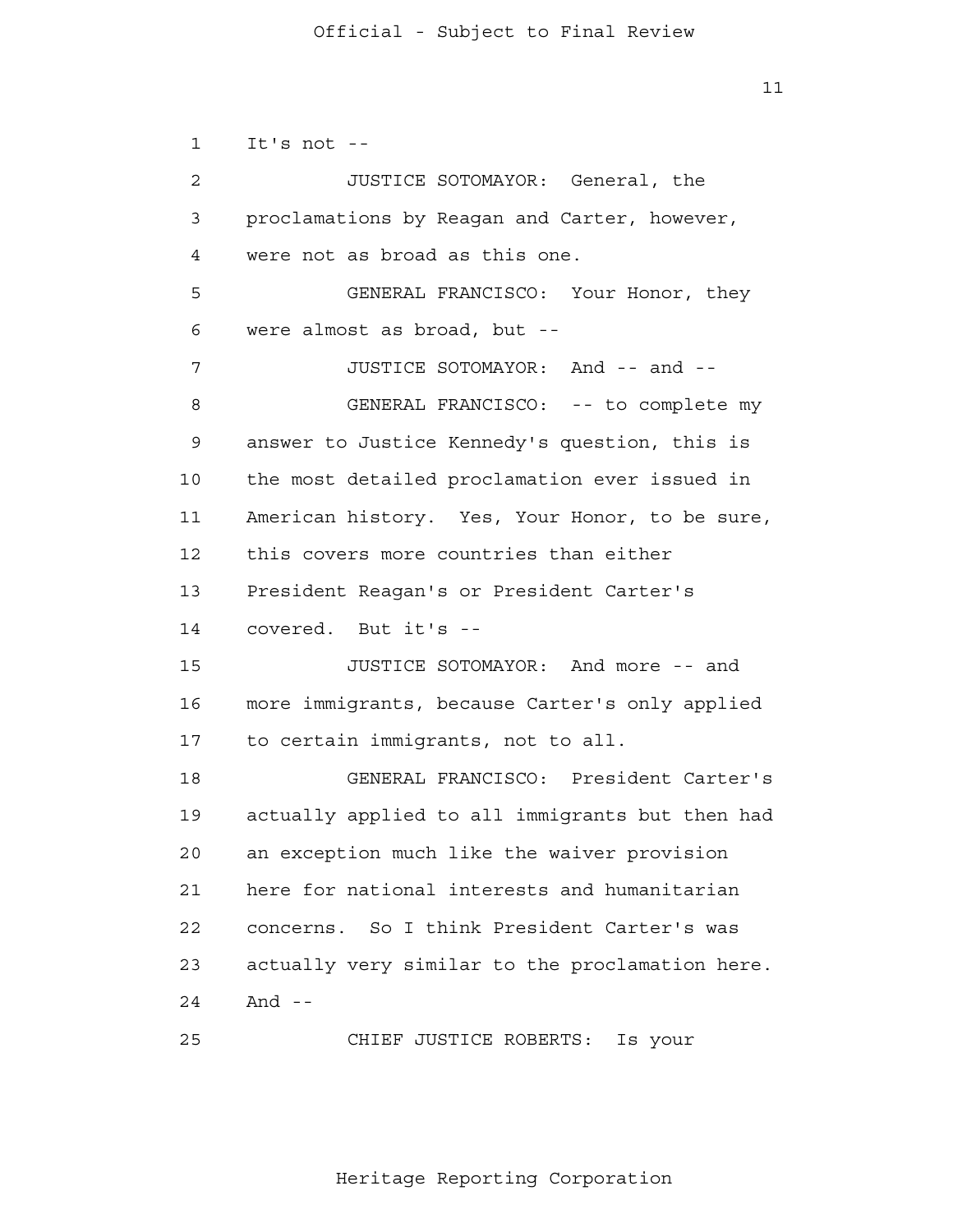1 2 3 4 **5**  6 7 8 9 10 11 12 13 14 15 16 17 18 19 20 21 **22**  23 24 25 consular non-reviewability argument -- is that a jurisdictional argument? GENERAL FRANCISCO: Your Honor, I yes, I think it is a jurisdictional argument. And that's why I don't think you really should address any of these issues. The basic rule is that the exclusion of aliens is a political act imbued with foreign policy and national security concerns and, therefore, subject to - CHIEF JUSTICE ROBERTS: I -- I thought in Sale, that we decided that this -- this wasn't jurisdictional or at least decided the merits despite the non-reviewability argument that the government made. GENERAL FRANCISCO: I think the second thing that you just said, Mr. Chief Justice, is accurate. The Court didn't address the reviewability issue at all. And so we don't think it's precedential one way or another. CHIEF JUSTICE ROBERTS: Was the -- was the argument raised in that case by the government? GENERAL FRANCISCO: Yes, it was, Your Honor. I could -

 $12$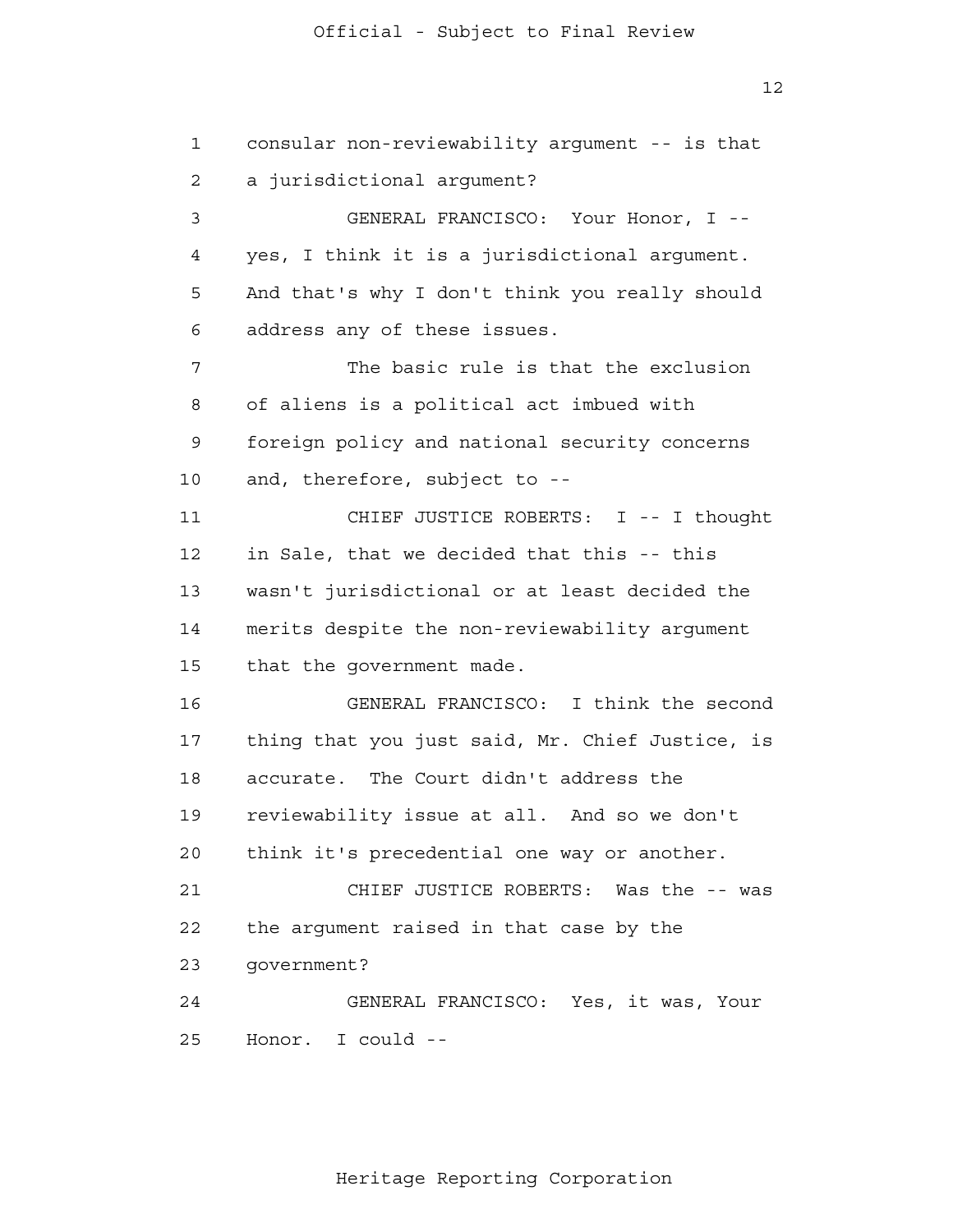13

| $\mathbf 1$    | CHIEF JUSTICE ROBERTS: So -- so it's            |
|----------------|-------------------------------------------------|
| $\mathbf{2}$   | an argument we would have been required to      |
| 3              | address if it were, in fact, jurisdictional?    |
| $\overline{4}$ | GENERAL FRANCISCO: I think so.<br>And           |
| 5              | so I think one way you could understand it is   |
| 6              | that it doesn't go to Article III jurisdiction, |
| 7              | though it is a justiciability argument and we   |
| 8              | would urge this Court to accept it because we   |
| 9              | think it's correct.                             |
| 10             | But even if you don't think that it's           |
| 11             | correct, we think that this proclamation        |
| 12             | satisfies the merits because it does fall well  |
| 13             | within the power of the President under         |
| 14             | $1182(f)$ .                                     |
| 15             | JUSTICE BREYER: If you're about --              |
| 16             | JUSTICE KAGAN:<br>May I turn, General,          |
| 17             | to the constitutional claims in this case?      |
| 18             | GENERAL FRANCISCO: Yes, Your Honor.             |
| 19             | JUSTICE KAGAN: And your principal               |
| 20             | response to the Establishment Clause claim is   |
| 21             | to cite Mandel and to say that, once the        |
| 22             | government comes forward with a legitimate      |
| 23             | reason -- of course, national security is the   |
| 24             | most important reason one can come forward with |
| 25             | -- the game is over, essentially. And I just    |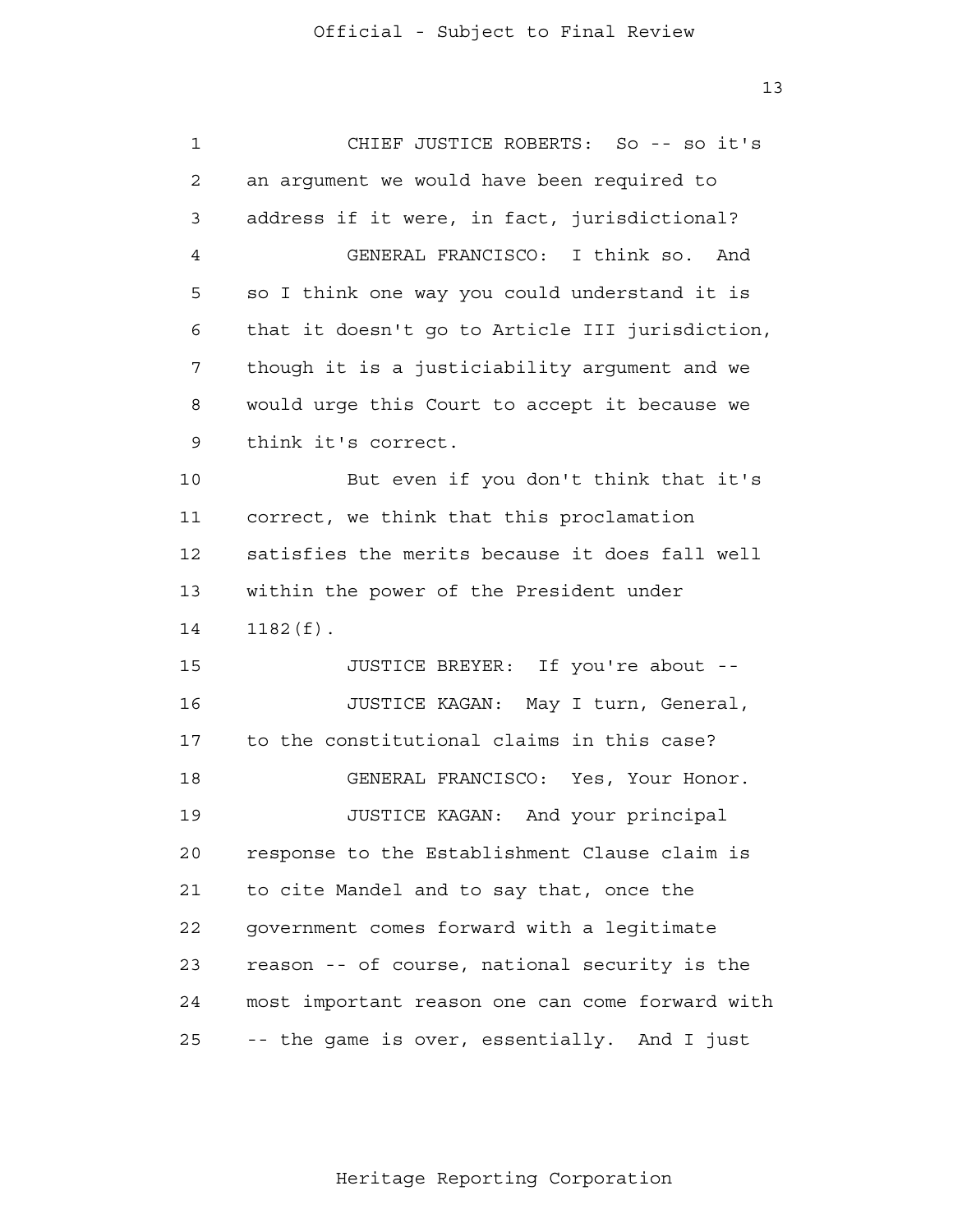14

 1 2 3 4 **5**  6 7 8 9 10 11 12 13 14 15 16 17 18 19 20 21 22 23 24 25 want to press on that a little bit. GENERAL FRANCISCO: Sure. JUSTICE KAGAN: So, first, I want to ask whether that means -- you started off by talking a lot about the process of this proclamation. But I -- I take it that that argument would apply irrespective of what process was used. In other words, you would have made the same Mandel argument to the first executive order in this case, or would you not? GENERAL FRANCISCO: We would have made a Mandel argument, but it is far stronger given that you have the process and substance upon which this proclamation was based, because whatever you - JUSTICE KAGAN: Well, I guess I wonder why that is, just because, when I read Mandel, I don't see anything about process or you have to meet a certain kind of bar. Mandel really is kind of you state a reason and this Court stops. GENERAL FRANCISCO: And I think that that is right, but I think that when you, in addition to that, have the extensive worldwide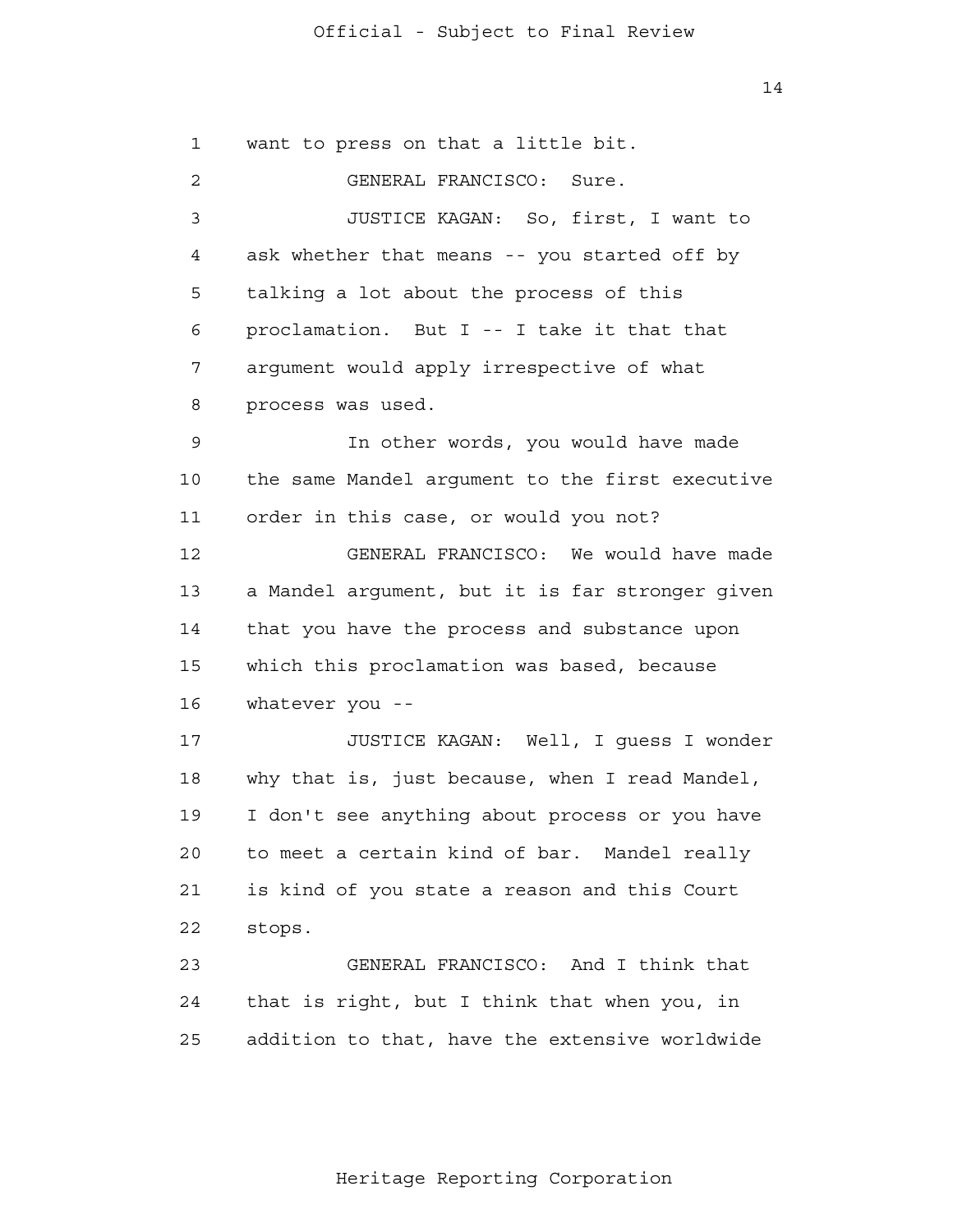15

 1 2 3 4 **5**  6 7 8 9 10 11 12 13 14 15 16 17 18 19 20 21 **22**  23 24 <u>25</u> process that we had that resulted in a cabinet-level recommendation, that applied a neutral baseline to every country in the world, concluded that almost all the world, including almost all of the Muslim-majority world passed that baseline, but a tiny number of countries didn't, I think that whether you apply Mandel or whether you apply McCreary, that makes the constitutional case in our favor overwhelmingly strong. It's - JUSTICE KAGAN: So let me give you a hypothetical, and it's just -- you know, I think that there are ways to distinguish Mandel in this case, but -- but -- but, you know, just in terms of thinking about what Mandel really forecloses here. GENERAL FRANCISCO: And I -- because Mandel, there are only two cases in the area, and it's -- it's hard to understand the full contours of it. JUSTICE KAGAN: I agree. So this is a hypothetical that you've heard a variant of before that the government has, at any rate, but I want to just give you. So let's say in some future time a -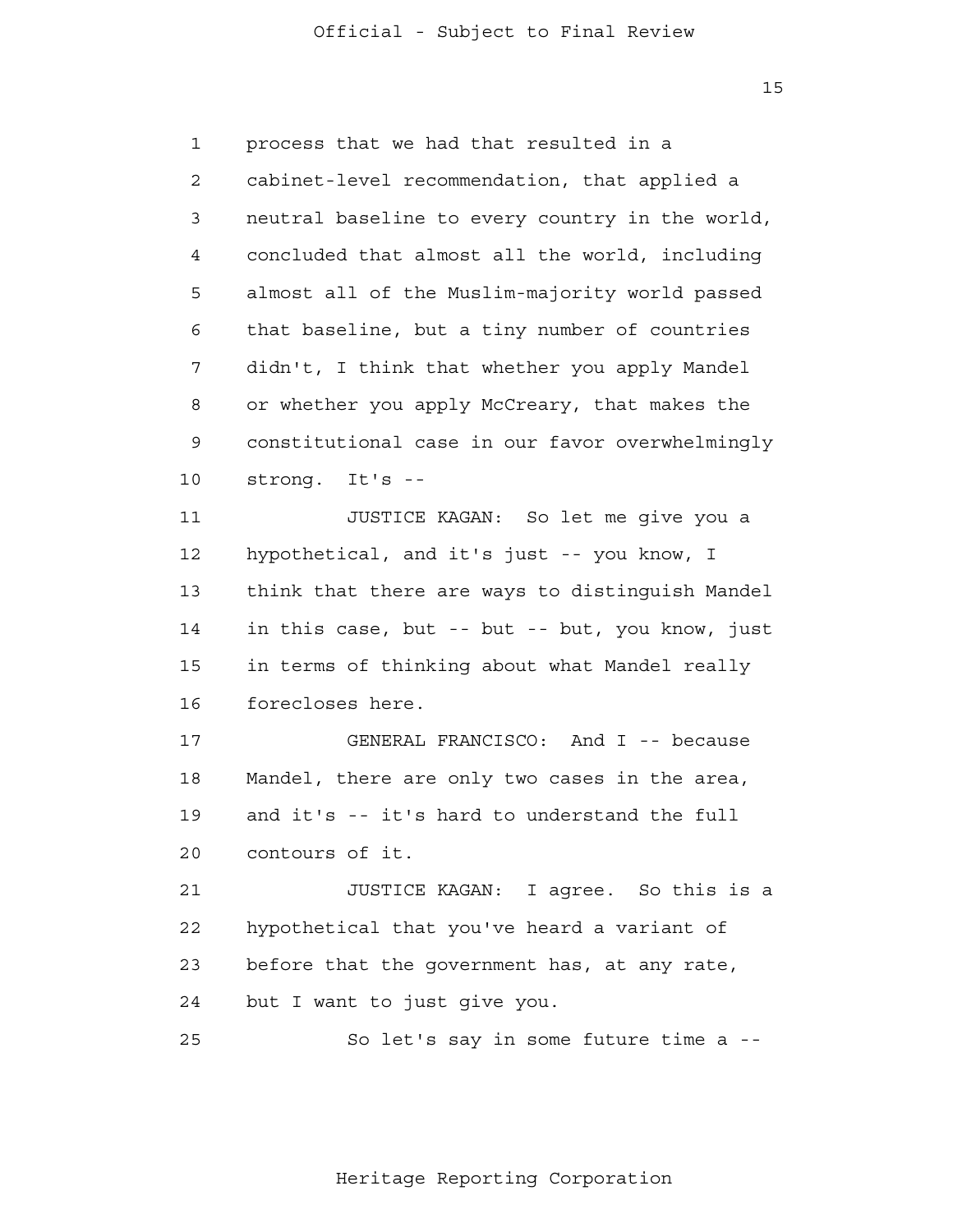16

| a President gets elected who is a vehement      |
|-------------------------------------------------|
| anti-Semite and says all kinds of denigrating   |
| comments about Jews and provokes a lot of       |
| resentment and hatred over the course of a      |
| campaign and in his presidency and, in the      |
| course of that, asks his staff or his cabinet   |
| members to issue a proc -- to issue             |
| recommendations so that he can issue a          |
| proclamation of this kind, and they dot all the |
| i's and they cross all the t's.                 |
| And what emerges -- and, again, in the          |
| context of this virulent anti-Semitism -- what  |
| emerges is a proclamation that says no one      |
| shall enter from Israel.                        |
| GENERAL FRANCISCO: Right.                       |
| JUSTICE KAGAN: Do you say Mandel puts           |
| an end to judicial review of that set of facts? |
| GENERAL FRANCISCO: No, Your Honor, I            |
| don't say Mandel puts an end to it, but I do    |
| say that, in that context, Mandel would be the  |
| starting point of the analysis, because it does |
| involve the exclusion of aliens, which is where |
| Mandel applies.                                 |
| If his cabinet -- and this is a very            |
| tough hypothetical that we've dealt with        |
|                                                 |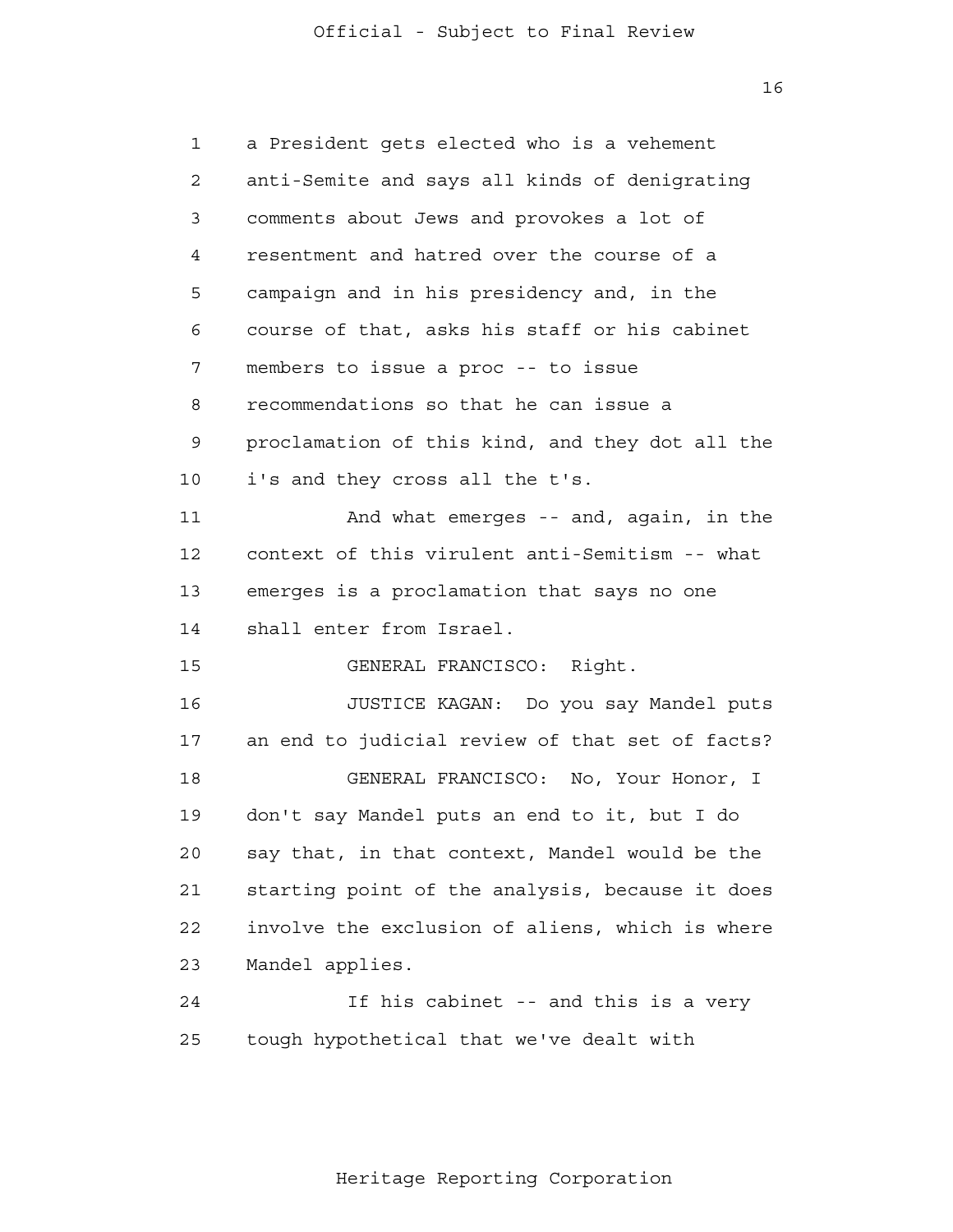17

| $\mathbf{1}$ | throughout -- but if his cabinet were to        |
|--------------|-------------------------------------------------|
| 2            | actually come to him and say, Mr. President,    |
| 3            | there is honestly a national security risk here |
| 4            | and you have to act, I think then that the      |
| 5            | President would be allowed to follow that       |
| 6            | advice even if in his private heart of hearts   |
| 7            | he also harbored animus.                        |
| 8            | JUSTICE KAGAN: Well, the question is            |
| 9            | $- -$                                           |
| 10           | GENERAL FRANCISCO: I would also                 |
| 11           | suggest, though -- if I could finish that, Your |
| 12           | Honor -- that I think it would be very          |
| 13           | difficult for that to even satisfy Mandel       |
| 14           | rational basis scrutiny. I'd need to know what  |
| 15           | the rational was. Given that Israel happens to  |
| 16           | be one of the country's closest allies in the   |
| 17           | war against terrorism, it's not clear to me     |
| 18           | that you actually could satisfy --              |
| 19           | JUSTICE KAGAN:<br>Well --                       |
| 20           | GENERAL FRANCISCO: -- Mandel's                  |
| 21           | rational basis standard on that, unless it      |
| 22           | truly were based --                             |
| 23           | JUSTICE KAGAN: Yes.                             |
| 24           | GENERAL FRANCISCO: -- on a                      |
| 25           | cabinet-level recommendation that was about     |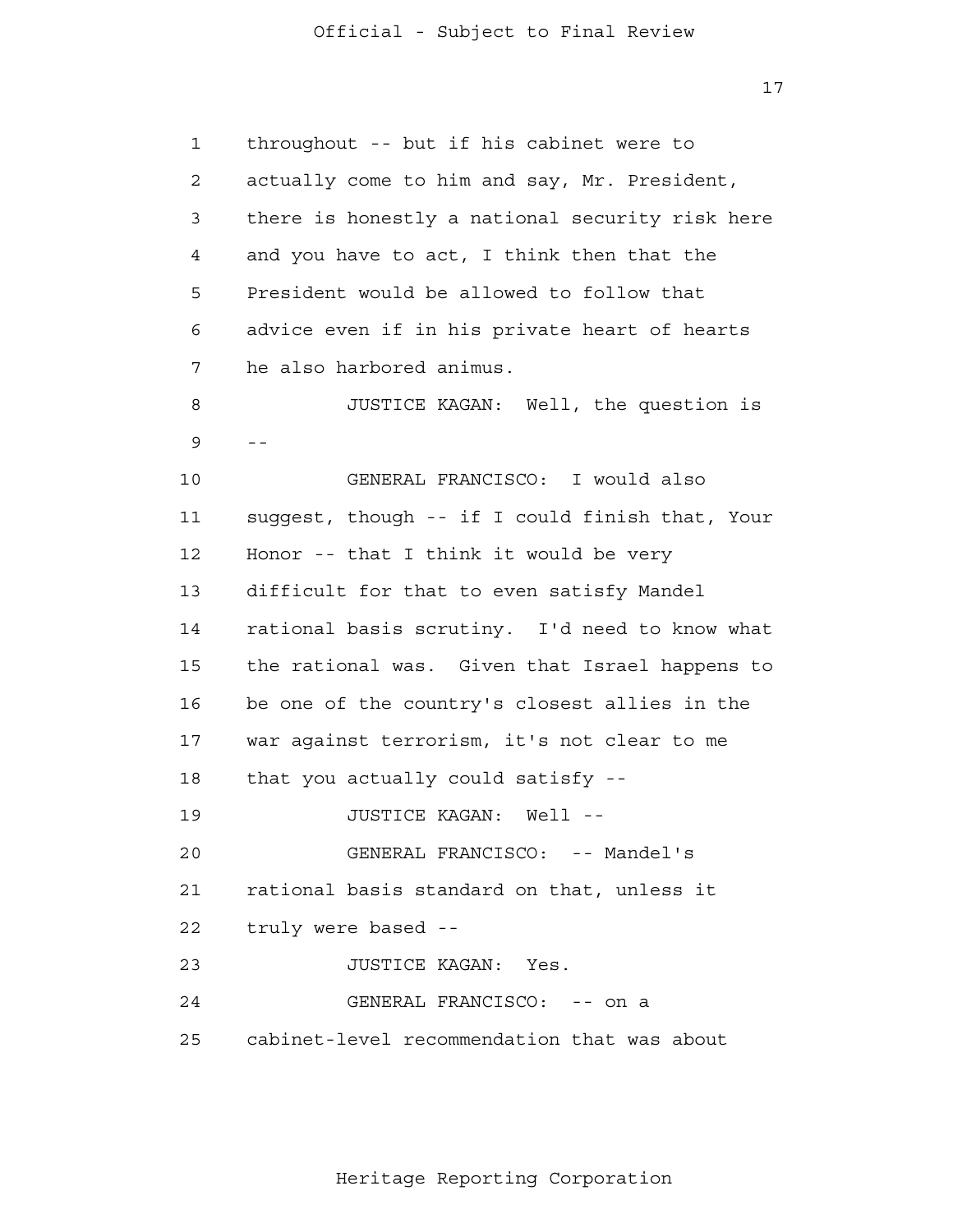18

 1 2 3 4 **5**  6 7 8 9 10 11 12 13 14 15 16 17 18 19 20 21 22 23 24 25 national security. JUSTICE KAGAN: General, I'm -- let's -- this is a out-of-the-box kind of President in my hypothetical. And - (Laughter.) GENERAL FRANCISCO: We -- we -- we don't have those, Your Honor. JUSTICE KAGAN: And -- and, you know, he thinks that there are good diplomatic reasons, and there might -- who knows what the future holds, that there might be good diplomatic reasons to put pressure on Israel or to say we want Israel to vote a certain way in the U.N. and this is a way to better our diplomatic hand, and so this is what he does. And -- and who knows what his heart of hearts is. I mean, I take that point. But the question is not really what his heart of hearts is. The question is what are reasonable observers to think - GENERAL FRANCISCO: Right. JUSTICE KAGAN: -- given this context, in which this hypothetical President - GENERAL FRANCISCO: Sure. JUSTICE KAGAN: -- is making virulent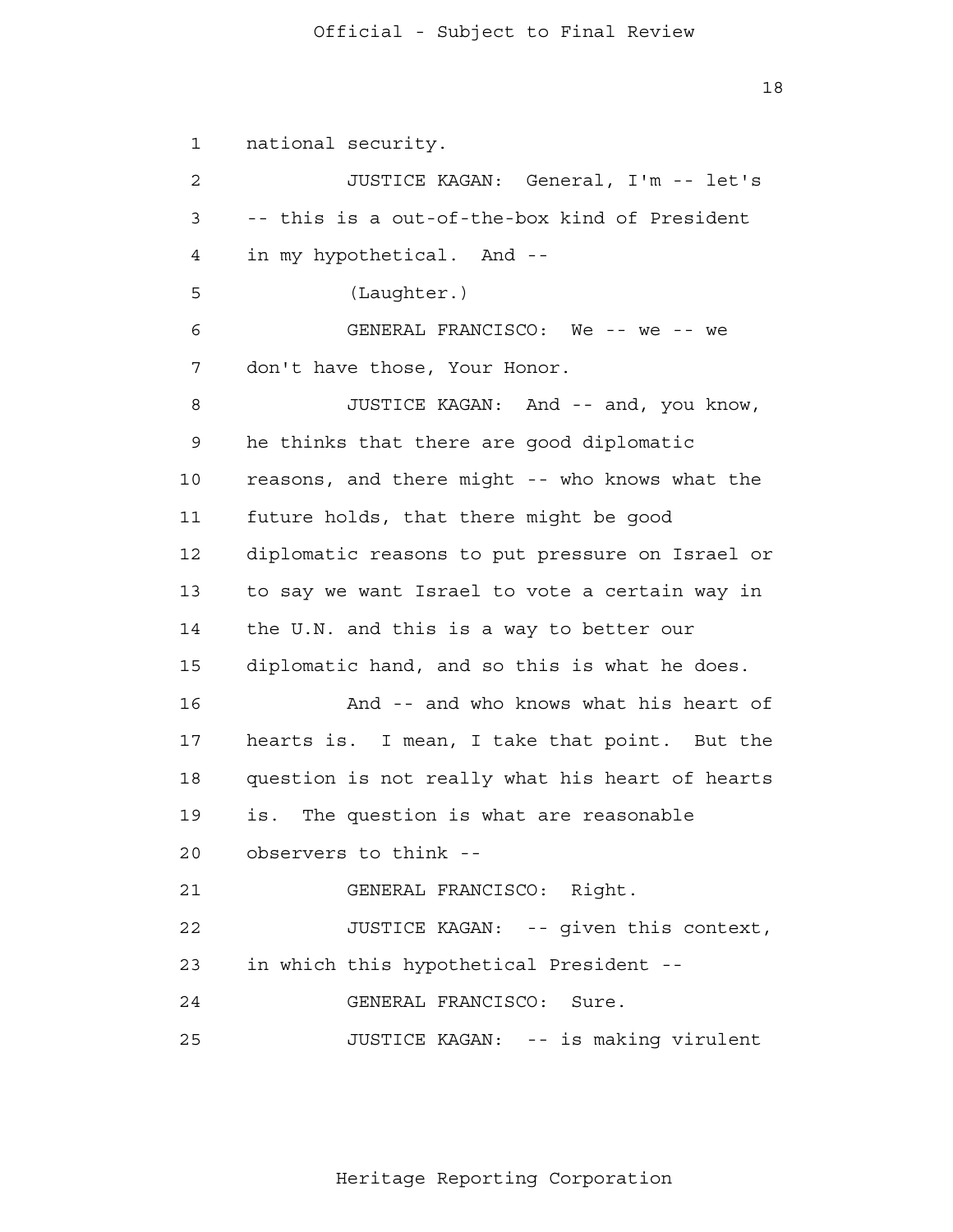19

 1 anti-Semitic comments.

 2 3 4 **5**  6 7 GENERAL FRANCISCO: Right. And, Your Honor, it's a tough hypothetical, but it's why I also think that this is a relatively easy case, because we're willing to even assume for the sake of argument that you consider all of the statements.

 8 9 10 11 12 13 14 15 And we're even willing to assume for the sake of argument, though we think that it's wrong, that you applied some kind of domestic establishment clause jurisprudence, because we're quite confident that, given the process and substance that form the basis of this proclamation, no matter what standard you apply, this proclamation is constitutional.

> 16 17 18 19 20 21 22 23 Since we don't have the extreme hypothetical that you're suggesting, Your Honor, we do have a multi-agency worldwide review and a cabinet-level recommendation that applied a neutral baseline. And this wasn't done just by the cabinet secretaries but by the agencies to every country in the world and concluded -

 24 25 JUSTICE SOTOMAYOR: Mr. General, you just -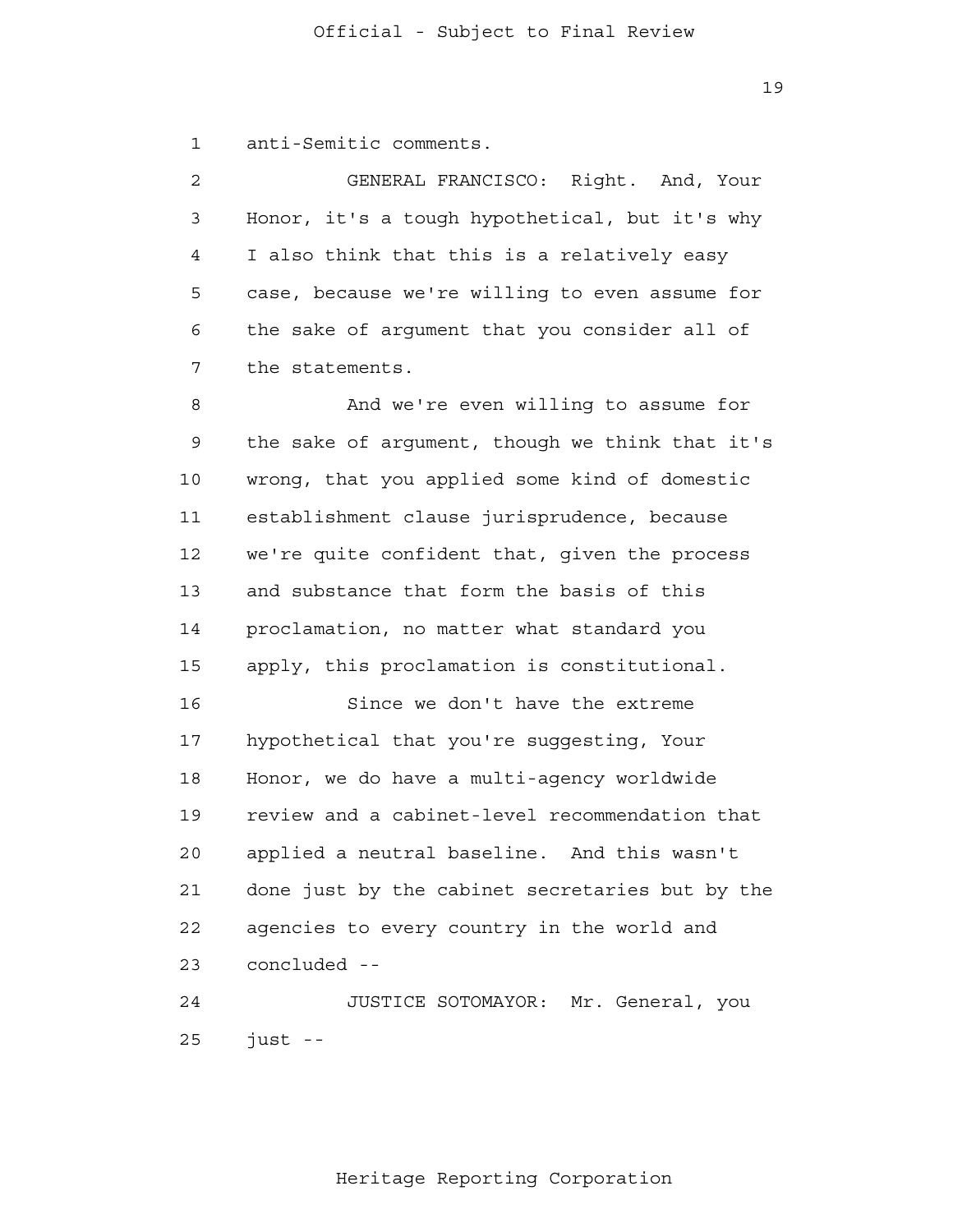20

```
 1 
 2 
 3 
 4 
5
 6 
 7 
 8 
 9 
            10 
            11 
            12 
            13 
            14 
            15 
            16 
            17 
            18 
            19 
            20 
            21 
            22 
            23 
            24 
            25 
                         JUSTICE KENNEDY: If -- if you have
                that extreme hypothetical, would that present a
                free exercise or an Establishment Clause claim
                or both?
                         GENERAL FRANCISCO: It could
                definitely present a free exercise clause
                challenge, Your Honor, just as you had a free
                speech type claim in the Mandel case.
                         And there would be people who could
                bring that claim and who could potentially
                succeed on that claim.
                         JUSTICE KENNEDY: And -- and the
                people that could bring that claim, I assume,
                were relatives of people that were excluded,
                father, son?
                         GENERAL FRANCISCO: On free exercise,
                potentially. I think all -
                         JUSTICE KENNEDY: Yeah, what about a
                university?
                         GENERAL FRANCISCO: I think a
                university could bring a free speech-type claim
                under Mandel, much -
                         JUSTICE SOTOMAYOR: Why not an 
                Establishment Clause claim? 
                         GENERAL FRANCISCO: And -- and -
```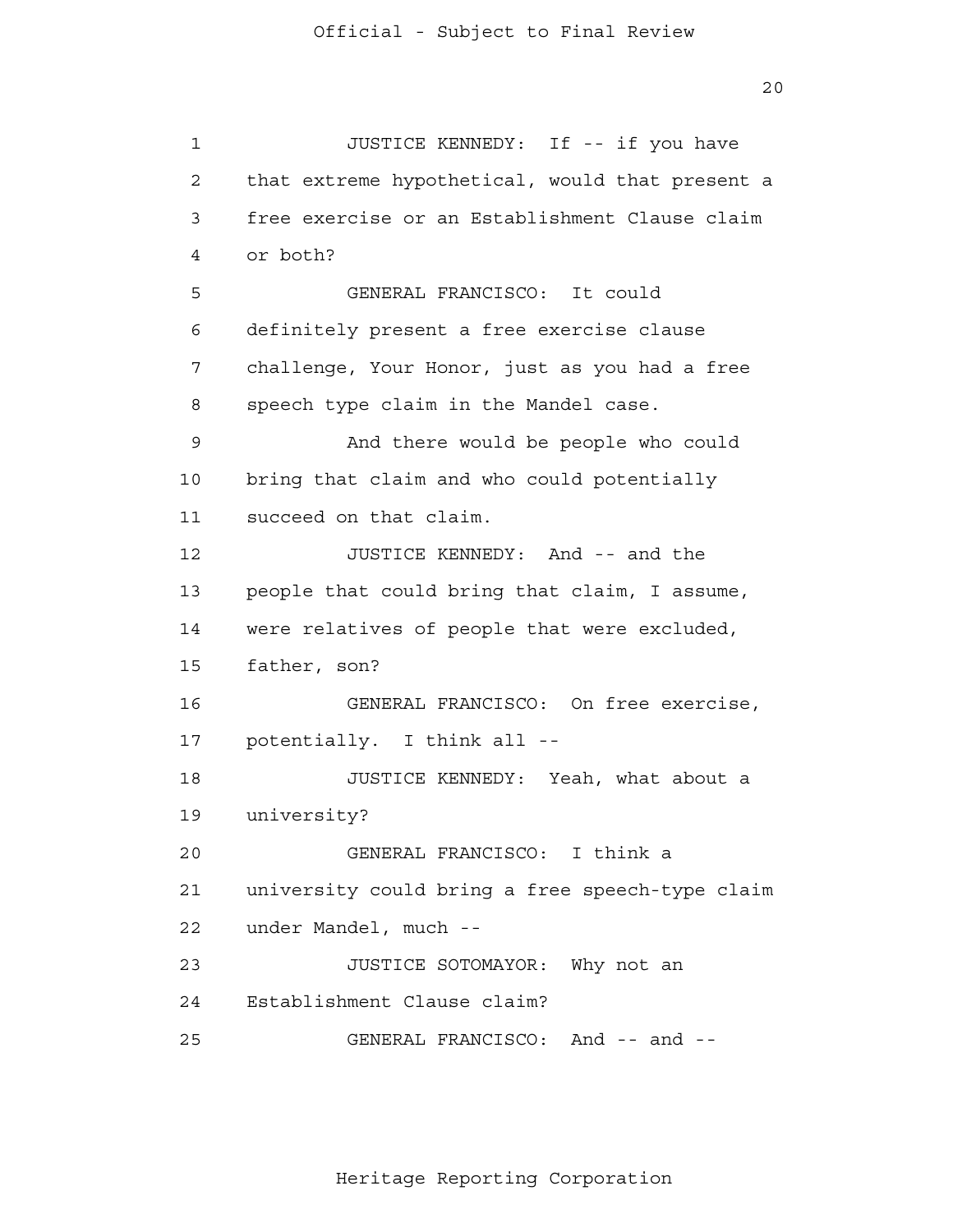1 2 3 4 **5** because, Your Honor, and the reason why I think they haven't pursued those types of claims is because I don't think they would possibly support the types of nationwide injunction that they're asking for.

 6 7 8 9 10 11 Your Honor, the reason why I don't think that they could bring an Establishment Clause claim is because the proclamation doesn't actually apply to the Respondents. It only applies to aliens abroad who have no constitutional right to enter.

 12 13 14 15 16 17 JUSTICE SOTOMAYOR: No, but the claim is that it -- that the proclamation is in place because of a dislike of a particular religion. And I thought the Establishment Clause at its heart is that we cannot be anything but neutral with respect to religion or its practice.

 18 19 20 21 **22**  23 24 25 GENERAL FRANCISCO: That is true, Your Honor, but as the Valley Forge decision makes clear, not everybody has standing to challenge that negative message injury. Otherwise, the plaintiffs in Valley Forge would have had standing to challenge the land transfer from the government to the Christian college on the ground that it sent a pro-Christian or

21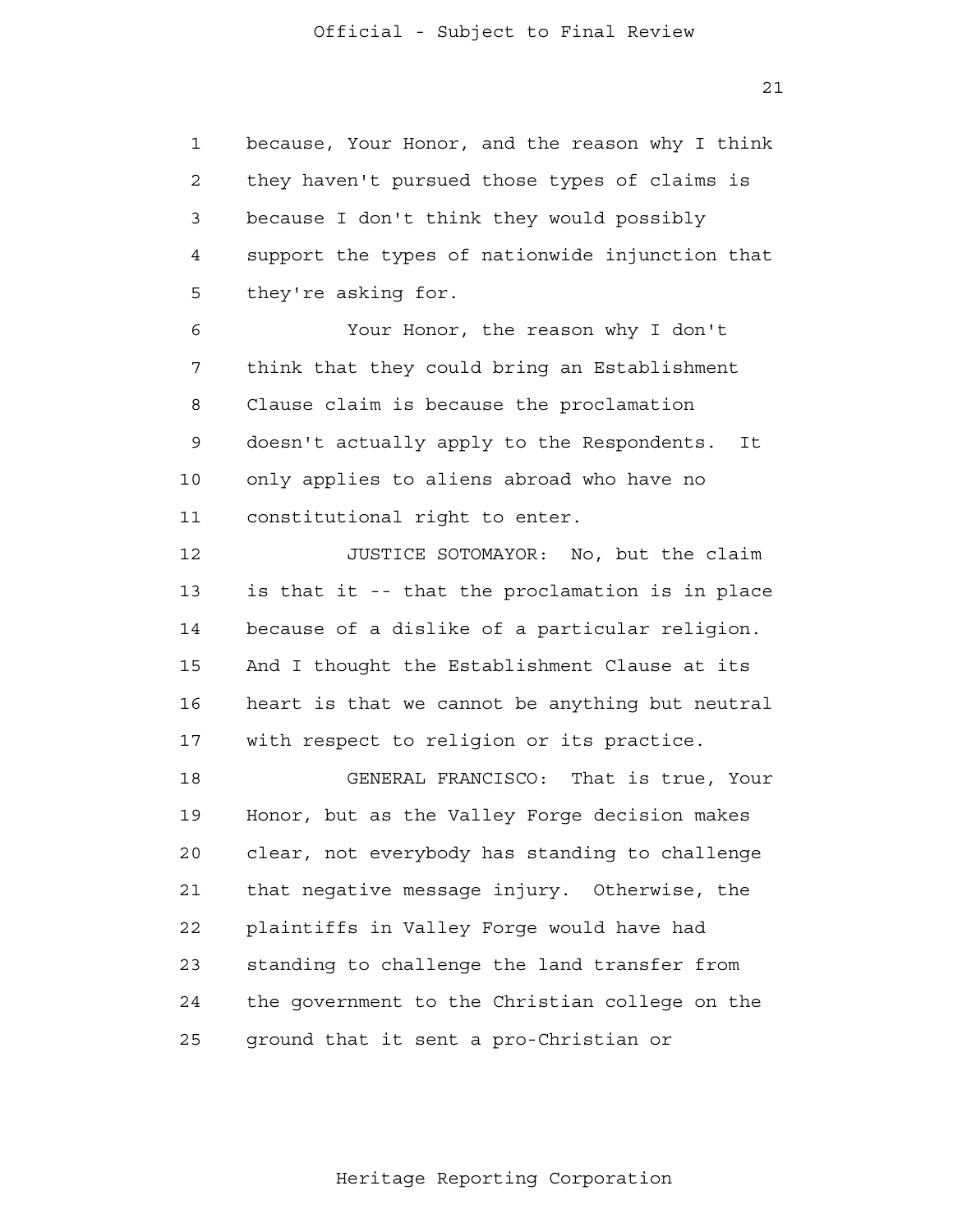22

 1 2 3 4 **5**  6 7 8 9 10 11 12 13 14 15 16 17 18 19 20 21 22 23 24 anti-atheist message. That - JUSTICE SOTOMAYOR: But these people are saying that that negative religious attitude is stopping them - GENERAL FRANCISCO: Right. JUSTICE SOTOMAYOR: -- from doing things that they would otherwise be able to do: To associate with scholars from these countries, to bring in students, to have family members join them. GENERAL FRANCISCO: Right. JUSTICE SOTOMAYOR: Which is one of the purposes of the INS. GENERAL FRANCISCO: And -- and that's where they might have free exercise or free speech claims along the type that Justice Kennedy suggested - JUSTICE SOTOMAYOR: Well, but I - GENERAL FRANCISCO: -- but which couldn't support a nationwide injunction. I don't think that that gives them an Establishment Clause claim when the proclamation doesn't actually apply to them because -

 25 JUSTICE SOTOMAYOR: General, today,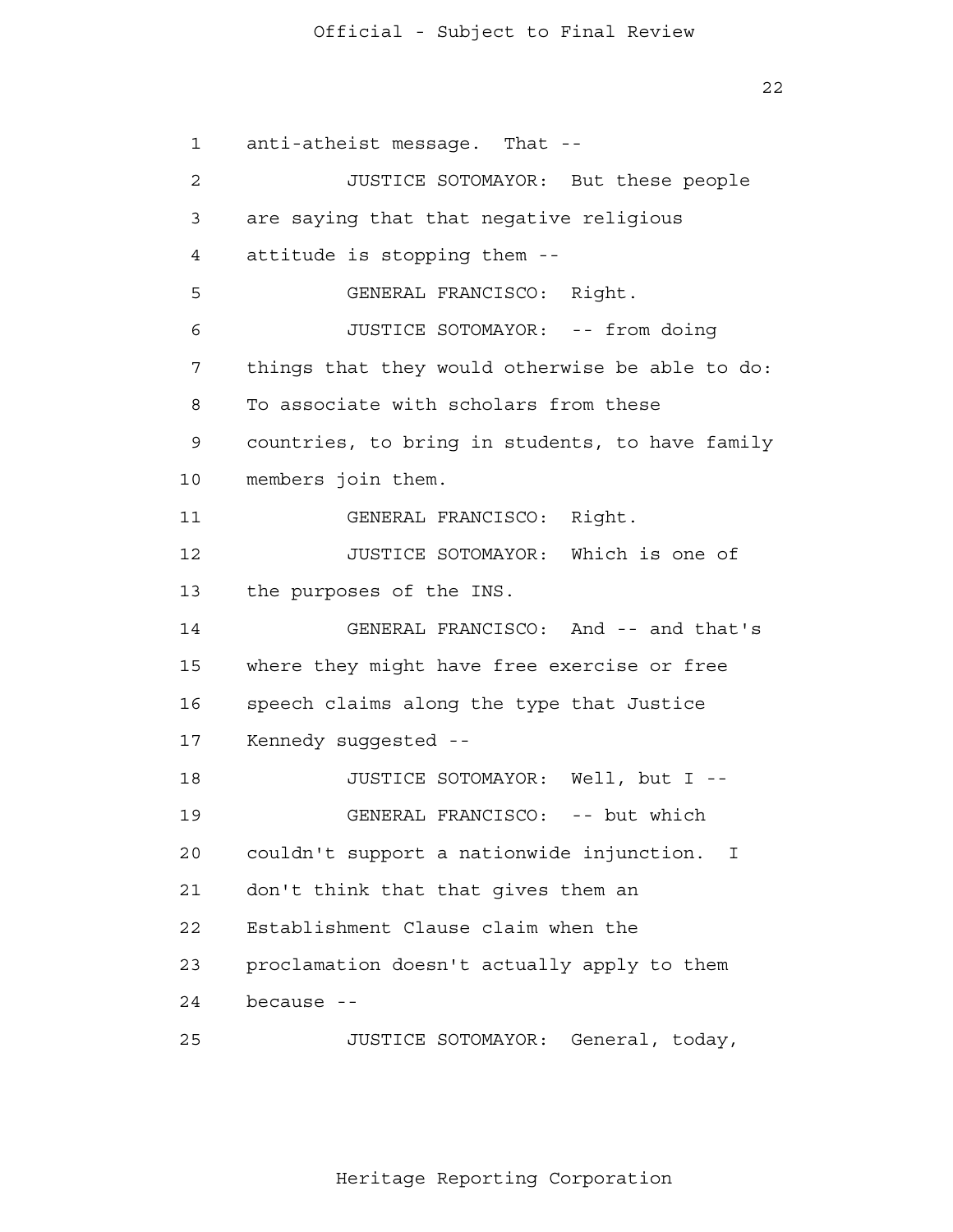23

 1 2 3 4 **5**  6 7 8 9 10 11 12 13 14 15 16 17 18 19 20 21 22 23 24 25 can we go back to something that's been bothering me here, which is -- and it was argued in a case this week about the unitary executive theory, which basically says the President is at the head, I think -- I'm summarizing in an incomplete way - GENERAL FRANCISCO: Uh-huh. JUSTICE SOTOMAYOR: -- but that the President is the head of the executive branch and that he should have, for those who are in the extreme of this theory or -- or on one end of the theory - GENERAL FRANCISCO: Uh-huh. JUSTICE SOTOMAYOR: -- not extreme, that he can hire or fire anyone he wants and that he can put in place whatever policy he wants. GENERAL FRANCISCO: Uh-huh. JUSTICE SOTOMAYOR: If we take Justice Kagan's hypothetical President - GENERAL FRANCISCO: Uh-huh. JUSTICE SOTOMAYOR: -- who basically says to his review committee, I want to keep out Jews - GENERAL FRANCISCO: Uh-huh.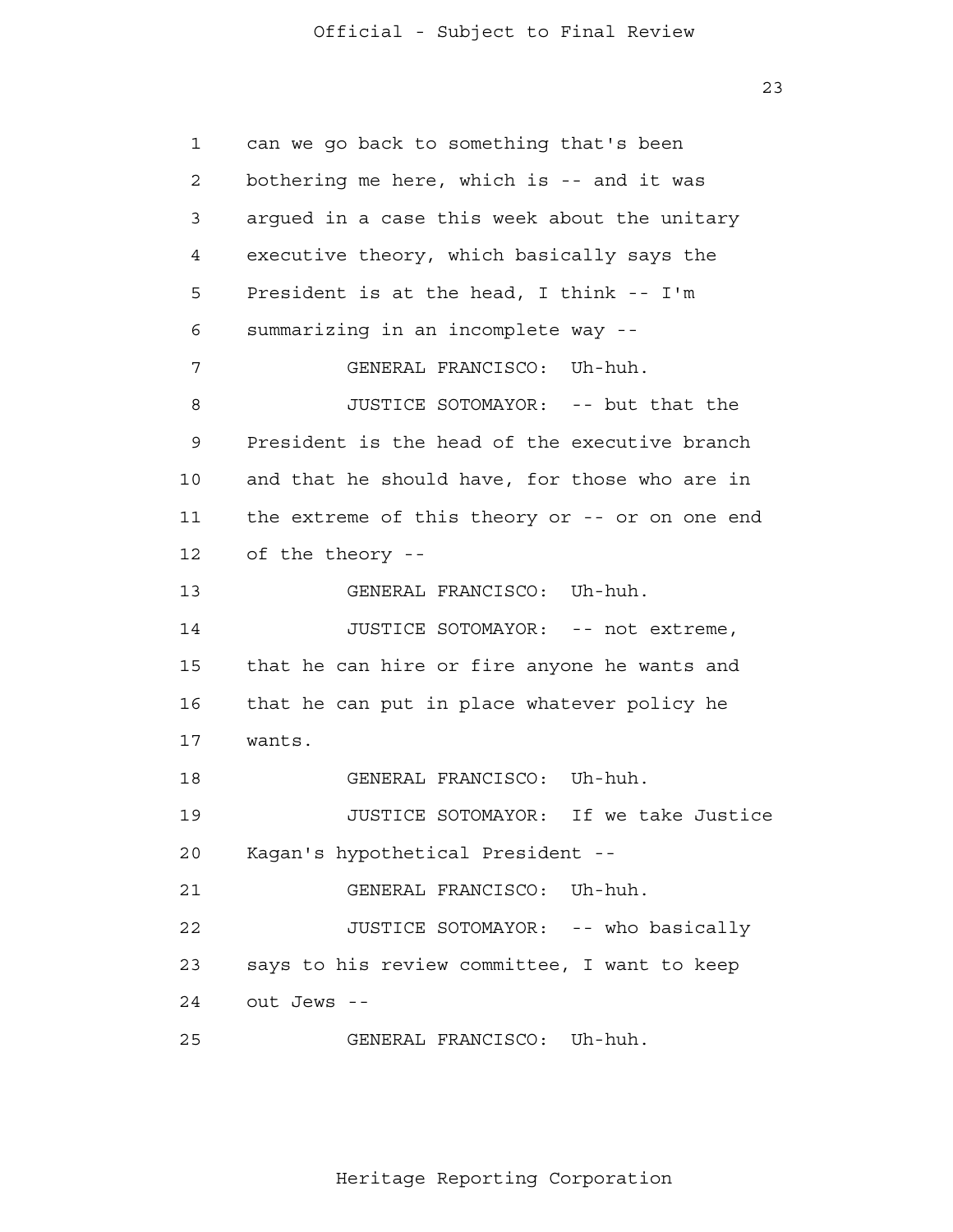24

```
 1 
 2 
 3 
 4 
5
 6 
 7 
 8 
 9 
            10 
           11 
           12 
            13 
 14 
           15 
           16 
           17 
           18 
           19 
           20 
           21 
           22 
           23 
            24 
            25 
                        JUSTICE SOTOMAYOR: -- period; find a
                way. That's their charge.
                        So, in that situation, why would the
                actions of the committee, whatever this is,
                Executive Committee, not be subject to great
                suspicion and to thorough review -- which
                actually wasn't completely -
                        GENERAL FRANCISCO: Uh-huh.
                        JUSTICE SOTOMAYOR: -- done here -
                given that they are responsible to the
                executive -
                        GENERAL FRANCISCO: Right.
                        JUSTICE SOTOMAYOR: -- and they've
                been told what the outcome of their
                deliberations must be?
                        GENERAL FRANCISCO: Sure. And I have
                two responses to that, Your Honor.
                        The first is that the President's
                cabinet, just like all of us here, is
                duty-bound to protect and defend the
                Constitution. So I would expect that if any
                cabinet member were given that order, that
                cabinet member would refuse to comply or resign
                in the face of a plainly unconstitutional
                order. So I think that would be the initial
```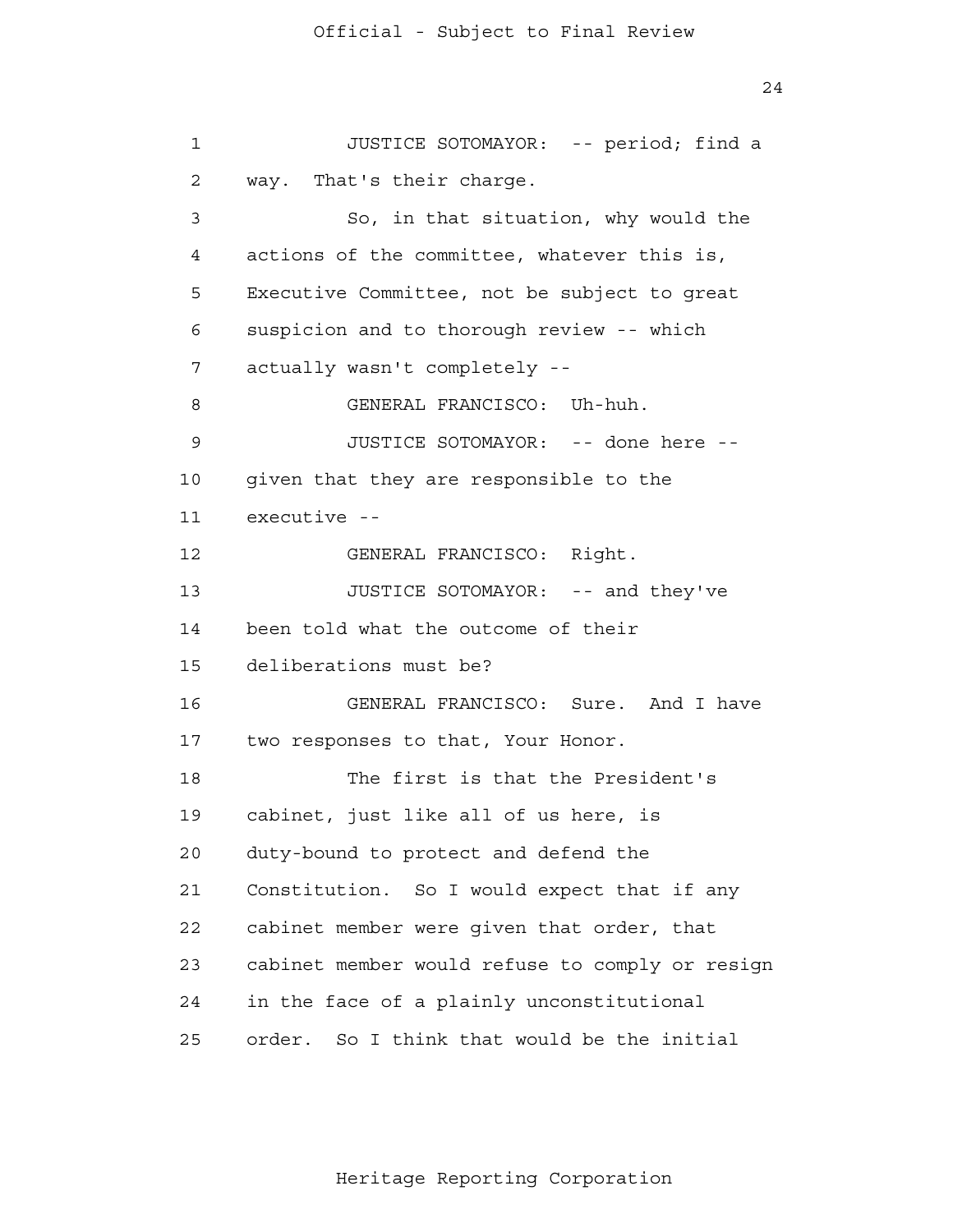25

 1 2 3 4 **5**  6 7 8 9 10 11 12 13 14 15 16 17 18 19 20 21 22 23 24 25 check. Secondly, if you had an extreme scenario where all of that broke down, then, if the President actually did make that statement -- I want to keep out a particular race or a particular religion, no matter what -- that would undermine the facial legitimacy of the action, even under the Mandel standard. Here, however, you don't have anything like that. Rather, you have the cabinet doing its job through the agencies, where they ask the agencies to construct and apply this neutral standard to every country in the world, including every Muslim country. They concluded that the vast majority of the world, including the vast majority of the Muslim world, was just fine, but there were problems with a small number of countries and so imposed pressure, recommended pressure, to help move those countries across the line. JUSTICE SOTOMAYOR: General, the problem is that I don't see that that material was reviewed by the judges below, by the Ninth Circuit or the Fourth Circuit judges.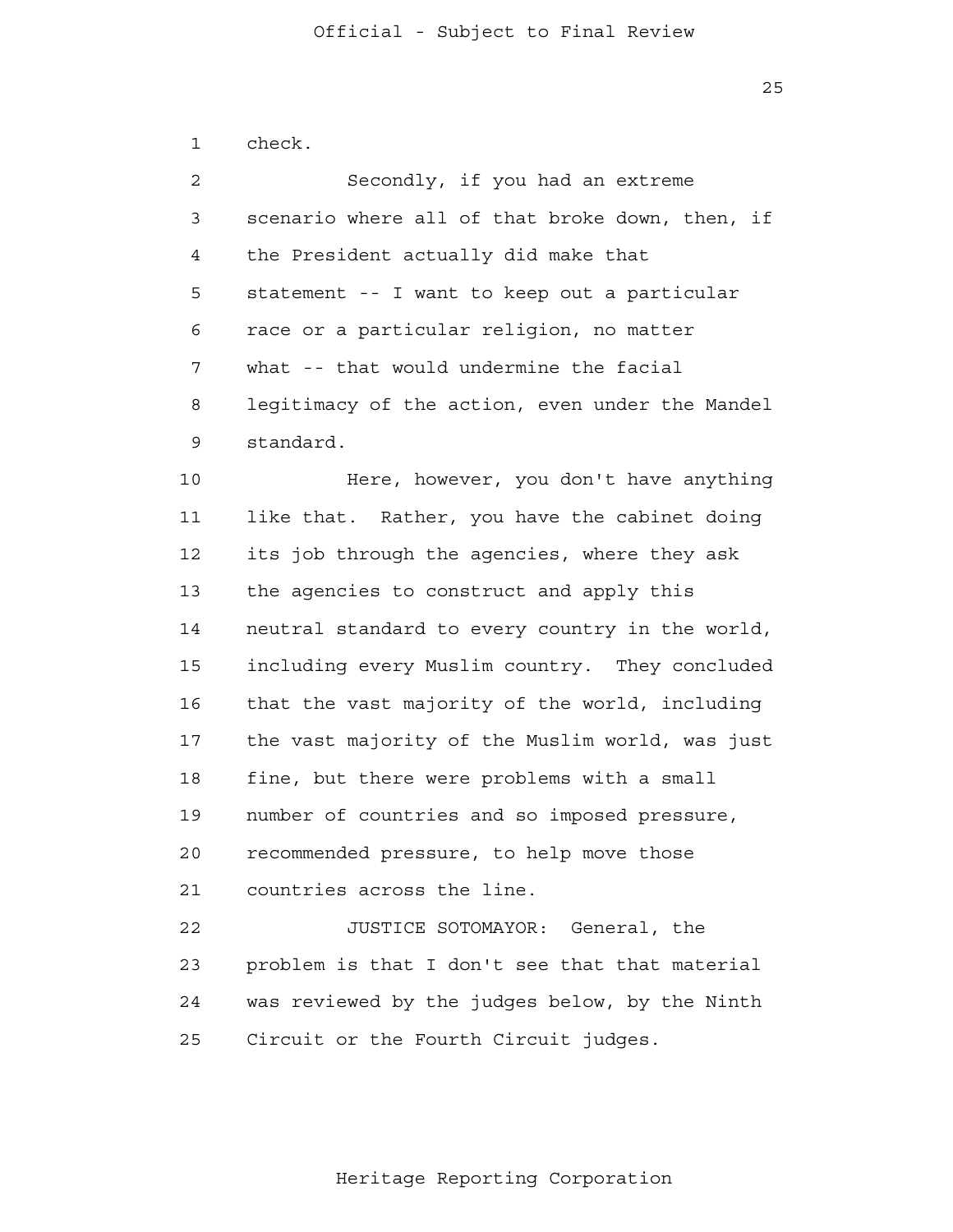26

| $\mathbf 1$ | I thought that the government had kept          |
|-------------|-------------------------------------------------|
| 2           | confidential and refused to share, either with  |
| 3           | the litigants or the courts, exactly what was   |
| 4           | done, how, what the evaluation and how --       |
| 5           | GENERAL FRANCISCO: Right.                       |
| 6           | JUSTICE SOTOMAYOR: -- it was applied            |
| 7           | to all those countries in the world.            |
| 8           | I understand some of the                        |
| 9           | confidentiality that might concern you, but if  |
| 10          | the backdrop is the way that Justice Kagan      |
| 11          | described it --                                 |
| 12          | GENERAL FRANCISCO: Right.                       |
| 13          | JUSTICE SOTOMAYOR: -- that -- that              |
| 14          | heated --                                       |
| 15          | GENERAL FRANCISCO: Well, I -- yeah --           |
| 16          | JUSTICE SOTOMAYOR: -- anti-Semitic              |
| 17          | background, don't you think that once you get   |
| 18          | through the Mandel preliminary stage, that you  |
| 19          | need an independent arbiter to look at all of   |
| 20          | that to ensure the process, in fact, is what is |
| 21          | claimed it was?                                 |
| 22          | GENERAL FRANCISCO: Well, Your Honor,            |
| 23          | a couple of responses to that.                  |
| 24          | First of all, I think that the                  |
| 25          | proclamation is very transparent and lays out   |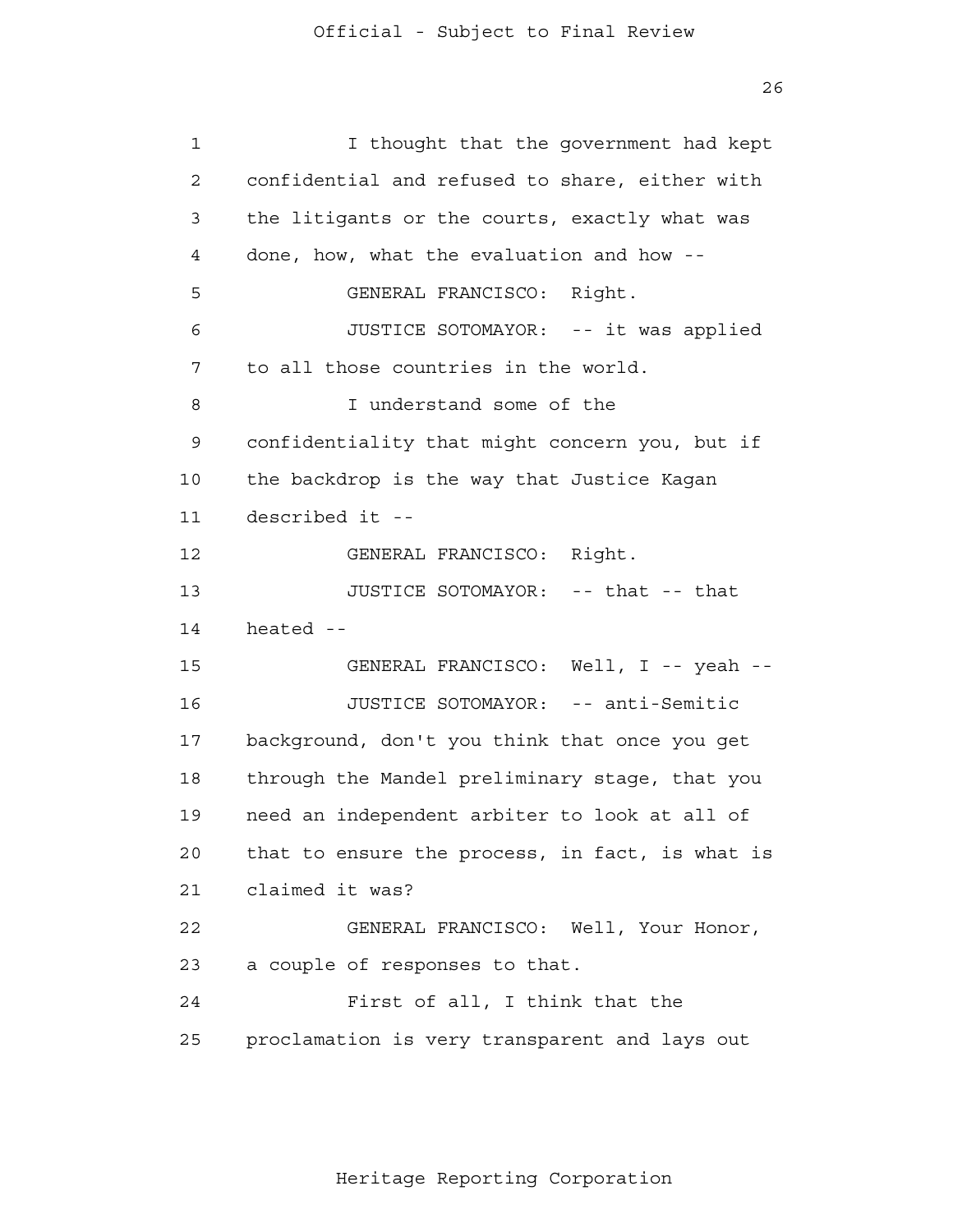27

| $\mathbf{1}$ | in great detail both the process and the        |
|--------------|-------------------------------------------------|
| 2            | substance upon which the proclamation is based. |
| 3            | And I think that under the duty of              |
| 4            | regularity or good faith, or whatever you want  |
| 5            | to call it, that one branch of the government   |
| 6            | owes to another coequal branch of the           |
| 7            | government, there is a very strong presumption  |
| 8            | that what is being set out there is the truth.  |
| 9            | JUSTICE KAGAN: You -- you said                  |
| 10           | something earlier, General, I want to make sure |
| 11           | that I got it right. You said if at the time    |
| 12           | the President had said we don't want Muslims    |
| 13           | coming into this country --                     |
| 14           | GENERAL FRANCISCO: Uh-huh.                      |
| 15           | JUSTICE KAGAN: -- that that would               |
| 16           | undermine the proclamation.                     |
| 17           | GENERAL FRANCISCO: Yes.                         |
| 18           | JUSTICE KAGAN: Did I get you right?             |
| 19           | GENERAL FRANCISCO:<br>Yes.                      |
| 20           | JUSTICE KAGAN: So I -- I think, you             |
| 21           | know, honestly, the difference here then seems  |
| 22           | to be is everything that the President said     |
| 23           | effectively that?                               |
| 24           | GENERAL FRANCISCO: I think there are            |
| 25           | two issues, Your Honor. There are the -- the    |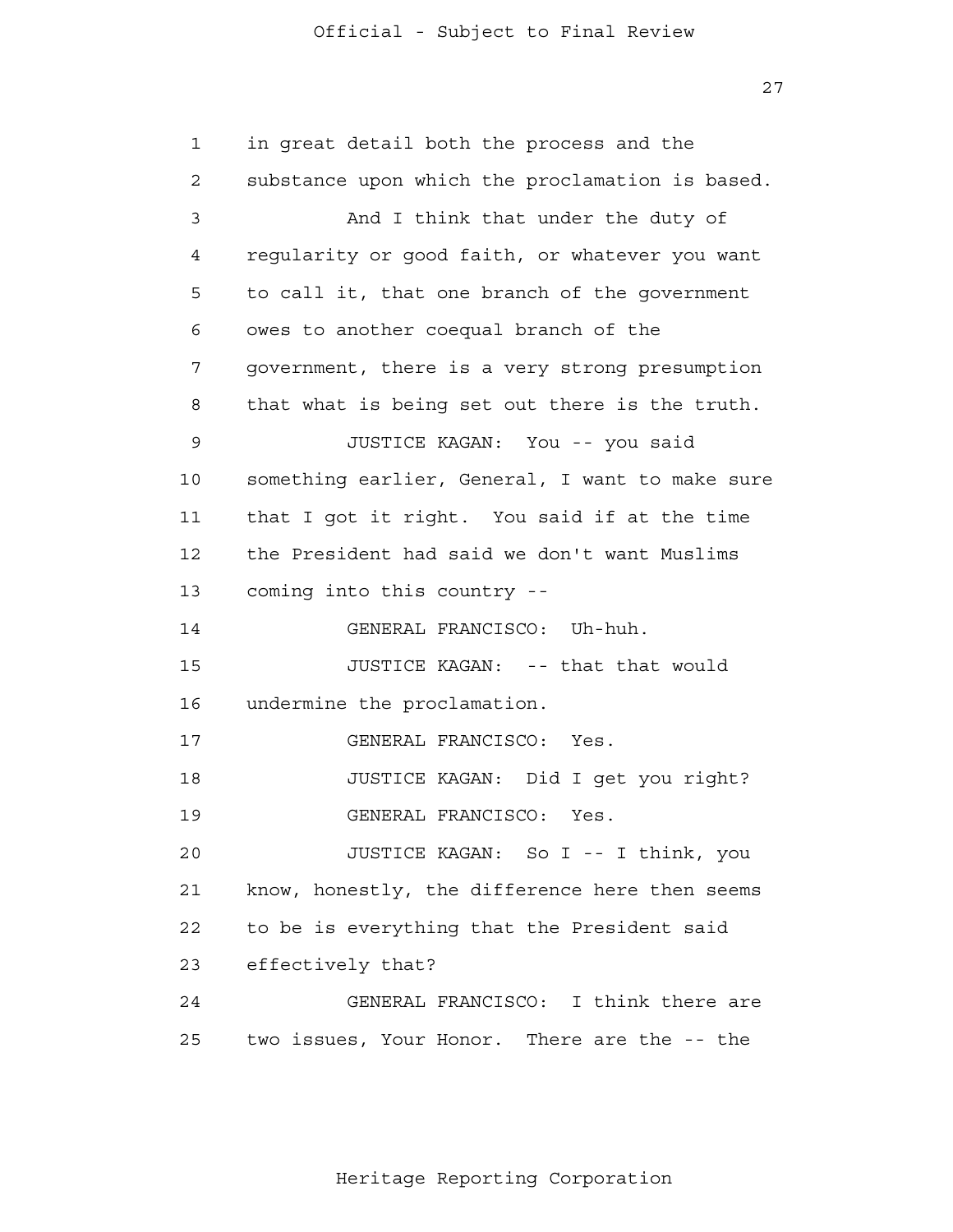28

 1 2 3 4 **5**  6 7 8 9 10 11 12 13 14 15 16 17 18 19 20 21 22 23 24 25 first is whether you can ever consider things like campaign statements. And we are very much of the view that campaign statements are made by a private citizen before he takes the oath of office and before, under the Opinions Clause of the Constitution, receives the advice of his cabinet, and that those are constitutionally significant acts that mark the fundamental transformation from being a private citizen to the embodiment of the executive branch. So that those statements should be out of bounds. But for  $-$ JUSTICE KENNEDY: Suppose you have a local mayor and, as a candidate, he makes vituperative hate -- hateful statements, he's elected, and on day two, he takes acts that are consistent with those hateful statements. That's -- whatever he said in the campaign is irrelevant? GENERAL FRANCISCO: Your -- Your Honor, if he takes the same oath - JUSTICE KENNEDY: You would say whatever he said in the campaign is irrelevant? GENERAL FRANCISCO: I would say two things. And that was the -- and the second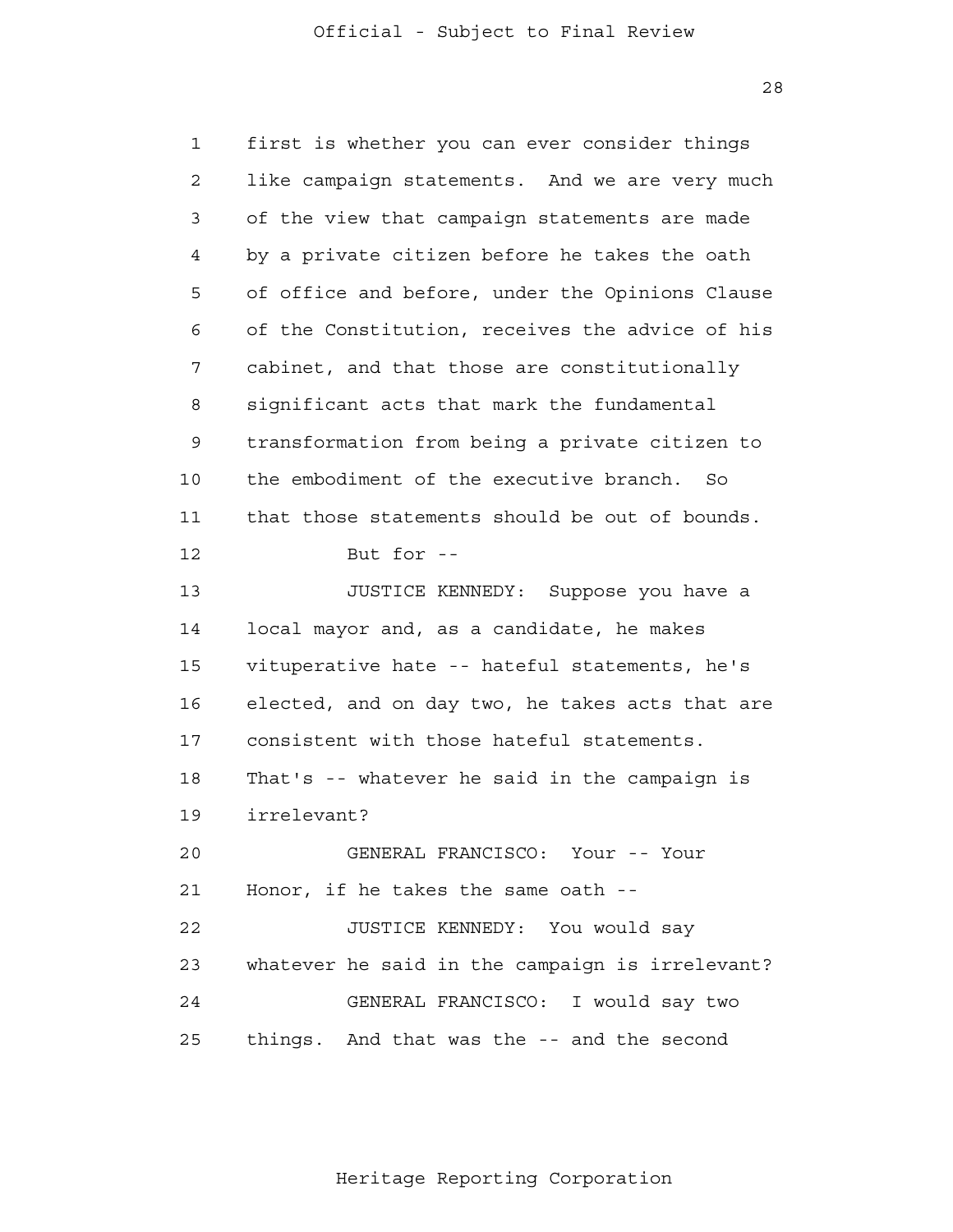29

 1 2 3 4 **5**  6 7 thing is the point I was about to turn to. I would say yes, because we do think that oath marks a fundamental transformation, but I would also say here it doesn't matter, because, here, the statements that they principally rely on don't actually address the meaning of the proclamation itself.

 8 9 10 11 12 13 14 15 This is not a so-called Muslim ban. If it were, it would be the most ineffective Muslim ban that one could possibly imagine since not only does it exclude the vast majority of the Muslim world, it also omits three Muslim-majority countries that were covered by past orders, including Iraq, Chad, and Sudan.

 16 17 18 19 20 21 22 23 24 <u>25</u> And so this order is what it purports to be and what its process and substance confirms that it is. It is an order that is based on a multi-agency worldwide review that applied neutral criteria all across the world and concluded, under those neutral criteria, most of the world was fine, but a small part of it failed to provide us with that minimum baseline of information, the minimum, not the ideal, the bare minimum -- terrorism history,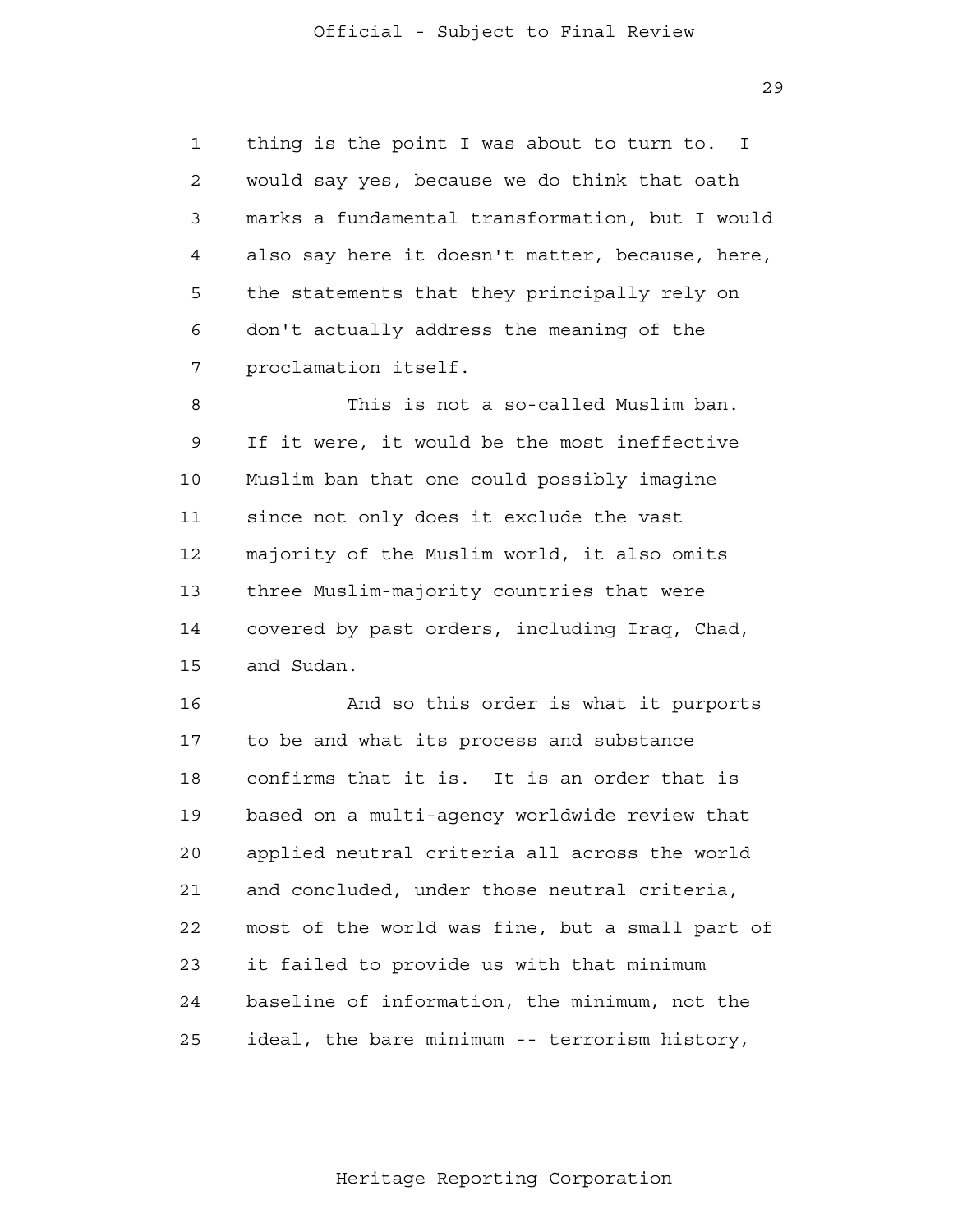1 2 3 4 **5**  6 7 8 9 10 11 12 13 14 15 16 17 18 19 20 21 22 23 24 25 criminal history -- that we need to protect the country. JUSTICE BREYER: All right. Can can I ask a more -- I did read, I think, almost all the 80 briefs. And now your time -- what  $do --$ CHIEF JUSTICE ROBERTS: Yeah, don't worry. Please go ahead. JUSTICE BREYER: All right. All right. All right. Almost 80, and I think I some were repetitive, not too many. And I think I know the basic arguments, but there's one question I'm left with and it starts with an assumption, which I think you share, but I want to be sure. All right. I noticed that the Carter order and the Reagan order both had case-by-case exceptions. GENERAL FRANCISCO: Uh-huh. JUSTICE BREYER: And I looked at this order, and this has case-by-case exceptions. And then it says -- you know, it says case-by-case waivers may be appropriate in individual circumstances, such as, giving some examples, the following.

Heritage Reporting Corporation

30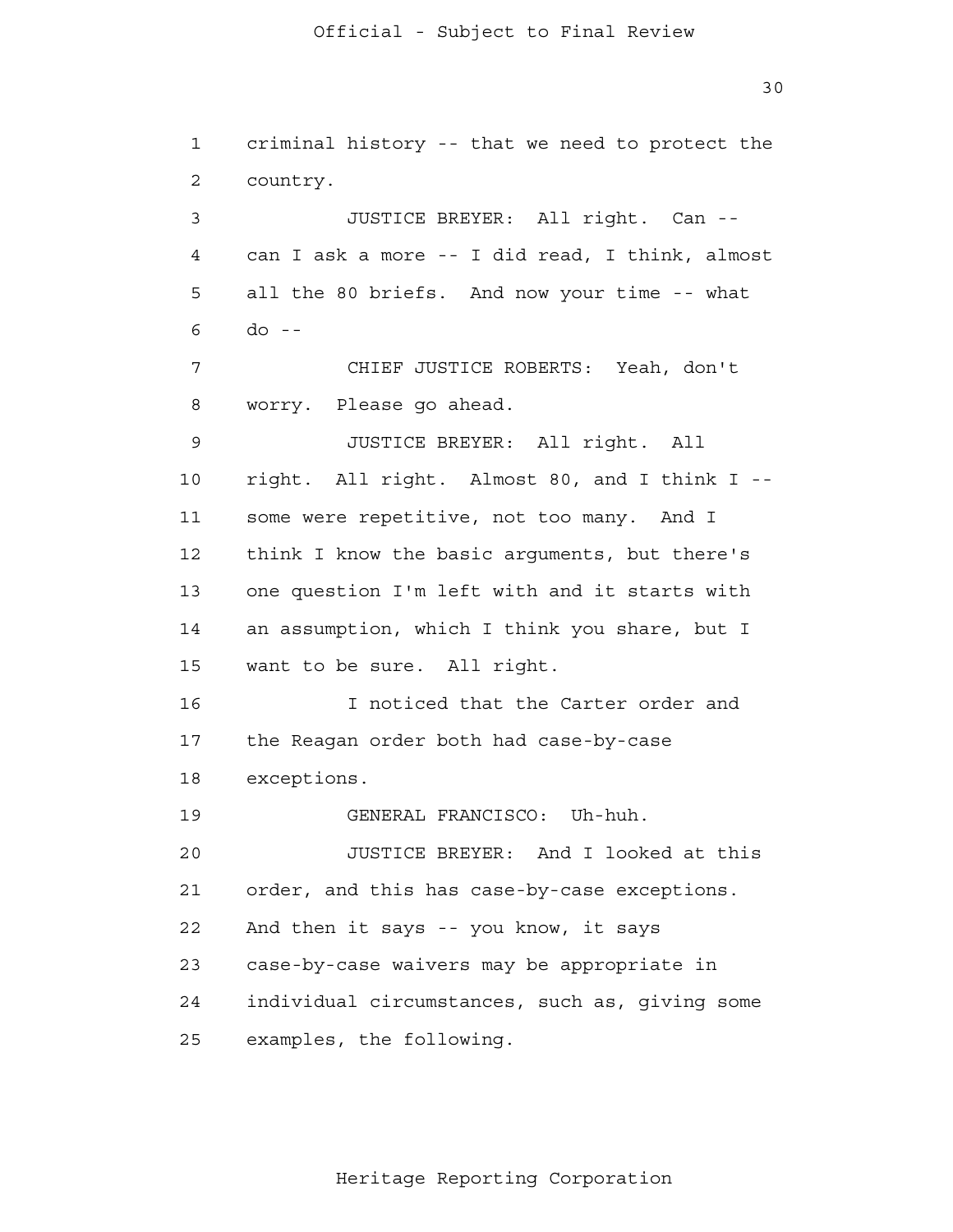31

| $\mathbf 1$ | And then they have to be no                     |
|-------------|-------------------------------------------------|
| 2           | terrorists. Well, that's the law anyway. And    |
| 3           | they -- they have to be in the interests of the |
| 4           | United States. And there can't be undue         |
| 5           | hardship, which the only time the word          |
| 6           | "hardship" appears in the immigration laws, it  |
| 7           | says "extreme hardship."                        |
| 8           | GENERAL FRANCISCO: Uh-huh.                      |
| 9           | JUSTICE BREYER: So "undue" must be              |
| 10          | less than "extreme."                            |
| 11          | GENERAL FRANCISCO: Uh-huh.                      |
| 12          | JUSTICE BREYER: Okay? So I'm -- then            |
| 13          | they have a list: people with foreign contacts  |
| 14          | previously established, business reasons,       |
| 15          | they've been here studying or other long-term   |
| 16          | activity, they want to visit or reside with a   |
| 17          | close family member, they have a disease or     |
| 18          | something that they need --                     |
| 19          | GENERAL FRANCISCO: Uh-huh.                      |
| 20          | JUSTICE BREYER: -- treatment for,               |
| 21          | they -- previously been employed. And there     |
| 22          | are about five other things.                    |
| 23          | GENERAL FRANCISCO: Yeah.                        |
| 24          | JUSTICE BREYER: All right. Focus on             |
| 25          | that class of individuals.                      |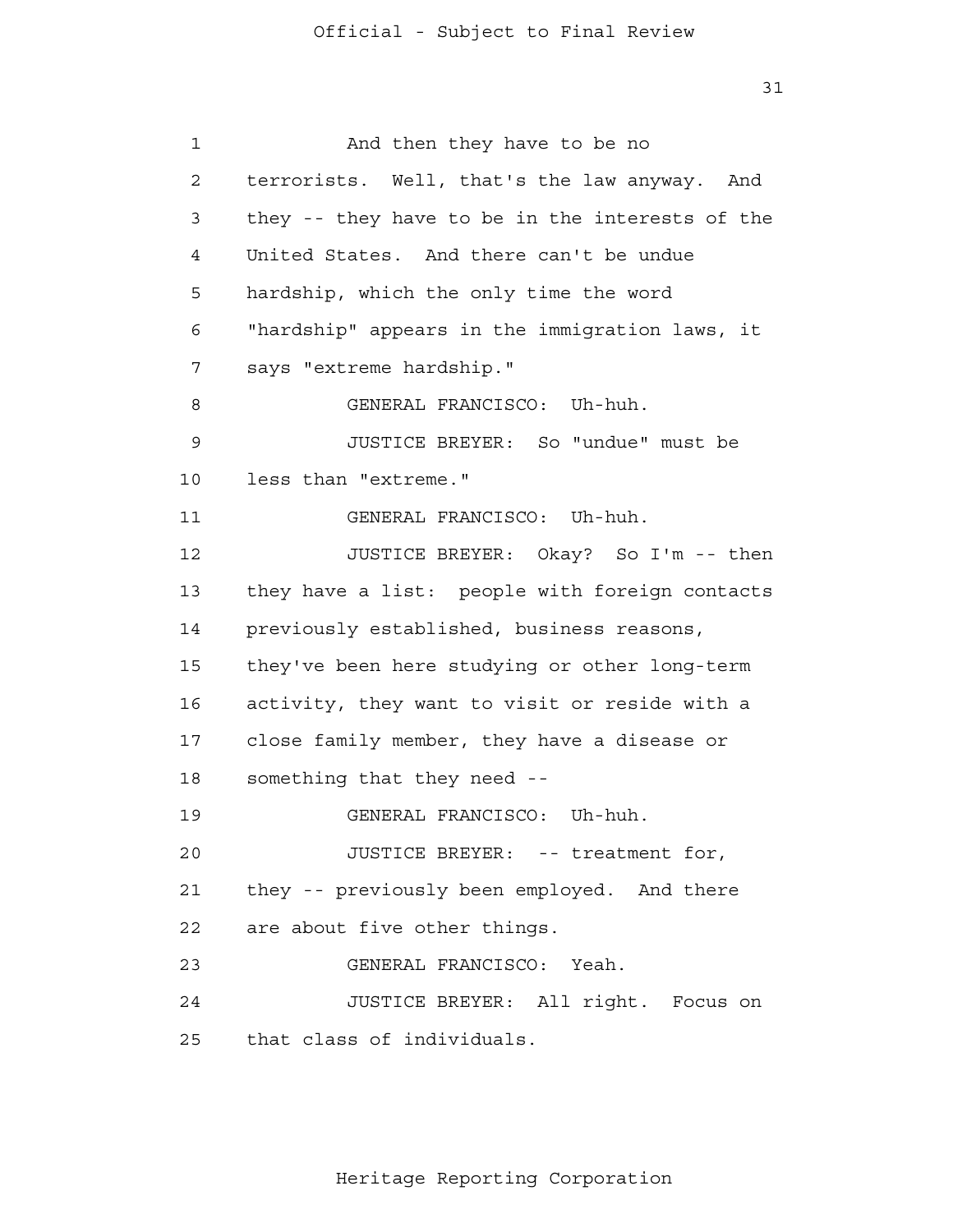32

 1 2 3 4 **5**  6 7 8 9 10 11 12 13 14 15 16 17 18 19 20 21 22 23 24 25 GENERAL FRANCISCO: Uh-huh. JUSTICE BREYER: Now, in countries - 150 million people, all together, there must be quite a few who have -- do fall within that class. So - GENERAL FRANCISCO: Well, yes, Your Honor, but there's only a small number of people that seek to come into our country. JUSTICE BREYER: Well, that's what I'm asking about. GENERAL FRANCISCO: Yeah. JUSTICE BREYER: You see? GENERAL FRANCISCO: Yeah. JUSTICE BREYER: That's now -- you you would think -- now, as far as we're concerned, if they fall within that class, there -- there's no reason given here why they should be excluded, other than the -- the normal processes? GENERAL FRANCISCO: Well, a couple of responses, Your Honor. JUSTICE BREYER: What? GENERAL FRANCISCO: First, in terms of the numbers - JUSTICE BREYER: I'm not asking about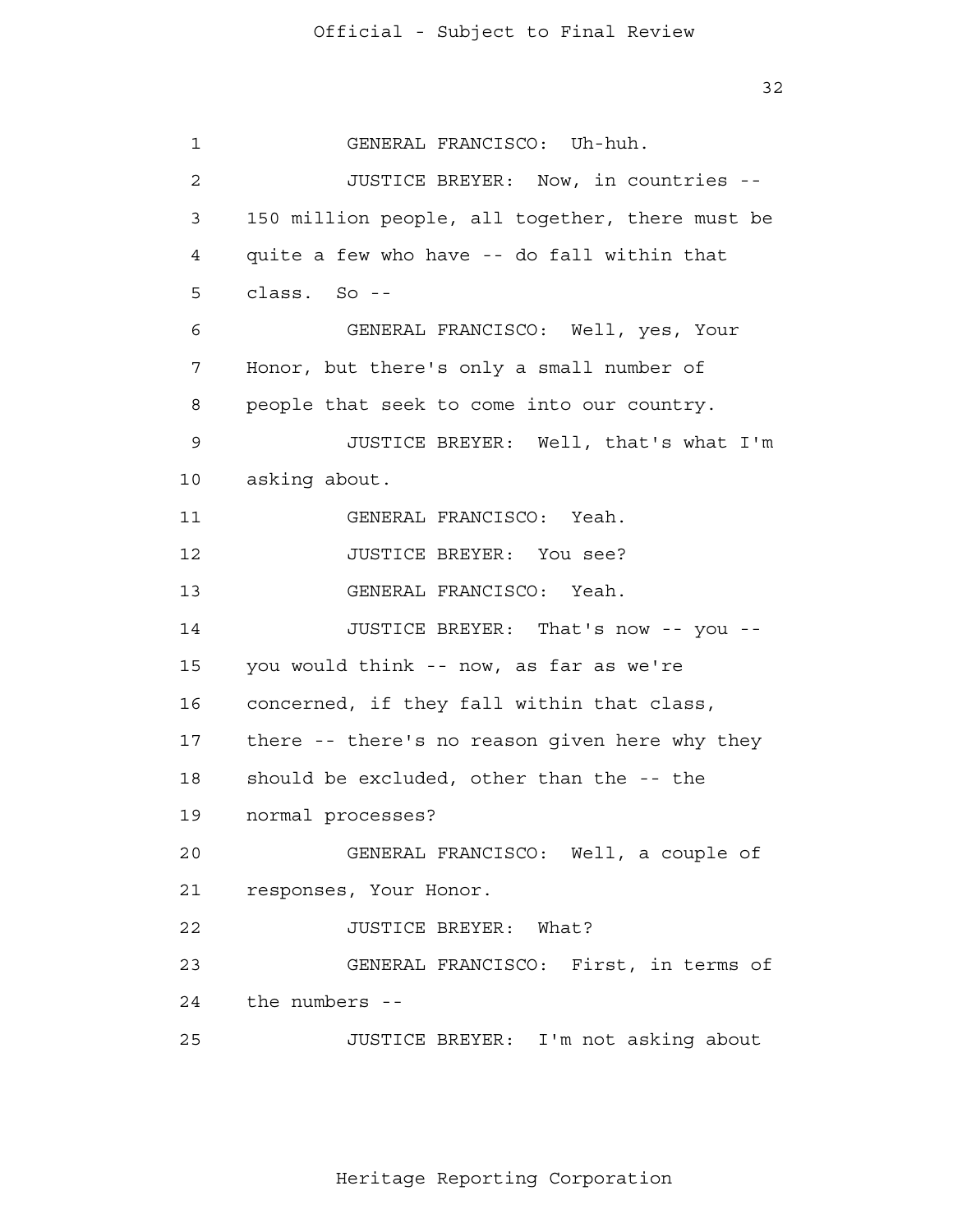1 2 3 4  $5 - -$  6 7 8 9 10 11 12 13 14 15 16 17 18 19 20 21 22 23 24 25 the numbers. GENERAL FRANCISCO: Oh, oh, you're not asking - JUSTICE BREYER: I want to ask about GENERAL FRANCISCO: So -- so, in terms of the reason - JUSTICE BREYER: Yeah. GENERAL FRANCISCO: -- they should be excluded, one of the principal purposes of the proclamation is to exert diplomatic pressure on governments in order to get them to change and provide us with the information - JUSTICE BREYER: So you think they should be excluded? GENERAL FRANCISCO: Not if they meet the criteria for the - JUSTICE BREYER: Not if they meet the criteria. GENERAL FRANCISCO: -- for the waiver. JUSTICE BREYER: Okay. Okay. So there's - GENERAL FRANCISCO: That's why we have -- that's why we have the waiver. JUSTICE BREYER: That's -- that's -

Heritage Reporting Corporation

33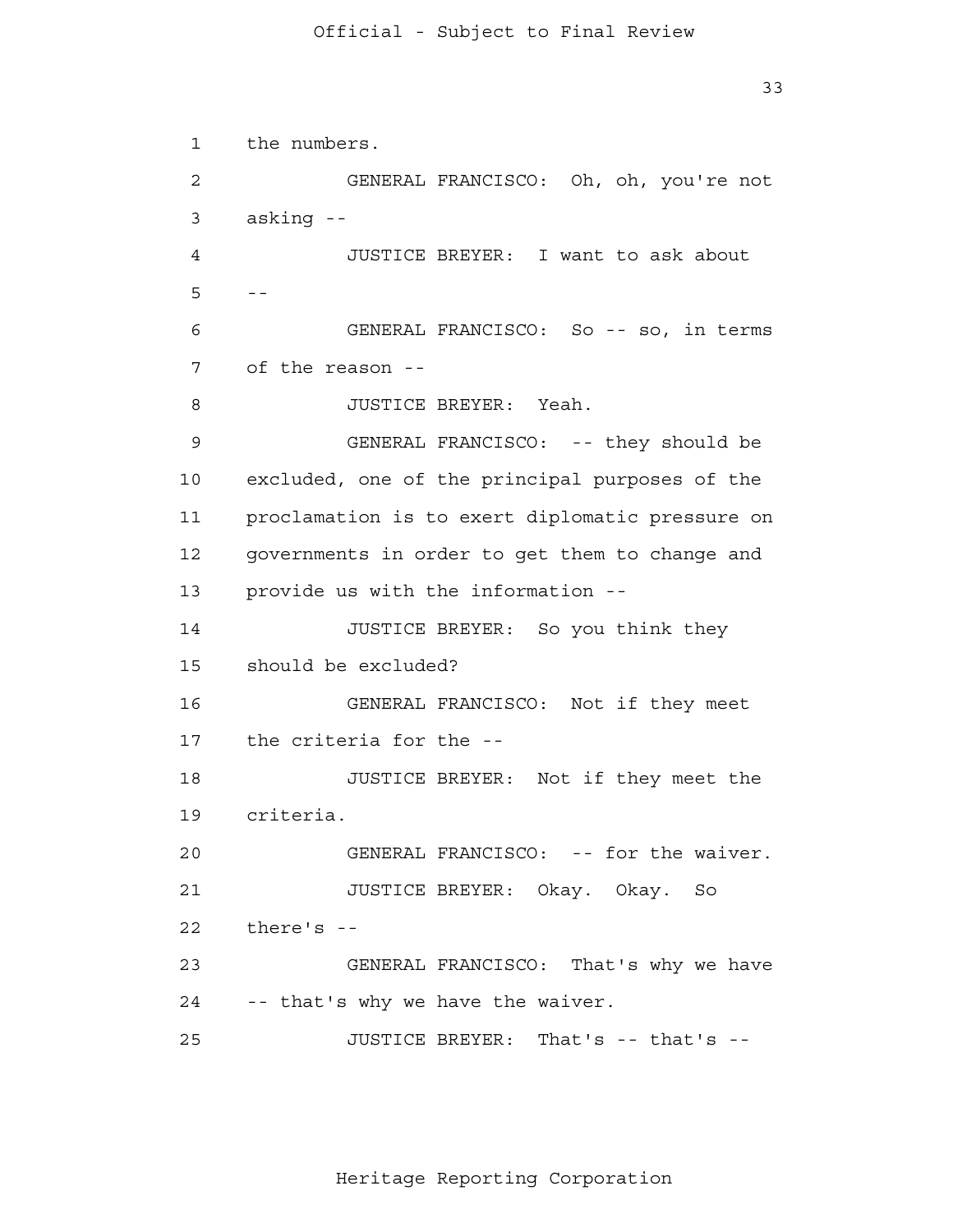34

 1 2 3 4 **5**  6 7 8 9 10 11 12 13 14 15 16 17 18 19 20 21 22 23 24 25 that's what I thought you would say. GENERAL FRANCISCO: Yeah. JUSTICE BREYER: Then I get -- can ask my question. Sorry. GENERAL FRANCISCO: Yes. JUSTICE BREYER: I want to be sure we're the same wavelength. GENERAL FRANCISCO: Yes. (Laughter.) JUSTICE BREYER: Okay. Now, falling within that class, here is the problem. It seems to me that there are probably a significant number of such people. And you read the briefs, you think, hey, there's the business community complaining, there's the academic community, there were 46 scholars at Harvard, there -- there are families in the Lisa Blatt brief, you know, that -- that they say we were trying to get medical treatment and nobody told us about this, and -- and they've only admitted two and there's supposed to be guidance, and - GENERAL FRANCISCO: That's not true. JUSTICE BREYER: -- you haven't put in the guidance, and -- and -- and the most there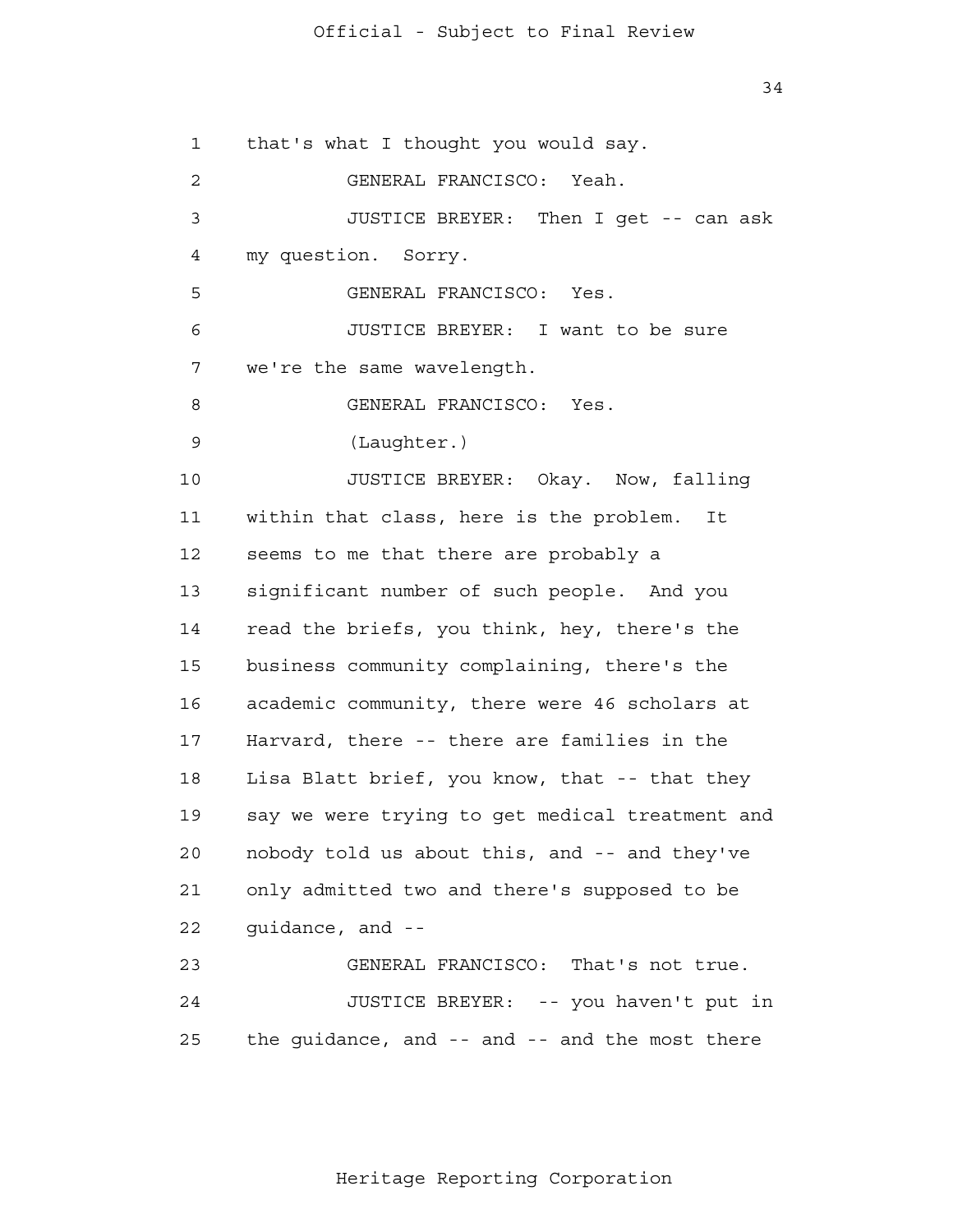35

 1 2 3 4 **5**  6 7 8 9 10 11 12 13 14 15 16 17 18 19 20 21 22 23 24 25 are is 100. And so there is my question. If you have done the same thing that the Reagan people did and the Carter people did, then it might be -- I'm not expressing a definite opinion -- but, well, you've got the same thing here, but if this is, as one brief says, just window dressing and they never apply it - GENERAL FRANCISCO: Right. JUSTICE BREYER: -- then you have something new and different going well beyond what President Reagan did. GENERAL FRANCISCO: Sure. JUSTICE BREYER: Okay. So I want to know how do I find out -- how do I find out when there is not that information in the brief, where do we have to -- can we have another hearing? Do we send it back? Do we say, look, the government, of course, thinks this isn't window dressing - GENERAL FRANCISCO: Right. JUSTICE BREYER: -- but the other side says there are only two people, no notice, nobody knows. GENERAL FRANCISCO: So, Your Honor,  $two - -$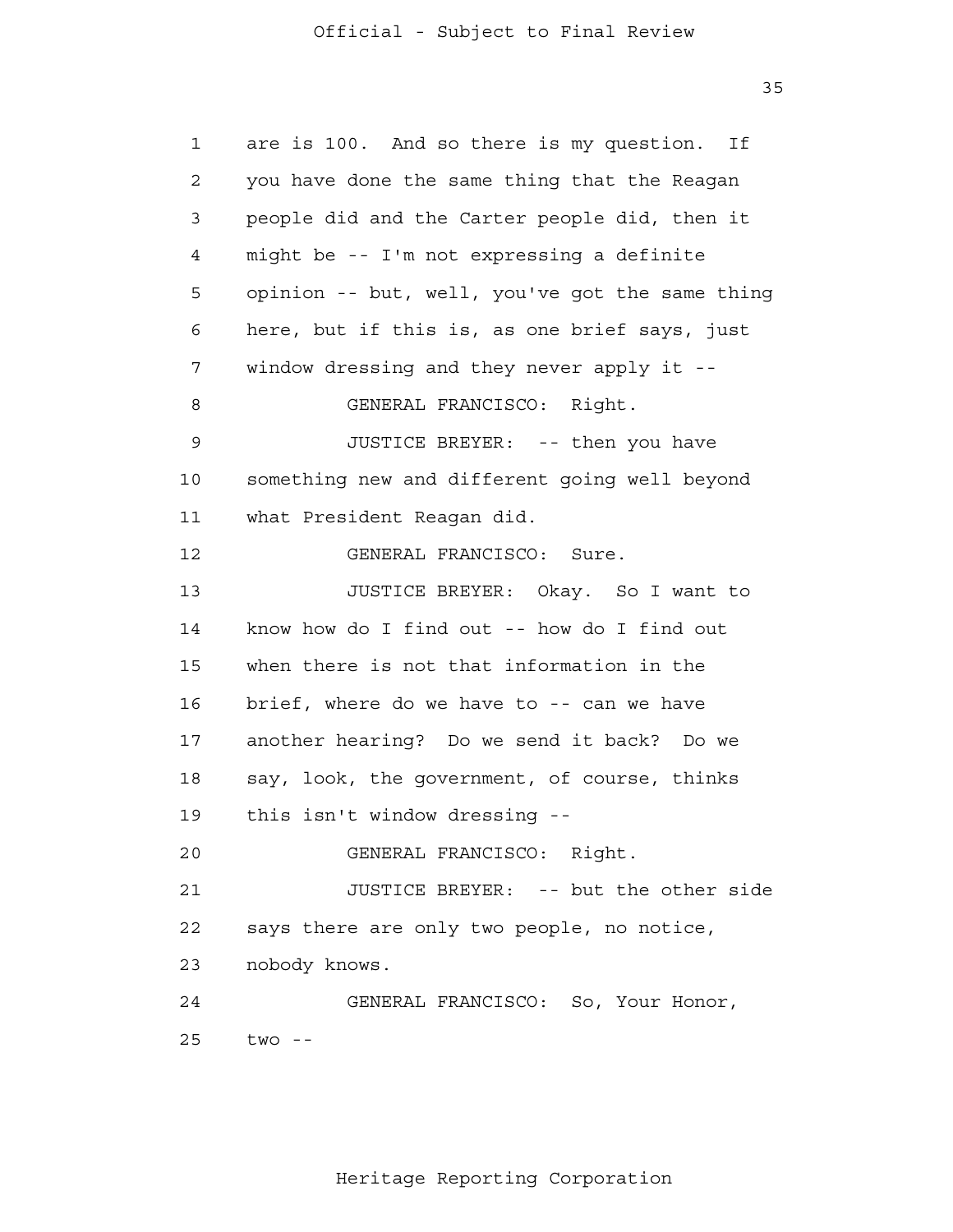36

| $\mathbf 1$ | JUSTICE BREYER: There are people in             |
|-------------|-------------------------------------------------|
| 2           | Yemen, there are people in Somalia --           |
| 3           | GENERAL FRANCISCO: Yeah.                        |
| 4           | JUSTICE BREYER: -- decent people.               |
| 5           | Business -- you see my point?                   |
| 6           | GENERAL FRANCISCO: Yes.                         |
| 7           | JUSTICE BREYER: What's the answer?              |
| 8           | GENERAL FRANCISCO: And two responses.           |
| 9           | JUSTICE BREYER: Yes.                            |
| 10          | GENERAL FRANCISCO: Our reply brief              |
| 11          | has our most -- most current number on waivers, |
| 12          | and I believe the number at page 17, footnote   |
| 13          | -- well, it's -- it's over 400. I can't         |
| 14          | remember the exact statement.                   |
| 15          | JUSTICE BREYER: All right. That's               |
| 16          | 400 out of 150 million.                         |
| 17          | GENERAL FRANCISCO: And then --                  |
| 18          | JUSTICE BREYER: And -- and is it well           |
| 19          | publicized in these countries that they know    |
| 20          | all they have to do is go to the visa office    |
| 21          | and say: I understand the thing, I want an      |
| 22          | exception?                                      |
| 23          | GENERAL FRANCISCO: No, Your Honor,              |
| 24          | and I have two -- two responses --              |
| 25          | JUSTICE BREYER:<br>Yeah.                        |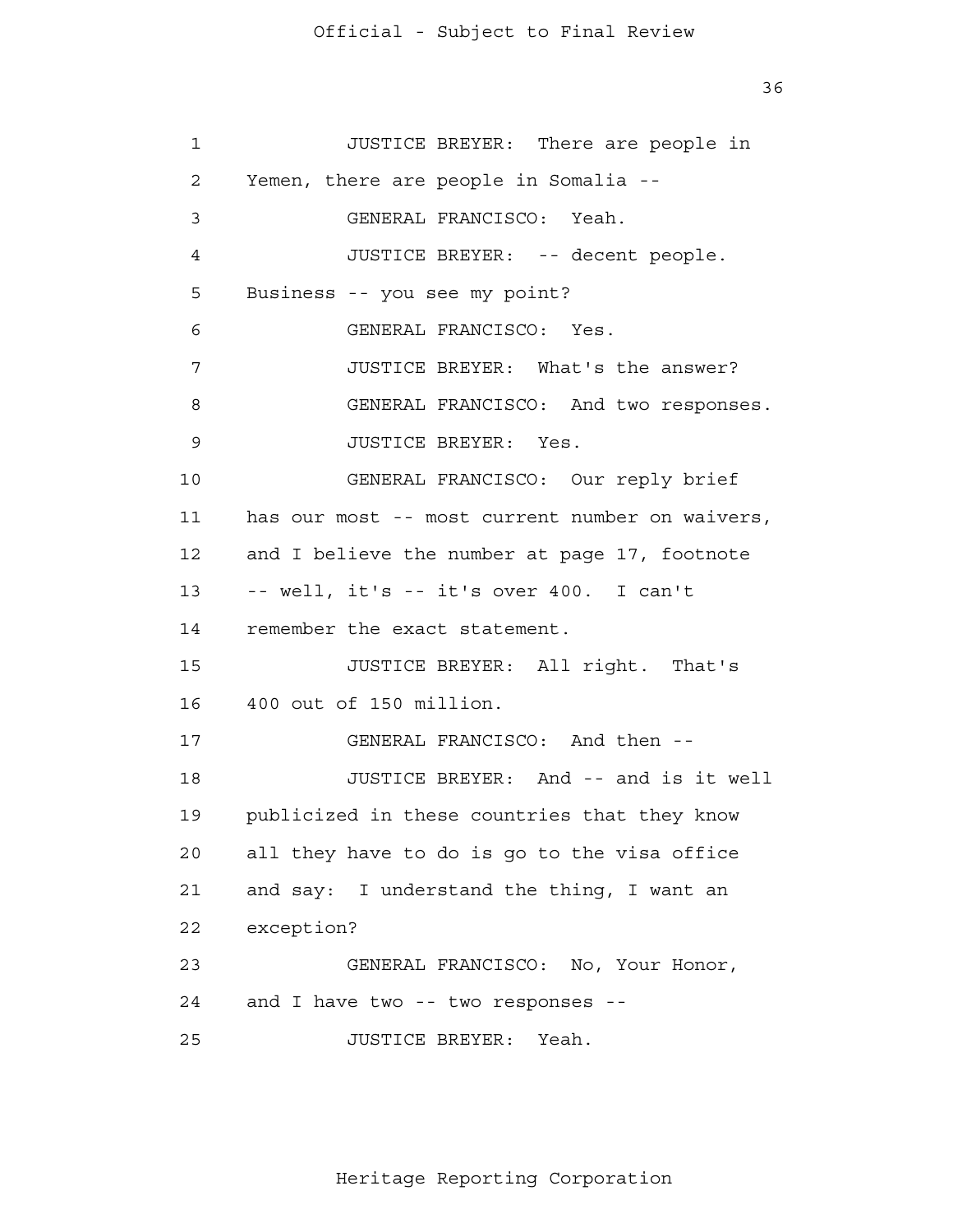37

 1 2 3 4 **5**  6 7 8 9 10 11 12 13 14 15 16 17 18 19 20 21 22 23 24 25 GENERAL FRANCISCO: -- to that. One is I don't know how well publicized it is, but I suspect that people understand how to get it. My second principal response is, though, that, frankly, in terms of the legality, I think that the waiver is not necessary, although it is a very good thing, which is why - JUSTICE BREYER: Not necessary. There -- there you have President Reagan - GENERAL FRANCISCO: -- which is why most -- which is why most governments don't which is why it's -- it's a good thing, which is why most of these proclamations often have them. But there's nothing in - JUSTICE BREYER: Okay. So you want me to consider - GENERAL FRANCISCO: -- the law that actually requires it. JUSTICE BREYER: That's what you want. You want me to consider the lawfulness of this order on the assumption that there is no waiver. GENERAL FRANCISCO: I don't - JUSTICE BREYER: Which is not what -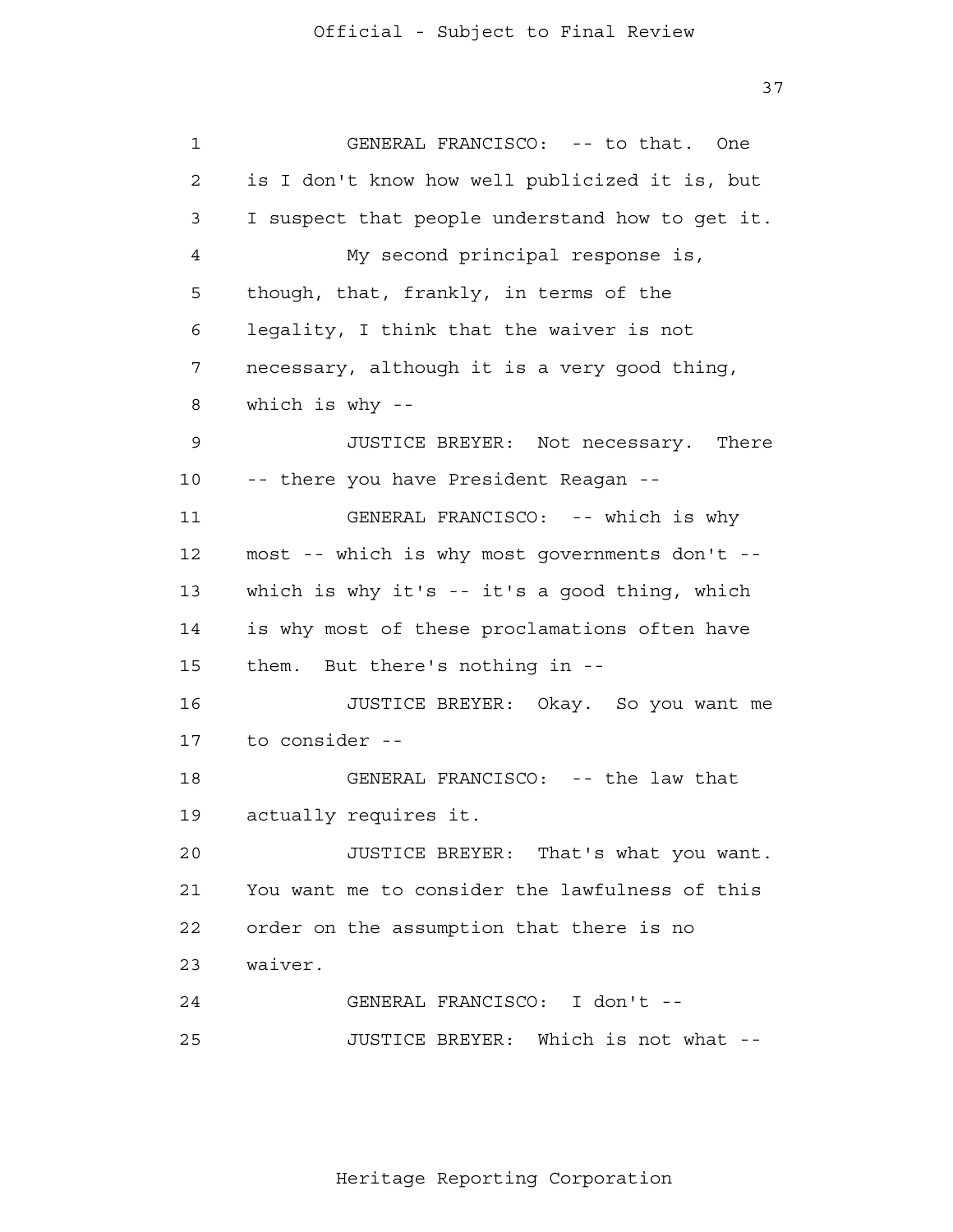38

 1 2 3 4 **5**  6 7 8 9 10 11 12 13 14 15 16 17 18 19 20 21 **22**  23 24 25 not what President Reagan did, not what -- not what President Carter did, and if you go through every action that Congress took, waiver, waiver, waiver, possibility, case-by-case, case-by-case here, that's the that's the - GENERAL FRANCISCO: Right. The answer to my -- your question, Your Honor, is, no, I don't want you to consider the proclamation on the -- on the hypothetical situation that it is what it isn't, but I do think that the proclamation as written and as applied falls well within the President's authority under 1182(f). Thank you, Mr. Chief Justice. CHIEF JUSTICE ROBERTS: Thank you, General. We will afford you rebuttal time. GENERAL FRANCISCO: Thank you. CHIEF JUSTICE ROBERTS: Mr. Katyal. ORAL ARGUMENT OF NEAL K. KATYAL ON BEHALF OF THE RESPONDENTS MR. KATYAL: Thank you, Mr. Chief Justice, and may it please the Court: The executive order is unlawful for three reasons: It conflicts with Congress's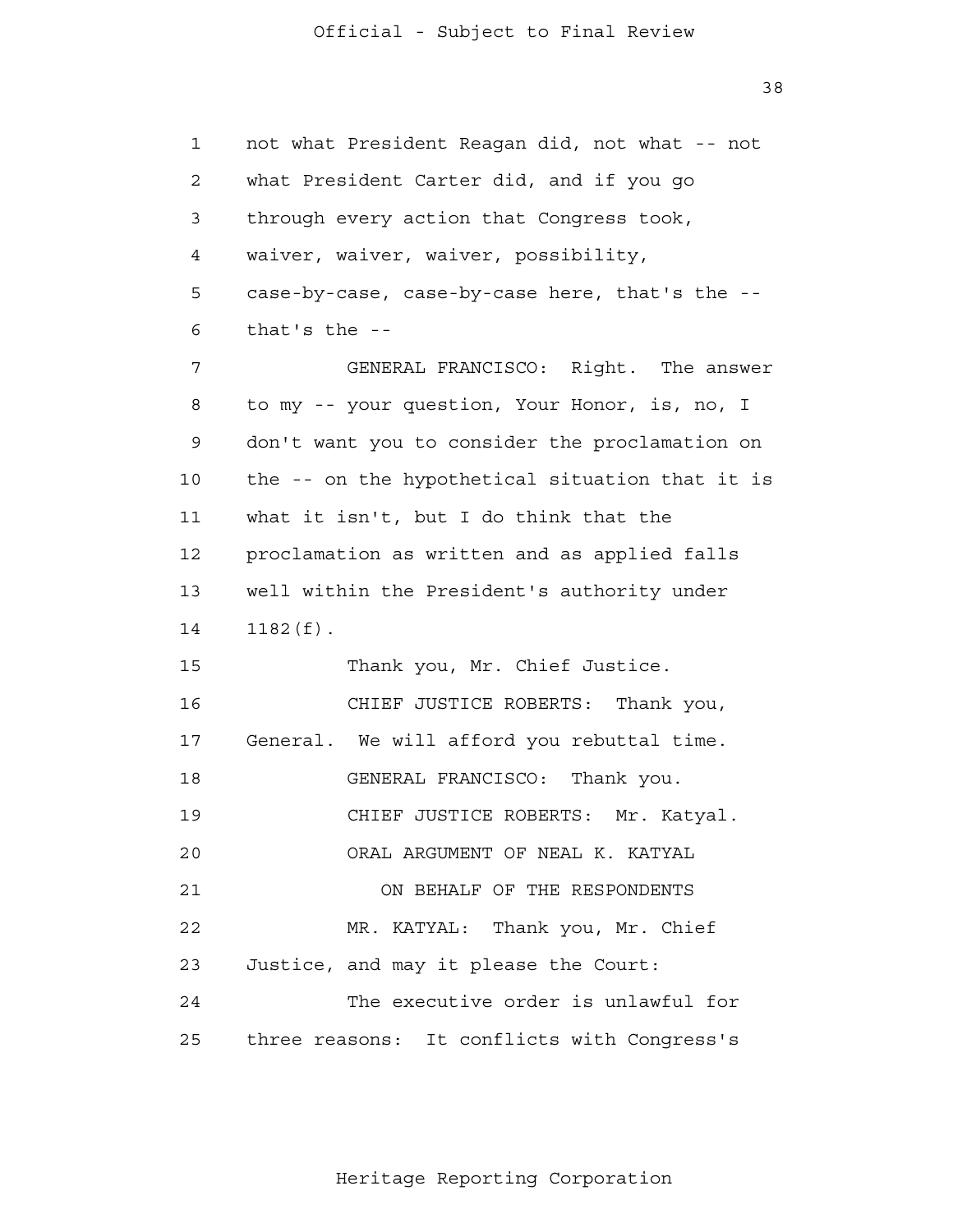39

 1 2 3 4 **5**  6 7 8 9 10 11 12 13 14 15 16 17 18 19 20 21 **22**  23 24 25 policy choices. It defies the bar on nationality discrimination, something you never heard my friend talk about. And it violates the First Amendment. Congress has already specified a three-part solution to the very same problem the order addresses: Aliens seeking entry from countries that don't cooperate with the United States in vetting, including "state sponsors of terrorism and countries that provide inaccurate information." First, aliens have to go through the individualized vetting process with the burden placed on them. Second, when Congress became aware that some countries were failing to satisfy the very same baseline criteria you just heard about, that the order uses, Congress rejected a ban. Instead, it used carrots. When countries cooperated, they'd get extra credit, a track faster track for admission. Legislation to use big sticks like nationality bans failed. And, third, Congress was aware circumstances could change on the ground, so it required reporting to them so it could change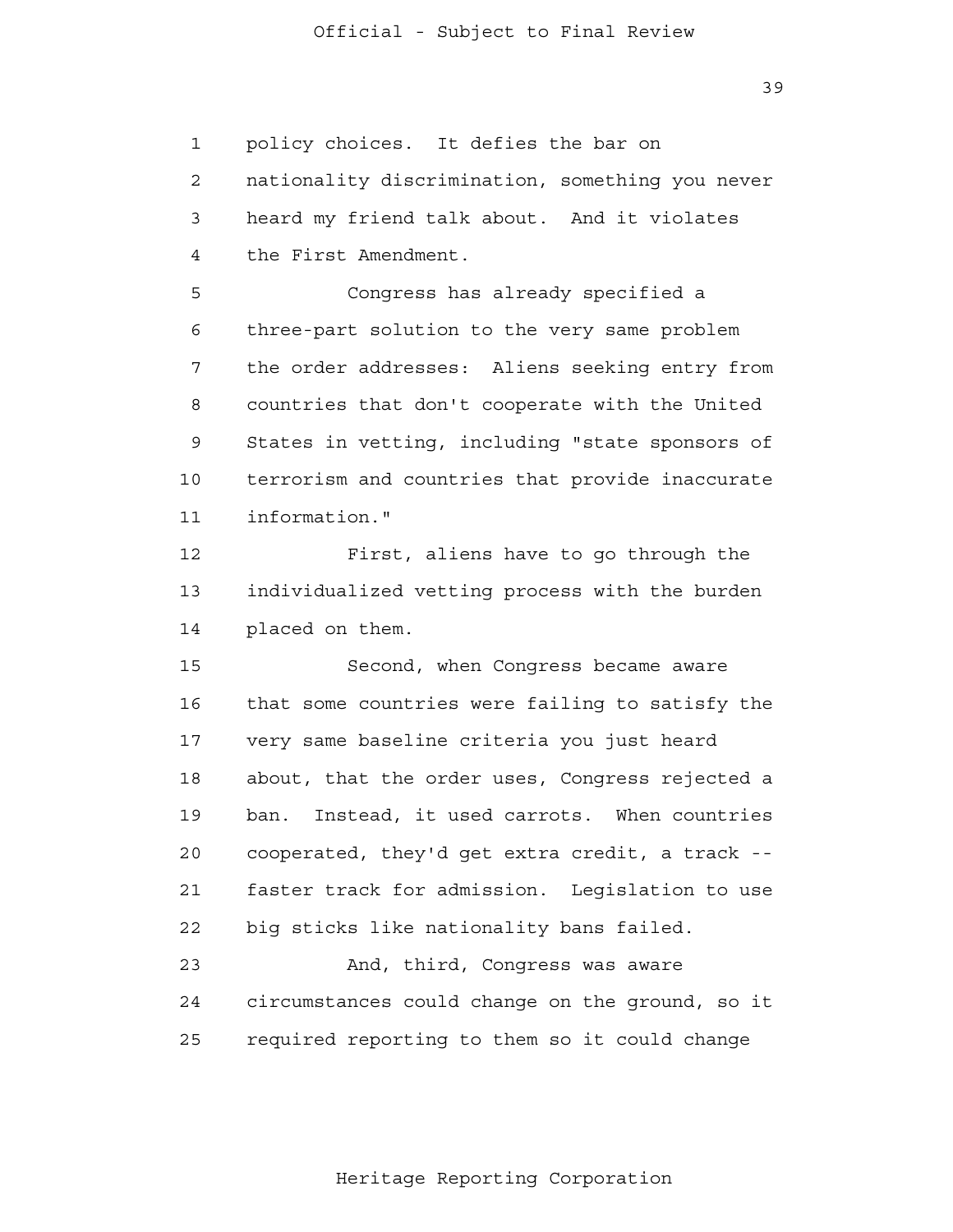| $\mathbf{1}$   | the law.                                        |
|----------------|-------------------------------------------------|
| $\overline{2}$ | CHIEF JUSTICE ROBERTS: Well, let's              |
| 3              | take big sticks fail. Let's suppose that the    |
| 4              | intelligence agencies go to the President and   |
| 5              | say, we have 100 percent solid information that |
| 6              | on a particular day 20 nationals from Syria are |
| 7              | going to enter the United States with chemical  |
| 8              | and biological weapons. They could kill tens    |
| 9              | of thousands of Americans.                      |
| 10             | In that situation, could the President          |
| 11             | ban the entry of Syrian nationals on that one   |
| 12             | day?                                            |
| 13             | MR. KATYAL: He could for two reasons.           |
| 14             | There's two different arguments. There's the    |
| 15             | nationality discrimination ban, 1152, and then  |
| 16             | there's whether or not this comports with       |
| 17             | Congress's policy judgments.                    |
| 18             | And with respect to both, I think it            |
| 19             | would.<br>It wouldn't be nationality            |
| 20             | discrimination for the reasons Judge Sentelle   |
| 21             | said in LAVAS, when you have an emergency       |
| 22             | fast-moving situation like the Syria example    |
| 23             | you're saying.                                  |
| 24             | CHIEF JUSTICE ROBERTS: Well, just to            |
| 25             | stop, interrupt you there. I mean, what if      |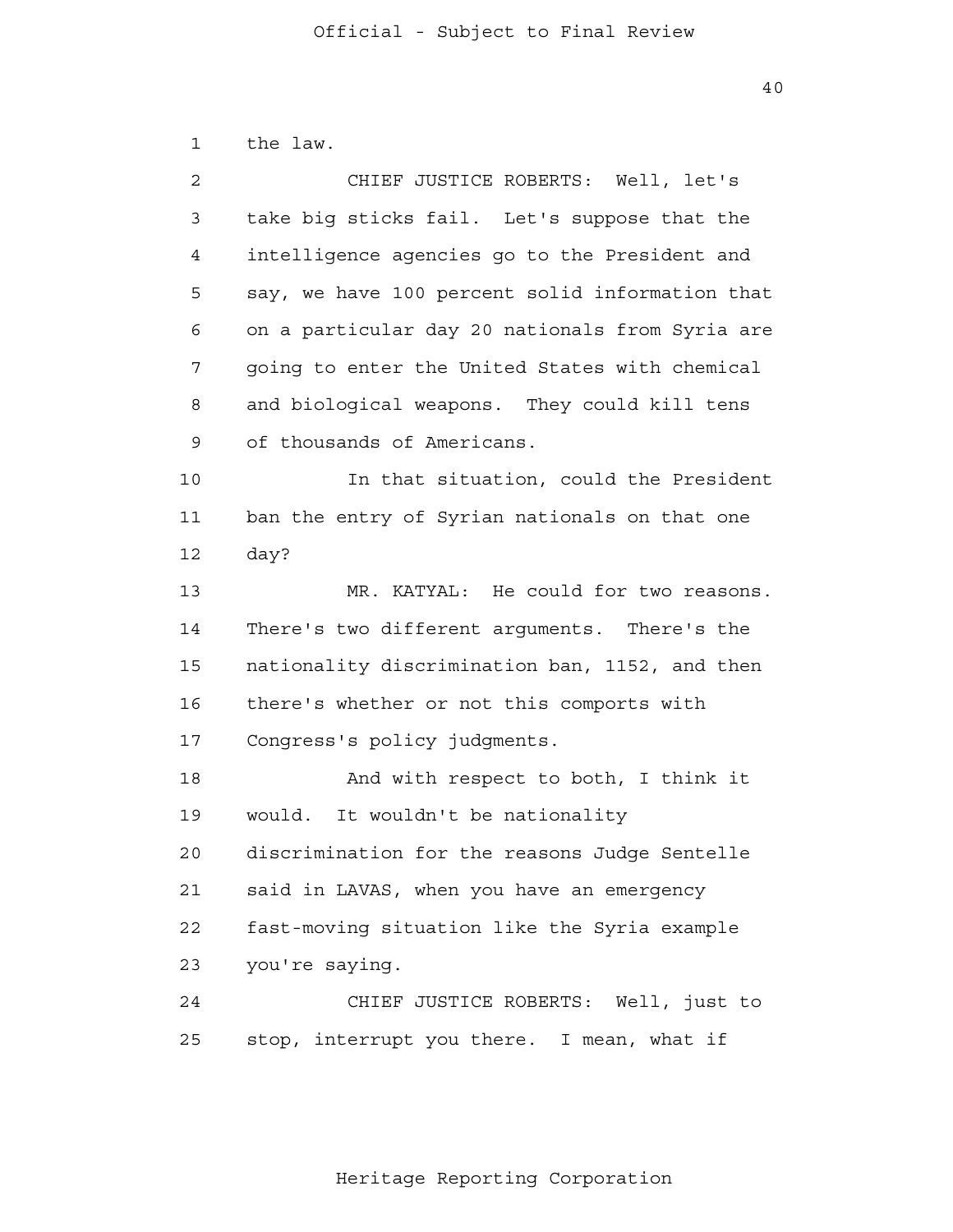```
 1 
 2 
 3 
 4 
5
 6 
 7 
 8 
 9 
            10 
           11 
           12 
            13 
 14 
           15 
           16 
           17 
            18 
            19 
           20 
           21 
            22 
            23 
            24 
            25 
                it's a week? What if it's a week a month from
                now? That's what the intelligence information
                is.
                         In other words, I'm trying to -
                        MR. KATYAL: Right.
                         CHIEF JUSTICE ROBERTS: -- respond to
                your point that it has to be an immediate
                decision.
                         MR. KATYAL: Yeah. So I think, you
                know, this Court's dealt with that in
                Youngstown and Hamdan and said, look, you know,
                the President's going to get a pass absolutely
                on, you know, what he says the emergency is.
                But the ultimate question is, can you go to
                Congress and get any legislative impediment
                removed? And that he can have deference about.
                         But here we are 460 days on -- later,
                Mr. Chief Justice. He's never even introduced
                legislation about this. So we're so far from
                that hypothetical, we'll concede the
                hypothetical.
                         CHIEF JUSTICE ROBERTS: Well, imagine
                -- imagine, if you can, that Congress is unable
                to act when the President asked for
                legislation.
```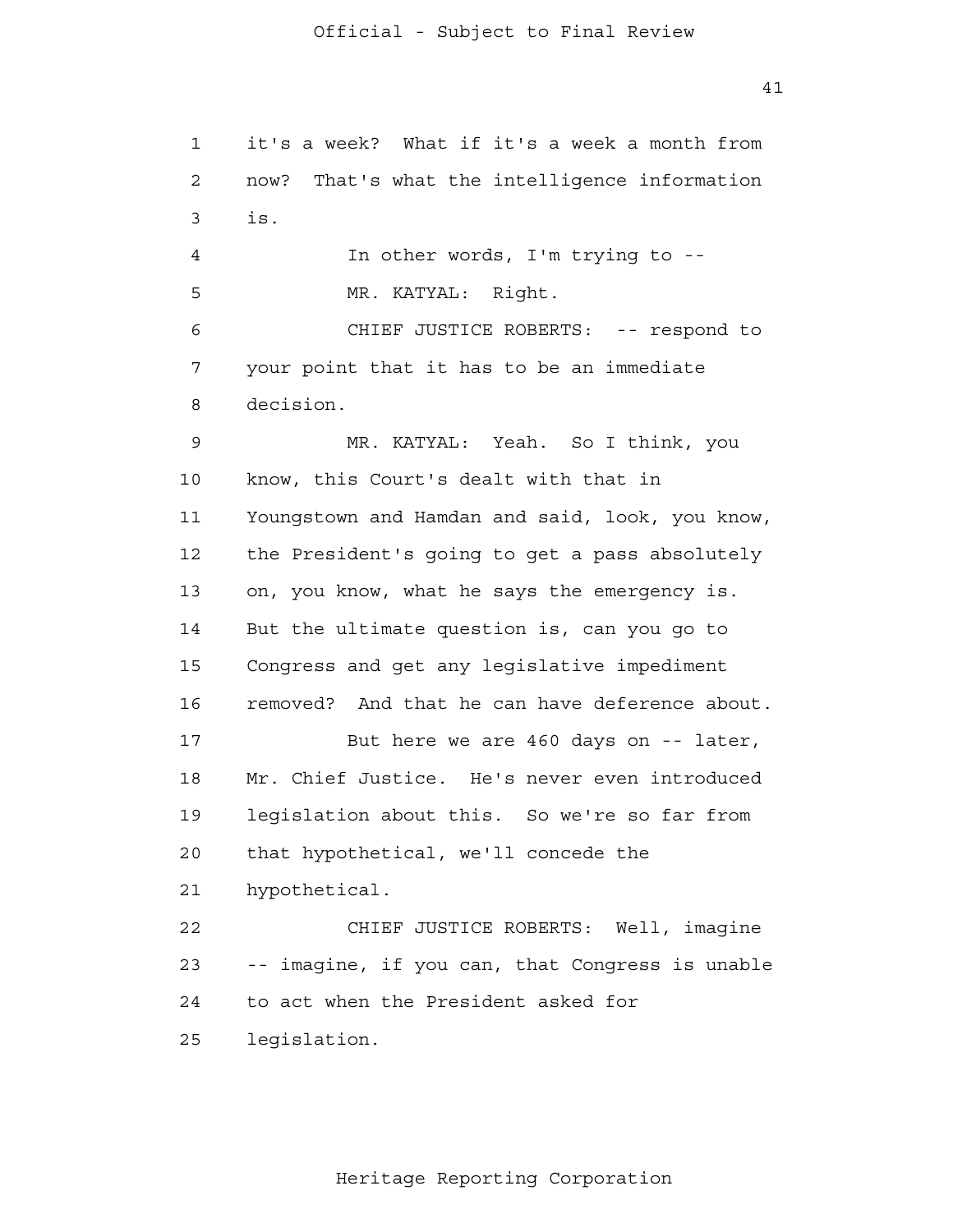1 2 3 4 **5**  6 7 8 9 10 11 12 13 14 15 16 17 18 19 20 21 22 23 24 25 (Laughter.) MR. KATYAL: Right. CHIEF JUSTICE ROBERTS: And someone introduces a bill saying let's authorize first of all, the President may have qualms about sharing that absolute intelligence broadly, but let's say there's a bill introduced to say let's authorize the President and there's a bill introduced to say let's block the President, and neither bill moves. MR. KATYAL: Absolutely. We understand the President will have residual authority to keep the country safe. Our point here, though, is that Congress has thought about this exact problem, including, you know -- you know, about -- there -- there's only one problem he's identifying, which is countries not cooperating. He's not talking about people coming in or something like that, like your hypothetical. And with respect to that, Congress has said here's how we deal with it. We deal with it with the individualized vetting system, which pushes all the burdens on a person coming in. That's 1361.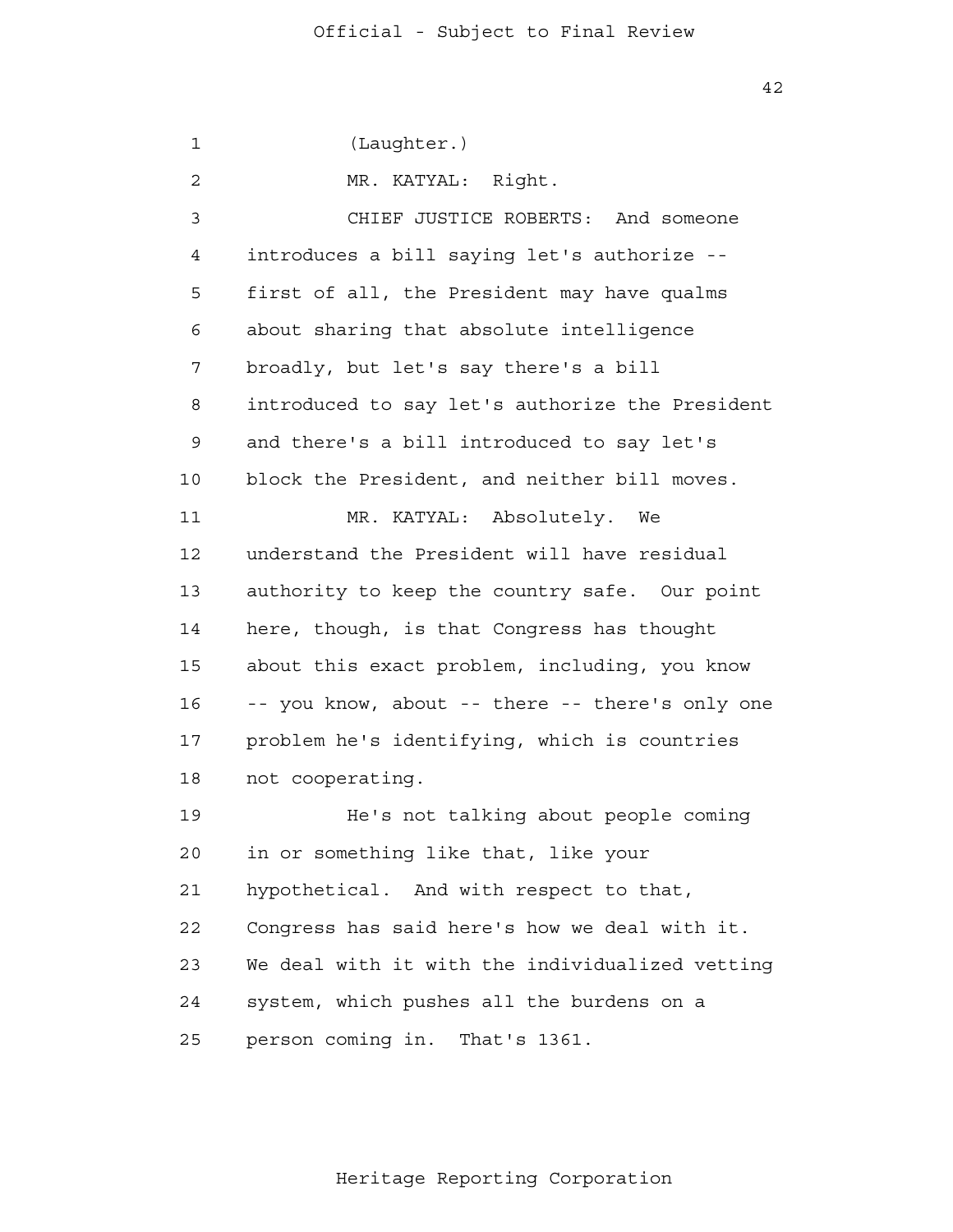43

 1 2 3 4 **5**  6 7 8 9 10 11 12 13 14 15 16 17 18 19 20 21 22 23 24 25 You've got to show biometric ID under the statute. You've got to have an in-person interview, if there's any risk that the person is from a country that's a state sponsor of terrorism, like your hypothetical or anything else. So Congress has really said in a robust way, here is how we would deal with it. And to the extent countries aren't cooperating, we offer carrots. Congress rejected exactly what they're trying to propose here, which is a flat nationality ban. And that's where I think the force of our argument lies with respect to the first point, which is this is countermanding Congress's policy judgments. My friend on the other side actually in his brief - JUSTICE ALITO: Well, Congress did - Congress did act. It enacted 1182(f). MR. KATYAL: Correct. JUSTICE ALITO: Why doesn't this fall squarely within the language of 1182(f)? MR. KATYAL: For -- for -- we have both textual reasons that it's not a class, for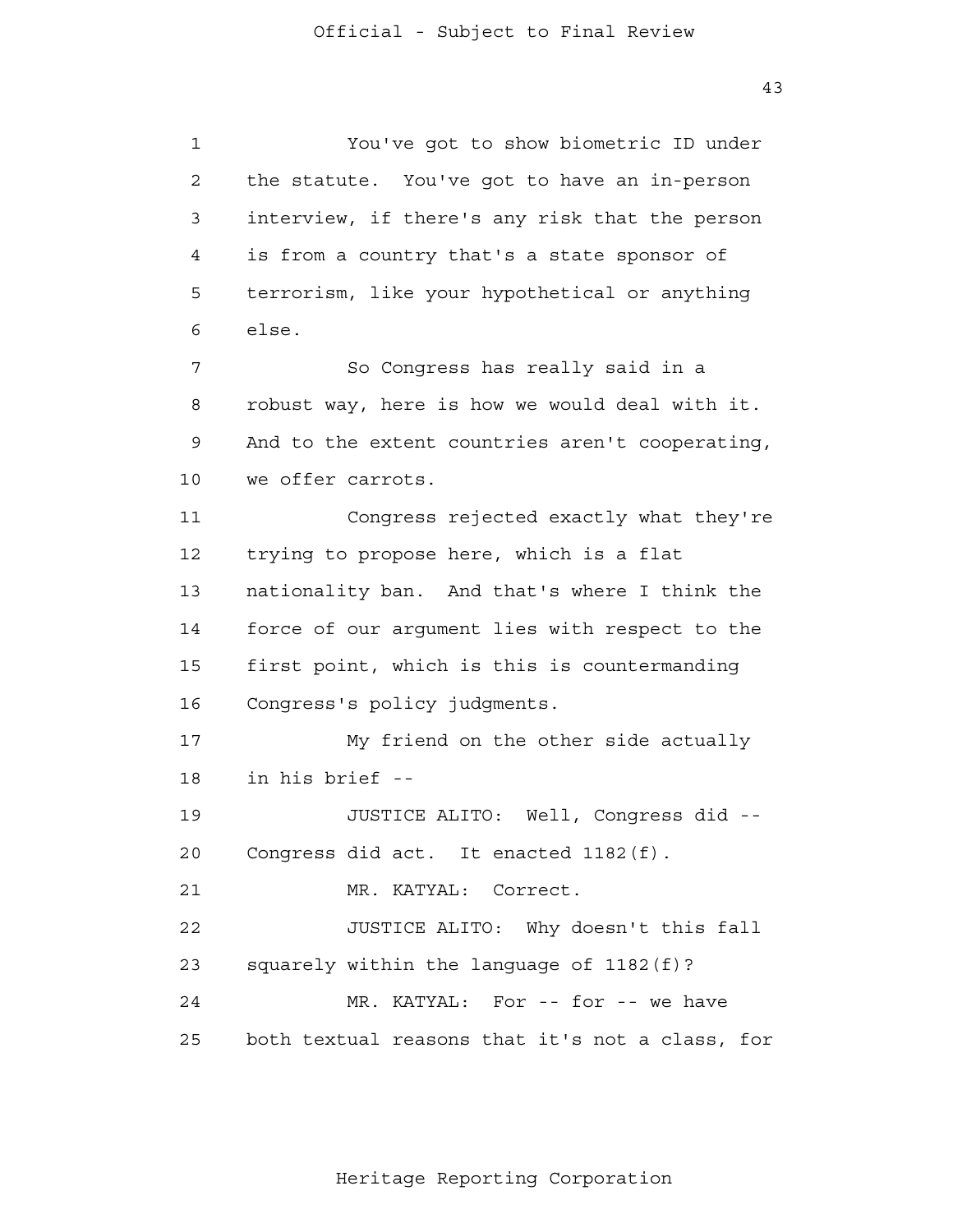44

| $\mathbf{1}$ | reasons Justice Breyer was talking about. It's     |
|--------------|----------------------------------------------------|
| 2            | not perpetuated -- it's perpetual, like Justice    |
| 3            | Ginsburg was talking about. But we think           |
| 4            | there's a much bigger point, Justice Alito,        |
| 5            | which is $-$                                       |
| 6            | JUSTICE ALITO: Well, maybe you could               |
| 7            | talk about the text. It's not a class?             |
| 8            | Doesn't $11$ -- doesn't $1182(f)$ say whenever the |
| 9            | President finds that the entry of any aliens --    |
| 10           | MR. KATYAL: Correct.                               |
| 11           | JUSTICE ALITO: -- or any class of                  |
| 12           | aliens. So put class aside, although I don't       |
| 13           | really see why people who are nationals of a       |
| 14           | particular country don't constitute a class.       |
| 15           | What about any aliens?                             |
| 16           | MR. KATYAL: Right. So we think it is               |
| 17           | any -- because the power in 1182 is so broad       |
| 18           | and sweeping and does allow the President to       |
| 19           | supplement what Congress has done, we think        |
| 20           | that you have to -- you have to be careful and     |
| 21           | read limit -- you have to read it just the way     |
| 22           | you read every other statute to say, how do we     |
| 23           | harmonize that broad text of 1182(f) with the      |
| 24           | rest of the INA?                                   |
| 25           | And our point in our briefs, which I               |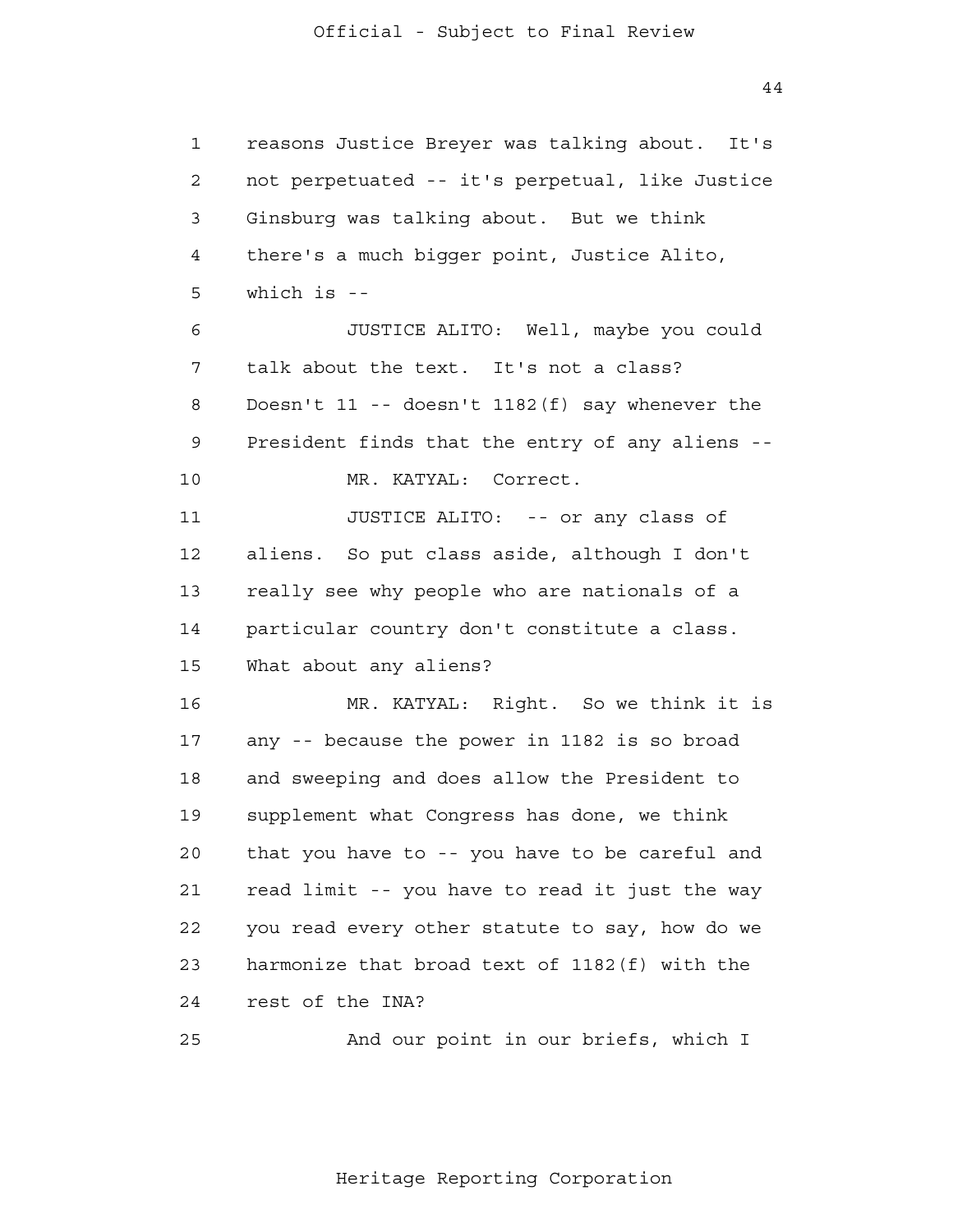45

| $\mathbf 1$    | don't think you heard an answer to, is, if you  |
|----------------|-------------------------------------------------|
| $\overline{a}$ | accept their idea that the President has such a |
| 3              | sweeping power, he could end, for example,      |
| 4              | family -- the family preference system and      |
| 5              | impose, you know, and end so-called chain       |
| 6              | migration or anything like that. He could do    |
| 7              | -- countermand any of the provisions of the INA |
| 8              | and turn it into a line item veto.              |
| 9              | So, for that reason, we think there             |
| 10             | has to be some limit. That's something this     |
| 11             | Court's dealt with in, you know, the tobacco    |
| 12             | case.                                           |
| 13             | JUSTICE ALITO: Well, does this                  |
| 14             | proclamation do anything like that? Does this   |
| 15             | proclamation purport to establish a new         |
| 16             | permanent immigration policy for the United     |
| 17             | States?                                         |
| 18             | MR. KATYAL: Absolutely, Your Honor.             |
| 19             | This is a perpetual policy that bans. It does   |
| 20             | exactly what Congress in 1965 said you can't    |
| 21             | And it countermands Congress's<br>do.           |
| 22             | fine-grained reticulated judgment from 2001,    |
| 23             | 2015, and several other times, which is to say, |
| 24             | instead of these flat bans, we're going to have |
| 25             | -- we're going to balance foreign policy        |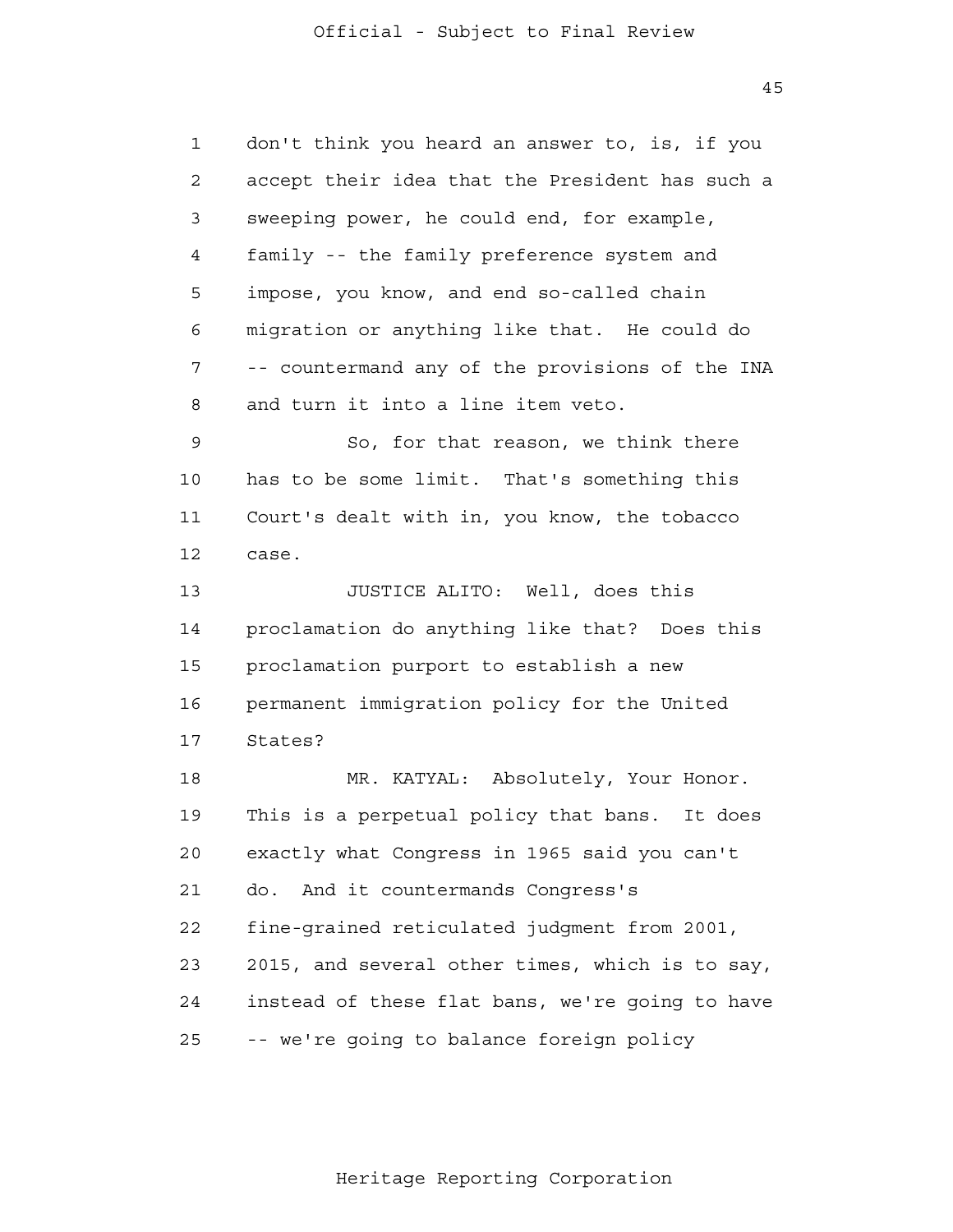46

| $\mathbf{1}$   | considerations, economic considerations, like    |
|----------------|--------------------------------------------------|
| $\overline{2}$ | the U.S. companies brief, humanitarian, image    |
| 3              | of the United States views, all of that          |
| 4              | together, and said we won't do the flat ban.     |
| 5              | Instead, we're going to have a much              |
| 6              | more fine-grained approach with individualized   |
| 7              | vetting and carrots for the countries that       |
| 8              | don't disagree -- that don't cooperate.          |
| 9              | JUSTICE ALITO: What is your basis for            |
| 10             | saying that it is perpetual?                     |
| 11             | MR. KATYAL: Well, there's nothing in             |
| 12             | the order that ends it. And you heard my         |
| 13             | friend say, oh, that would doom all executive    |
| 14             | But that's not true. Half of these --<br>orders. |
| 15             | JUSTICE KENNEDY: I thought it had to             |
| 16             | be reexamined every 180 days?                    |
| 17             | MR. KATYAL: No, that's not what it               |
| 18             | says. It says there's a report that has to       |
| 19             | come in at 180 days, and nothing happens at the  |
| 20             | end of the report.                               |
| 21             | JUSTICE KENNEDY: Well, that -- that              |
| 22             | indicates there will be a reassessment?          |
| 23             | MR. KATYAL: Well, in --                          |
| 24             | JUSTICE KENNEDY: And then the -- and             |
| 25             | and the President has continuing discretion?     |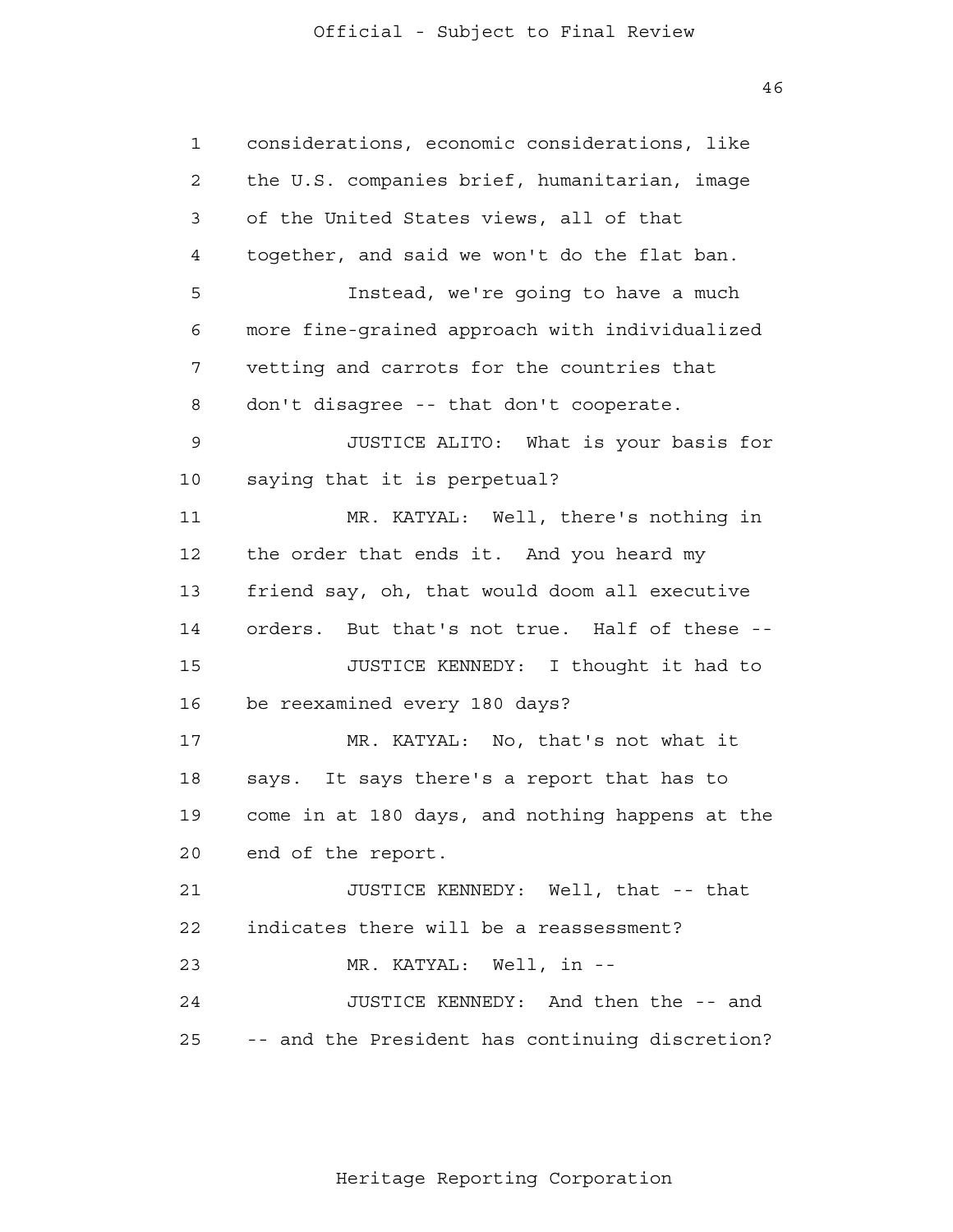47

 1 2 3 4 **5**  6 7 8 9 10 11 12 13 14 15 16 17 18 19 20 21 22 23 24 25 MR. KATYAL: Justice Kennedy, this argument wouldn't be there if there was anything about reassessment, the way there are in about half the orders, including the Cuba order, which says it sunsets once the crisis ends. There's nothing like that in this. And it's just like a reporting requirement to Congress in which Congress isn't necessarily required to do anything. Congress has statutes like that all the time. This is that. And that's why this is unlike any other executive order. If you go back and look at all 43 executive orders that Presidents have issued, none of them have even arguably countermanded Congress's judgment in the area. They've all been consistent. They've all been supplements. JUSTICE KENNEDY: Well, the statute says first that -- that -- that 1182 for such period as he deems necessary, and he can have continuing supervision over whether it's still necessary. MR. KATYAL: Again, we wouldn't have a problem with that if it was tailored to a crisis, it says it sunsets, and then, you know,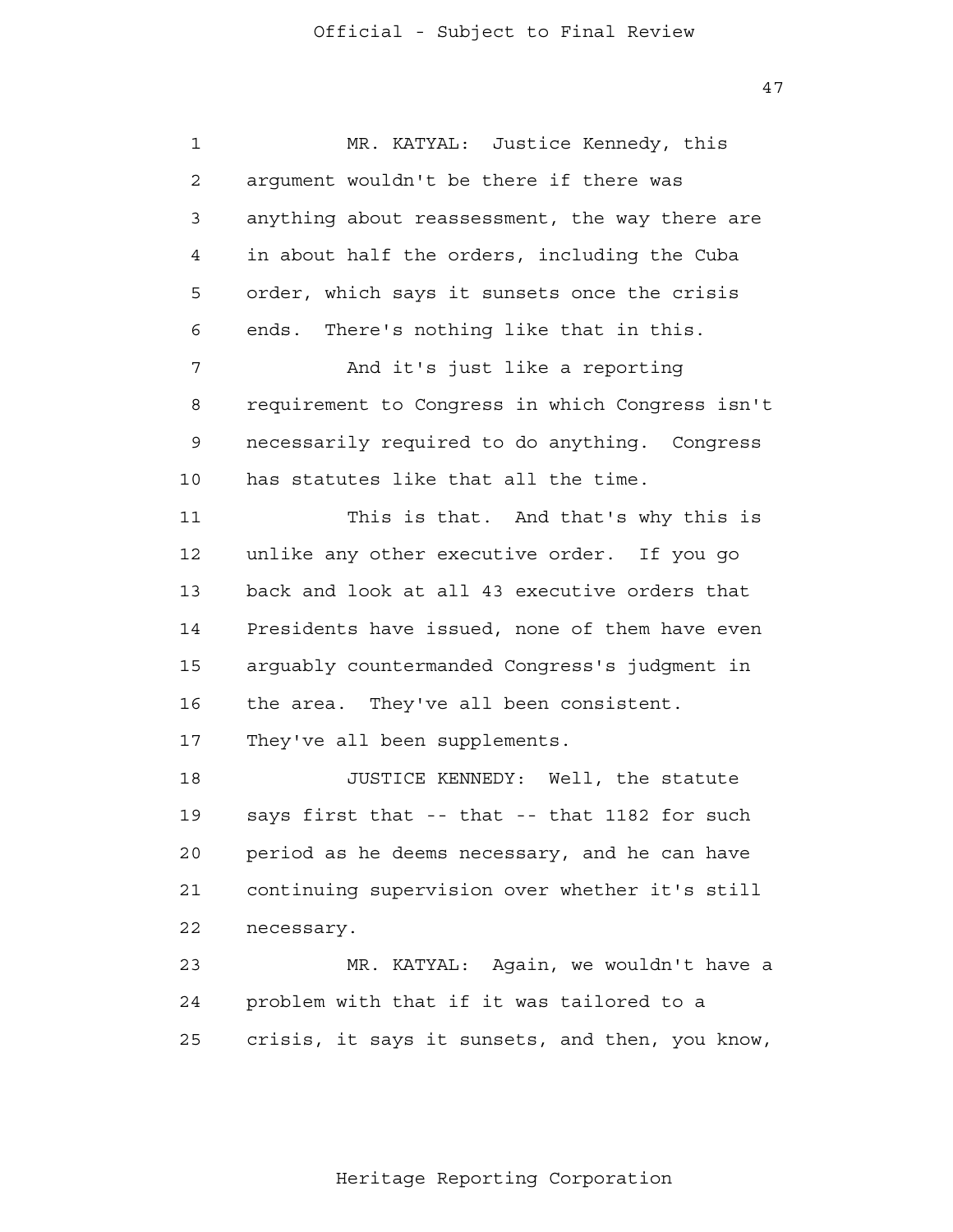1 2 3 could be re-upped or something like that. That's not what this says. This is about a

perpetual problem.

 4 **5**  6 JUSTICE KENNEDY: So you want the President to say, I'm convinced that in six months we're going to have a safe world?

 7 8 9 10 11 12 13 MR. KATYAL: Well -- well -- well, no, Justice Kennedy, that's not our argument. Our argument is, here, the President is identifying something that is a perennial problem. Our brief says it goes back 100 years, you know, when the Soviet Union was around, we don't have countries that cooperate with us in vetting.

 14 15 16 17 And the solution has always been from Congress not to have a flat ban but instead to have a fine-grained vetting system to balance these considerations.

 18 19 20 21 **22**  23 24 CHIEF JUSTICE ROBERTS: What if the military advisors tell the President that, in their judgment, the President ought to order a strike, an air strike against Syria, and the President says, well -- does that mean he can't because you would regard that as discrimination against a majority Muslim country?

> 25 MR. KATYAL: Absolutely not. There's

> > Heritage Reporting Corporation

48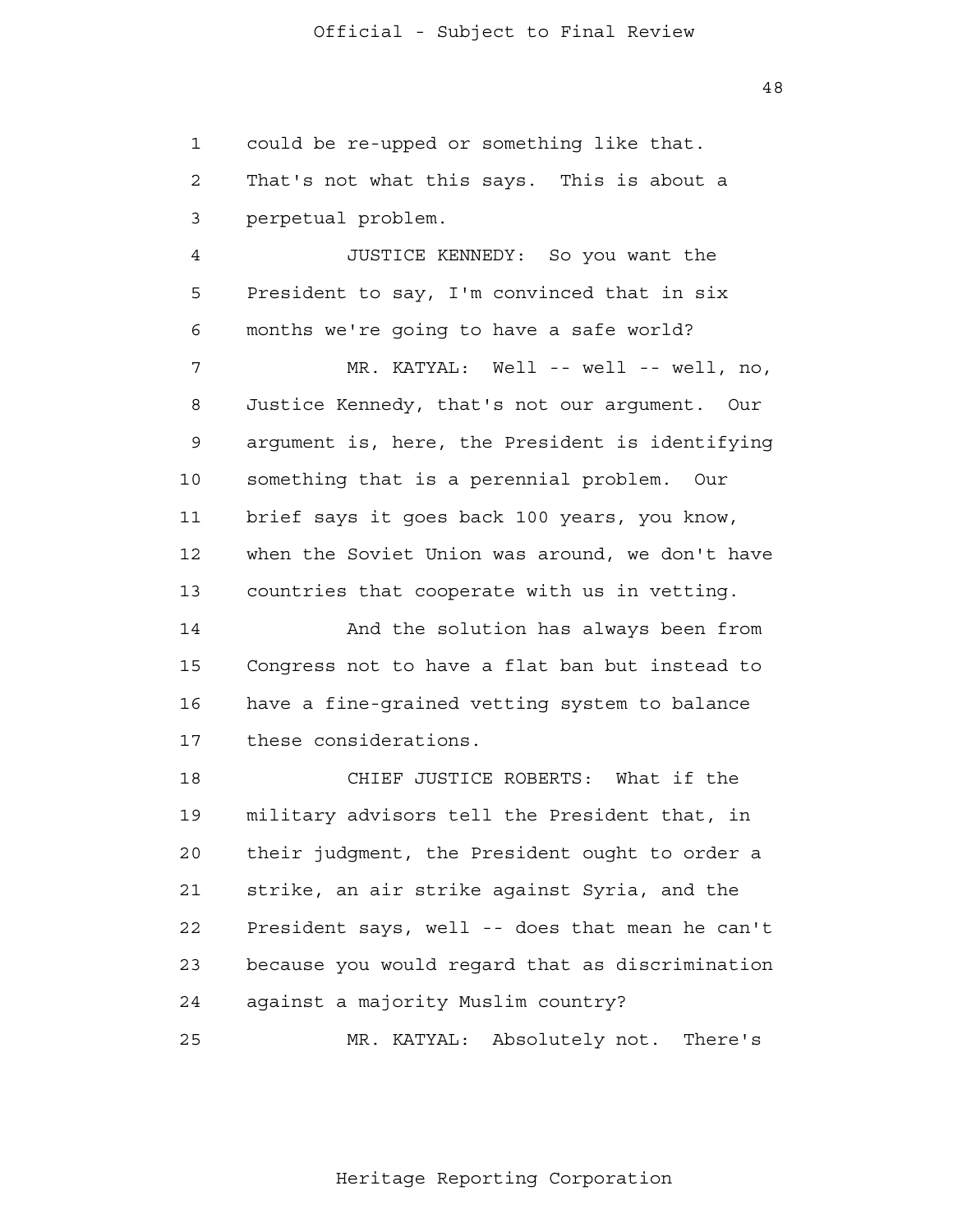49

| $\mathbf{1}$ | nothing to do with the text of the statute.     |
|--------------|-------------------------------------------------|
| $\mathbf{2}$ | The 1152 statute's about discrimination and the |
| 3            | "issuance of visas." And that's all that --     |
| 4            | CHIEF JUSTICE ROBERTS: So, under                |
| 5            | 1182(f), you would say that there's no problem  |
| 6            | under that provision?                           |
| 7            | MR. KATYAL: Well, under 1182, as I              |
| 8            | understand, it was a strike. And so I don't     |
| 9            | think there's any immigration issue in your     |
| 10           | hypothetical. I might be misunderstanding it,   |
| 11           | Mr. Chief Justice.                              |
| 12           | CHIEF JUSTICE ROBERTS: Well, any type           |
| 13           | of targeted action that would have a impact on  |
| 14           | the Muslim population.                          |
| 15           | MR. KATYAL: Absolutely. We think the            |
| 16           | President has wide authorities to do things     |
| 17           | that have impacts on the Muslim population.     |
| 18           | Take the laptop ban that was introduced --      |
| 19           | CHIEF JUSTICE ROBERTS: Why under your           |
| 20           | theory wouldn't that constitute or the argument |
| 21           | would be that that's discrimination under your  |
| 22           | Establishment Clause argument --                |
| 23           | MR. KATYAL:<br>Oh.                              |
| 24           | CHIEF JUSTICE ROBERTS: -- that that's           |
| 25           | discrimination on the basis of faith because he |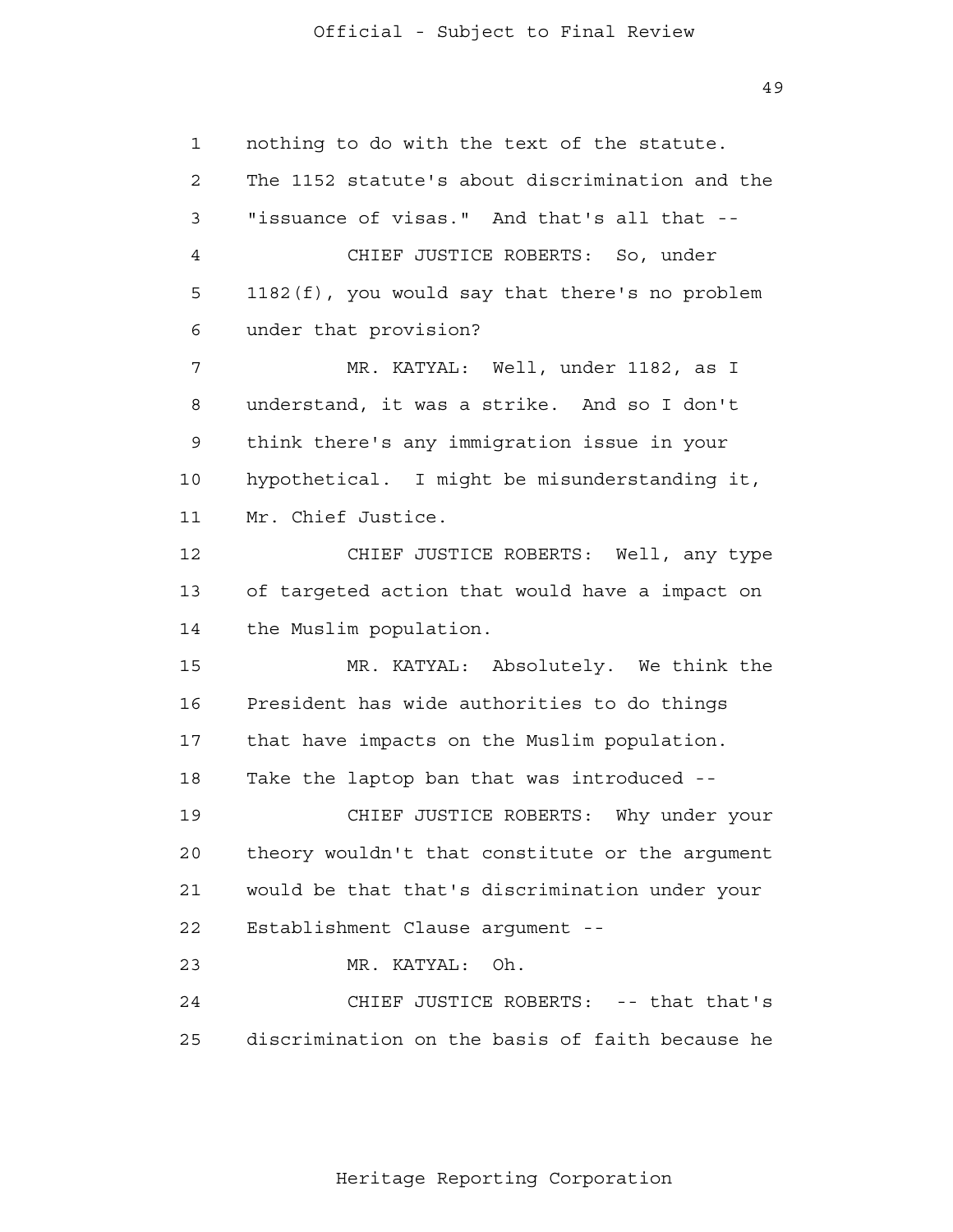50

 1 2 3 4 **5**  6 7 8 9 10 11 12 13 14 15 16 17 18 19 20 21 22 23 24 25 has said in the past, if you accept the - MR. KATYAL: Yeah. CHIEF JUSTICE ROBERTS: -- accept the arguments, that he -- he is anti-Muslim? MR. KATYAL: Not at all, Your Honor, and no President has run afoul of this, you know, and that's because, here, the President and his advisors have directly tied this policy to those statements. And the red brief at page 70, I think, is the greatest illustration of that. That's a constitutional claim. And I certainly want to get there, but before doing so, I just want to make very clear the consequences of their position for the INA is that the President can take a wrecking ball to the statute and countermand Congress's fine-grained judgments, that he can never - JUSTICE GORSUCH: Well, Mr. Katyal - JUSTICE KAGAN: You might think - JUSTICE GORSUCH: Mr. Katyal, if I might on -- on the statutory question before we leave it. We've been proceeding so far on the assumption that we can reach the merits, but the government makes the argument, for example,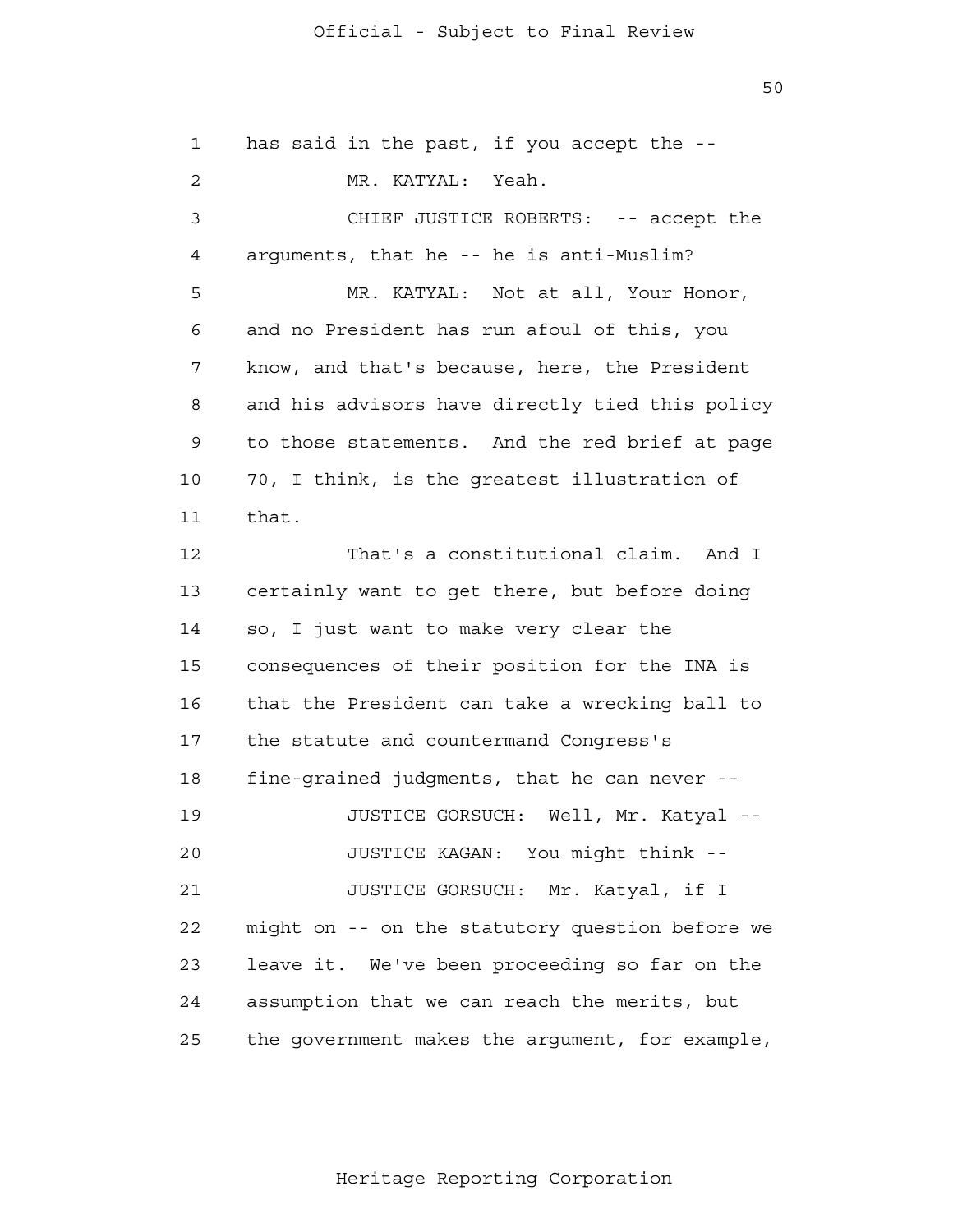51

| $\mathbf{1}$ | that aliens who are removed from this country   |
|--------------|-------------------------------------------------|
| 2            | have to bring their claims personally and third |
| 3            | parties can't vindicate those rights of aliens  |
| 4            | being -- who are present in this country, and   |
| 5            | asks the question why it should be that third   |
| 6            | persons should be able to assert the rights of  |
| 7            | aliens who are not present in this country.     |
| 8            | What's the answer to that?                      |
| 9            | MR. KATYAL: Well, several. This is              |
| 10           | not a third-party case. These are United        |
| 11           | States citizens bringing this challenge in a    |
| 12           | state --                                        |
| 13           | JUSTICE GORSUCH: Oh behalf of --                |
| 14           | MR. KATYAL: -- of the United States.            |
| 15           | JUSTICE GORSUCH: -- aliens not                  |
| 16           | present in the country?                         |
| 17           | MR. KATYAL: Well, but they are                  |
| 18           | directly -- they are directly harmed            |
| 19           | themselves. Let me just give you one example.   |
| 20           | Not just the State of Hawaii, whose university  |
| 21           | is directly impacted, but let's just take, for  |
| 22           | example, the Alomari -- Mr. Alomari, the        |
| 23           | 10-year-old in the PARS Equality brief, Justice |
| 24           | Breyer, that you were referring to. This is a   |
| 25           | 10-year-old daughter in Yemen who is -- who's   |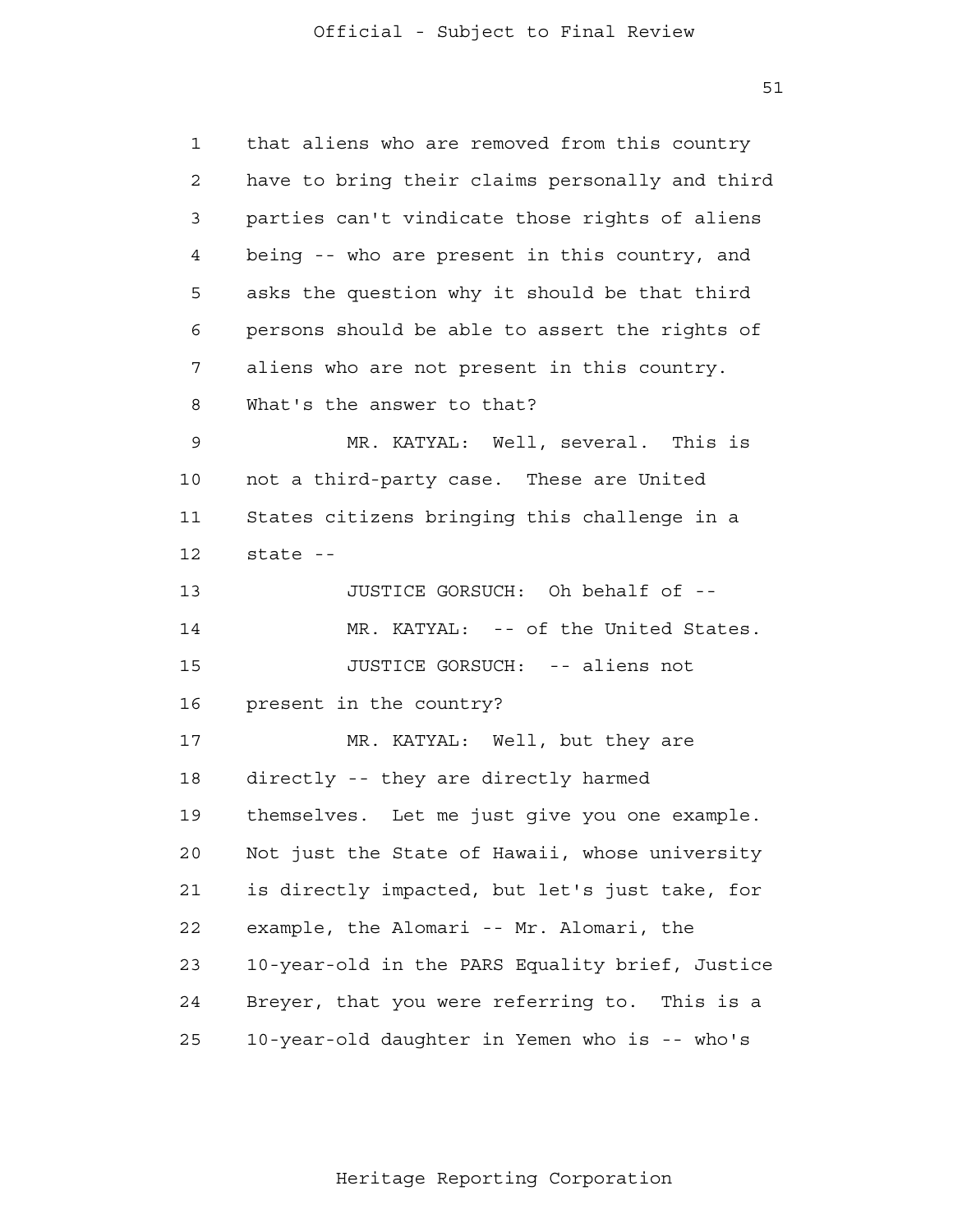1

2

 3 4 **5**  6 7 8 9 10 11 12 13 14 15 16 17 18 19 20 21 22 23 24 25 JUSTICE GORSUCH: I understand that, but those arguments don't work with respect to aliens present in the country. So why do they work for aliens who are not present in the country? MR. KATYAL: Because I - JUSTICE GORSUCH: Those very same arguments would not succeed. MR. KATYAL: Well --JUSTICE GORSUCH: I think you'd concede that they wouldn't succeed for aliens present - MR. KATYAL: Right. And they don't succeed because there you have a better plaintiff might not be willing to bring them in the United States, and that's why the court, you know, says no third party. But, here, these folks are directly impacted. And the most important thing to say is Sale answers this. You heard my friend concede Sale was jurisdictional, the issues in Sale. That's how they briefed it up. That's how he just described it. This Court had exactly that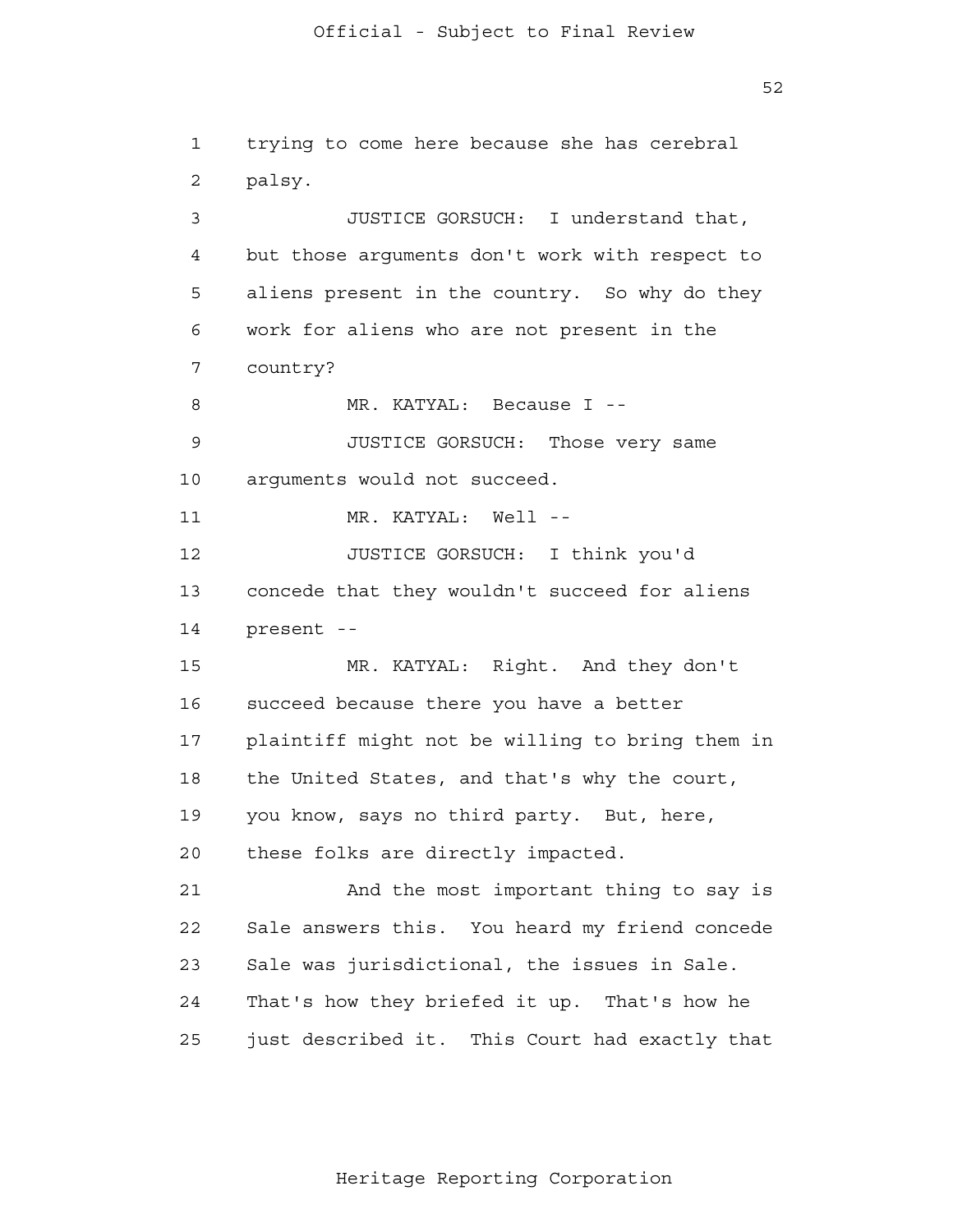1 2 situation, United States plaintiffs, and it reached the merits.

 3 4 **5**  6 7 8 9 10 11 12 13 14 15 16 17 18 19 20 21 Our statutory point to you is that if you accept this order, you're giving the President a power no President in 100 years has exercised, an executive proclamation that countermands Congress's policy judgments. He has zero examples to say that when Congress has stepped into the space and solved the exact problem, that the President can then come in and say: No, I want a different solution. If you do that, you're -- it's not just family preferences that you're allowing him to get rid of; you'd get rid of all sorts of even small things in the Code or big things, like there's a preference for specialty occupations like software engineers in the INA. The President could say: The economics are such I'm going to ban software engineers from going to California or something like that under that sweeping 1182 power.

 22 23 24 <u>25</u> JUSTICE KAGAN: I -- I guess the question, though, Mr. Katyal, is maybe you're entirely right that 1182(f) needs to have some limits to prevent the President from doing

53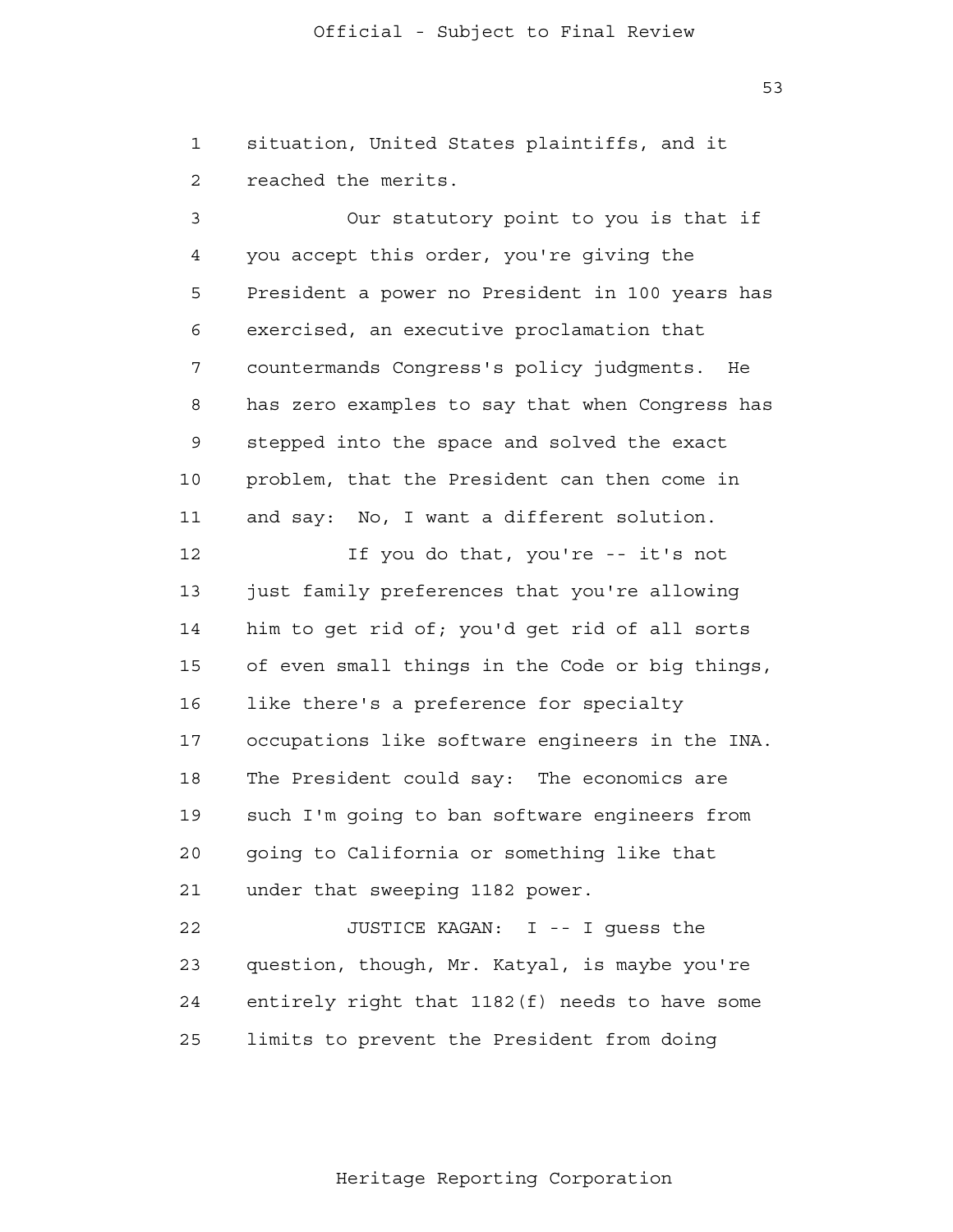1 2 something that's completely contrary to another section of the statute.

 3 4 **5**  6 7 8 9 10 11 12 13 14 15 16 17 18 19 20 21 But you're suggesting, well, the President can't do anything that's not contemplated by the rest of the statute. MR. KATYAL: That is not our argument. JUSTICE KAGAN: Okay. So then I want to know what are you saying this is directly contrary to? Because it seems to me you would have to point to some kind of clear and direct conflict between what the President is doing and another statutory provision. MR. KATYAL: So our view is that the President can supplement; he just can't supplant. In this Court's decisions in the Brown & Williamson case and the UARG greenhouse gas, and Concepcion and Abilene Cotton, the Savings Clause cases, all say there are three things you look at. And it's not a flat bar. It can't be like a direct contravention. Even they say it's not a direct contravention in

> 22 their reply brief at page 19.

 23 24 25 So the three things are, first, can these two solutions coexist or not? Second, has Congress prescribed a reticulated

Heritage Reporting Corporation

54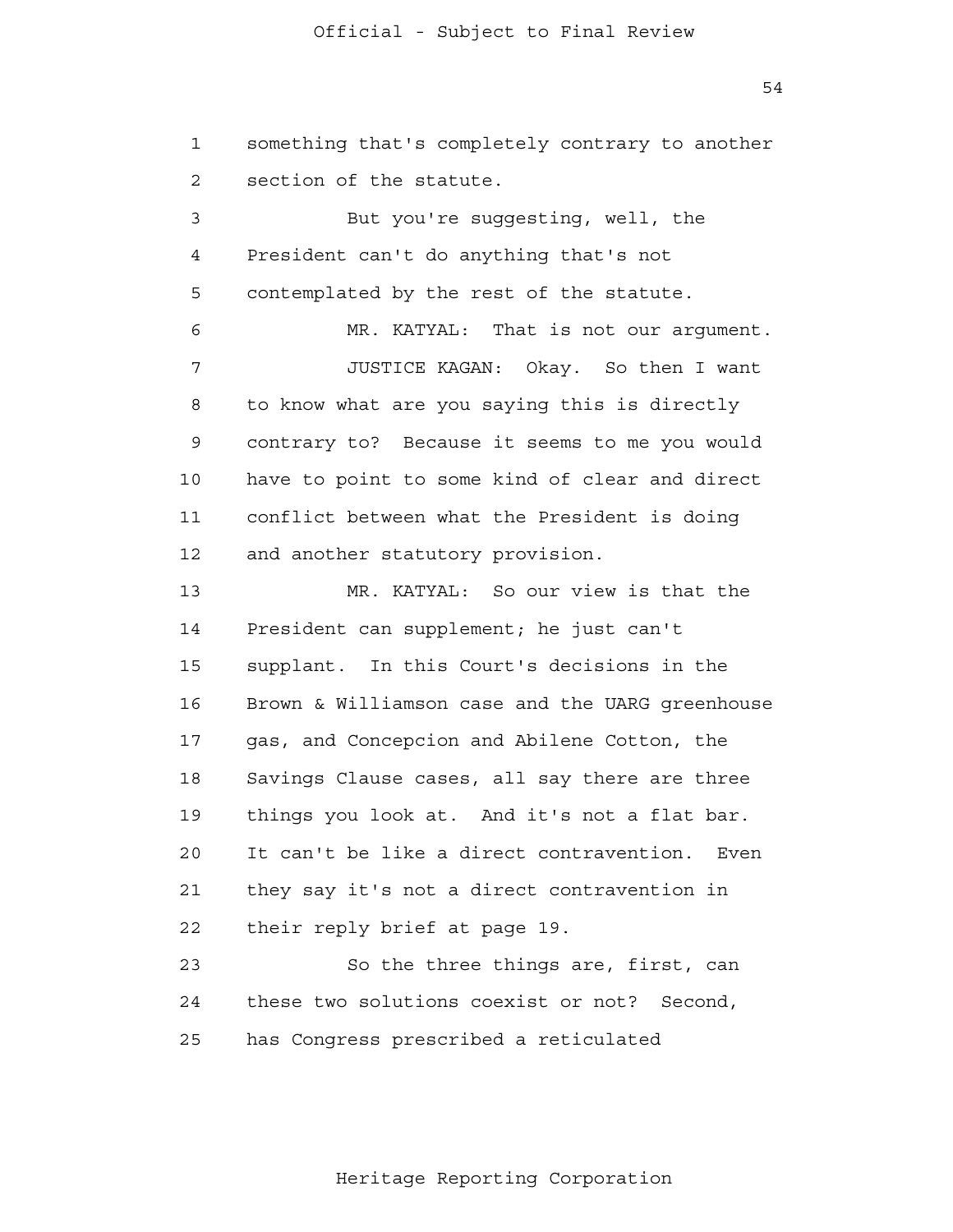$55$ 

| $\mathbf{1}$   | comprehensive scheme? And, third, you know, is     |
|----------------|----------------------------------------------------|
| $\overline{2}$ | there any other indication that Congress           |
| 3              | considered the issue and went in a different       |
| 4              | direction?                                         |
| 5              | With respect to all of those for                   |
| 6              | here -- and, again, only this proclamation         |
| 7              | satisfies all three of those factors --            |
| 8              | Congress has a comprehensive reticulated scheme    |
| 9              | that deals with the exact single problem that      |
| 10             | he's identified, which is countries not            |
| 11             | cooperating. It can't coexist with the             |
| 12             | solution of a flat ban. It makes no sense, for     |
| 13             | example, to have the in-person visa requirement    |
| 14             | -- visa interview, which is in 12 --               |
| 15             | $1202(h)(2)$ , which is for -- for people who come |
| 16             | from state sponsors of terrorism or who have a     |
| 17             | "group" with a likelihood of providing             |
| 18             | inaccurate information. Congress said there        |
| 19             | has to be an in-person interview for that.         |
| 20             | It doesn't make sense to say, well,                |
| 21             | you're going to have a flat ban. It doesn't        |
| 22             | make sense to have a Visa Waiver Program which     |
| 23             | is all about countries that provide zero           |
| 24             | information to the United States, state            |
| 25             | sponsors of terrorism and the like, and say        |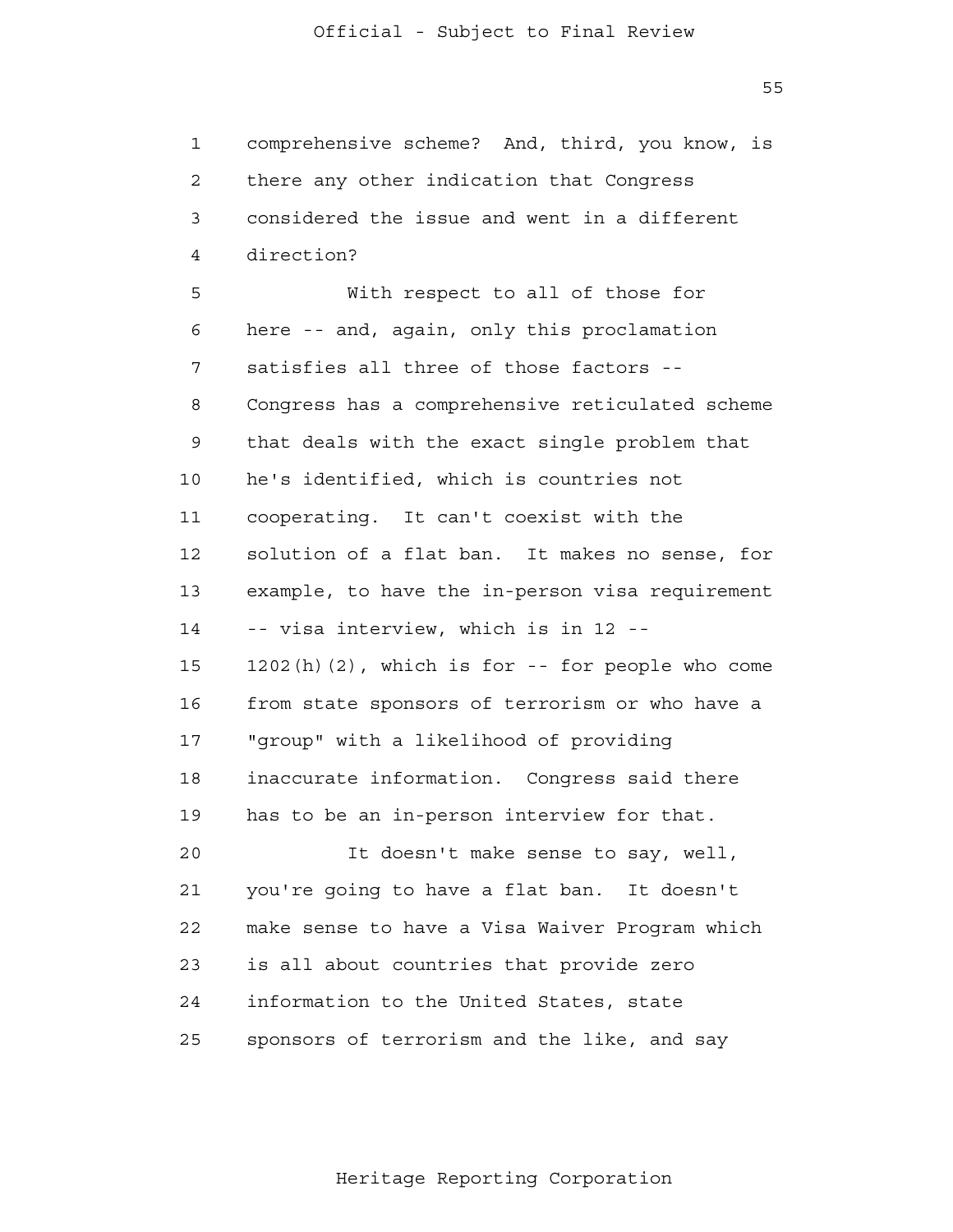56

 1 2 3 4 **5**  6 7 8 9 10 11 12 13 14 15 16 17 18 19 20 21 **22**  23 24 25 we're going to give you a carrot and then say, oh, no, forget about the Visa Waiver Program. JUSTICE ALITO: Can -- can you imagine any situation in which the threat of the infiltration of the United States by terrorists was so severe with respect to a particular country that the other measures that you have mentioned could be deemed by a President to be inadequate? MR. KATYAL: Yes. JUSTICE ALITO: You cannot imagine any such situation? MR. KATYAL: Yes, I can. And the President would have a robust authority to deal with that. That is not our argument. So --JUSTICE KENNEDY: And your argument is that courts have the -- the duty to review whether or not there is such a national contingency; that's for the courts to do, not the President? MR. KATYAL: No. I think you have wide deference, Justice Kennedy. It's exactly what you said when you joined Justice Breyer's opinion in Hamdan, which is, as long as -- you know, Presidents have wide berth in this area,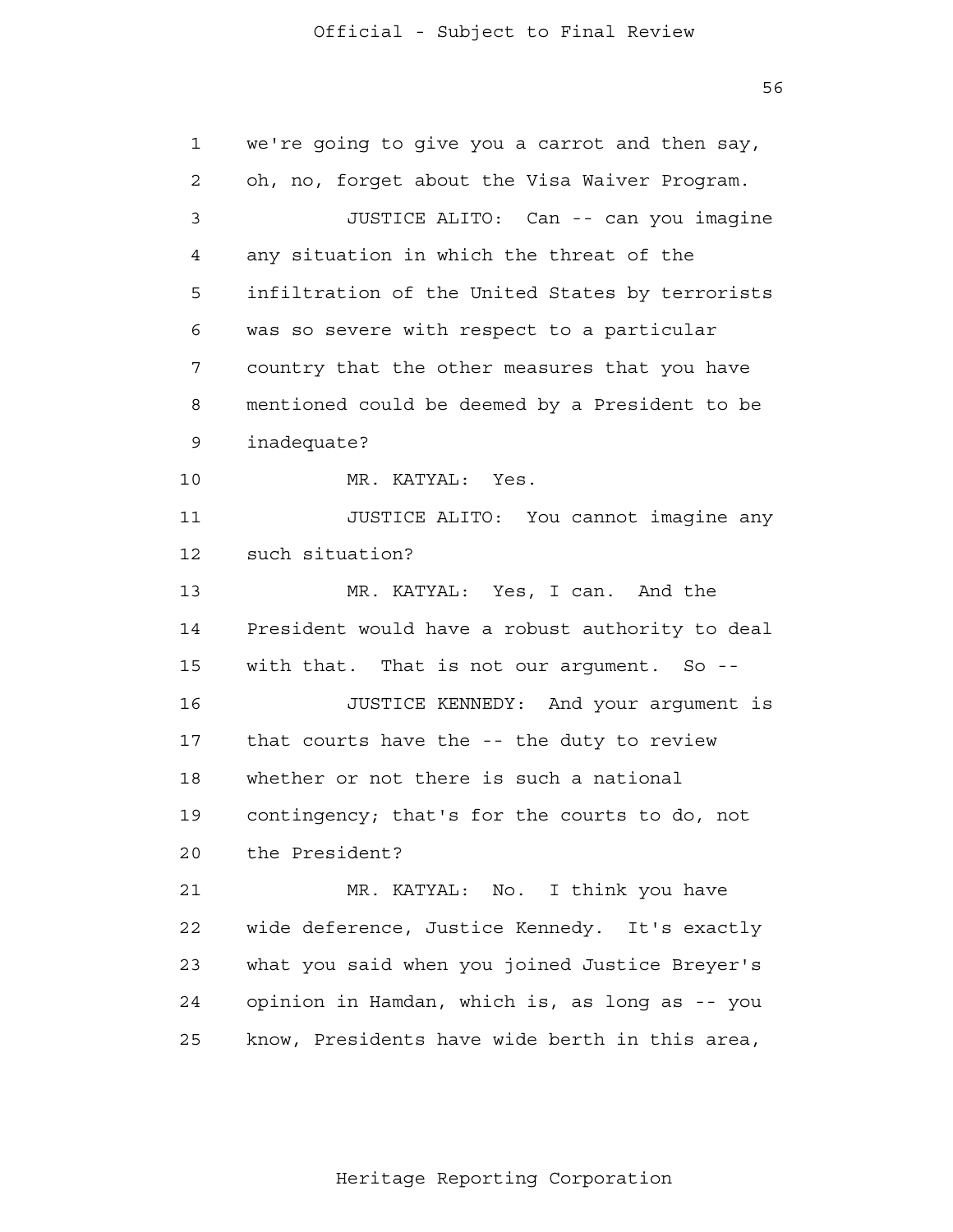57

 1 2 3 4 **5**  6 7 8 9 10 11 12 13 14 15 16 17 18 19 20 21 22 23 24 25 but if -- you know, certainly, if there's any sort of emergency that precludes it. But when you have a statute that considers the very same problem and there's nothing new that they've identified in this worldwide review process that Congress didn't consider exactly the same types of things, it is a perennial problem that countries do not cooperate with the United States when it comes to vetting. You know, the - CHIEF JUSTICE ROBERTS: But that's in the abstract. I mean, they may have more the President may have more particular problems in light of particular situations developing on the ground, and, yes, Congress addressed the question of the adequacy of vetting, but those questions arise in particular contexts. And it seems to me a difficult argument to say that Congress was prescient enough to address any particular factual situation that might arise. MR. KATYAL: Well, that, again -that's, again, Mr. Chief Justice, not our argument. So, for example, if something came along like a virus that, you know, wiped out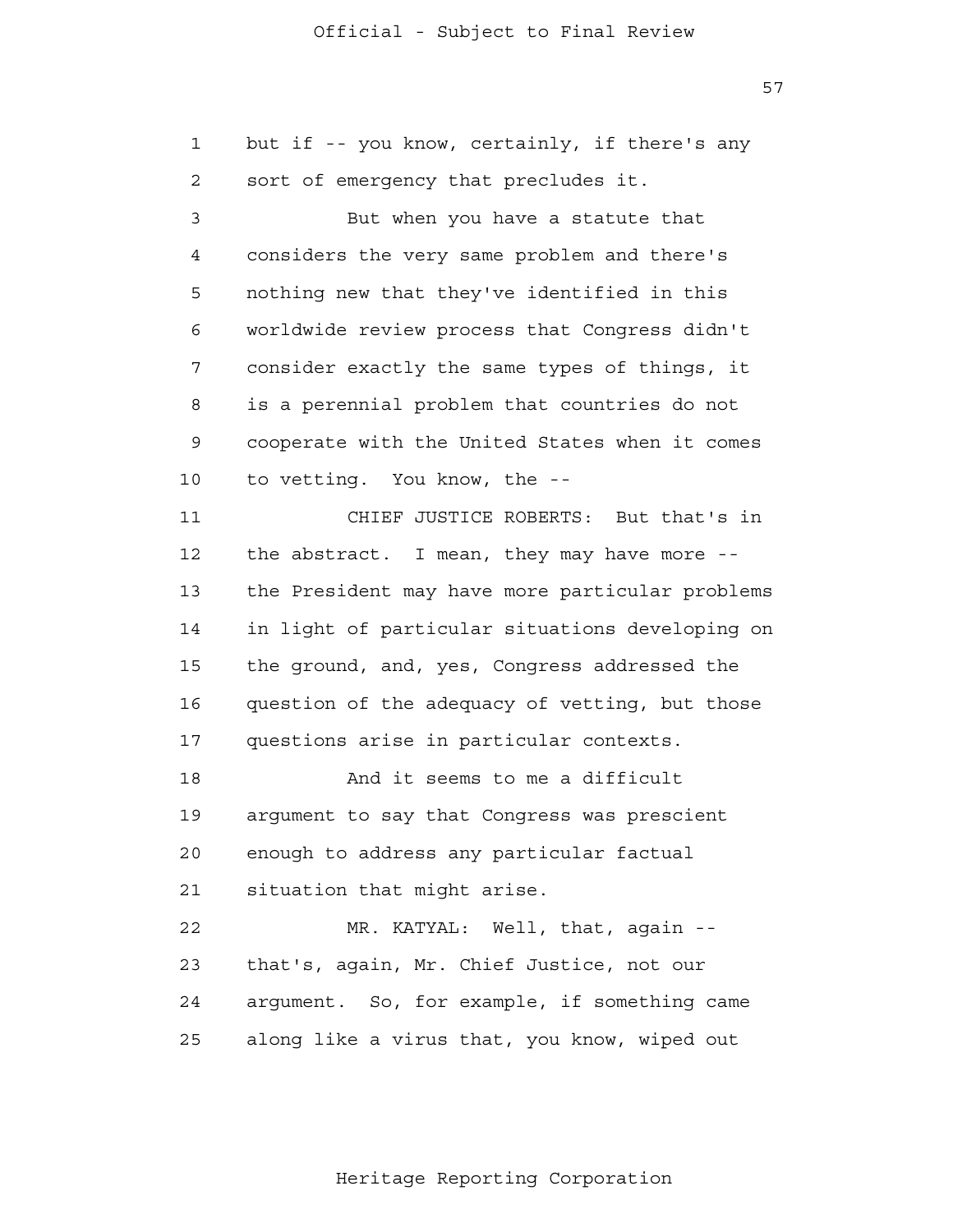58

 1 2 3 4 **5**  6 7 8 9 10 11 12 13 14 15 16 17 18 19 20 21 22 23 24 25 the visa-processing software in all these other countries, absolutely, the President would have the power to do it, but here - CHIEF JUSTICE ROBERTS: What about what about a change of administration in a particular country - MR. KATYAL: Yes. CHIEF JUSTICE ROBERTS: -- in which perhaps the vetting procedures are not going to be taken seriously? MR. KATYAL: Right. CHIEF JUSTICE ROBERTS: That Congress could not have anticipated? MR. KATYAL: Well, but, again, Congress anticipated a country that is a "state sponsor of terrorism" and even for -- with respect to that, providing no information and indeed fomenting against the United States, Congress said, oh, we're not going to have a nationality ban. You know, they flatly banned that and said we're going to have individualized vetting and this Visa Waiver Program carrot to try and deal with that, you know, dangerous regime. Now, again, I can imagine an emergency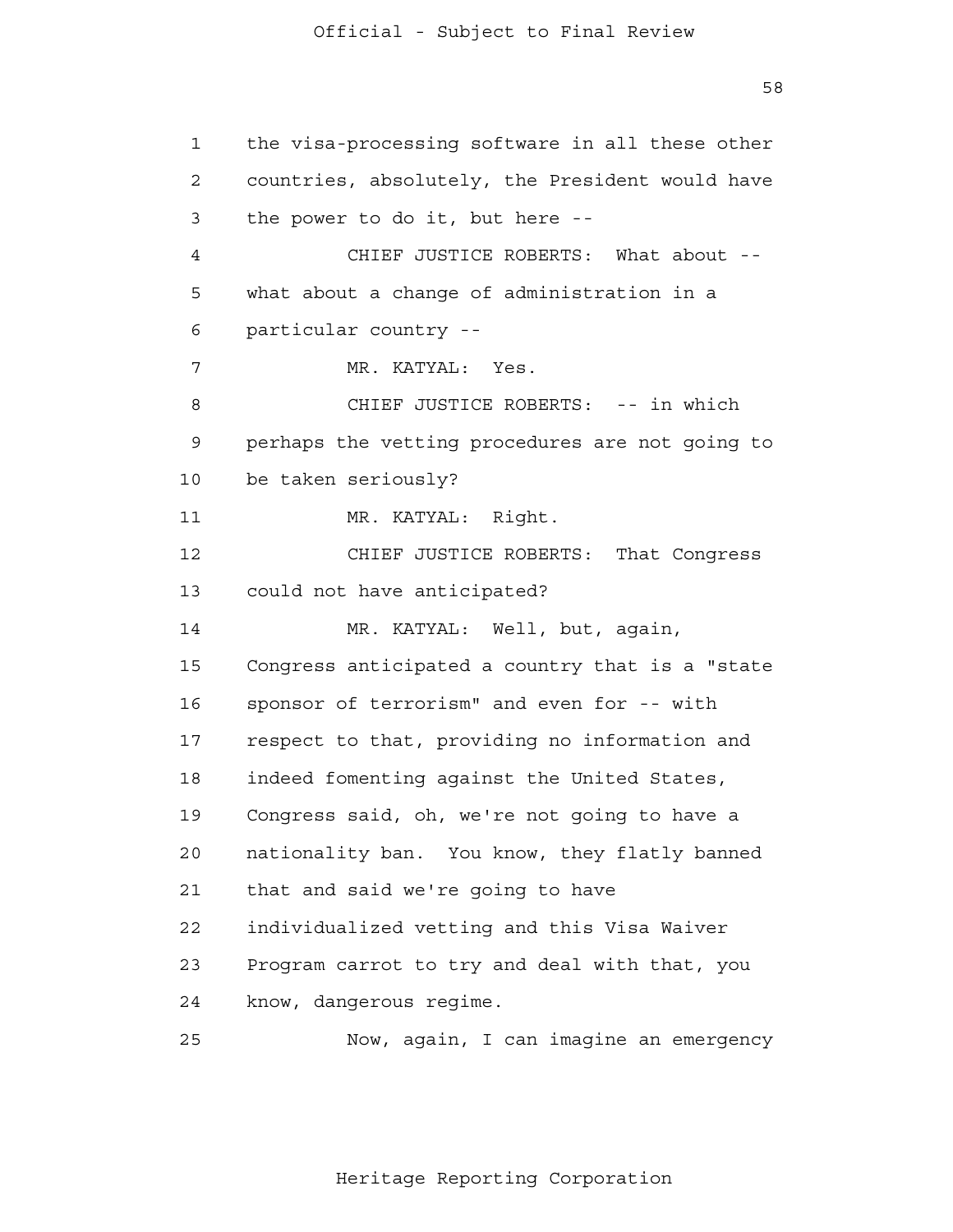59

 1 2 3 4 **5**  6 7 situation in which the President would have even greater authority for that, but, here, we are 460 days later and I would caution the Court not to make a decision about the emergency you're concerned about. That can be bracketed as it was in Youngstown, as it was in Hamdan. This is so far from that.

 8 9 10 11 The text of 1152 is flatly violated here. It says there shall be no discrimination on the basis of nationality with the issuance of visas.

 12 13 14 15 16 17 18 19 20 21 22 23 24 25 That is 39 percent of all the visas this executive order covers. It's not a small part. It's a large part. And it is the most important part because immigrant visas are the kind of heart about, you know, what the nation becomes. It's people who want to come here and become part of our long-term polity. This executive order flatly contradicts that. Now, if you accept his interpretation -- he says, well, you know, we're discriminating at the entry side, not at the visa side. If you do that, you are giving the President the power to undo -- and he's actually just done it -- he's undone the ban on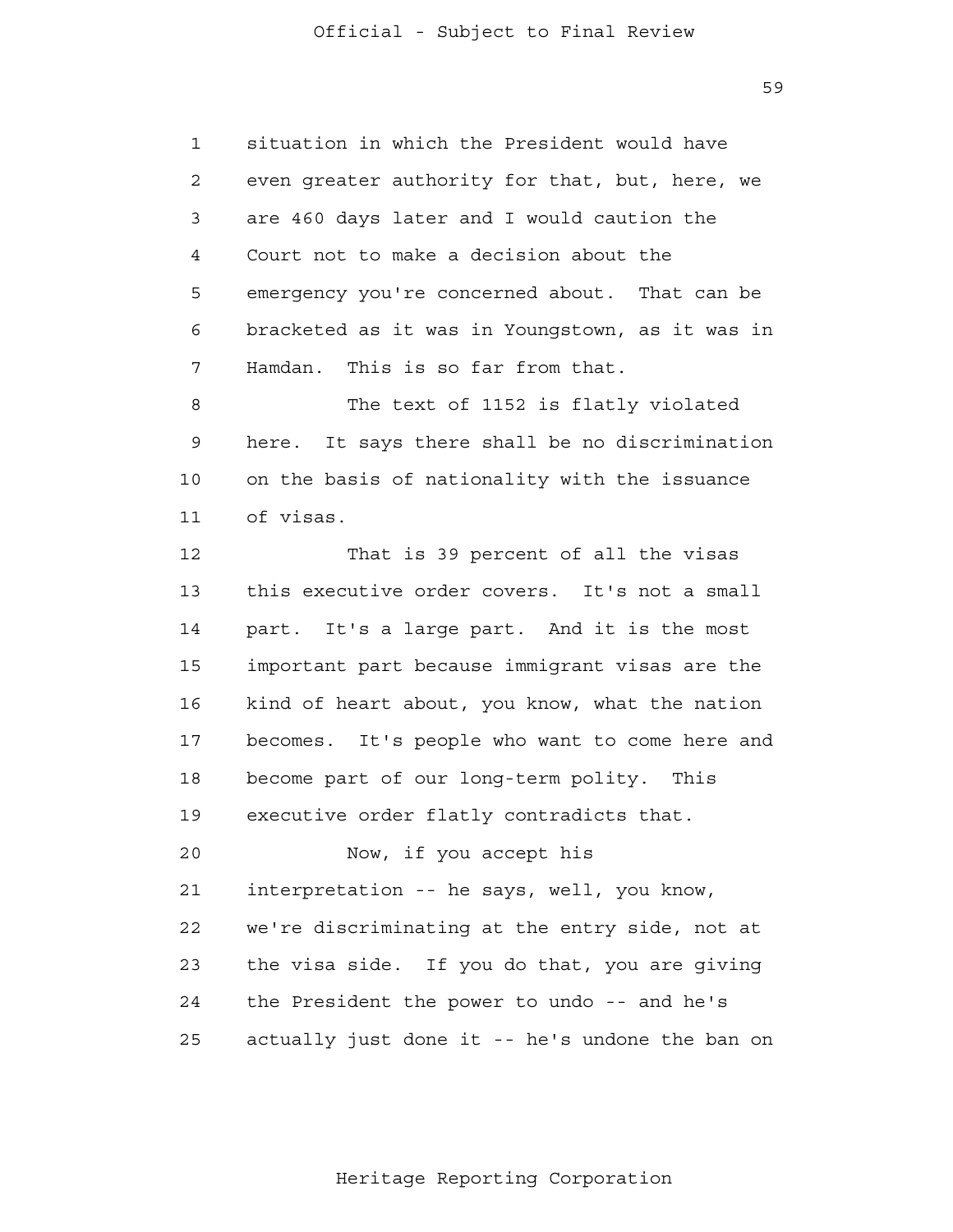1 2 3 nationality-based discrimination. He's imposed country quotas of zero for these countries at the border.

 4 **5**  6 7 8 9 10 11 12 13 14 CHIEF JUSTICE ROBERTS: If your your argument based on discrimination based on the campaign statements, is there a statute of -- the one that you do make based on the campaign statements, is there a statute of limitations on that, or is that a ban from presidential findings for the rest of the administration? MR. KATYAL: So, Mr. Chief Justice, I first want to be very clear about this. Our point about 1152 and the discrimination has

 15 16 nothing to do with any campaign statements or anything else.

 17 18 19 20 21 22 23 24 25 It's purely the text of the proclamation, which is nationality-based discrimination through and through. Judge Sentelle said you couldn't imagine a clearer text than this. And this is -- it violates it.  $Now - -$ CHIEF JUSTICE ROBERTS: My question was on the - MR. KATYAL: -- you're asking about

60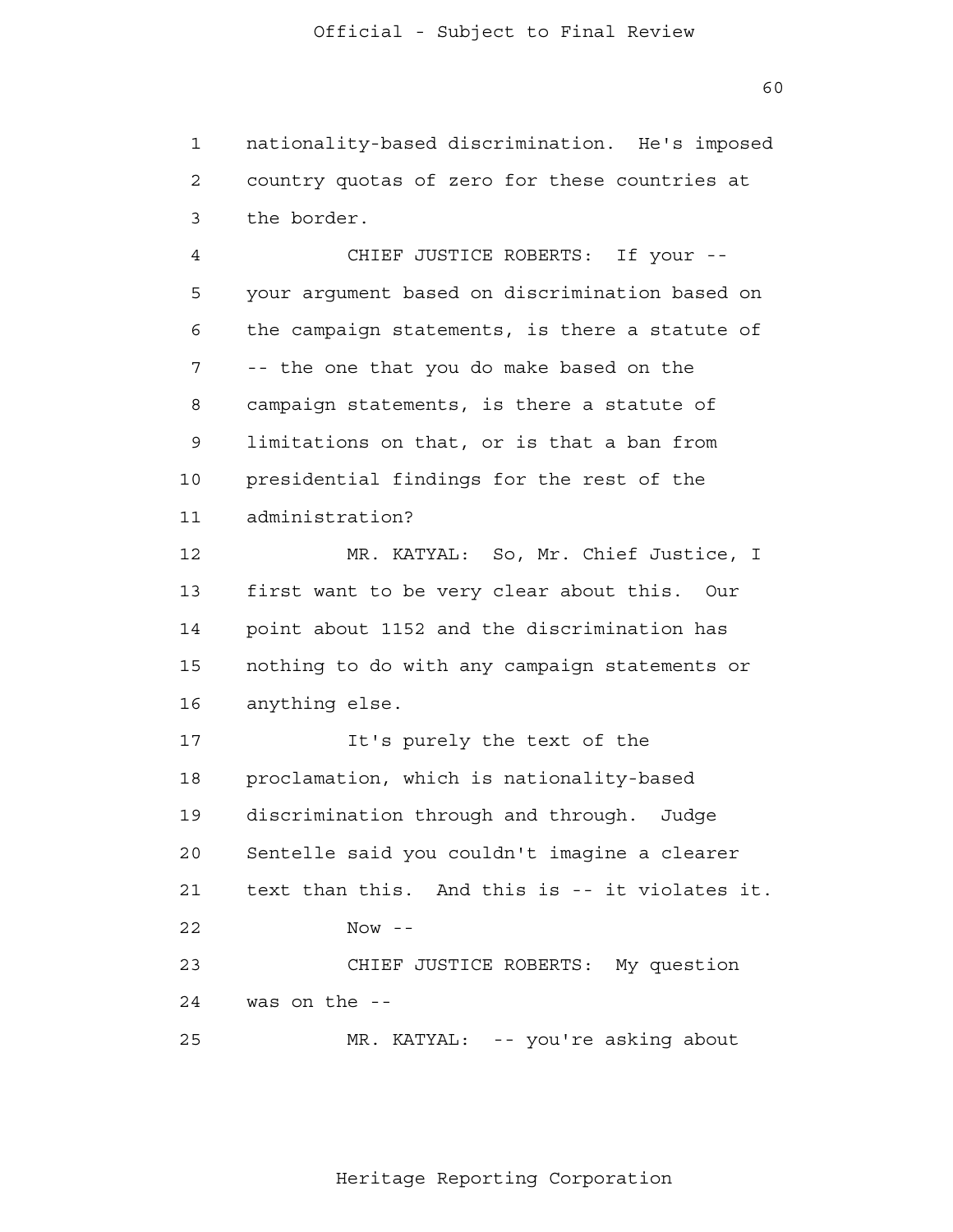61

 1 2 3 4 **5**  6 7 8 9 10 11 12 13 14 15 16 17 18 19 20 21 22 23 24 25 the First Amendment. CHIEF JUSTICE ROBERTS: Yes. MR. KATYAL: I just want to make absolutely clear that we're -- that's not you know, you don't need to do any of that for purposes of 1152. And that would knock out 39 percent of the most important part of the executive order. CHIEF JUSTICE ROBERTS: My question, of course - MR. KATYAL: Yes. Now I'm getting - CHIEF JUSTICE ROBERTS: -- was not on 1152. MR. KATYAL: Yes. I'm getting there. Okay. With respect to that, we don't think -- we think that the test, as this Court has said, a reasonable, objective observer viewing all the statements, and we think, absolutely, my friend is right, you shouldn't look to campaign statements in general or stuff like that, statements of a private citizen. The only thing is, here, they themselves, the President and his staff, have rekindled exactly that. If you look at page 70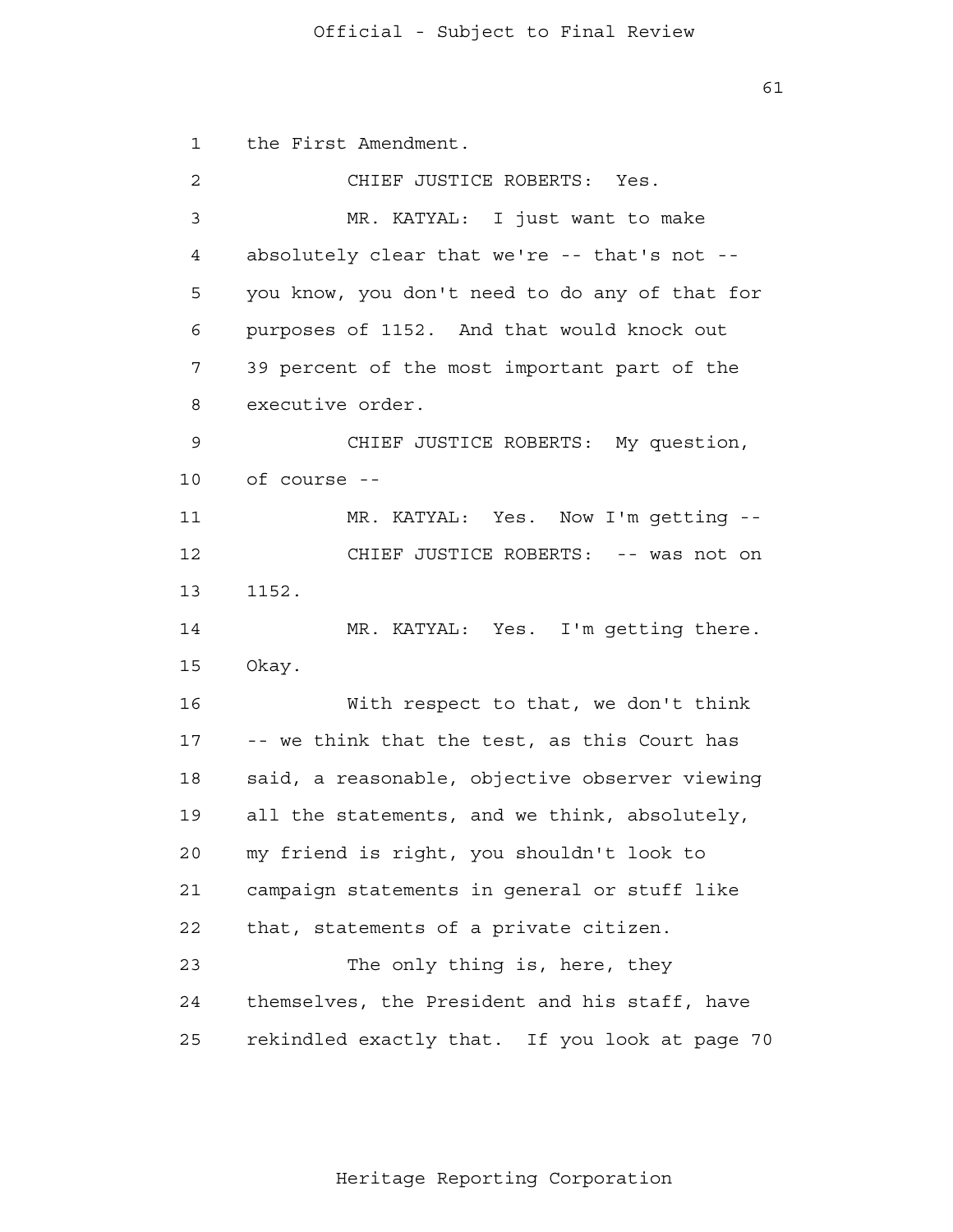1 2 of our red brief, you have a very good example of this.

 3 4 **5**  6 7 8 9 10 11 12 13 14 15 16 17 18 19 20 21 **22**  23 24 25 After the executive order, this latest executive order was promulgated, the President tweeted these three virulent anti-Muslim videos. And then the press spokesman was asked: What does this mean? What is this about? And the answer was: The President has spoken about exactly this in the proclamation. CHIEF JUSTICE ROBERTS: My question was whether or not the inhibition on the ability to -- to enter one of the proclamations applies forever? MR. KATYAL: Right. No, I think the President could have disclaimed -- you know, easily moved away from all of these statements, you know, but instead they embraced them. That's the difference. And so, absolutely, the President would have wide berth to say that's a - CHIEF JUSTICE ROBERTS: So, if tomorrow he issues a proclamation saying he's disavowing all those statements, then the next day he can reenter this proclamation? MR. KATYAL: That's exactly what this

Heritage Reporting Corporation

 $62$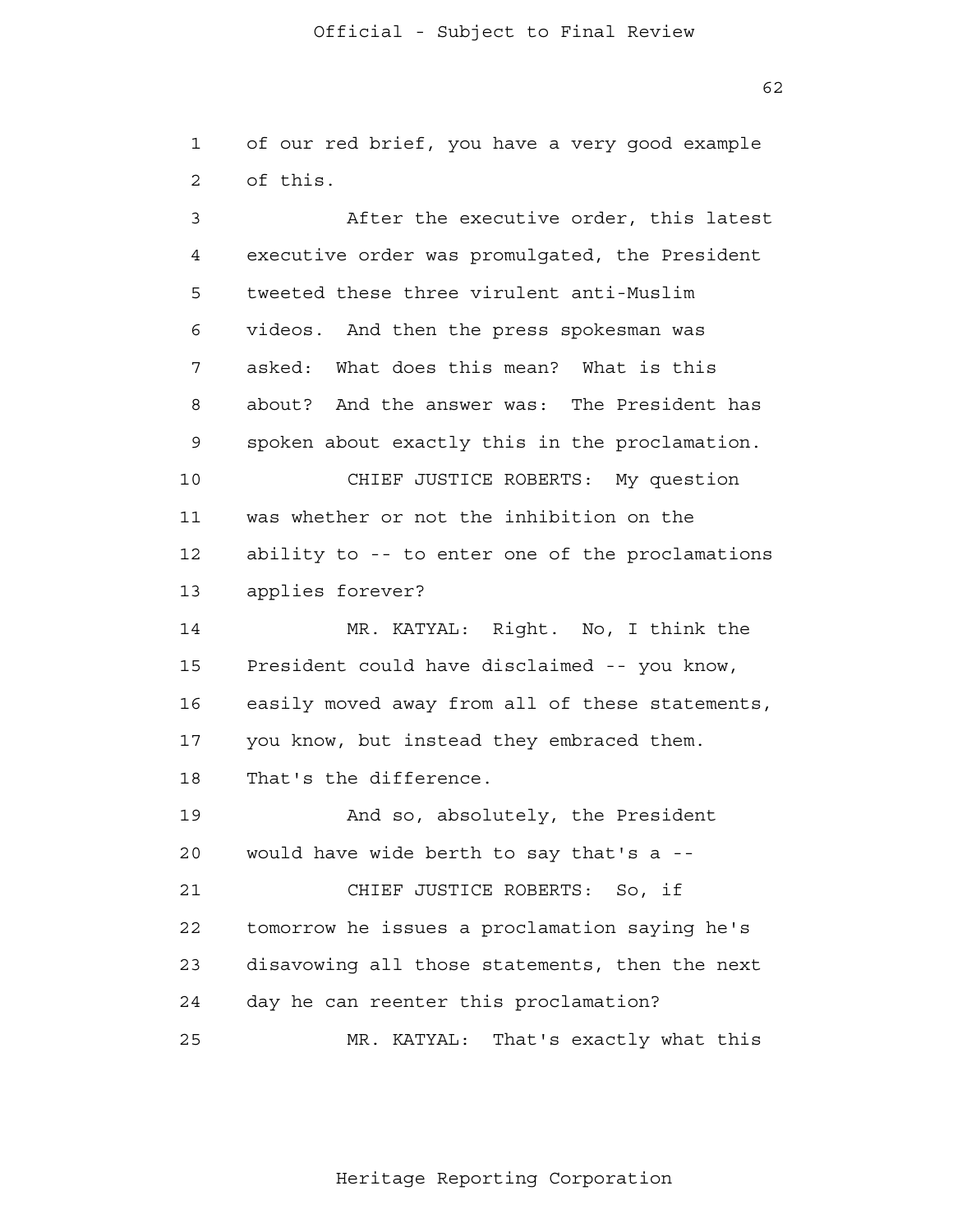63

 1 2 3 4 **5**  6 7 8 9 10 11 12  $13$  -- 14 15 16 17 18 19 20 21 22 23 24 25 Court said in McCreary. This Court in McCreary said, you know, the same policy can be constitutional if said -- if promulgated by one entity and not by another, depending on the circumstances around it. CHIEF JUSTICE ROBERTS: Is your answer to my question yes? MR. KATYAL: Yes. The answer is --CHIEF JUSTICE ROBERTS: Tomorrow, he issues a proclamation disavowing those statements - MR. KATYAL: Absolutely. And that's a CHIEF JUSTICE ROBERTS: -- then the next day he could reenter this and your discrimination argument would not be applicable? MR. KATYAL: And -- and -- and, Mr. Chief Justice, that's exactly what I told the Ninth Circuit in May. The President didn't do that. That's what's -- that's -- you know, that's what a reasonable, objective observer - JUSTICE SOTOMAYOR: So if another - JUSTICE ALITO: Mr. Katyal, would any reasonable observer reading this proclamation,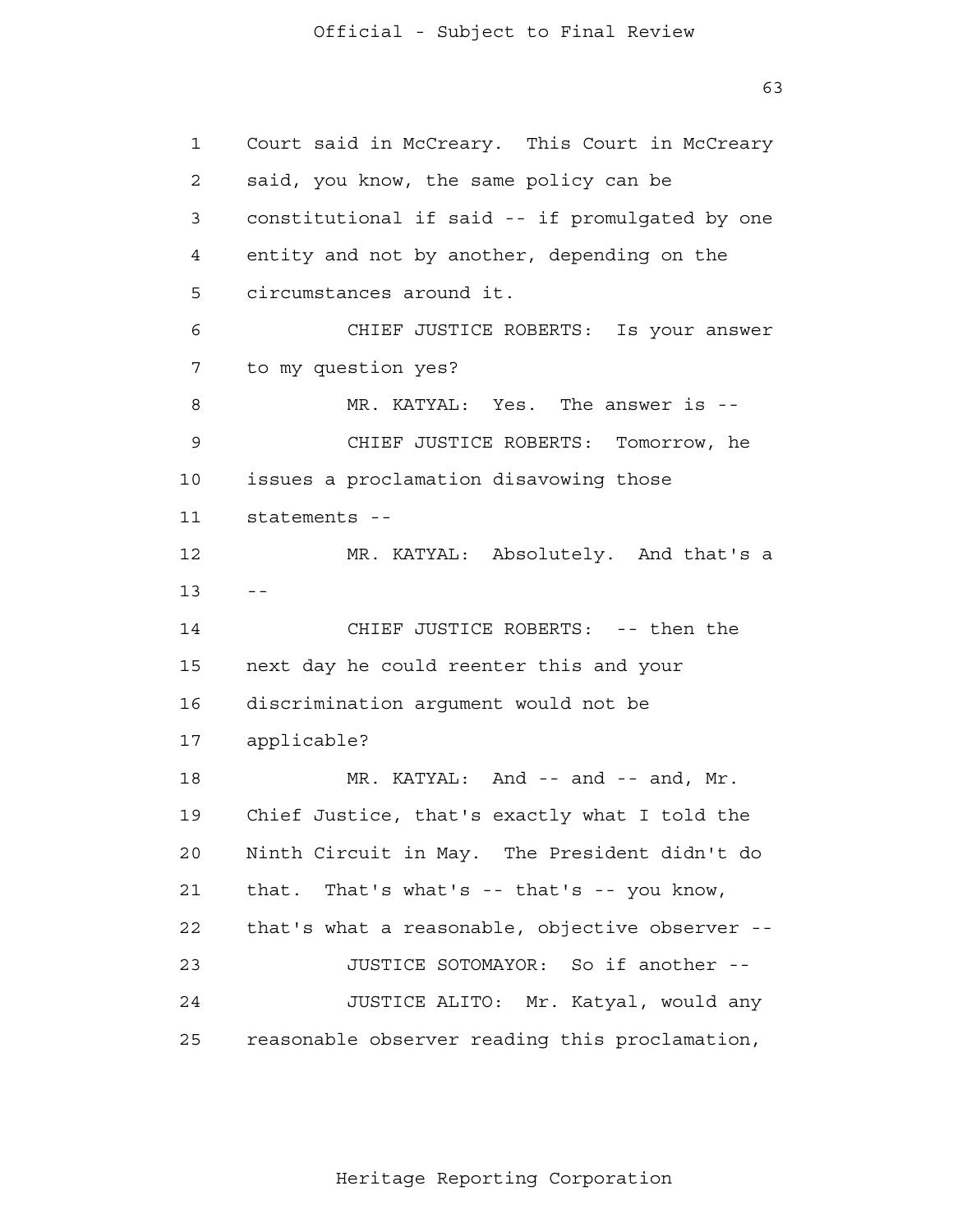64

```
 1 
 2 
 3 
 4 
5
 6 
 7 
 8 
 9 
            10 
           11 
           12 
            13 
            14 
           15 
           16 
           17 
           18 
           19 
           20 
           21 
22
            23 
            24 
            25 
                with -- without taking into account statements,
                think that this was a Muslim ban?
                         I mean, there are -- I think there are
                50 predominantly Muslim countries in the world.
                Five -- five countries -- five predominantly
                Muslim countries are on this list.
                         The population of the -- of the
                predominantly Muslim countries on this list
                make up about 8 percent of the world's Muslim
                population.
                         MR. KATYAL: Absolutely.
                         JUSTICE ALITO: If you looked at the
                10 countries with the most Muslims, exactly
                one -
                         MR. KATYAL: Right.
                         JUSTICE ALITO: -- Iran, would be on
                that list of the top 10.
                         MR. KATYAL: Right.
                         JUSTICE ALITO: So would a reasonable
                observer think this was a Muslim ban?
                         MR. KATYAL: If it were -- if it were
                just the text of the order alone, it might
                raise eyebrows, for fit and other reasons that
                the briefs go into, but we wouldn't be here.
                We absolutely agree that just -- it's the same
```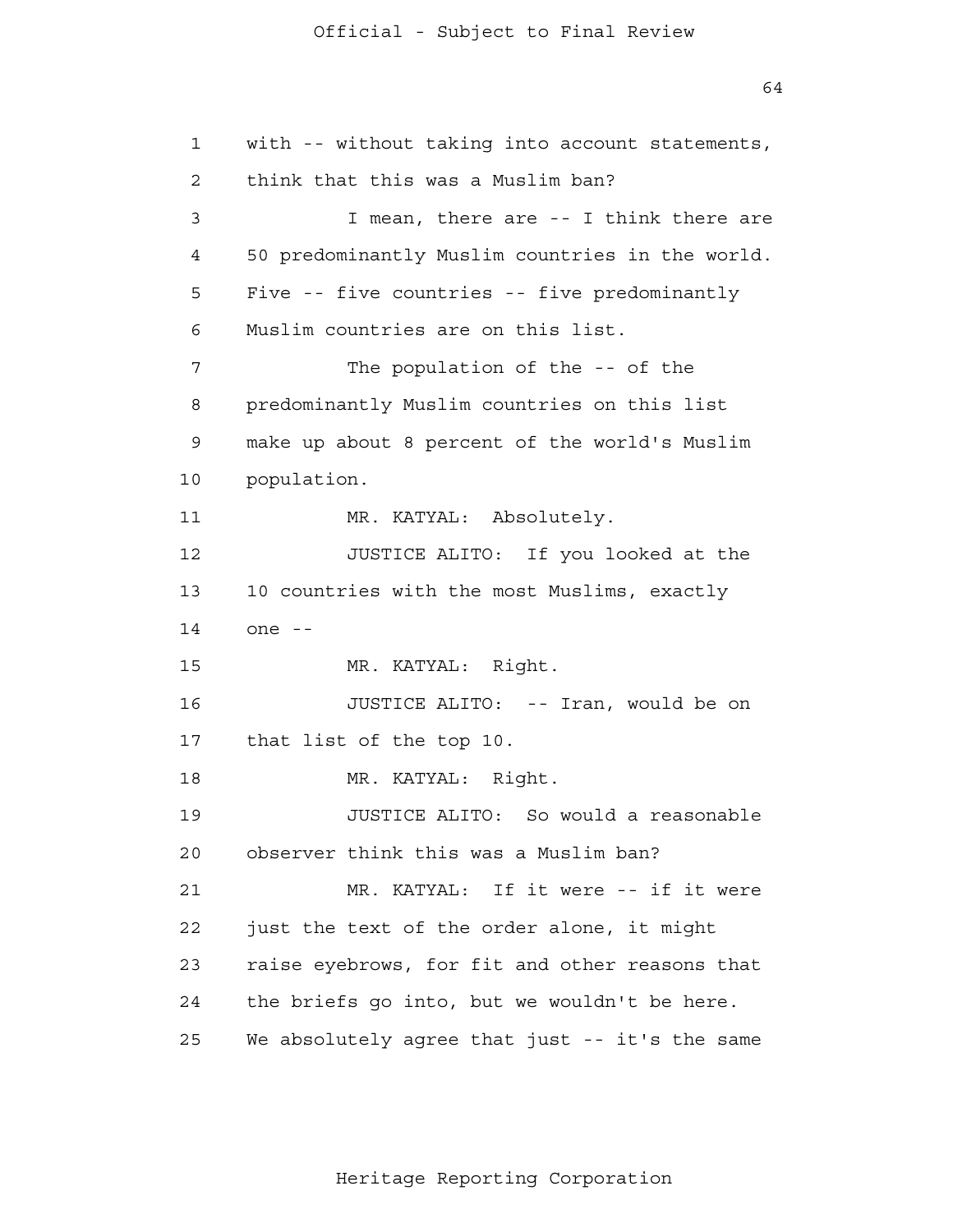1 2 3 4 **5**  6 7 8 9 10 11 12 13 14 15 16 17 18 19 20 21 **22**  23 24 25 test as in Lukumi and other cases. You have to look to all the circumstances around it that are said, the publicly available ones. You know, and, Justice Alito, the fact that the order only come -- encompasses some Muslim countries I don't think means it's not religious discrimination. For example, if I'm an employer and I have 10 African-Americans working for me and I only fire two of them, I don't think -- you know, and say, well, I've left the other eight in, I don't think anyone can say that's not discrimination. JUSTICE ALITO: No, I -- I understand that. And it is one of our fundamental values that there is religious freedom here for everybody in that, number -- adherence to every religion are entitled to equal treatment. My only point is that if you look at what was done, it does not look at all like a Muslim ban. There are other justifications that jump out as to why these particular countries were put on -- on the list. So you -- it seems to me the list creates a strong inference that this was not done for that invidious purpose.

 $65$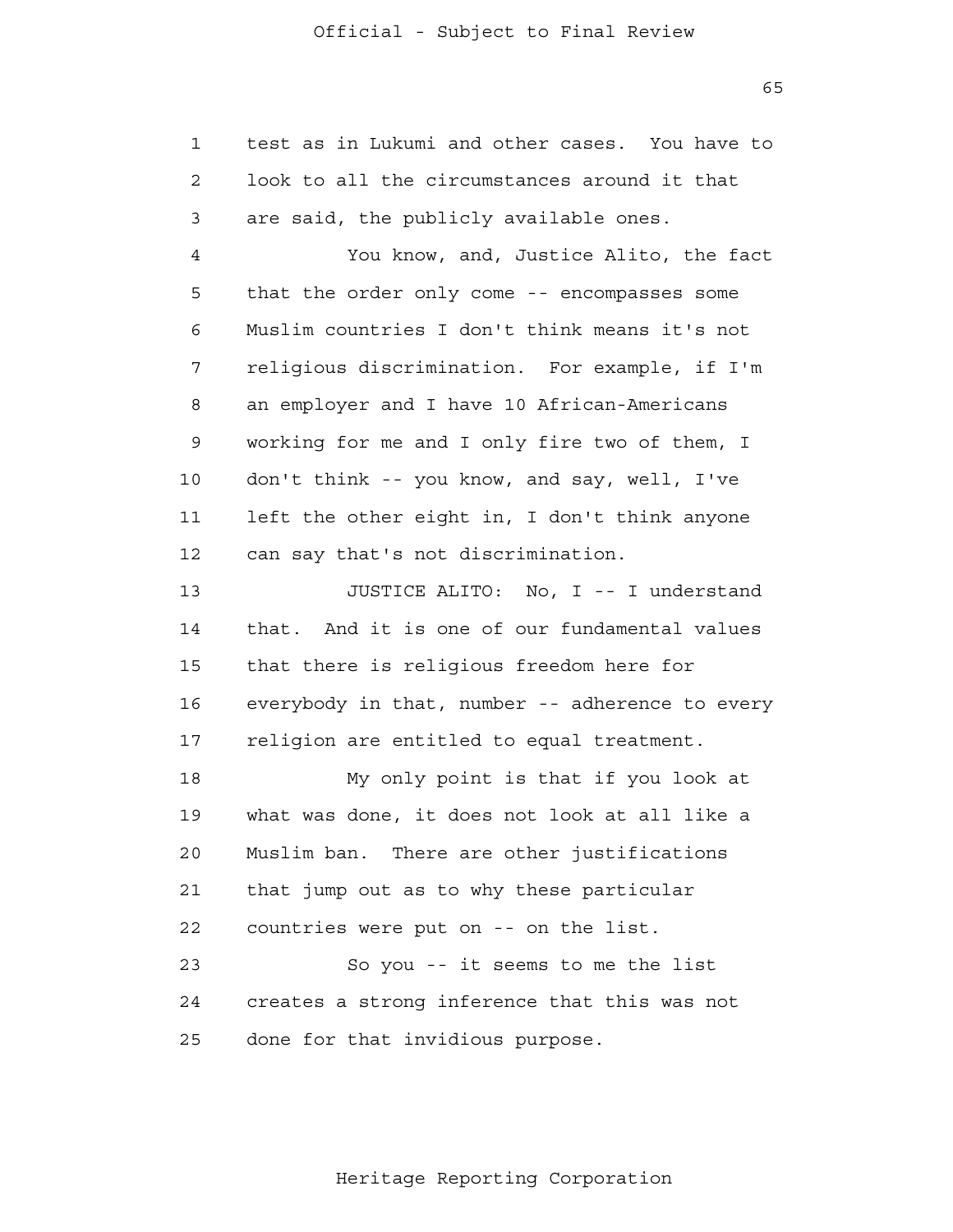$66$ 

| $\mathbf 1$ | MR. KATYAL: Justice Alito, I think if           |
|-------------|-------------------------------------------------|
| 2           | it were just the list, I think we'd be right -- |
| 3           | you'd be right, although I'd point out that     |
| 4           | you, yourself, in the Stormans case said that   |
| 5           | it's a religious -- it raises an inference of   |
| 6           | religious gerrymander, of "the burden imposed   |
| 7           | falls almost exclusively on those with          |
| 8           | religious objections."                          |
| 9           | This is a ban that really does fall             |
| 10          | almost exclusively on Muslims, between          |
| 11          | 90.2 percent and 99.8 percent Muslims. And so   |
| 12          | it does look very much like what you said in    |
| 13          | Stormans. But even then, we wouldn't be here    |
| 14          | if it weren't for all of the different          |
| 15          | statements.                                     |
| 16          | And the best evidence of this, about            |
| 17          | what a reasonable, objective observer would     |
| 18          | think, is to look at the wide variety of amicus |
| 19          | briefs in this case from every corner of        |
| 20          | society representing millions and millions of   |
| 21          | people from the U.S. Conference of Catholic     |
| 22          | Bishops, which calls it "blatant religious      |
| 23          | discrimination."                                |
| 24          | JUSTICE GORSUCH: Mr. Katyal, on that,           |
| 25          | it's been a long time since this court has used |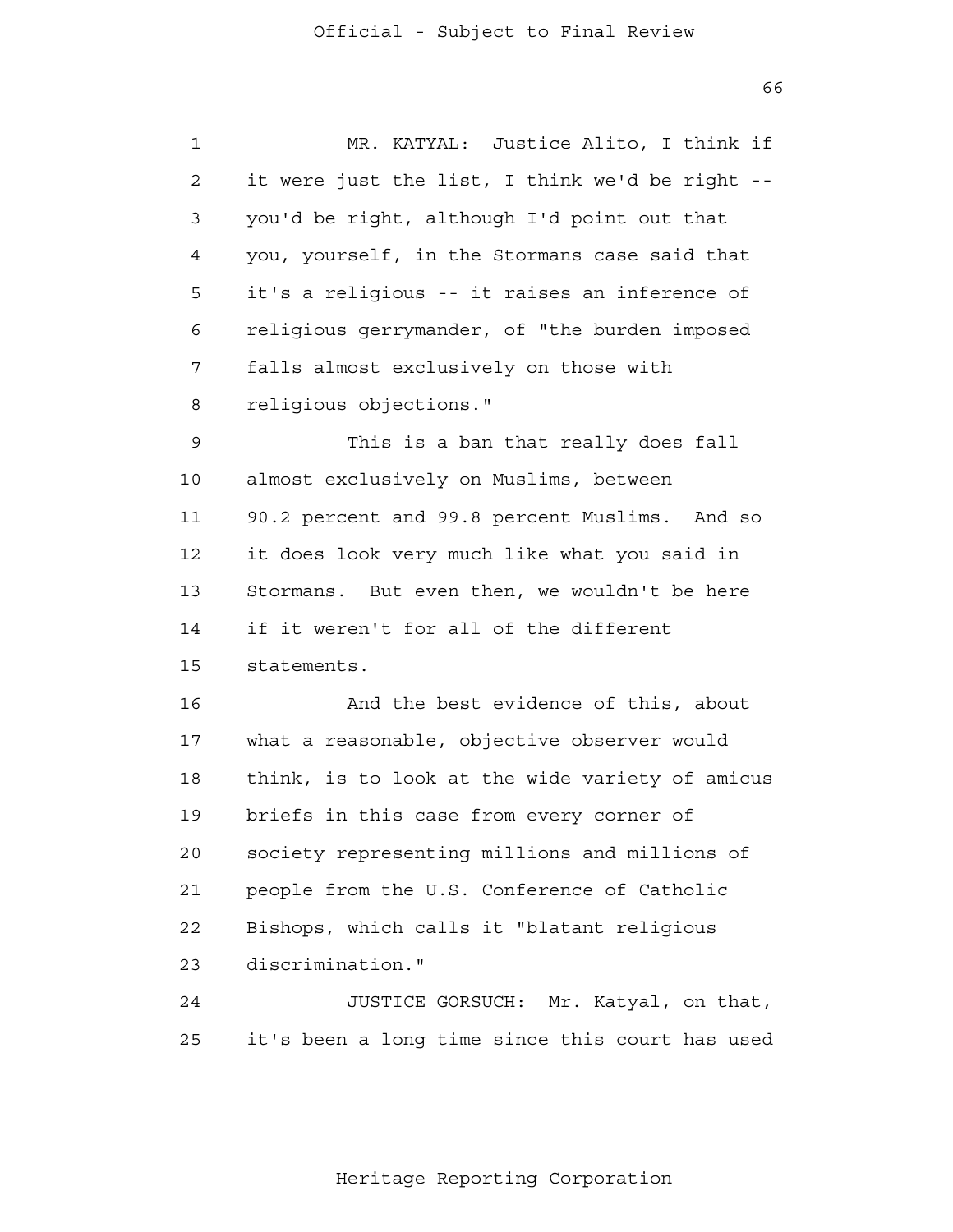67

| 1              | the Lemon test, reasonable observer, even to    |
|----------------|-------------------------------------------------|
| $\overline{2}$ | strike down a domestic statute, let alone       |
| 3              | something with purely international             |
| 4              | application. What -- what do we do about that?  |
| 5              | MR. KATYAL: Yeah, so two things.                |
| 6              | Number one is I think the very fact that this   |
| 7              | is immigration cuts the other way. I mean, the  |
| 8              | heart of the First Amendment is about           |
| 9              | immigration restrictions on, for example,       |
| 10             | Catholics at the founding and our protest of    |
| 11             | King George, which is all about using the       |
| 12             | immigration power to exclude people of a        |
| 13             | different faith. And that's what our            |
| 14             | Constitution is about, so that's the first      |
| 15             | thing.                                          |
| 16             | And the second is we don't think you            |
| 17             | have to get into Lemon and all these other      |
| 18             | tests that you all have struggled with. I       |
| 19             | think this Court in Lukumi was very clear in    |
| 20             | saying that when you're talking about           |
| 21             | denigration of religion, all the tests point in |
| 22             | the same direction.                             |
| 23             | JUSTICE SOTOMAYOR: Mr. Katyal, you              |
| 24             | said something earlier, you said you wouldn't   |
| 25             | be here if all of those statements, the         |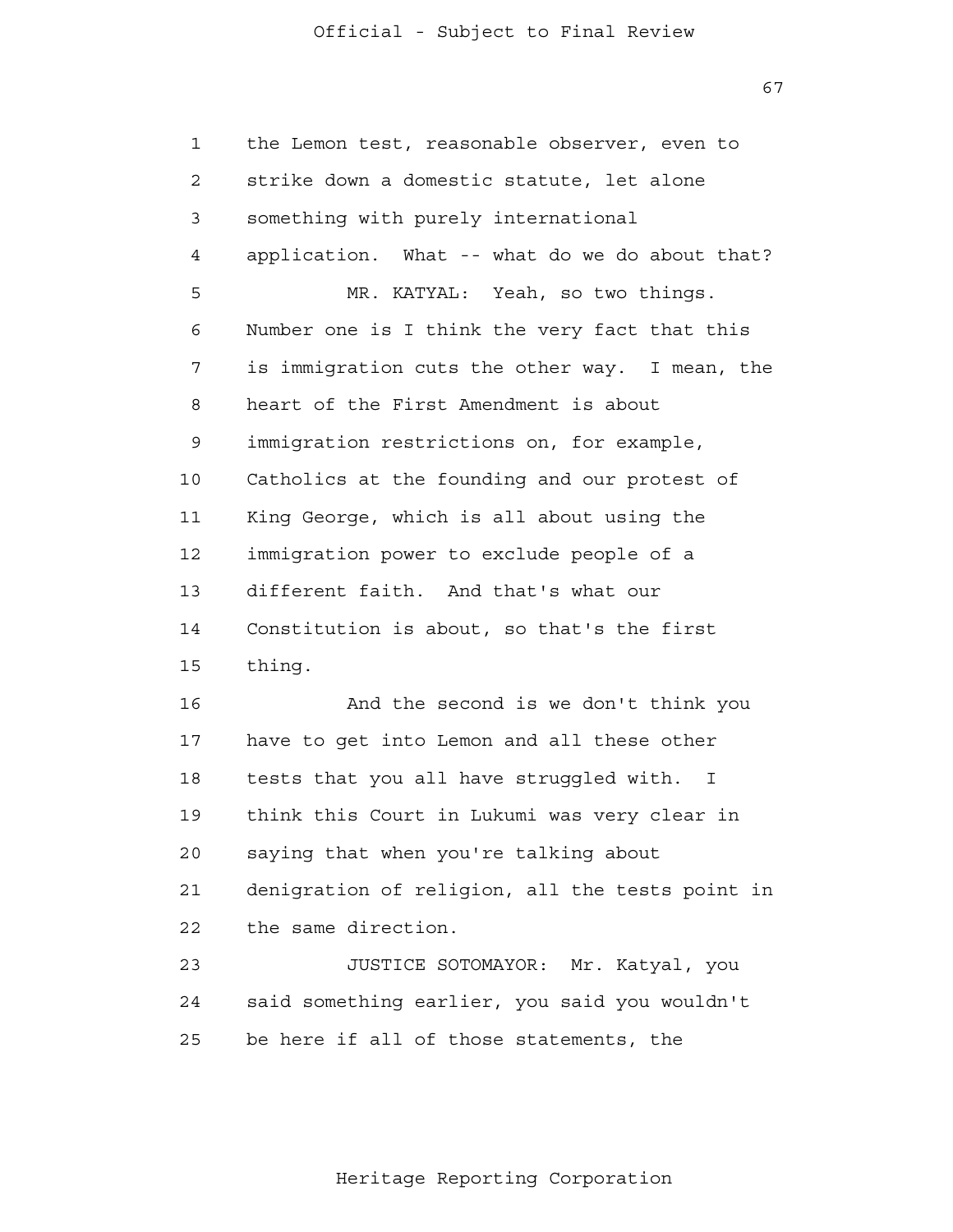1 2 3 4 **5**  6 7 8 9 10 11 12 13 14 15 16 17 18 19 20 21 **22**  23 24 25 background statements, were not made. Do you mean that on all of your bases? You wouldn't be here on the Establishment Clause claim? MR. KATYAL: Only on the Establishment Clause claim, not on anything else. And our point is, you know, he talks about, for example, this worldwide vetting process. Remember his own argument on 1182 is the statute puts the President - JUSTICE SOTOMAYOR: So let's go back to not being here without the statements. Clearly, the statements, even conceded by your adversary, do give you a basis to look behind, all right, the reason. So, if we're looking behind it, how do you deal with the General's suggestion that there was a cleansing that occurred because of all of the agencies and departments who participated in this process? MR. KATYAL: Yeah. So there's three things. Number one is that his -- his own argument is that 1182 puts the President in the driver's seat, so the cabinet's not important. It's the President's proclamation. Second, the order itself says in its

Heritage Reporting Corporation

 $68$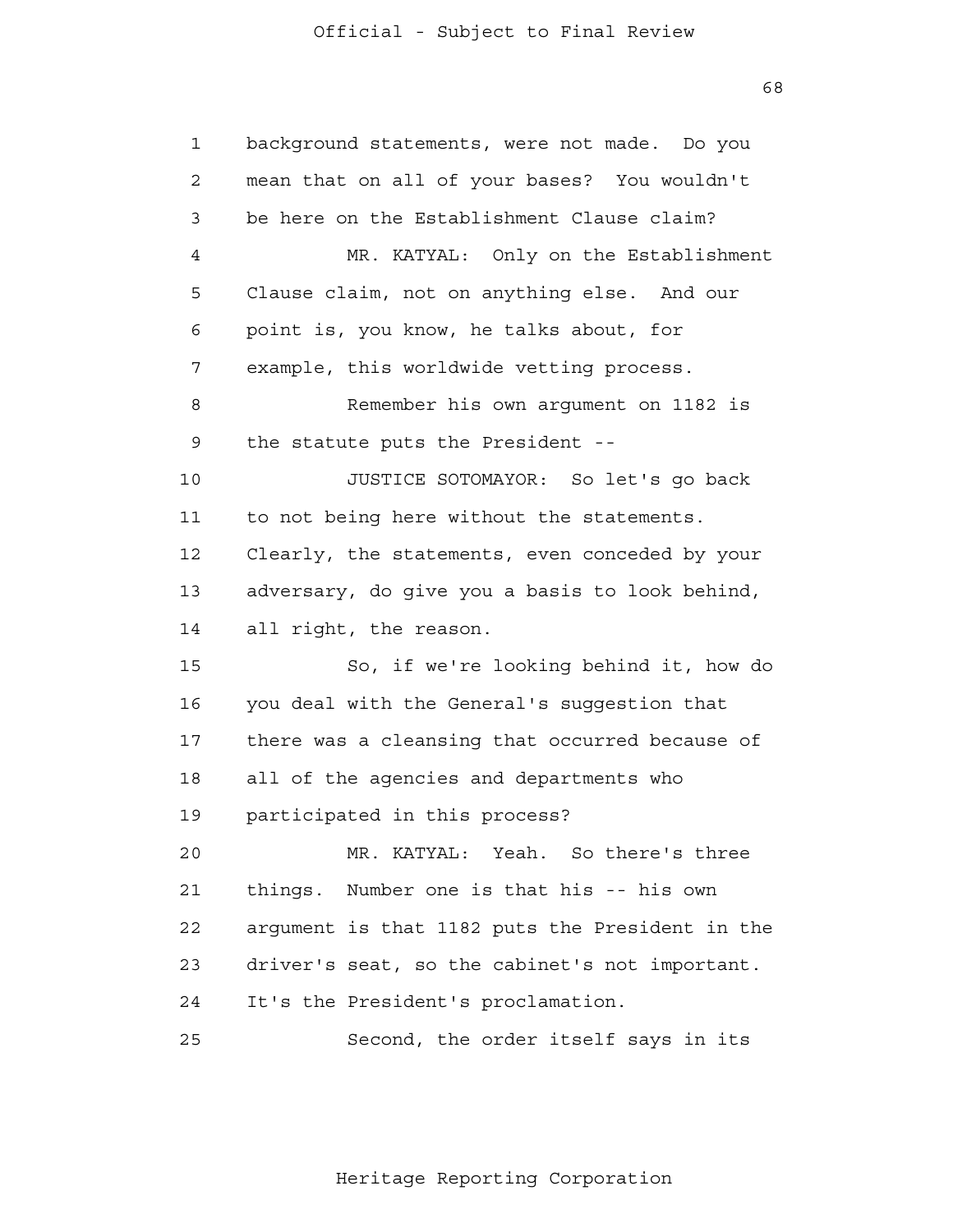1 2 3 4 **5**  6 7 8 9 10 11 12 13 14 15 16 17 18 19 20 21 **22**  23 first lines, it harkens back to Executive Orders 1 and 2, and it says it's an outgrowth of that. So it was infected by the same thing that was struck down on Establishment Clause grounds in other cases. And third, and most importantly, the President before this review process even began tweeted and said that he wanted a tougher ban, a non-politically-correct ban and the like. So given all of those things, but, in particular, given the fact that 1182 itself forces the President to make the proclamation, it's the President's proclamation, so I don't think you even have to get into this whole unitary executive thing, but I do agree with you, Justice Sotomayor, that that's another problem, which is they're coming before the Court and saying: Nope, it's the President who's in charge. And now they're saying here: Oh, no, no, no, it's these other people. This is the President's proclamation through and through. No President has ever said anything -- anything like this. And

> 25 And the President -

that's what makes this different.

24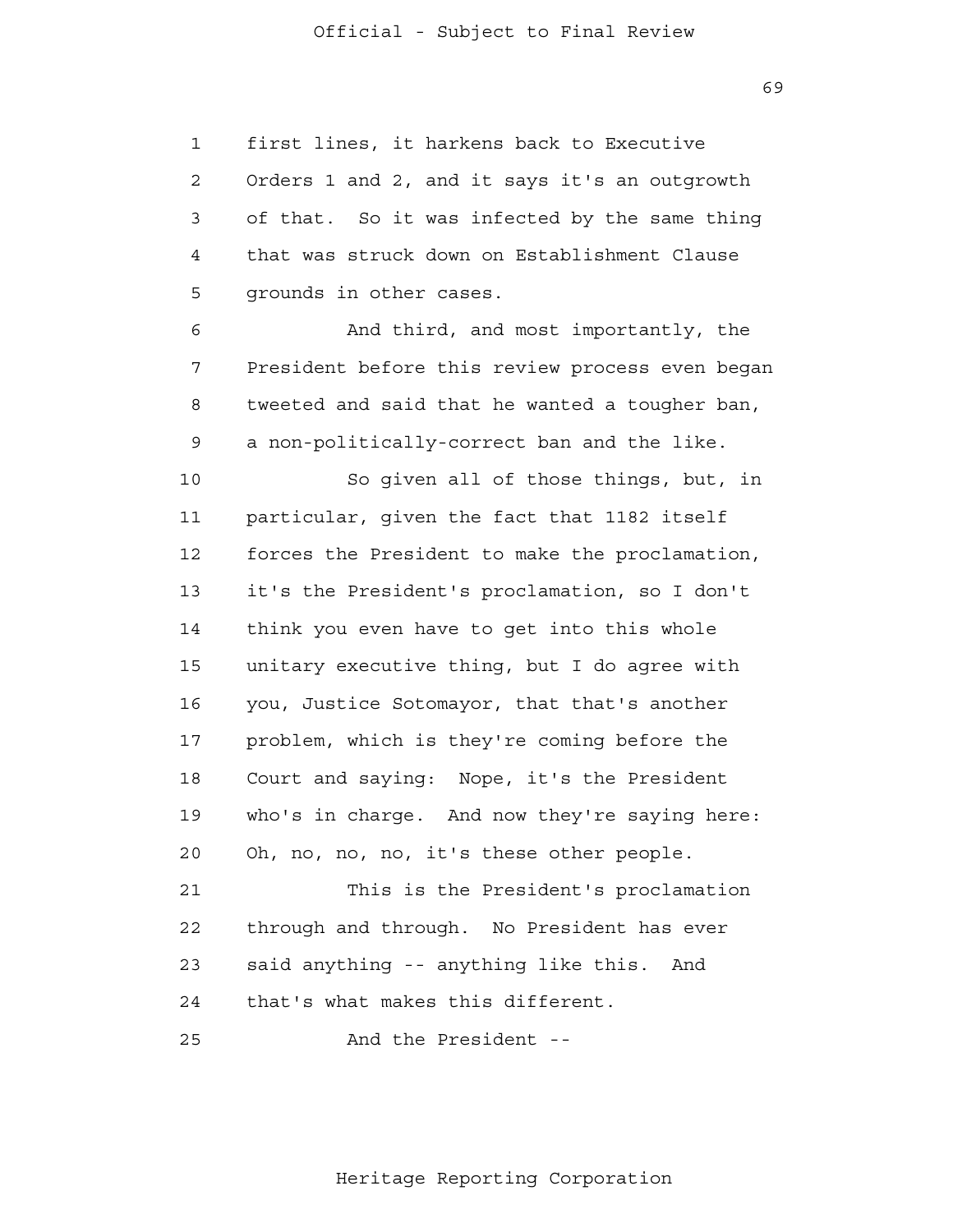70

 1 2 3 4 **5**  6 7 8 9 10 11 12 13 14 15 16 17 18 19 20 21 22 23 24 25 JUSTICE KAGAN: And -- and yet, Mr. Katyal, you have a proclamation that says there are important national security interests at stake. And the question is how to do the kind of analysis that you want us to do without in some sense evaluating the adequacy of those national security interests, which for the most part we've said courts are not equipped to do. MR. KATYAL: Right. We're not asking you to second-guess a national security judgment at all with the purpose of the Establishment Clause. We're saying you just have to look to what a reasonable, objective observer would do. That's the ordinary test that you've used in cases like Lukumi. Is there an official purpose to disparage a religion? Here, there very much is. That's, you know, everything that the President has said and that the order itself embodies. That's our fundamental problem. JUSTICE BREYER: What do you think it's a -- it's a -- it's still something I'm - I'm thinking about, perhaps to the side, but the statute you point to, one of the ones that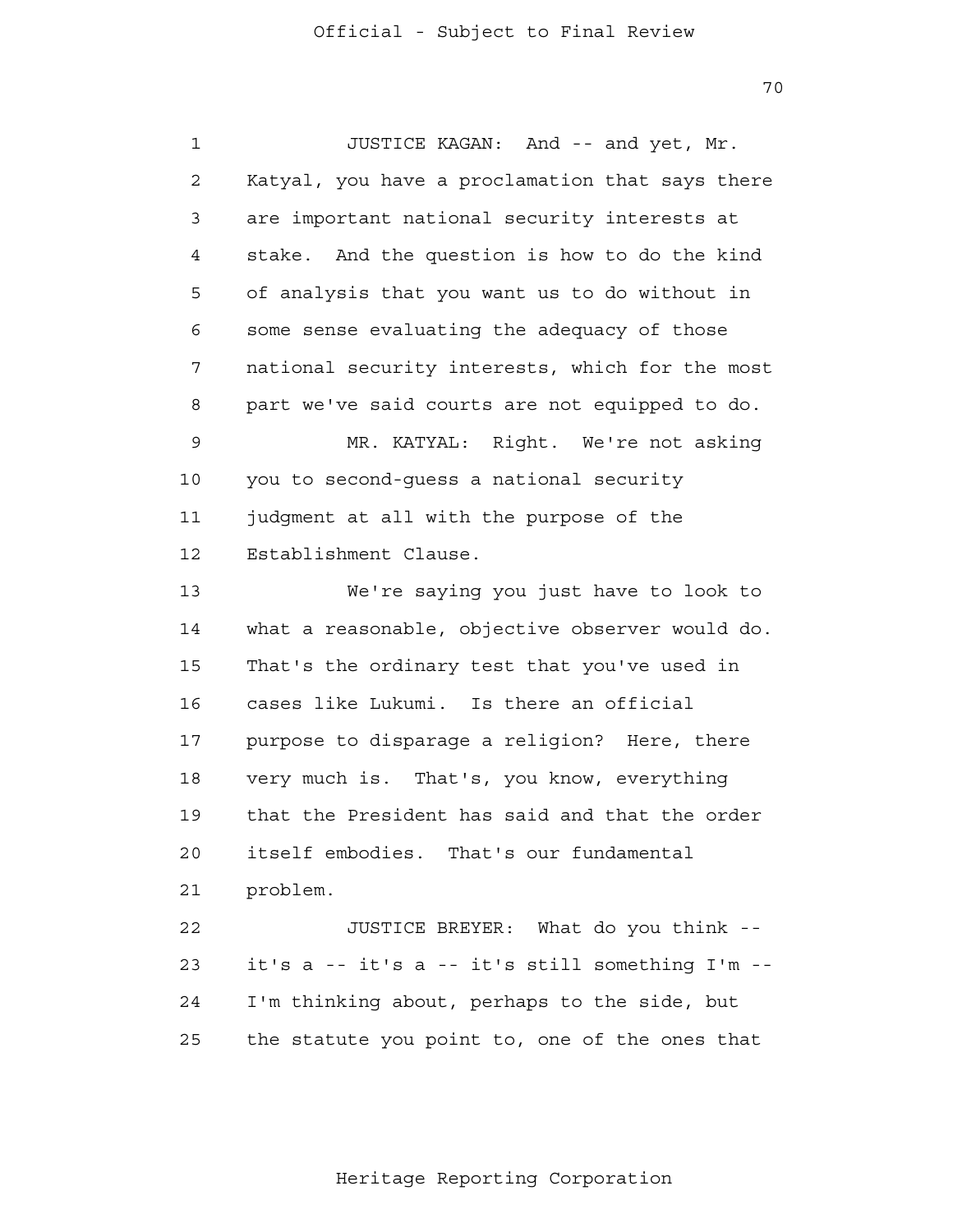71

| $\mathbf{1}$ | is stronger for you. There are obviously        |
|--------------|-------------------------------------------------|
| 2            | objections to what you're saying in quite a few |
| 3            | briefs, all right, but the one that you talked  |
| 4            | about, it does say you have to have an          |
| 5            | interview with a consular official if the       |
| 6            | person is from a country officially designated  |
| 7            | by the Secretary as a state sponsor of          |
| 8            | It does say that.<br>terrorism.                 |
| 9            | So they'll say, but we do have that in          |
| 10           | respect to everyone under the exception.<br>So  |
| 11           | there isn't much problem. We've gone beyond     |
| 12           | that in respect to other people. All right.     |
| 13           | Take their argument for a moment.               |
| 14           | Because my question is, which I                 |
| 15           | couldn't find in the briefs, is, is it true --  |
| 16           | I'm just taking what they say -- that really    |
| 17           | that isn't so, they don't publicize it, they    |
| 18           | haven't put forth a guidance, people don't know |
| 19           | they can come in and qualify for this.          |
| 20           | And if it turns out that that is                |
| 21           | something that is important to the lawfulness   |
| 22           | of the order, because there are many, many      |
| 23           | categories there --                             |
| 24           | MR. KATYAL: Right.                              |
| 25           | JUSTICE BREYER: -- what do we do?               |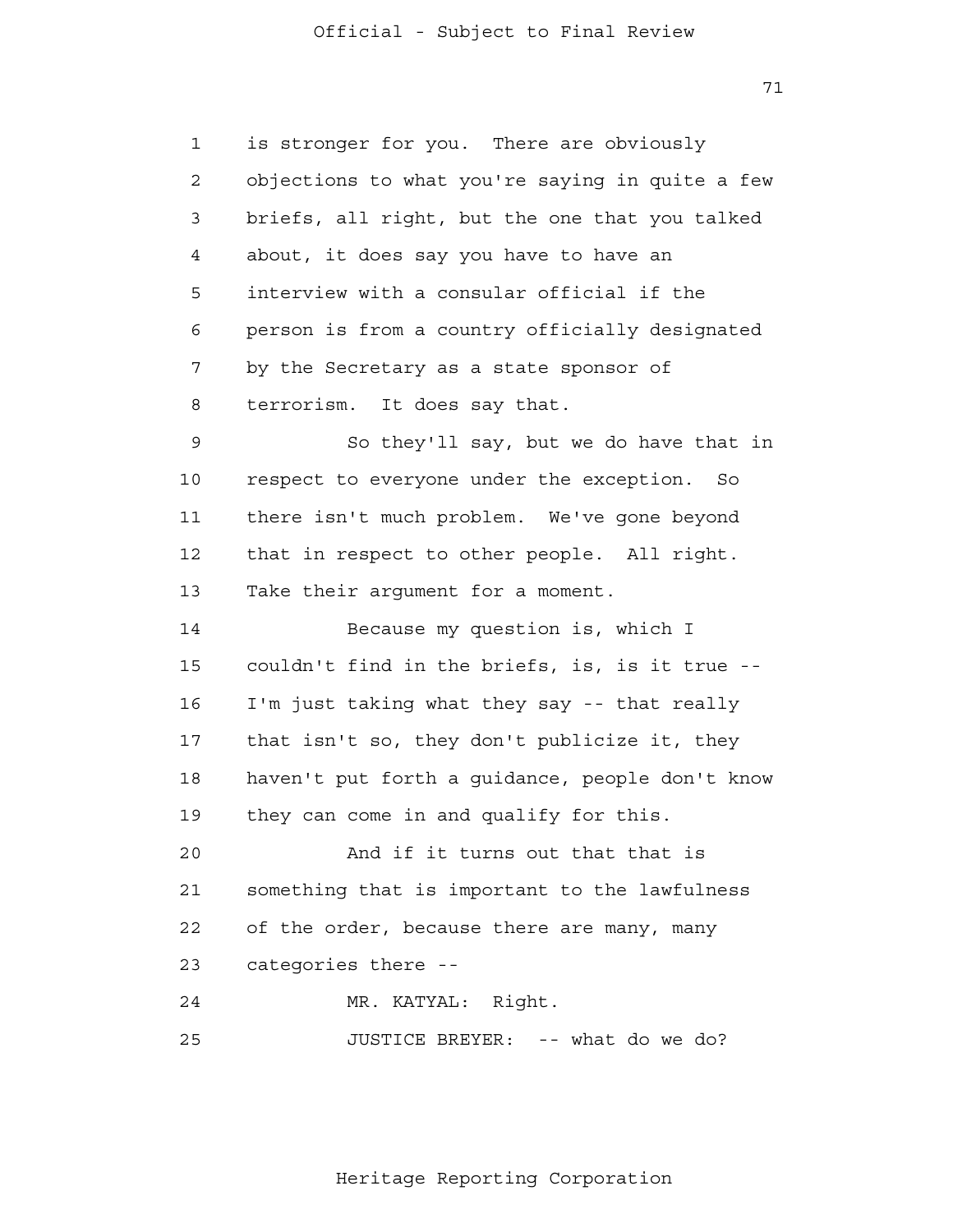72

 1 2 3 4 **5**  6 7 8 9 10 11 12 13 14 15 16 17 18 19 20 21 22 23 MR. KATYAL: So two things. Number one, this waiver process has excluded -- and you have this in the PARS Equality brief at page 14. A 10-year-old with cerebral palsy who wants to come to the United States to save her life and she can't move or talk. The 10-year-old was denied a waiver, Justice Breyer. He says there is 430 people who have gotten waivers. They've never told you the denominator and there is no publication of this process and how -- how often it is. And the data that we do have suggests as a matter of percentages it is very weak. Just to give you some evidence of that, just the State of Hawaii has gotten about a thousand letters from people, most of which say we're not even getting waivers and the like. JUSTICE GORSUCH: That - MR. KATYAL: We've heard very few - JUSTICE GORSUCH: -- raises a question of remedy for me. We have this troubling rise of this nationwide injunction, cosmic

24

 25 injunction -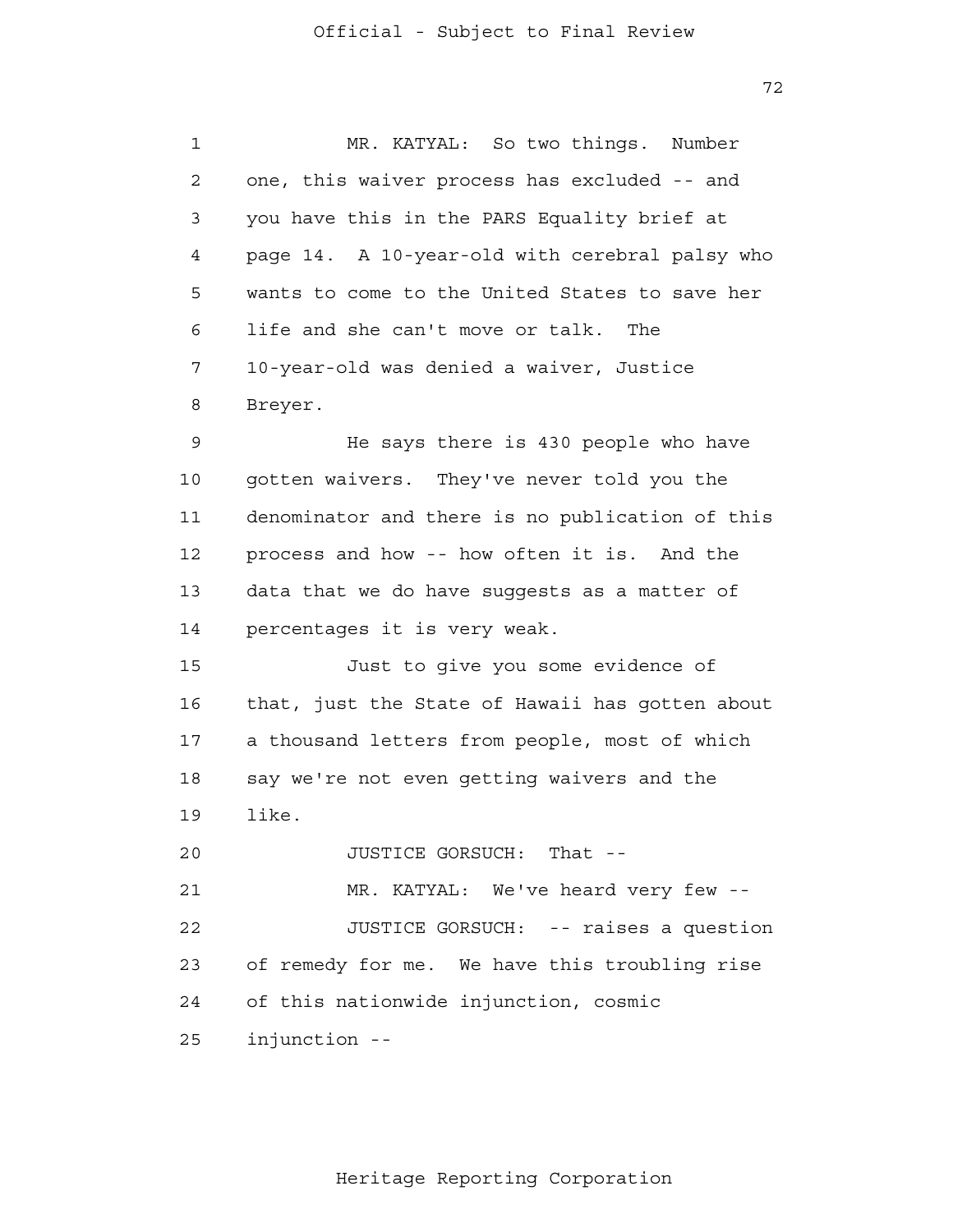73

 1 2 3 4 **5**  6 7 8 9 10 11 12 13 14 15 16 17 18 19 20 21 **22**  23 24 25 MR. KATYAL: Yeah, yeah. JUSTICE GORSUCH: -- not limited to relief for the parties at issue or even a class action. MR. KATYAL: Right. JUSTICE GORSUCH: And, near as I can tell, that's -- that's a really new development where a district court asserts the right to strike down a -- a federal statute with regard to anybody anywhere in the world. MR. KATYAL: Yeah. JUSTICE GORSUCH: What -- what do we do about that? MR. KATYAL: Obviously the injunction here has been trimmed by this Court itself and others. And I do think -- I share your impulse, Justice Gorsuch. That's something that I think lower courts are debating right now in a number of different contexts, like the contraception case and the like. I think this case is the poorest example to get into it because of United States versus Texas's point, which is this is an immigration case. And Article I Section 8 puts Congress in the driver's seat and says there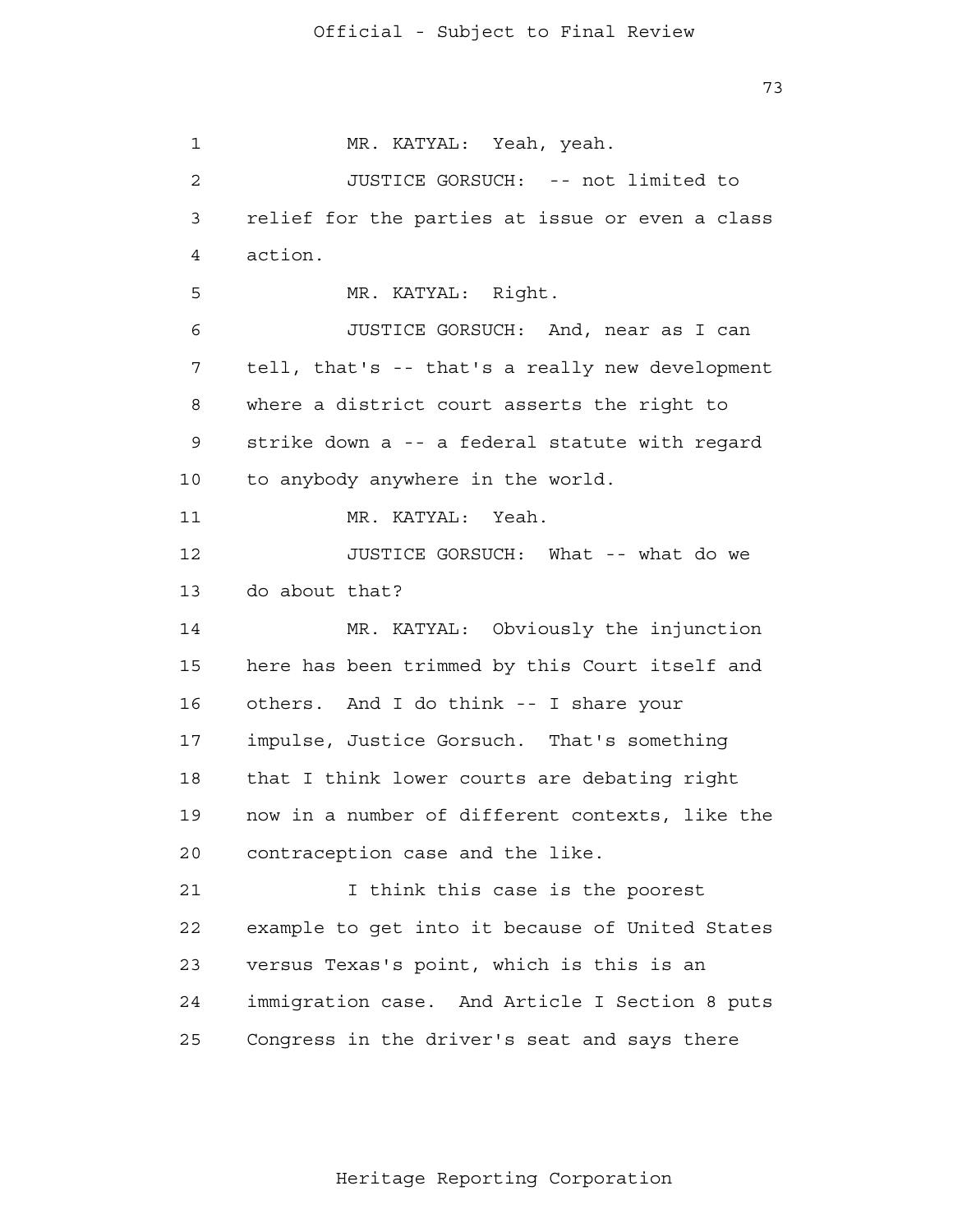74

 1 2 3 4 **5**  6 7 8 9 10 11 12 13 14 15 16 17 18 19 20 21 22 23 24 25 must be a uniform rule of naturalization. So I think for those reasons, you know, I get why the Court might want to get into it. Getting into it here, I think, in the Supreme Court, probably doesn't make a tremendous amount of sense. It would almost be an advisory opinion. Our fundamental point to you, though, is that Congress is in the driver's seat when it comes to immigration, and that this executive order transgresses the limits that every President has done with this proclamation power since 1918. And to accept it here is to accept that the President can take an iron wrecking ball to the statute and pick and choose things that he doesn't want for purposes of our immigration code. That can't be the law of the United States. CHIEF JUSTICE ROBERTS: Take five extra minutes. MR. KATYAL: Okay. Okay. (Laughter.) CHIEF JUSTICE ROBERTS: You don't have to. (Laughter.)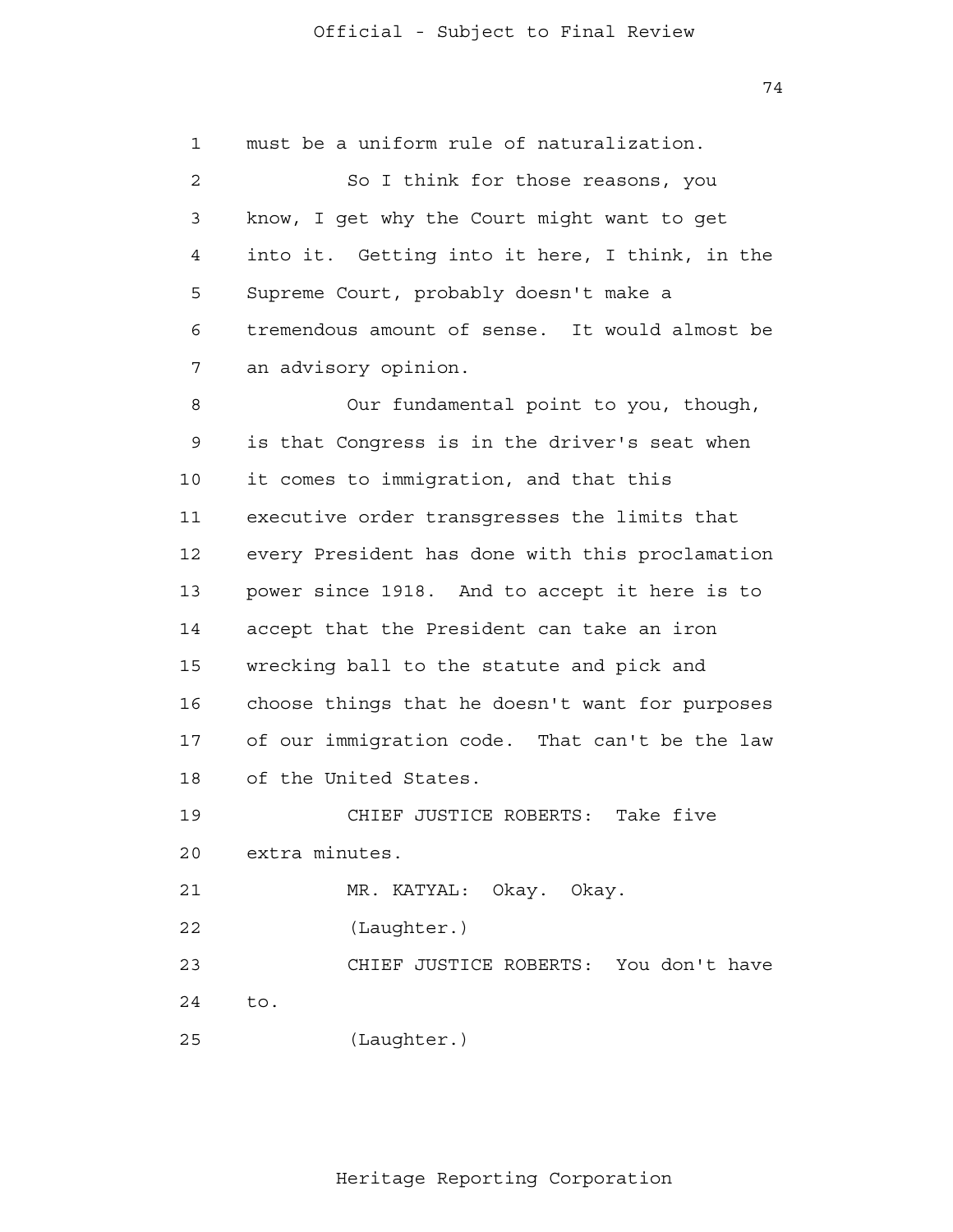1 2 3 4 **5**  6 7 8 9 10 11 12 13 14 15 16 17 18 19 20 MR. KATYAL: Well, if there -- if there are any other questions I'm happy to take anything. Okay? Thank you. CHIEF JUSTICE ROBERTS: Thank you, counsel. Five minutes for rebuttal, General. REBUTTAL ARGUMENT OF GENERAL NOEL J. FRANCISCO ON BEHALF OF THE PETITIONERS GENERAL FRANCISCO: Mr. Chief Justice and may it please the Court: I -- I really do have just a few quick points, unless Your Honors have additional questions. Justice Breyer, I did want to respond in more detail to your question about how the waiver process works. The State Department does publish the waiver process on its web site, but the waiver process actually is applied automatically by consular officers. So when somebody applies for a visa, the waiver -- the visa officer first determines

> 21 22 23 whether the person is otherwise admissible under other provisions of the INA. If they're inadmissible, you never

 24 25 even get to the proclamation. Then, for those people who are not inadmissible under other

75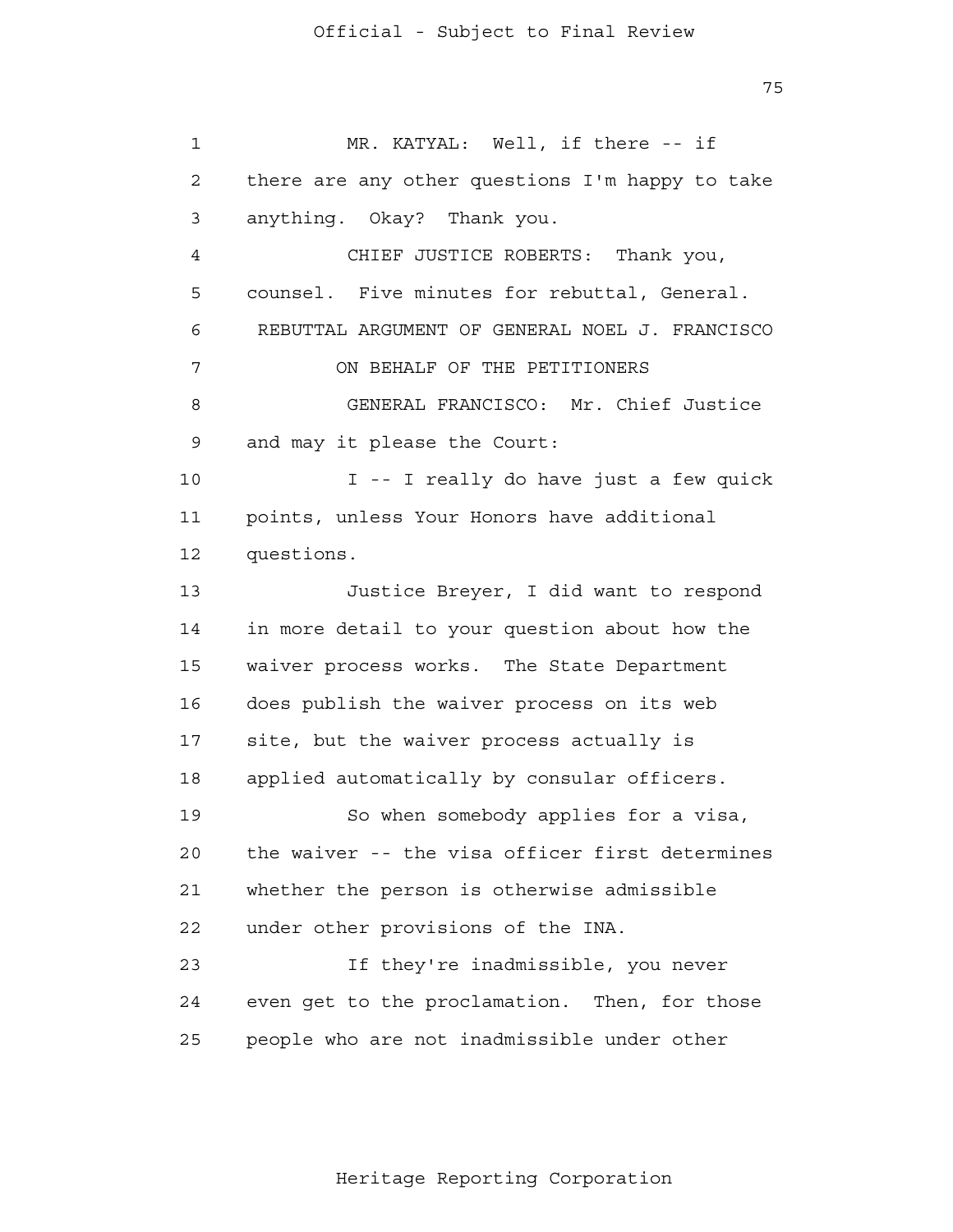76

 1 2 3 4 **5**  6 7 8 9 10 11 12 13 14 15 16 17 18 19 20 21 22  $23$  -- 24 25 parts of the INA, like 1182(a), the consular officer then turns to the proclamation and first asks: Are you subject to an exception within the proclamation? If you are, fine, and the proclamation never applies. If you're not subject to an exception, then the consular officer, him or herself, turns to the waiver provision and applies the criteria of the waiver provision. JUSTICE GINSBURG: How do you deal with the  $-$ GENERAL FRANCISCO: So it does get applied in every single case. JUSTICE GINSBURG: How -- how do you deal with the example that was brought up of the child with cerebral palsy? GENERAL FRANCISCO: Your Honor, the waiver is built to address those issues. I am not familiar enough with the details of that case to tell you what happened in that particular case. But that's what the waiver provision JUSTICE BREYER: But that's -- that's, you see -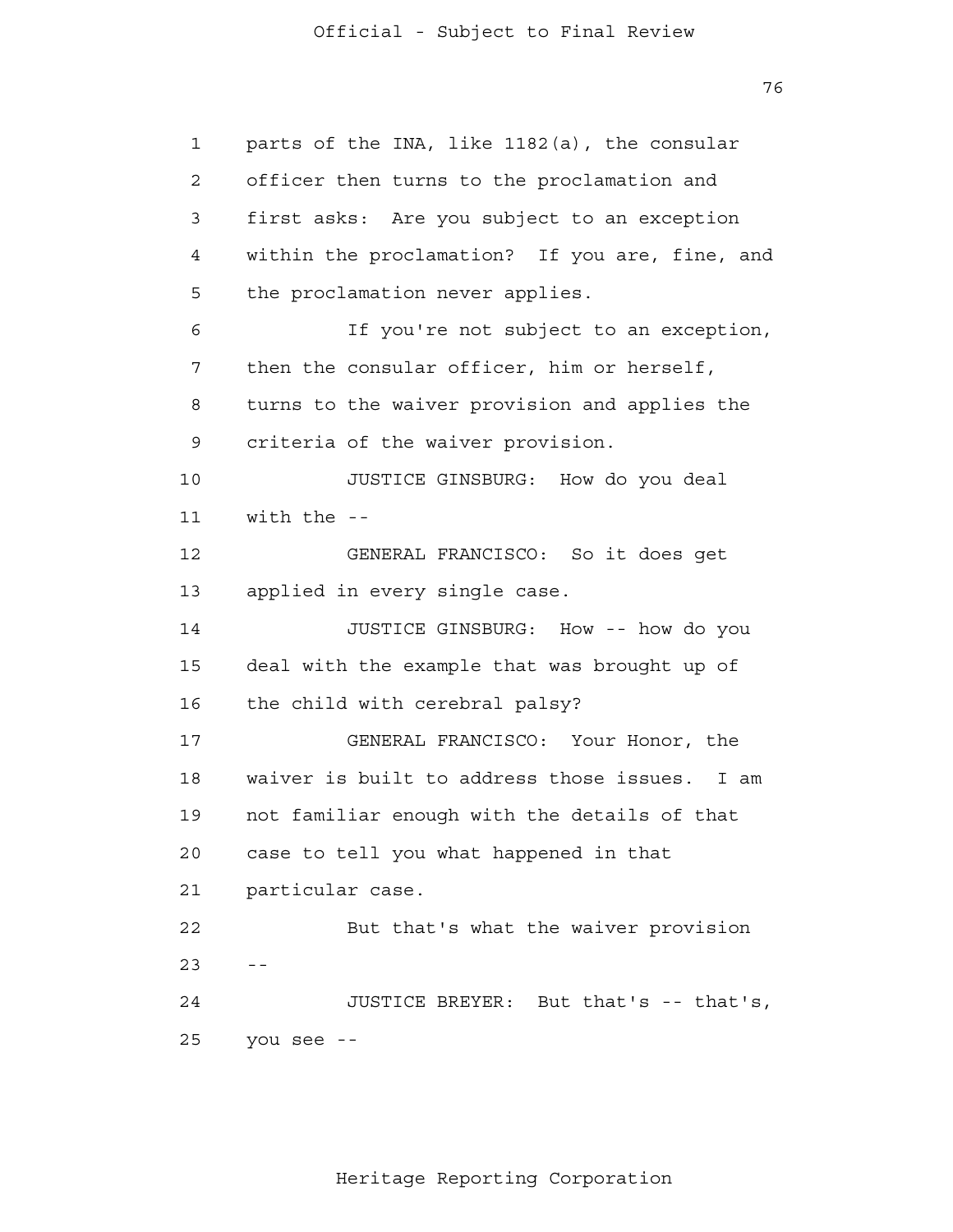77

 1 2 3 4 **5**  6 7 8 9 10 11 12 13 14 15 16 17 18 19 20 21 22 23 24 25 GENERAL FRANCISCO: -- is intended to address. JUSTICE BREYER: You've read the briefs, as have I. All right. Now, there's some that lists about ten or 15 instances like the cerebral palsy. One has Parkinson's. Then there's another brief that lists all the people who are professors, scholars, at universities, and there are a lot. And -- and then there are people, they list the students from these countries, a lot. GENERAL FRANCISCO: Yeah. JUSTICE BREYER: And then the business community lists a -- a whole bunch and says, my goodness, they have been unable to get -- we don't know what's going on. And then they say: Well, what's going on is nothing is going on. GENERAL FRANCISCO: Well, Your Honor  $- -$ JUSTICE BREYER: Now, I don't -- I'm not taking sides on that. I'm just saying I don't know. GENERAL FRANCISCO: Right. And the principal purpose of the proclamation is, of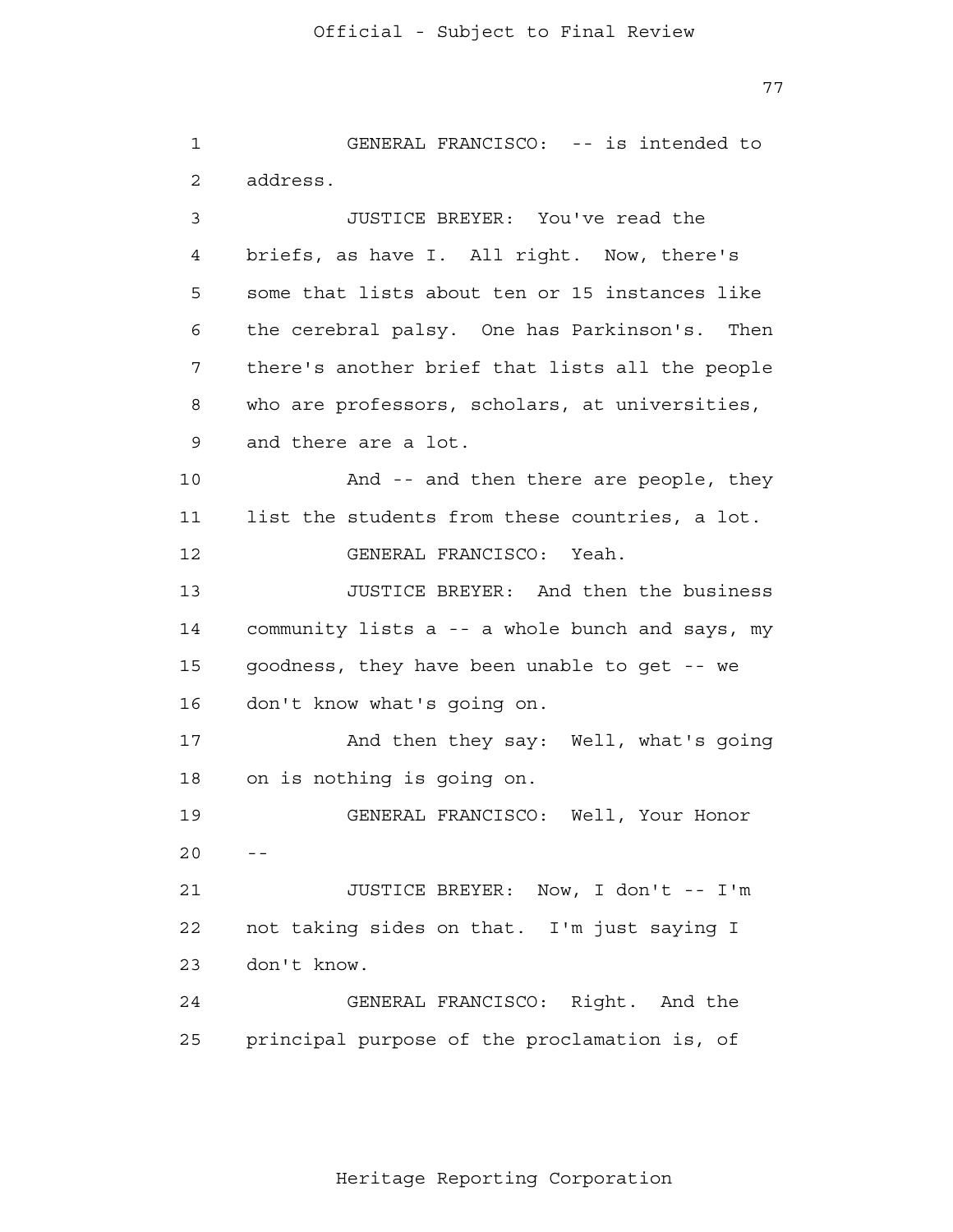1 2 3 4 **5** course, to assert pressure on these countries in order to provide us with the needed information, which brings me to the second point in the four that I am hoping to try to make.

 6 7 8 9 10 And, that is, that the individual vetting process depends upon us having the minimum baseline of information needed to determine in that vetting process whether the person is admissible.

 11 12 13 14 15 16 17 18 So when the person shows up at our border with a visa that we may have validly issued, pursuant to that individual vetting process, but if her home government knows something that we don't and doesn't tell us, we cannot intelligently make the admissibility determination. Third, I'd like to address the

> 19 20 1152(a)(1)(A) point about nationality-based discrimination.

 21 **22** JUSTICE SOTOMAYOR: General, could you stop just one second?

> 23 24 GENERAL FRANCISCO: Yes, Your Honor, of course.

 25 JUSTICE SOTOMAYOR: I for one am, like

Heritage Reporting Corporation

78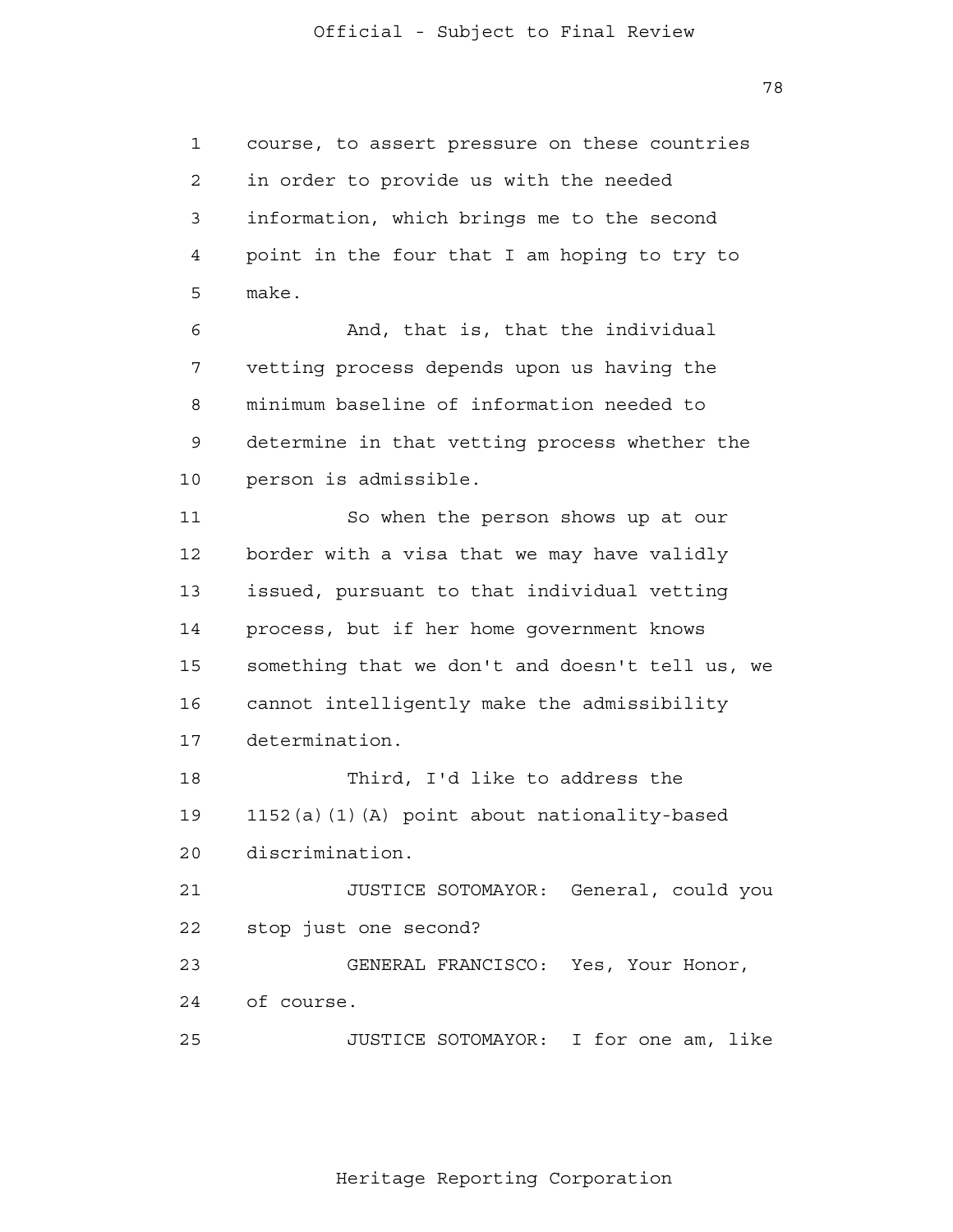79

 1 2 3 4 **5**  6 7 8 9 10 11 12 13 14 15 16 17 18 19 20 21 22 23 24 25 Justice Breyer, concerned about is this window dressing or not? What's in place to ensure it's not? What are you personally doing to represent to us that it is, in fact, a real waiver process? GENERAL FRANCISCO: Your Honor, State Department consular officers automatically apply the waiver process in the course of every visa application. And they are doing that, which is why there have been -- and I looked at our brief -- 430 waivers that have been issued since - JUSTICE SOTOMAYOR: Have you bothered  $-$ GENERAL FRANCISCO: -- the proclamation was issued. JUSTICE SOTOMAYOR: -- to look to see if there are reasons for all of those people's exclusions? GENERAL FRANCISCO: Your Honor, I cannot claim that I have looked into every individual case. JUSTICE KENNEDY: Could you make your 1152 point? GENERAL FRANCISCO: Yes, Your Honor.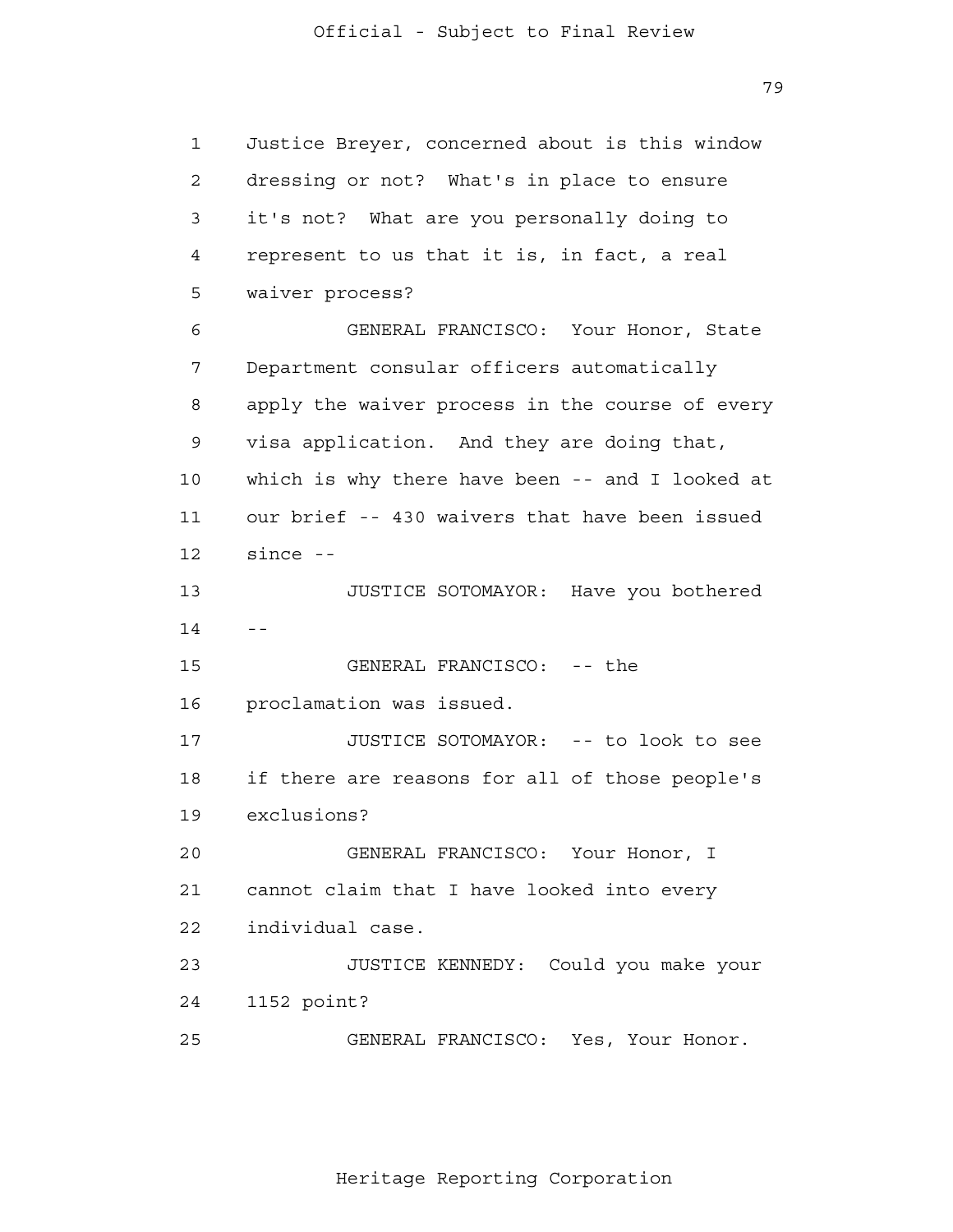1

2

3

4

**5** 

6

7

8

 80 1152(a)(1)(A) addresses one thing, the issuance of immigrant visas. It doesn't address the broader question over whether somebody is allowed to enter in the first place. That's governed by 1182, including 1182(f). So essentially 1182 sets the universe of people who are eligible to come into the

 9 10 11 12 13 And that is often a foreign policy and national security judgment. 1152(a)(1)(A) is one of the rules that governs how we distribute visas amongst that group that's eligible to come in.

country in the first place.

 14 15 16 17 18 19 20 21 **22**  23 And it is not just nationality-based distinctions that it applies to. It also applies to things like place of residence. So once you have that universe of eligible people, 1152(a)(1)(A) governs how you distribute them. But let's assume that you disagreed with me. All it would really mean is that we have to implement this proclamation in a slightly different way. We would have to issue immigrant

 24 <u>25</u> visas, but not non-immigrant visas to people who aren't allowed to enter, but we wouldn't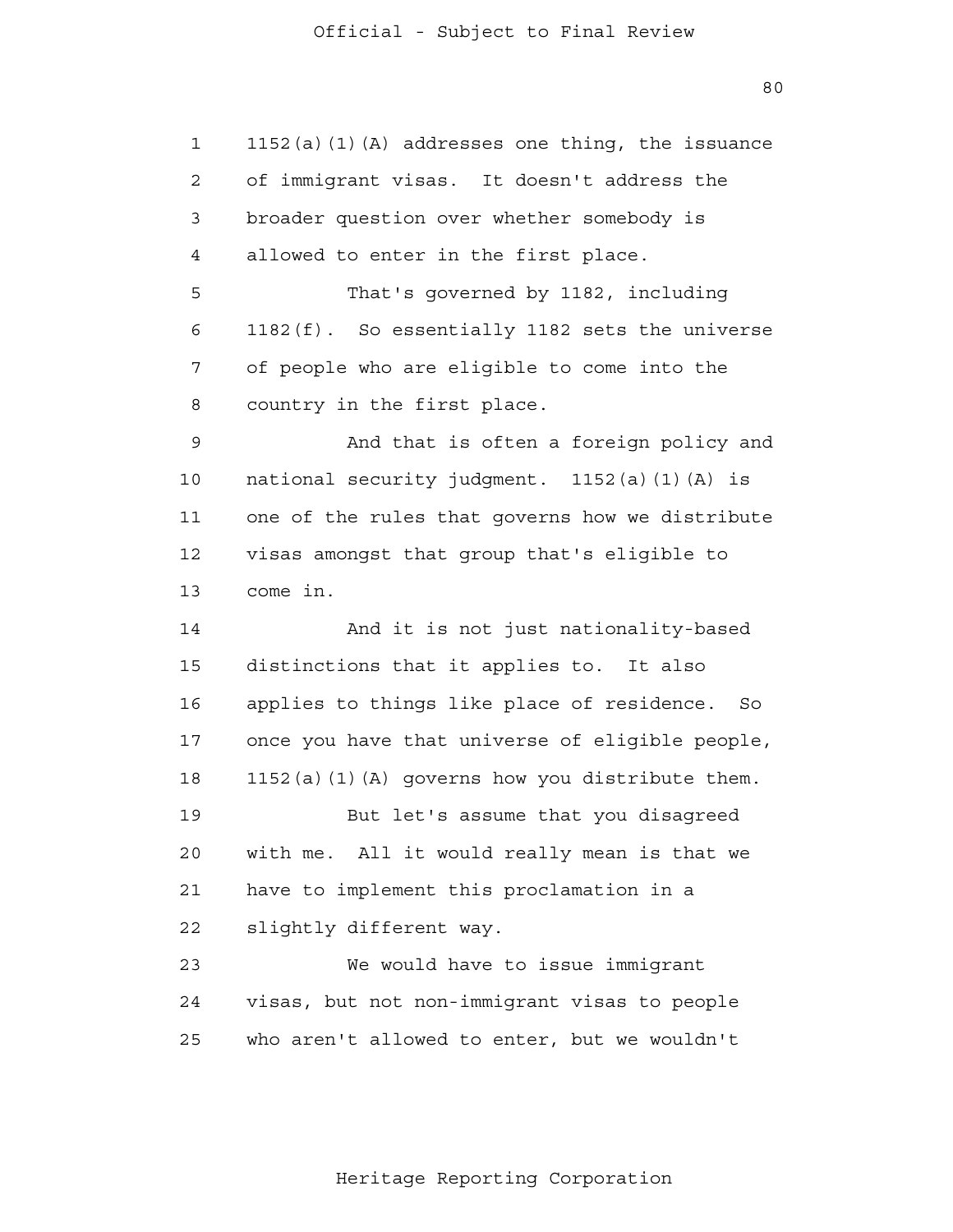1 2 3 4 **5**  6 7 8 9 10 11 12 13 14 15 16 17 18 19 20 21 22 23 24 25 have to allow anyone to enter and we wouldn't have to issue any non-immigrant visas. So the bottom line is I think they're simply wrong on that case -- on that issue. My final point has to do with my -- my brother's recognition that, if the President were to say tomorrow that he was sorry, all of this would go away. Well, the President has made crystal clear on September 25th that he had no intention of imposing the Muslim ban. He has made crystal clear that Muslims in this country are great Americans and there are many, many Muslim countries who love this country and he has praised Islam as one of the great countries of the world. This proclamation is about what it says it's about: Foreign policy and national security. And we would ask that you reverse the court below. CHIEF JUSTICE ROBERTS: Thank you, counsel. The case is submitted. (Whereupon, at 11:09 a.m., the case was submitted.)

81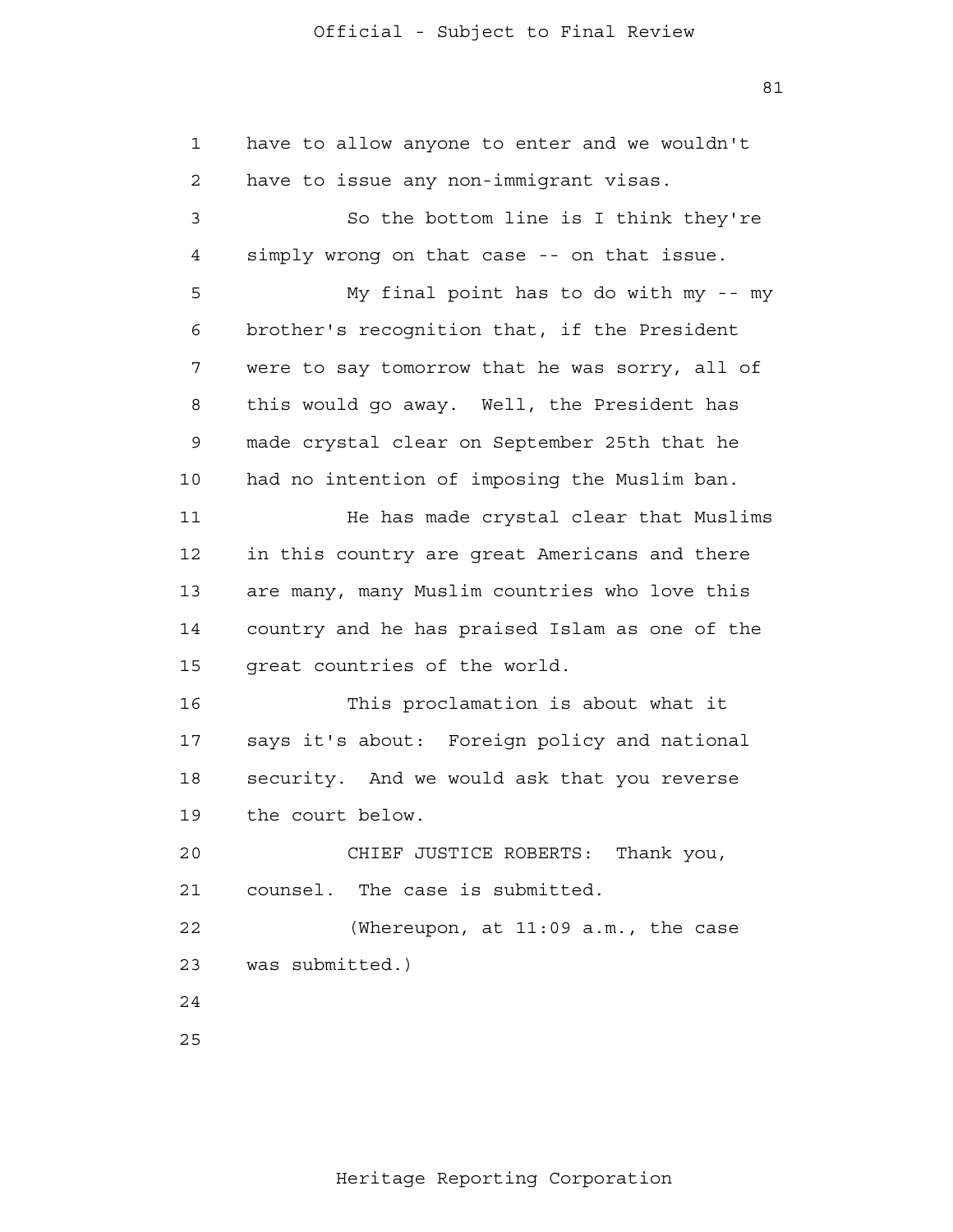| 1                                                     | A                                                      | 5,6,13                                           | aside [1] 44:12                                           |
|-------------------------------------------------------|--------------------------------------------------------|--------------------------------------------------|-----------------------------------------------------------|
| 1 [1] 69:2                                            |                                                        | ALITO [16] 43:19,22 44:4,6,11 45:                | asks [3] 16:6 51:5 76:3                                   |
|                                                       | a.m [3] 1:16 3:2 81:22                                 | 13 46:9 56:3,11 63:24 64:12,16,                  | <b>assert</b> [2] 51:6 78:1                               |
| 10 [3] 64:13,17 65:8                                  | Abilene [1] 54:17                                      | 19 65:4,13 66:1                                  | <b>asserts</b> [1] 73:8                                   |
| 10-year-old [4] 51:23,25 72:4,7                       | <b>ability</b> [1] <b>62:12</b>                        | allies [2] 7:3 17:16                             | associate [1] 22:8                                        |
| 10:02 [2] 1:16 3:2                                    | able [2] 22:7 51:6<br>above-entitled [1] 1:14          | allow [3] 4:13 44:18 81:1                        | associated [1] 8:12                                       |
| 100 [4] 35:1 40:5 48:11 53:5<br>11 [1] 44:8           |                                                        | allowed [3] 17:5 80:4,25                         | assume [4] 19:5,8 20:13 80:19                             |
|                                                       | abroad [1] 21:10                                       | allowing [1] 53:13                               | assumption [3] 30:14 37:22 50:                            |
| 11:09 [1] 81:22<br>1152 [7] 40:15 49:2 59:8 60:14 61: | absolute [1] 42:6<br>absolutely [12] 41:12 42:11 45:18 | almost [8] 11:6 15:4,5 30:4,10 66:               | 24                                                        |
| 6,1379:24                                             | 48:25 49:15 58:2 61:4,19 62:19                         | 7,10 74:6                                        | <b>attitude</b> [1] 22:4                                  |
| 1152(a)(1)(A [4] 78:19 80:1,10,18                     | 63:12 64:11,25                                         | <b>Alomari [2] 51:22,22</b>                      | <b>Attorney</b> [1] 5:23                                  |
| 1182 [10] 10:18 44:17 47:19 49:7                      | <b>abstract</b> [1] <b>57:12</b>                       | alone [2] 64:22 67:2                             | authorities [1] 49:16                                     |
| 53:21 68:8,22 69:11 80:5,6                            | academic [1] 34:16                                     | already [3] 6:10,24 39:5                         | authority [7] 6:9,16 7:12 38:13 42:                       |
| 1182(a [1] 76:1                                       | accept [8] 13:8 45:2 50:1,3 53:4                       | although [3] 37:7 44:12 66:3                     | 13 56:14 59:2                                             |
| 1182(f [18] 4:5,9,13,18 5:4 6:16 7:                   | 59:20 74:13,14                                         | Amendment [3] 39:4 61:1 67:8                     | authorize [2] 42:4,8                                      |
| 11,20 10:25 13:14 38:14 43:20,23                      | acceptability [1] 10:8                                 | <b>American [1] 11:11</b>                        | automatically [2] 75:18 79:7                              |
| 44:8,23 49:5 53:24 80:6                               | <b>account</b> [2] 10:5 64:1                           | <b>Americans</b> [2] 40:9 81:12                  | available [1] 65:3                                        |
| 12 [1] 55:14                                          | accurate [1] 12:18                                     | <b>amicus</b> [1] 66:18                          | <b>aware</b> [2] <b>39:</b> 15,23                         |
| 1202(h)(2 [1] 55:15                                   | across [3] 10:7 25:21 29:20                            | <b>amongst</b> [1] 80:12                         | away [2] 62:16 81:8                                       |
| 1361 [1] 42:25                                        | act [4] 12:8 17:4 41:24 43:20                          | <b>amount</b> [1] <b>74:</b> 6                   | В                                                         |
| 14 [1] 72:4                                           | acting $[1]$ 3:13                                      | analysis [3] 9:14 16:21 70:5                     | back [6] 23:1 35:17 47:13 48:11                           |
| 15 [1] 77:5                                           | action [4] 25:8 38:3 49:13 73:4                        | <b>animus</b> [1] 17:7                           | 68:10 69:1                                                |
| 150 [2] 32:3 36:16                                    | actions [1] 24:4                                       | another [10] 5:19 12:20 27:6 35:                 | <b>backdrop</b> [1] 26:10                                 |
| 17 [1] 36:12                                          | activity [1] 31:16                                     | 17 54:1,12 63:4,23 69:16 77:7                    | background [2] 26:17 68:1                                 |
| 17-965 [1] 3:4                                        | acts [3] 4:10 28:8,16                                  | answer [9] 6:15 11:9 36:7 38:7 45:               | <b>balance</b> [2] 45:25 48:16                            |
| 180 [2] 46:16,19                                      | actually [13] 11:19,23 17:2,18 21:9                    | 151:862:863:6,8                                  | <b>ball</b> [2] <b>50:16 74:15</b>                        |
| 19 [1] 54:22                                          | 22:23 24:7 25:4 29:6 37:19 43:17                       | answers [1] 52:22<br>anti-atheist [1] 22:1       | <b>ban</b> [22] <b>29:</b> 8,10 <b>39:19 40:11,15 43:</b> |
| 1918 [1] 74:13                                        | 59:25 75:17                                            | anti-Muslim [2] 50:4 62:5                        | 13 46:4 48:15 49:18 53:19 55:12,                          |
| 1965 [1] 45:20                                        | add [1] 6:4                                            | anti-Semite [1] 16:2                             | 21 58:20 59:25 60:9 64:2,20 65:                           |
| $\overline{2}$                                        | added [1] 5:19                                         | anti-Semitic [2] 19:1 26:16                      | 20 66:9 69:8,9 81:10                                      |
|                                                       | addition [2] 6:17 14:25                                | anti-Semitism [1] 16:12                          | <b>banned</b> [1] 58:20                                   |
| 2 [1] 69:2                                            | additional [1] 75:11                                   | anticipated [2] 58:13,15                         | <b>bans</b> [3] <b>39:22 45:19,24</b>                     |
| 20 [1] 40:6                                           | address [10] 7:1 12:6,18 13:3 29:6                     | anybody [1] 73:10                                | <b>bar</b> [3] <b>14:20 39:1 54:19</b>                    |
| 2001 [1] 45:22                                        | 57:20 76:18 77:2 78:18 80:2                            | anyway [1] 31:2                                  | <b>bare</b> [1] 29:25                                     |
| 2015 [1] 45:23                                        | <b>addressed</b> [2] <b>5:9 57:15</b>                  | <b>APPEARANCES [1] 1:18</b>                      | based [7] 14:15 17:22 27:2 29:19                          |
| 2018 [1] 1:12                                         | <b>addresses</b> [3] 7:6 39:7 80:1                     | appears [1] 31:6                                 | 60:5,5,7                                                  |
| 25 [1] 1:12                                           | adequacy [2] 57:16 70:6                                | applicable [1] 63:17                             | baseline [14] 3:16,21,23 7:22 8:19                        |
| 25th [1] 81:9                                         | adequate [1] 6:10                                      | application [2] 67:4 79:9                        | 9:7,21,24 15:3,6 19:20 29:24 39:                          |
| 3                                                     | adherence [1] 65:16                                    | applied [10] 11:16,19 15:2 19:10,                | 1778:8                                                    |
| $3$ [1] $2:4$                                         | administration [2] 58:5 60:11                          | 20 26:6 29:20 38:12 75:18 76:13                  | <b>bases</b> [1] 68:2                                     |
| 38 [1] 2:7                                            | <b>admissibility</b> [3] 7:8 8:20 78:16                | applies [9] 3:22 16:23 21:10 62:13               | basic [4] 6:15 7:25 12:7 30:12                            |
| 39 [2] 59:12 61:7                                     | admissible [4] 4:24 8:16 75:21 78:                     | 75:19 76:5,8 80:15,16                            | <b>basically</b> [2] 23:4,22                              |
| 4                                                     | 10                                                     | apply [9] 14:7 15:7,8 19:15 21:9                 | basis [8] 8:5 17:14,21 19:13 46:9                         |
|                                                       | admission [1] 39:21                                    | 22:23 25:13 35:7 79:8                            | 49:25 59:10 68:13                                         |
| 400 [2] 36:13,16                                      | admitted [1] 34:21                                     | approach [1] 46:6                                | <b>became</b> [1] 39:15                                   |
| 43 [1] 47:13                                          | adopt $[1]$ 3:14                                       | appropriate [1] 30:23                            | <b>become</b> [1] 59:18                                   |
| 430 [2] 72:9 79:11                                    | adopts [1] 3:18                                        | April [1] 1:12                                   | becomes [1] 59:17                                         |
| 46 [1] 34:16                                          | adversary [1] 68:13<br>advice [2] 17:6 28:6            | arbiter [1] 26:19                                | <b>began</b> [1] 69:7                                     |
| 460 [2] 41:17 59:3                                    | advisors [2] 48:19 50:8                                | area [5] 4:19 10:16 15:18 47:16 56:              | behalf [9] 1:21,22 2:4,7,10 3:9 38:<br>21 51:13 75:7      |
| 5                                                     | advisory [1] 74:7                                      | 25                                               | <b>behind</b> [2] 68:13,15                                |
| 50 [1] 64:4                                           | affirm [1] 5:24                                        | aren't [2] 43:9 80:25                            | <b>believe</b> [1] 36:12                                  |
| $\overline{7}$                                        | afford [1] 38:17                                       | arguably [1] 47:15                               | below [6] 3:23 9:21,24,24 25:24                           |
|                                                       | afoul [1] 50:6                                         | argued [1] 23:3                                  | 81:19                                                     |
| 70 [2] 50:10 61:25                                    | African-Americans [1] 65:8                             | argument [37] 1:15 2:2,5,8 3:4,8                 | benefit [1] 7:3                                           |
| 75 [1] 2:10                                           | agencies [5] 19:22 25:12,13 40:4                       | 12:1,2,4,14,22 13:2,7 14:7,10,13                 | berth [2] 56:25 62:20                                     |
| 8                                                     | 68:18                                                  | 19:6,9 38:20 43:14 47:2 48:8,9 49:               | best [1] 66:16                                            |
| 8 [2] 64:9 73:24                                      | agree [3] 15:21 64:25 69:15                            | 20,22 50:25 54:6 56:15,16 57:19,                 | better [3] 10:22 18:14 52:16                              |
| 80 [2] 30:5,10                                        | ahead [1] 30:8                                         | 24 60:5 63:16 68:8,22 71:13 75:6                 | between [2] 54:11 66:10                                   |
|                                                       | air [1] 48:21                                          | arguments [5] 30:12 40:14 50:4                   | beyond [2] 35:10 71:11                                    |
| 9                                                     | AL [2] 1:4,7                                           | 52:4,10                                          | big [3] 39:22 40:3 53:15                                  |
| 90.2 [1] 66:11                                        | aliens [16] 4:24 12:8 16:22 21:10                      | arise [2] 57:17,21<br>around [3] 48:12 63:5 65:2 | bigger [1] 44:4                                           |
| 99.8 [1] 66:11                                        | 39:7,12 44:9,12,15 51:1,3,7,15 52:                     | Article [2] 13:6 73:24                           | <b>bill</b> $[4]$ <b>42:4,7,9,10</b>                      |
|                                                       |                                                        |                                                  |                                                           |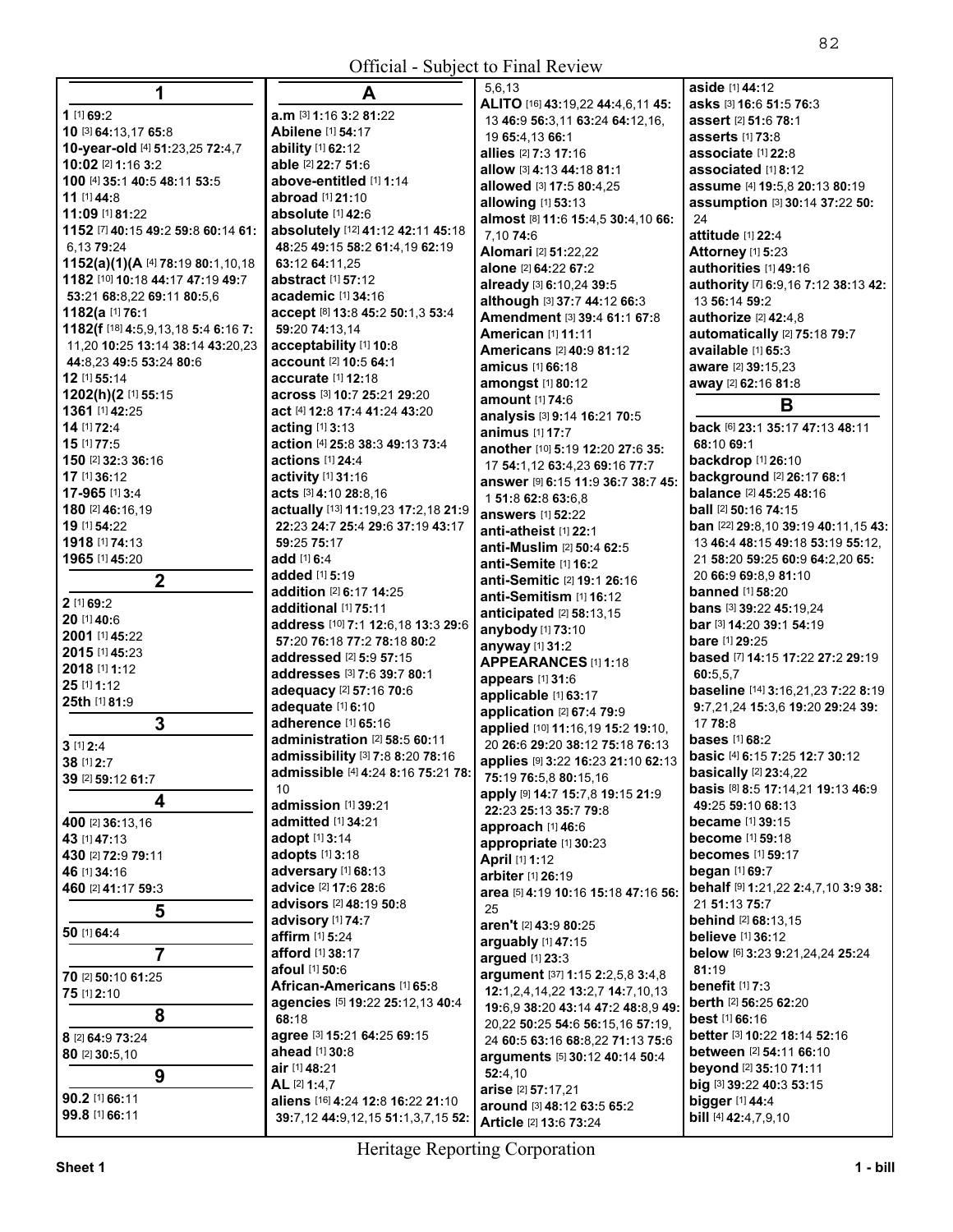| <b>Official - Subject to Final Review</b>                         |                                                                        |                                                                        |                                                                         |
|-------------------------------------------------------------------|------------------------------------------------------------------------|------------------------------------------------------------------------|-------------------------------------------------------------------------|
| biological [1] 40:8                                               | carrot [2] 56:1 58:23                                                  | college [1] 21:24                                                      | continuing [2] 46:25 47:21                                              |
| biometric [1] 43:1                                                | carrots [3] 39:19 43:10 46:7                                           | come [13] 13:24 17:2 32:8 46:19                                        | contours [1] 15:20                                                      |
| <b>Bishops [1] 66:22</b>                                          | Carter [6] 9:3 10:13 11:3 30:16 35:                                    | 52:1 53:10 55:15 59:17 65:5 71:                                        | contraception [1] 73:20                                                 |
| bit [2] 6:14 14:1                                                 | 338:2                                                                  | 19 72:5 80:7,13                                                        | contradicts [1] 59:19                                                   |
| <b>blatant</b> [1] <b>66:22</b>                                   | Carter's [4] 11:13,16,18,22                                            | comes [3] 13:22 57:9 74:10                                             | contrary [2] 54:1,9                                                     |
| <b>Blatt</b> [1] <b>34:18</b>                                     | Case [25] 3:4 10:9 12:22 13:17 14:                                     | coming [5] 7:9 27:13 42:19,25 69:                                      | contravention [2] 54:20,21                                              |
| <b>block</b> [1] <b>42:10</b>                                     | 11 15:9,14 19:5 20:8 23:3 45:12                                        | 17                                                                     | convinced [1] 48:5                                                      |
| border [4] 8:8,14 60:3 78:12                                      | 51:10 54:16 66:4,19 73:20,21,24                                        | <b>comments</b> [2] 16:3 19:1                                          | cooperate [5] 8:4 39:8 46:8 48:13                                       |
| both [5] 20:4 27:1 30:17 40:18 43:                                | 76:13,20,21 79:22 81:4,21,22                                           | committee [4] 5:12 23:23 24:4,5                                        | 57:9                                                                    |
| 25                                                                | case-by-case [5] 30:17,21,23 38:                                       | community [3] 34:15,16 77:14                                           | cooperated [1] 39:20                                                    |
| bothered [1] 79:13                                                | 5,5                                                                    | companies [1] 46:2                                                     | cooperating [3] 42:18 43:9 55:11                                        |
| bothering [1] 23:2                                                | cases [5] 15:18 54:18 65:1 69:5                                        | compare [1] 10:12                                                      | <b>core</b> [1] 7:20                                                    |
| <b>bottom</b> [1] 81:3                                            | 70:16                                                                  | complaining [1] 34:15                                                  | <b>corner</b> [1] 66:19                                                 |
| <b>bounds</b> [1] 28:11                                           | categories [1] 71:23                                                   | complete [1] 11:8                                                      | <b>correct</b> [4] 13:9,11 43:21 44:10                                  |
| bracketed $[1]$ 59:6                                              | Catholic [1] 66:21                                                     | completely [2] 24:7 54:1                                               | <b>cosmic</b> [1] 72:24                                                 |
| branch [8] 7:15,16,17,18 23:9 27:                                 | <b>Catholics</b> [1] 67:10                                             | comply [1] 24:23                                                       | <b>Cotton</b> [1] 54:17                                                 |
| 5.6 28:10                                                         | caution $[1]$ 59:3                                                     | comports [1] 40:16                                                     | couldn't [3] 22:20 60:20 71:15                                          |
| BREYER [49] 13:15 30:3,9,20 31:9,                                 | cerebral [4] 52:1 72:4 76:16 77:6                                      | comprehensive [2] 55:1,8                                               | counsel [2] 75:5 81:21                                                  |
| 12,20,24 32:2,9,12,14,22,25 33:4,                                 | <b>certain</b> [3] 11:17 14:20 18:13                                   | concede [3] 41:20 52:13,22                                             | <b>countermand</b> [2] 45:7 50:17                                       |
| 8, 14, 18, 21, 25 34: 3, 6, 10, 24 35: 9,                         | certainly [2] 50:13 57:1                                               | conceded [1] 68:12                                                     | <b>countermanded</b> [1] 47:15                                          |
| 13,21 36:1,4,7,9,15,18,25 37:9,16,                                | Chad [3] 4:6 10:10 29:14                                               | Concepcion [1] 54:17                                                   | countermanding [1] 43:15                                                |
| 20,25 44:1 51:24 70:22 71:25 72:<br>8 75:13 76:24 77:3,13,21 79:1 | chain [1] 45:5                                                         | concern [2] 5:9 26:9                                                   | countermands [2] 45:21 53:7                                             |
| <b>Breyer's [1] 56:23</b>                                         | challenge [4] 20:7 21:20,23 51:11<br>change [5] 9:2 33:12 39:24,25 58: | <b>concerned</b> [3] 32:16 59:5 79:1<br><b>concerns</b> [2] 11:22 12:9 | countries [45] 3:15,22,25 5:18,21,<br>22 7:4.9 9:19.20 10:4.7 11:12 15: |
| brief [14] 34:18 35:6,16 36:10 43:                                | 5                                                                      | <b>concluded</b> [4] 15:4 19:23 25:15                                  | 6 22:9 25:19.21 26:7 29:13 32:2                                         |
| 18 46:2 48:11 50:9 51:23 54:22                                    | charge [2] 24:2 69:19                                                  | 29:21                                                                  | 36:19 39:8,10,16,19 42:17 43:9                                          |
| 62:1 72:3 77:7 79:11                                              | check [1] 25:1                                                         | conduct [2] 8:24 9:5                                                   | 46:7 48:13 55:10,23 57:8 58:2 60:                                       |
| <b>briefed</b> [1] 52:24                                          | chemical [1] 40:7                                                      | Conference [1] 66:21                                                   | 2 64:4,5,6,8,13 65:6,22 77:11 78:                                       |
| <b>briefs [9] 4:13 30:5 34:14 44:25 64:</b>                       | CHIEF [47] 3:3,10 11:25 12:11,17,                                      | confident [1] 19:12                                                    | 181:13.15                                                               |
| 24 66:19 71:3,15 77:4                                             | 21 13:1 30:7 38:15,16,19,22 40:2,                                      | confidential [1] 26:2                                                  | country [29] 4:1,6 8:11 9:9 15:3                                        |
| bring [7] 20:10,13,21 21:7 22:9 51:                               | 24 41:6, 18, 22 42:3 48: 18 49: 4, 11,                                 | confidentiality [1] 26:9                                               | 19:22 25:14,15 27:13 30:2 32:8                                          |
| 2 52:17                                                           | 12, 19, 24 50: 3 57: 11, 23 58: 4, 8, 12                               | confirms [1] 29:18                                                     | 42:13 43:4 44:14 48:24 51:1,4,7,                                        |
| <b>bringing [1] 51:11</b>                                         | 60:4,12,23 61:2,9,12 62:10,21 63:                                      | conflict [1] 54:11                                                     | 16 52:5,7 56:7 58:6,15 60:2 71:6                                        |
| <b>brings</b> [1] 78:3                                            | 6,9,14,19 74:19,23 75:4,8 81:20                                        | <b>conflicts</b> [1] 38:25                                             | 80:8 81:12,14                                                           |
| <b>broad</b> [5] <b>4:18 11:4,6 44:17,23</b>                      | child [1] 76:16                                                        | Congress [40] 4:10,15 5:7,10 6:4,                                      | country's [1] 17:16                                                     |
| broader $[1]$ 80:3                                                | choices $[1]$ 39:1                                                     | 8, 10, 24 38: 3 39: 5, 15, 18, 23 41: 15,                              | couple [2] 26:23 32:20                                                  |
| broadly $[1]$ 42:7                                                | choose [1] 74:16                                                       | 23 42:14,22 43:7,11,19,20 44:19                                        | COUISE [8] 13:23 16:4,6 35:18 61:                                       |
| broke [1] 25:3                                                    | <b>Christian [1] 21:24</b>                                             | 45:20 47:8,8,9 48:15 53:8 54:25                                        | 10 78:1,24 79:8                                                         |
| <b>brother's [1] 81:6</b>                                         | Circuit [3] 25:25,25 63:20                                             | 55:2,8,18 57:6,15,19 58:12,15,19                                       | <b>COURT</b> [22] <b>1:1,15 3:11 12:18 13:</b>                          |
| <b>brought</b> [1] 76:15                                          | <b>circumstances</b> [4] 30:24 39:24                                   | 73:25 74:9                                                             | 8 14:21 38:23 52:18.25 59:4 61:                                         |
| <b>Brown</b> [1] 54:16                                            | 63:5 65:2                                                              | Congress's [7] 38:25 40:17 43:16                                       | 17 63:1,1 66:25 67:19 69:18 73:8,                                       |
| <b>built</b> [1] <b>76:</b> 18                                    | cite $[2]$ 7:6 13:21                                                   | 45:21 47:15 50:17 53:7                                                 | 15 <b>74:</b> 3,5 <b>75:9 81:</b> 19                                    |
| <b>bunch</b> [1] 77:14                                            | citizen [3] 28:4,9 61:22                                               | consequences [1] 50:15                                                 | Court's [3] 41:10 45:11 54:15                                           |
| burden [2] 39:13 66:6                                             | citizens [1] 51:11                                                     | consider [6] 19:6 28:1 37:17,21                                        | Courts [5] 26:3 56:17,19 70:8 73:                                       |
| <b>burdens</b> [1] 42:24                                          | claim [15] 13:20 20:3.8.10.11.13.                                      | 38:9 57:7                                                              | 18                                                                      |
| business [4] 31:14 34:15 36:5 77:                                 | 21,24 21:8,12 22:22 50:12 68:3,5                                       | considerations [4] 10:6 46:1,1                                         | covered [2] 11:14 29:14                                                 |
| 13                                                                | 79:21                                                                  | 48:17                                                                  | <b>covers</b> [2] <b>11:12 59:13</b>                                    |
| C                                                                 | claimed [1] 26:21                                                      | considered [1] 55:3                                                    | created [2] 5:8.15                                                      |
| cabinet [9] 16:6,24 17:1 19:21 24:                                | claims [4] 13:17 21:2 22:16 51:2                                       | considers [1] 57:4                                                     | <b>creates</b> [1] 65:24                                                |
| 19.22.23 25:11 28:7                                               | class [10] 31:25 32:5,16 34:11 43:                                     | consistent [2] 28:17 47:16                                             | credit [1] 39:20                                                        |
| cabinet's [1] 68:23                                               | 25 44:7,11,12,14 73:3                                                  | constantly [1] 7:18                                                    | criminal [2] 8:3 30:1                                                   |
| cabinet-level [3] 15:2 17:25 19:                                  | Clause [15] 13:20 19:11 20:3,6,24                                      | constitute [2] 44:14 49:20                                             | crisis [2] 47:5.25                                                      |
| 19                                                                | 21:8,15 22:22 28:5 49:22 54:18<br>68:3.5 69:4 70:12                    | Constitution [3] 24:21 28:6 67:14<br>constitutional [6] 13:17 15:9 19: | criteria [8] 5:12 9:10 29:20,21 33:<br>17,19 39:17 76:9                 |
| California [1] 53:20                                              |                                                                        | 15 21:11 50:12 63:3                                                    |                                                                         |
| call [1] 27:5                                                     | cleansing [1] 68:17<br>clear [10] 9:23 17:17 21:20 50:14               | constitutionally [1] 28:7                                              | <b>cross</b> [1] 16:10<br>crystal [2] 81:9,11                           |
| calls [1] 66:22                                                   | 54:10 60:13 61:4 67:19 81:9,11                                         | construct [1] 25:13                                                    | Cuba [2] 9:5 47:4                                                       |
| came [2] 1:14 57:24                                               | clearer [1] 60:20                                                      | consular [6] 12:1 71:5 75:18 76:1,                                     | <b>current</b> [1] 36:11                                                |
| campaign [9] 16:5 28:2,3,18,23                                    | Clearly [1] 68:12                                                      | 7 79:7                                                                 | <b>cuts</b> [1] 67:7                                                    |
| 60:6.8.15 61:21                                                   | close [1] 31:17                                                        | contacts [1] 31:13                                                     |                                                                         |
| candidate [1] 28:14                                               | closest [2] 7:3 17:16                                                  | contemplated [1] 54:5                                                  | D                                                                       |
| cannot [5] 8:15 21:16 56:11 78:16                                 | Code [2] 53:15 74:17                                                   | context [3] 16:12,20 18:22                                             | D.C [3] 1:11,20,22                                                      |
| 79:21                                                             | coequal [1] 27:6                                                       | contexts [2] 57:17 73:19                                               | danger [1] 5:25                                                         |
| careful [1] 44:20                                                 | coexist [2] 54:24 55:11                                                | contingency [1] 56:19                                                  | dangerous [1] 58:24                                                     |
|                                                                   |                                                                        |                                                                        |                                                                         |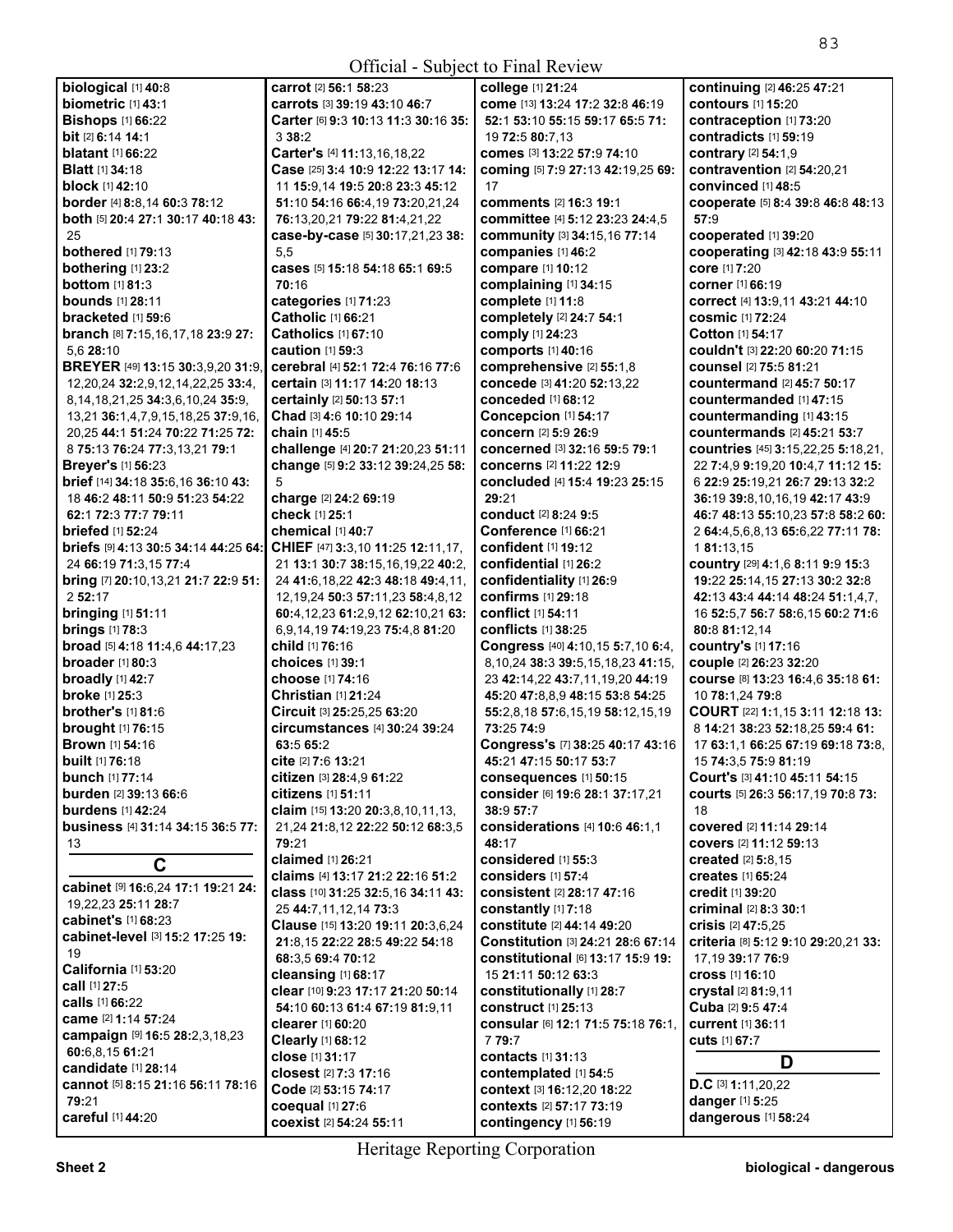**distinctions** [1] **80:**15 **distinguish** [1] **15:**13

**data** [1] **72:**13 **daughter** [1] **51:**25 **day** [5] **28:**16 **40:**6,12 **62:**24 **63:**15 **days** [4] **41:**17 **46:**16,19 **59:**3 **deal** [8] **42:**22,23 **43:**8 **56:**14 **58:**23 **68:**16 **76:**10,15 **deals** [1] **55:**9 **dealt** [3] **16:**25 **41:**10 **45:**11 **debating** [1] **73:**18 **decent** [1] **36:**4 **decided** [3] **6:**10 **12:**12,13 **decision** [3] **21:**19 **41:**8 **59:**4 **decisions** [1] **54:**15 **deemed** [1] **56:**8 **deems** [1] **47:**20 **defend** [1] **24:**20 **deference** [2] **41:**16 **56:**22 **defies** [1] **39:**1 **definite** [1] **35:**4 **definitely** [1] **20:**6 **deliberations** [1] **24:**15 **denied** [1] **72:**7 **denigrating** [1] **16:**2 **denigration** [1] **67:**21 **denominator** [1] **72:**11 **Department** [3] **1:**20 **75:**15 **79:**7 **departments** [1] **68:**18 **depending** [1] **63:**4 **depends** [1] **78:**7 **described** [3] **8:**11 **26:**11 **52:**25 **designated** [2] **5:**18 **71:**6 **despite** [1] **12:**14 **detail** [3] **10:**20 **27:**1 **75:**14 **detailed** [3] **10:**18,25 **11:**10 **details** [1] **76:**19 **determination** [2] **8:**15 **78:**17 **determine** [4] **4:**24 **7:**8 **8:**19 **78:**9 **determined** [1] **7:**14 **determines** [1] **75:**20 **developing** [1] **57:**14 **development** [1] **73:**7 **difference** [2] **27:**21 **62:**18 **different** [10] **8:**22 **35:**10 **40:**14 **53:**  11 **55:**3 **66:**14 **67:**13 **69:**24 **73:**19 **80:**22 **difficult** [2] **17:**13 **57:**18 **diplomatic** [5] **3:**24 **18:**9,12,15 **33:**  11 **direct** [3] **54:**10,20,21 **direction** [2] **55:**4 **67:**22 **directly** [6] **50:**8 **51:**18,18,21 **52:**20 **54:**8 **disagree** [1] **46:**8 **disagreed** [1] **80:**19 **disavowing** [2] **62:**23 **63:**10 **disclaimed** [1] **62:**15 **discretion** [1] **46:**25 **discriminating** [1] **59:**22 **discrimination** [17] **39:**2 **40:**15,20 **48:**23 **49:**2,21,25 **59:**9 **60:**1,5,14, 19 **63:**16 **65:**7,12 **66:**23 **78:**20 **disease** [1] **31:**17 **dislike** [1] **21:**14 **disparage** [1] **70:**17

**distribute** [2] **80:**11,18 **district** [1] **73:**8 **Doe** [1] **8:**8 **doing** [8] **6:**3 **22:**6 **25:**11 **50:**13 **53:**  25 **54:**11 **79:**3,9 **domestic** [2] **19:**10 **67:**2 **DONALD** [2] **1:**3 **3:**5 **done** [9] **19:**21 **24:**9 **26:**4 **35:**2 **44:**  19 **59:**25 **65:**19,25 **74:**12 **doom** [1] **46:**13 **dot** [1] **16:**9 **down** [4] **25:**3 **67:**2 **69:**4 **73:**9 **dressing** [3] **35:**7,19 **79:**2 **driver's** [3] **68:**23 **73:**25 **74:**9 **dropped** [1] **4:**6 **duty** [2] **27:**3 **56:**17 **duty-bound** [1] **24:**20 **E earlier** [2] **27:**10 **67:**24 **easily** [1] **62:**16 **easy** [1] **19:**4 **economic** [1] **46:**1 **economics** [1] **53:**18 **effectively** [1] **27:**23 **eight** [1] **65:**11 **either** [2] **11:**12 **26:**2 **elected** [2] **16:**1 **28:**16 **eligible** [3] **80:**7,12,17 **embodies** [1] **70:**20 **embodiment** [1] **28:**10 **embraced** [1] **62:**17 **emergency** [5] **40:**21 **41:**13 **57:**2 **58:**25 **59:**5 **emerges** [2] **16:**11,13 **employed** [1] **31:**21 **employer** [1] **65:**8 **enacted** [1] **43:**20 **encompasses** [1] **65:**5 **end** [6] **16:**17,19 **23:**11 **45:**3,5 **46:**  20 **ends** [2] **46:**12 **47:**6 **engaging** [1] **8:**25 **engineers** [2] **53:**17,19 **enough** [4] **4:**15 **6:**8 **57:**20 **76:**19 **ensure** [2] **26:**20 **79:**2 **enter** [7] **16:**14 **21:**11 **40:**7 **62:**12 **80:**4,25 **81:**1 **entire** [1] **8:**10 **entirely** [1] **53:**24 **entitled** [1] **65:**17 **entity** [1] **63:**4 **entry** [6] **3:**14 **4:**14 **39:**7 **40:**11 **44:**9 **59:**22 **equal** [1] **65:**17 **Equality** [2] **51:**23 **72:**3 **equipped** [1] **70:**8 **ESQ** [2] **1:**22 **2:**6 **essentially** [3] **7:**14 **13:**25 **80:**6 **establish** [1] **45:**15 **established** [1] **31:**14 **Establishment** [12] **13:**20 **19:**11

**All Contracts 20:**3,24 **21:**7,15 **22:**22 **49:**22 **68:**3, 4 **69:**4 **70:**12 **ET** [2] **1:**4,7 **evaluating** [1] **70:**6 **evaluation** [1] **26:**4 **even** [20] **13:**10 **17:**6,13 **19:**5,8 **25:**  8 **41:**18 **47:**14 **53:**15 **54:**20 **58:**16 **59:**2 **66:**13 **67:**1 **68:**12 **69:**7,14 **72:**  18 **73:**3 **75:**24 **everybody** [2] **21:**20 **65:**16 **everyone** [1] **71:**10 **everything** [2] **27:**22 **70:**18 **evidence** [2] **66:**16 **72:**15 **exact** [4] **36:**14 **42:**15 **53:**9 **55:**9 **exactly** [12] **6:**25 **26:**3 **43:**11 **45:**20 **52:**25 **56:**22 **57:**7 **61:**25 **62:**9,25 **63:**19 **64:**13 **example** [14] **8:**6 **40:**22 **45:**3 **50:**25 **51:**19,22 **55:**13 **57:**24 **62:**1 **65:**7 **67:**9 **68:**7 **73:**22 **76:**15 **examples** [2] **30:**25 **53:**8 **exception** [7] **9:**21,23 **11:**20 **36:**22 **71:**10 **76:**3,6 **exceptions** [2] **30:**18,21 **exclude** [2] **29:**11 **67:**12 **excluded** [6] **9:**10 **20:**14 **32:**18 **33:**  10,15 **72:**2 **exclusion** [2] **12:**7 **16:**22 **exclusions** [1] **79:**19 **exclusively** [2] **66:**7,10 **executive** [23] **7:**15,15,16,18 **14:**  10 **23:**4,9 **24:**5,11 **28:**10 **38:**24 **46:**  13 **47:**12,13 **53:**6 **59:**13,19 **61:**8 **62:**3,4 **69:**1,15 **74:**11 **exercise** [4] **20:**3,6,16 **22:**15 **exercised** [1] **53:**6 **exert** [1] **33:**11 **exerts** [1] **3:**24 **expect** [1] **24:**21 **explore** [1] **4:**20 **expressing** [2] **5:**10 **35:**4 **extensive** [1] **14:**25 **extent** [1] **43:**9 **extra** [2] **39:**20 **74:**20 **extreme** [8] **5:**14 **19:**16 **20:**2 **23:**11, 14 **25:**2 **31:**7,10 **eyebrows** [1] **64:**23 **F face** [1] **24:**24 **facial** [1] **25:**7 **fact** [8] **10:**3,11 **13:**3 **26:**20 **65:**4 **67:**  6 **69:**11 **79:**4 **factors** [1] **55:**7 **facts** [1] **16:**17 **factual** [1] **57:**20 **fail** [1] **40:**3 **failed** [4] **3:**15 **9:**14 **29:**23 **39:**22 **failing** [1] **39:**16 **fails** [1] **9:**9 **failure** [1] **9:**6 **fair** [1] **5:**5 **faith** [3] **27:**4 **49:**25 **67:**13 **fall** [7] **3:**23 **9:**24 **13:**12 **32:**4,16 **43:**  22 **66:**9 **falling** [1] **34:**10 **falls** [3] **4:**4 **38:**12 **66:**7 **familiar** [1] **76:**19 **families** [1] **34:**17 **family** [5] **22:**9 **31:**17 **45:**4,4 **53:**13 **far** [5] **14:**13 **32:**15 **41:**19 **50:**23 **59:**  7 **fast-moving** [1] **40:**22 **faster** [1] **39:**21 **father** [1] **20:**15 **favor** [1] **15:**9 **federal** [1] **73:**9 **fell** [1] **9:**20 **few** [4] **32:**4 **71:**2 **72:**21 **75:**10 **final** [1] **81:**5 **find** [4] **24:**1 **35:**14,14 **71:**15 **findings** [1] **60:**10 **finds** [1] **44:**9 **fine** [3] **25:**18 **29:**22 **76:**4 **fine-grained** [4] **45:**22 **46:**6 **48:**16 **50:**18 **finish** [1] **17:**11 **fire** [2] **23:**15 **65:**9 **first** [21] **14:**3,10 **24:**18 **26:**24 **28:**1 **32:**23 **39:**4,12 **42:**5 **43:**15 **47:**19 **54:**23 **60:**13 **61:**1 **67:**8,14 **69:**1 **75:**  20 **76:**3 **80:**4,8 **fit** [1] **64:**23 **five** [6] **31:**22 **64:**5,5,5 **74:**19 **75:**5 **flat** [7] **43:**12 **45:**24 **46:**4 **48:**15 **54:**  19 **55:**12,21 **flatly** [3] **58:**20 **59:**8,19 **flexible** [1] **4:**18 **Focus** [1] **31:**24 **folks** [1] **52:**20 **follow** [1] **17:**5 **following** [1] **30:**25 **fomenting** [1] **58:**18 **footnote** [1] **36:**12 **force** [1] **43:**14 **forces** [1] **69:**12 **forecloses** [1] **15:**16 **foreign** [8] **4:**2 **8:**25 **10:**6 **12:**9 **31:**  13 **45:**25 **80:**9 **81:**17 **forever** [1] **62:**13 **Forge** [2] **21:**19,22 **forget** [1] **56:**2 **form** [1] **19:**13 **forth** [2] **6:**18 **71:**18 **forward** [2] **13:**22,24 **founding** [1] **67:**10 **four** [1] **78:**4 **Fourth** [1] **25:**25 **FRANCISCO** [115] **1:**19 **2:**3,9 **3:**7, 8,10 **4:**17 **6:**1,6,11,22,25 **9:**12,18 **10:**17,21,24 **11:**5,8,18 **12:**3,16,24 **13:**4,18 **14:**2,12,23 **15:**17 **16:**15, 18 **17:**10,20,24 **18:**6,21,24 **19:**2 **20:**5,16,20,25 **21:**18 **22:**5,11,14,19 **23:**7,13,18,21,25 **24:**8,12,16 **26:**5, 12,15,22 **27:**14,17,19,24 **28:**20,24 **30:**19 **31:**8,11,19,23 **32:**1,6,11,13,

20,23 **33:**2,6,9,16,20,23 **34:**2,5,8,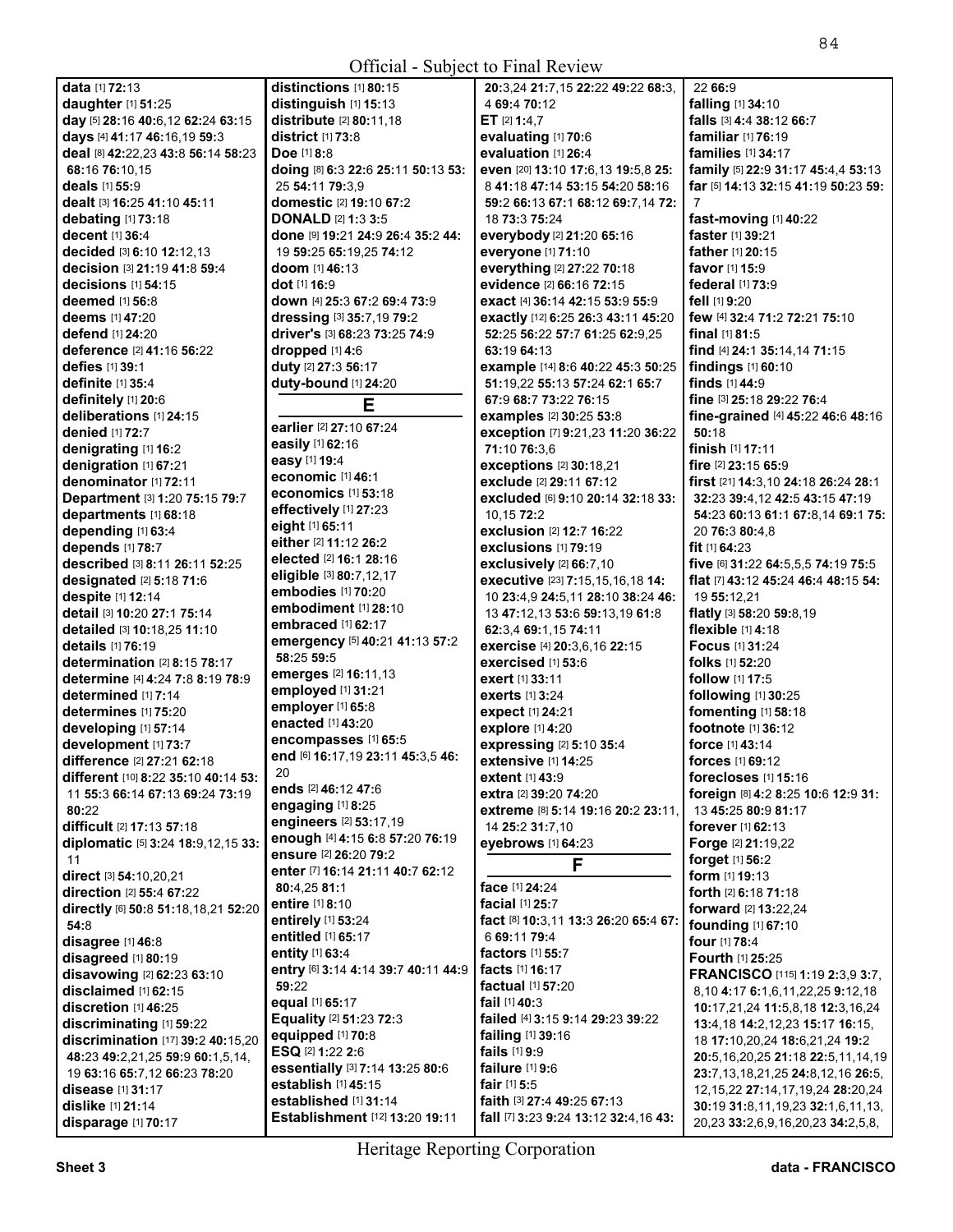| 23 35:8, 12, 20, 24 36:3, 6, 8, 10, 17,                               | guidance [3] 34:22,25 71:18                    |
|-----------------------------------------------------------------------|------------------------------------------------|
| 23 37:1,11,18,24 38:7,18 75:6,8                                       | н                                              |
| 76:12,17 77:1,12,19,24 78:23 79:                                      | Half [2] 46:14 47:4                            |
| 6,15,20,25                                                            | Hamdan [3] 41:11 56:24 59:7                    |
| frankly [1] 37:5                                                      | hand [1] 18:15                                 |
| free [7] 20:3,6,7,16,21 22:15,15<br>freedom [1] 65:15                 | happened [1] 76:20                             |
| friend [5] 39:3 43:17 46:13 52:22                                     | happens [2] 17:15 46:19                        |
| 61:20                                                                 | happy [1] 75:2                                 |
| full [1] 15:19                                                        | harbored [1] 17:7                              |
| fundamental [5] 28:8 29:3 65:14                                       | hard [1] 15:19                                 |
| 70:20 74:8                                                            | hardship [3] 31:5,6,7                          |
| future [2] 15:25 18:11                                                | <b>harkens</b> [1] 69:1                        |
| G                                                                     | harmed [1] 51:18<br>harmful [2] 8:24 9:5       |
| game [1] 13:25                                                        | harmonize [1] 44:23                            |
| gas [1] 54:17                                                         | Harvard [1] 34:17                              |
| GEN [3] 1:19 2:3,9                                                    | hate [1] 28:15                                 |
| General [125] 1:19 3:8,10 4:17 5:7,                                   | hateful [2] 28:15,17                           |
| 23 6:1,6,11,22,25 9:12,18 10:17,                                      | hatred [1] 16:4                                |
| 21,24 11:2,5,8,18 12:3,16,24 13:4,                                    | HAWAII [4] 1:7 3:6 51:20 72:16                 |
| 16, 18 14: 2, 12, 23 15: 17 16: 15, 18                                | head [2] 23:5,9                                |
| 17:10,20,24 18:2,6,21,24 19:2,24                                      | hear [1] 3:3                                   |
| 20:5, 16, 20, 25 21: 18 22: 5, 11, 14, 19,                            | heard [7] 15:22 39:3,17 45:1 46:               |
| 25 23:7, 13, 18, 21, 25 24: 8, 12, 16 25:                             | 52:22 72:21                                    |
| 22 26:5, 12, 15, 22 27: 10, 14, 17, 19,                               | hearing [1] 35:17                              |
| 24 28:20,24 30:19 31:8,11,19,23<br>32:1,6,11,13,20,23 33:2,6,9,16,20, | heart [6] 17:6 18:16,18 21:16 59<br>16 67:8    |
| 23 34:2,5,8,23 35:8,12,20,24 36:3,                                    | hearts [3] 17:6 18:17,18                       |
| 6,8,10,17,23 37:1,11,18,24 38:7,                                      | heated [1] 26:14                               |
| 17, 18 61: 21 75: 5, 6, 8 76: 12, 17 77:                              | heightened [1] 5:14                            |
| 1, 12, 19, 24 78: 21, 23 79: 6, 15, 20, 25                            | help [4] 4:21 7:21 8:7 25:20                   |
| General's [1] 68:16                                                   | herself [1] 76:7                               |
| George [1] 67:11                                                      | hire [1] 23:15                                 |
| gerrymander [1] 66:6                                                  | history [6] 8:2,4 10:25 11:11 29:              |
| gets [1] 16:1                                                         | 25 30:1                                        |
| getting [4] 61:11,14 72:18 74:4                                       | holds [1] 18:11                                |
| GINSBURG [4] 4:8 44:3 76:10,14                                        | <b>holistic</b> [1] 9:14                       |
| give [8] 7:11 8:6 15:11,24 51:19<br>56:1 68:13 72:15                  | home [2] 8:11 78:14<br>Homeland [1] 3:13       |
| given [10] 9:17 14:13 17:15 18:22                                     | honestly [2] 17:3 27:21                        |
| 19:12 24:10,22 32:17 69:10,11                                         | Honor [38] 4:17 6:13,19 7:1 8:10               |
| gives [2] 6:16 22:21                                                  | 12 10:18 11:5,11 12:3,25 13:18                 |
| giving [3] 30:24 53:4 59:23                                           | 16:18 17:12 18:7 19:3,18 20:7 2                |
| goodness [1] 77:15                                                    | 1,6,19 24:17 26:22 27:25 28:21                 |
| GORSUCH [14] 50:19,21 51:13,15                                        | 32:7,21 35:24 36:23 38:8 45:18                 |
| 52:3,9,12 66:24 72:20,22 73:2,6,                                      | 50:5 76:17 77:19 78:23 79:6,20                 |
| 12,17                                                                 | 25                                             |
| got [4] 27:11 35:5 43:1,2                                             | <b>Honors</b> [1] 75:11                        |
| gotten [2] 72:10,16<br>governed [1] 80:5                              | hoping [1] 78:4<br>however [3] 4:19 11:3 25:10 |
| government [14] 8:25 9:2 10:9 12:                                     | humanitarian [2] 11:21 46:2                    |
| 15,23 13:22 15:23 21:24 26:1 27:                                      | hypothetical [15] 15:12,22 16:2                |
| 5,7 35:18 50:25 78:14                                                 | 18:4,23 19:3,17 20:2 23:20 38:1                |
| governments [2] 33:12 37:12                                           | 41:20,21 42:21 43:5 49:10                      |
| governs [2] 80:11,18                                                  | ı                                              |
| great [4] 24:5 27:1 81:12,15                                          |                                                |
| greater [1] 59:2                                                      | i's [1] 16:10<br>ID [1] 43:1                   |
| greatest [1] 50:10                                                    | idea [1] 45:2                                  |
| greenhouse [1] 54:16                                                  | ideal [2] 8:1 29:25                            |
| ground [3] 21:25 39:24 57:15                                          | identified [2] 55:10 57:5                      |
| grounds [2] 6:24 69:5<br>group [2] 55:17 80:12                        | identify [1] 8:24                              |
| guess [2] 14:17 53:22                                                 | identifying [2] 42:17 48:9                     |
|                                                                       |                                                |

**heard** [7] **15:**22 **39:**3,17 **45:**1 **46:**12 **heart** [6] **17:**6 **18:**16,18 **21:**16 **59: history** [6] **8:**2,4 **10:**25 **11:**11 **29: Honor** [38] **4:**17 **6:**13,19 **7:**1 **8:**10 **9: 16:**18 **17:**12 **18:**7 **19:**3,18 **20:**7 **21: 32:**7,21 **35:**24 **36:**23 **38:**8 **45:**18 **50:**5 **76:**17 **77:**19 **78:**23 **79:**6,20, **hypothetical** [15] **15:**12,22 **16:**25 **18:**4,23 **19:**3,17 **20:**2 **23:**20 **38:**10 **III** [1] **13:**6 **illustrate** [1] **8:**7 **illustration** [1] **50:**10 **image** [1] **46:**2 **imagine** [7] **29:**10 **41:**22,23 **56:**3, 11 **58:**25 **60:**20 **imbued** [1] **12:**8 **immediate** [1] **41:**7 **immigrant** [3] **59:**15 **80:**2,23 **immigrants** [3] **11:**16,17,19 **immigration** [10] **4:**12 **31:**6 **45:**16 **49:**9 **67:**7,9,12 **73:**24 **74:**10,17 **impact** [1] **49:**13 **impacted** [2] **51:**21 **52:**20 **impacts** [1] **49:**17 **impediment** [1] **41:**15 **implement** [3] **4:**22 **7:**21 **80:**21 **important** [7] **13:**24 **52:**21 **59:**15 **61:**7 **68:**23 **70:**3 **71:**21 **importantly** [2] **5:**17 **69:**6 **impose** [3] **6:**17 **10:**3 **45:**5 **imposed** [3] **25:**19 **60:**1 **66:**6 **imposes** [1] **9:**1 **imposing** [1] **81:**10 **improve** [1] **7:**18 **impulse** [1] **73:**17 **in-person** [3] **43:**2 **55:**13,19 **INA** [11] **4:**22,25 **6:**18 **7:**21 **8:**16 **44:**  24 **45:**7 **50:**15 **53:**17 **75:**22 **76:**1 **inaccurate** [2] **39:**10 **55:**18 **inadequate** [1] **56:**9 **inadmissible** [2] **75:**23,25 **including** [9] **3:**20 **15:**4 **25:**15,16 **29:**14 **39:**9 **42:**15 **47:**4 **80:**5 **incomplete** [1] **23:**6 **inconsistent** [2] **5:**2,3 **indeed** [1] **58:**18 **independent** [1] **26:**19 **indicates** [1] **46:**22 **indication** [1] **55:**2 **individual** [4] **30:**24 **78:**6,13 **79:**22 **individualized** [4] **39:**13 **42:**23 **46:**  6 **58:**22 **individuals** [2] **7:**8 **31:**25 **ineffective** [1] **29:**9 **infected** [1] **69:**3 **inference** [2] **65:**24 **66:**5 **infiltration** [1] **56:**5 **information** [20] **3:**16,25 **4:**23 **7:**7, 23 **8:**1,3,19 **9:**7 **29:**24 **33:**13 **35:**15 **39:**11 **40:**5 **41:**2 **55:**18,24 **58:**17 **78:**3,8 **inhibition** [1] **62:**11 **initial** [1] **24:**25 **injunction** [5] **21:**4 **22:**20 **72:**24,25 **73:**14 **injury** [1] **21:**21 **INS** [1] **22:**13 **instances** [1] **77:**5 **Instead** [5] **39:**19 **45:**24 **46:**5 **48:**15 **62:**17 **intelligence** [3] **40:**4 **41:**2 **42:**6 **intelligent** [1] **8:**15 **intelligently** [1] **78:**16 **intended** [1] **77:**1 **intention** [1] **81:**10 **interests** [4] **11:**21 **31:**3 **70:**3,7 **73:**15 **53:**7 **52:**23 **30:**3,7,9,20 **31:**9,12,20,24 **32:**2,9, 12,14,22,25 **33:**4,8,14,18,21,25 **34:**  3,6,10,24 **35:**9,13,21 **36:**1,4,7,9,15, 18,25 **37:**9,16,20,25 **38:**15,16,19, 23 **40:**2,24 **41:**6,18,22 **42:**3 **43:**19, 22 **44:**1,2,4,6,11 **45:**13 **46:**9,15,21, 24 **47:**1,18 **48:**4,8,18 **49:**4,11,12, 19,24 **50:**3,19,20,21 **51:**13,15,23

**All Contracts** 

**international** [1] **67:**3 **interpretation** [1] **59:**21 **interrupt** [1] **40:**25 **interview** [4] **43:**3 **55:**14,19 **71:**5 **introduced** [4] **41:**18 **42:**8,9 **49:**18 **introduces** [1] **42:**4 **invidious** [1] **65:**25 **involve** [1] **16:**22 **Iran** [2] **9:**4 **64:**16 **Iraq** [3] **9:**23 **10:**10 **29:**14 **iron** [1] **74:**14 **irrelevant** [2] **28:**19,23 **irrespective** [1] **14:**7 **Islam** [1] **81:**14 **isn't** [5] **35:**19 **38:**11 **47:**8 **71:**11,17 **Israel** [4] **16:**14 **17:**15 **18:**12,13 **issuance** [3] **49:**3 **59:**10 **80:**1 **issue** [10] **12:**19 **16:**7,7,8 **49:**9 **55:**3 **73:**3 **80:**23 **81:**2,4 **issued** [7] **5:**4 **8:**9 **11:**10 **47:**14 **78:**  13 **79:**11,16 **issues** [6] **12:**6 **27:**25 **52:**23 **62:**22 **63:**10 **76:**18 **item** [1] **45:**8 **itself** [5] **29:**7 **68:**25 **69:**11 **70:**20 **J Jane** [1] **8:**8 **Jews** [2] **16:**3 **23:**24 **job** [1] **25:**12 **join** [1] **22:**10 **joined** [1] **56:**23 **Judge** [2] **40:**20 **60:**19 **judges** [2] **25:**24,25 **judgment** [6] **4:**3 **45:**22 **47:**15 **48:**  20 **70:**11 **80:**10 **judgments** [4] **40:**17 **43:**16 **50:**18 **judicial** [1] **16:**17 **jump** [1] **65:**21 **jurisdiction** [1] **13:**6 **jurisdictional** [5] **12:**2,4,13 **13:**3 **jurisprudence** [1] **19:**11 **Justice** [213] **1:**20 **3:**3,10 **4:**8 **5:**6 **6:**  2,7,20,23 **9:**8,17 **10:**11,19,22 **11:**2, 7,9,15,25 **12:**11,17,21 **13:**1,15,16, 19 **14:**3,17 **15:**11,21 **16:**16 **17:**8, 19,23 **18:**2,8,22,25 **19:**24 **20:**1,12, 18,23 **21:**12 **22:**2,6,12,16,18,25 **23:**  8,14,19,19,22 **24:**1,9,13 **25:**22 **26:**  6,10,13,16 **27:**9,15,18,20 **28:**13,22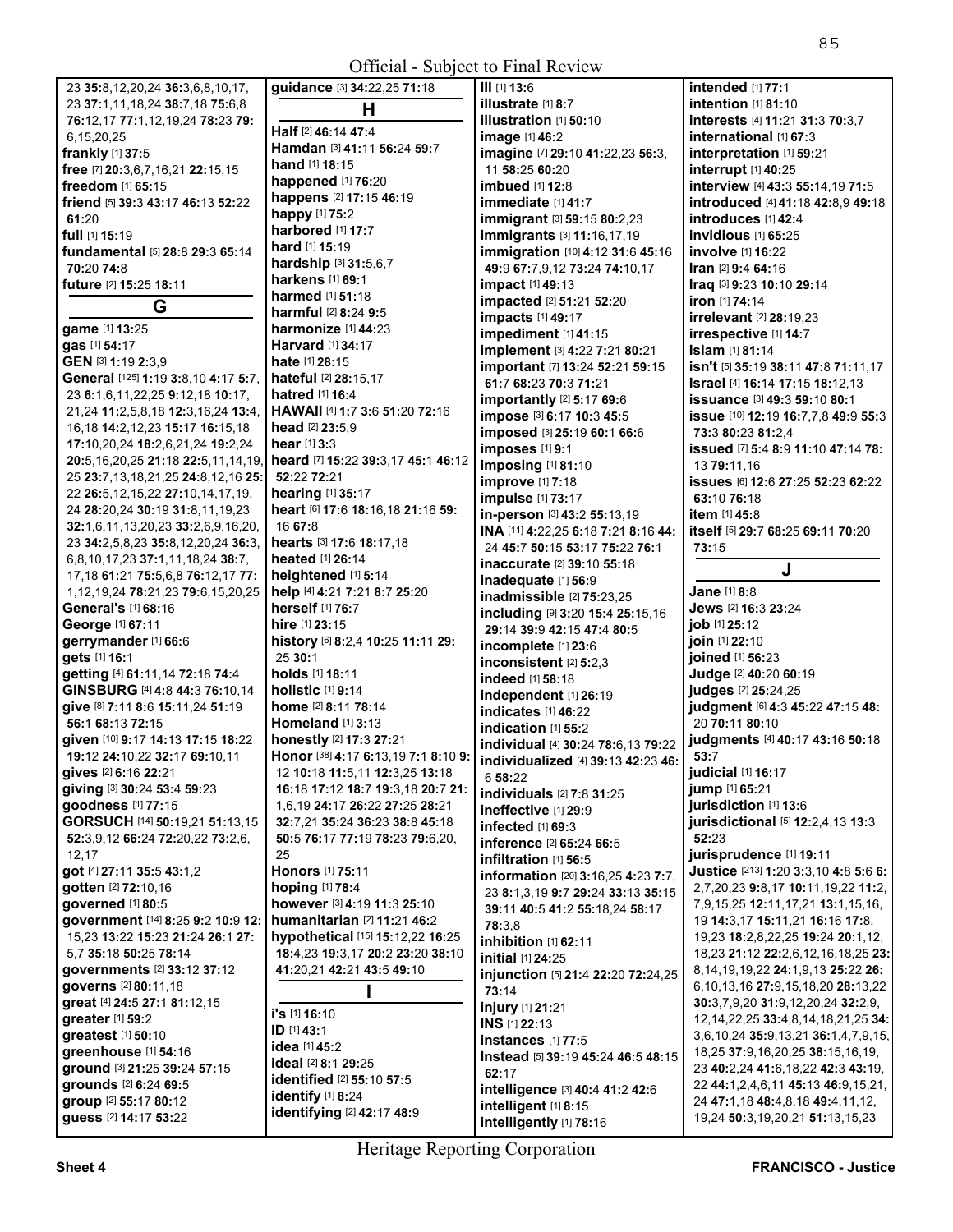| 52:3,9,12 53:22 54:7 56:3,11,16,                                                                                                                                                     | legitimate $[1]$ 13:22                     | meet [4] 5:11 14:20 33:16,18                                        | negative [2] 21:21 22:3                                               |
|--------------------------------------------------------------------------------------------------------------------------------------------------------------------------------------|--------------------------------------------|---------------------------------------------------------------------|-----------------------------------------------------------------------|
| 22,23 57:11,23 58:4,8,12 60:4,12,                                                                                                                                                    | Lemon [2] 67:1.17                          | member [3] 24:22,23 31:17                                           | Neither [2] 7:4 42:10                                                 |
| 23 61:2,9,12 62:10,21 63:6,9,14,                                                                                                                                                     | less [1] 31:10                             | members [2] 16:7 22:10                                              | neutral [6] 15:3 19:20 21:16 25:14                                    |
| 19,23,24 64:12,16,19 65:4,13 66:1                                                                                                                                                    | <b>letters</b> [1] 72:17                   | mentioned [2] 4:9 56:8                                              | 29:20,21                                                              |
| 24 67:23 68:10 69:16 70:1,22 71:                                                                                                                                                     | level [2] 4:23 7:7                         | merits [4] 12:14 13:12 50:24 53:2                                   | never [7] 35:7 39:2 41:18 50:18 72:                                   |
| 25 72:7, 20, 22 73: 2, 6, 12, 17 74: 19,                                                                                                                                             | $lies$ [1] 43:14                           | message [2] 21:21 22:1                                              | 10 75:23 76:5                                                         |
| 23 75:4,8,13 76:10,14,24 77:3,13,                                                                                                                                                    | life [1] 72:6                              | met [1] 3:21                                                        | new [4] 35:10 45:15 57:5 73:7                                         |
| 21 78:21,25 79:1,13,17,23 81:20                                                                                                                                                      | light [1] 57:14                            | might [13] 6:20 18:10,11 22:15 26:                                  | next [3] 7:1 62:23 63:15                                              |
| justiciability [1] 13:7                                                                                                                                                              | likelihood [1] 55:17                       | 9 35:4 49:10 50:20,22 52:17 57:                                     | Ninth [2] 25:24 63:20                                                 |
| justifications [1] 65:20                                                                                                                                                             | limit [3] 5:1 44:21 45:10                  | 21 64:22 74:3                                                       | nobody [2] 34:20 35:23                                                |
| K                                                                                                                                                                                    | limitations [1] 60:9                       | migration [1] 45:6                                                  | NOEL [5] 1:19 2:3,9 3:8 75:6                                          |
| KAGAN [23] 13:16,19 14:3,17 15:                                                                                                                                                      | limited [1] 73:2                           | military [1] 48:19                                                  | non-immigrant [2] 80:24 81:2                                          |
| 11,21 16:16 17:8,19,23 18:2,8,22,                                                                                                                                                    | limits [4] 4:20 6:4 53:25 74:11            | million [2] 32:3 36:16                                              | non-politically-correct [1] 69:9                                      |
| 25 26:10 27:9,15,18,20 50:20 53:                                                                                                                                                     | line [4] 10:7 25:21 45:8 81:3              | millions [2] 66:20,20                                               | non-reviewability [2] 12:1,14                                         |
| 22 54:7 70:1                                                                                                                                                                         | lines [1] 69:1                             | minimum [11] 3:16 4:23 7:7,22 8:                                    | none [1] 47:14                                                        |
| <b>Kagan's [1] 23:20</b>                                                                                                                                                             | Lisa [1] 34:18                             | 2,18 9:6 29:23,24,25 78:8                                           | Nope [1] 69:18                                                        |
| KATYAL [77] 1:22 2:6 38:19,20,22                                                                                                                                                     | list [10] 4:7 9:11 31:13 64:6,8,17         | minutes [2] 74:20 75:5                                              | nor [1] 7:5                                                           |
| 40:13 41:5,9 42:2,11 43:21,24 44:                                                                                                                                                    | 65:22,23 66:2 77:11                        | misunderstanding [1] 49:10                                          | normal [1] 32:19                                                      |
| 10, 16 45: 18 46: 11, 17, 23 47: 1, 23                                                                                                                                               | listed [1] 9:19                            | moment [1] 71:13                                                    | nothing [8] 37:15 46:11,19 47:6                                       |
| 48:7,25 49:7,15,23 50:2,5,19,21                                                                                                                                                      | lists [3] 77:5,7,14                        | <b>month</b> [1] 41:1                                               | 49:1 57:5 60:15 77:18                                                 |
| 51:9,14,17 52:8,11,15 53:23 54:6,                                                                                                                                                    | litigants $[1]$ 26:3                       | months [1] 48:6                                                     | notice [1] 35:22                                                      |
| 13 56:10,13,21 57:22 58:7,11,14                                                                                                                                                      | little [2] 6:13 14:1<br>local [1] 28:14    | most [18] 10:18 11:10 13:24 29:9,                                   | noticed [1] 30:16                                                     |
| 60:12,25 61:3,11,14 62:14,25 63:                                                                                                                                                     | long [3] 4:15 56:24 66:25                  | 22 34:25 36:11,11 37:12,12,14 52:                                   | number [11] 15:6 25:19 32:7 34:                                       |
| 8, 12, 18, 24 64: 11, 15, 18, 21 66: 1, 24                                                                                                                                           | long-term [2] 31:15 59:18                  | 21 59:14 61:7 64:13 69:6 70:7 72:<br>17                             | 13 36:11,12 65:16 67:6 68:21 72:<br>1 73:19                           |
| 67:5.23 68:4.20 70:2.9 71:24 72:1.                                                                                                                                                   | longer [2] 10:14,19                        | move [3] 10:7 25:20 72:6                                            | numbers [2] 32:24 33:1                                                |
| 21 73:1,5,11,14 74:21 75:1                                                                                                                                                           | look [16] 7:24 26:19 35:18 41:11           | moved [1] 62:16                                                     |                                                                       |
| keep [3] 23:23 25:5 42:13                                                                                                                                                            | 47:13 54:19 61:20,25 65:2,18,19            | moves [1] 42:10                                                     | O                                                                     |
| KENNEDY [19] 10:11,19,22 20:1,                                                                                                                                                       | 66:12,18 68:13 70:13 79:17                 | much [8] 11:20 20:22 28:2 44:4 46:                                  | oath [3] 28:4,21 29:2                                                 |
| 12, 18 22: 17 28: 13, 22 46: 15, 21, 24                                                                                                                                              | looked [7] 5:7,13 6:24 30:20 64:12         | 5 66:12 70:18 71:11                                                 | objections [2] 66:8 71:2                                              |
| 47:1,18 48:4,8 56:16,22 79:23                                                                                                                                                        | 79:10,21                                   | multi-agency [3] 3:12 19:18 29:                                     | objective [4] 61:18 63:22 66:17                                       |
| Kennedy's [1] 11:9                                                                                                                                                                   | looking [1] 68:15                          | 19                                                                  | 70:14                                                                 |
| kept [1] 26:1                                                                                                                                                                        | lot [5] 6:12 14:5 16:3 77:9,11             | Muslim [19] 3:21 25:15,17 29:8,10,                                  | observer [7] 61:18 63:22,25 64:20                                     |
| kill [1] 40:8                                                                                                                                                                        | love [1] 81:13                             | 12 48:24 49:14,17 64:2,4,6,8,9,20                                   | 66:17 67:1 70:14                                                      |
| kind [8] 14:20,21 16:9 18:3 19:10                                                                                                                                                    | low [1] 9:16                               | 65:6,20 81:10,13                                                    | observers [1] 18:20                                                   |
| 54:10 59:16 70:4                                                                                                                                                                     | lower [1] 73:18                            | Muslim-majority [2] 15:5 29:13                                      | obviously [2] 71:1 73:14                                              |
| kinds [1] 16:2                                                                                                                                                                       | Lukumi [3] 65:1 67:19 70:16                | Muslims [5] 27:12 64:13 66:10,11                                    | occupations [1] 53:17                                                 |
| King [1] 67:11                                                                                                                                                                       | M                                          | 81:11                                                               | occurred [1] 68:17                                                    |
| knock [1] 61:6                                                                                                                                                                       |                                            | must [4] 24:15 31:9 32:3 74:1                                       | offer [1] 43:10                                                       |
| knows [4] 18:10,16 35:23 78:14                                                                                                                                                       | made [7] 12:15 14:9,12 28:3 68:1           | N                                                                   | office [2] 28:5 36:20                                                 |
|                                                                                                                                                                                      | 81:9.11                                    |                                                                     | officer [3] 75:20 76:2,7                                              |
| land [1] 21:23                                                                                                                                                                       | main [1] 7:20                              |                                                                     |                                                                       |
|                                                                                                                                                                                      |                                            | narrow [1] 4:19                                                     | officers [2] 75:18 79:7                                               |
|                                                                                                                                                                                      | maintain [1] 7:17                          | nation [1] 59:16                                                    | official [2] 70:16 71:5                                               |
| language [1] 43:23                                                                                                                                                                   | majority [6] 3:19,20 25:16,17 29:          | national [14] 4:3 5:20 10:5 11:21                                   | officially [1] 71:6                                                   |
| <b>laptop</b> [1] <b>49:18</b>                                                                                                                                                       | 12 48:24                                   | 12:9 13:23 17:3 18:1 56:18 70:3,7,                                  | often [3] 37:14 72:12 80:9                                            |
|                                                                                                                                                                                      | Mandel [18] 13:21 14:10,13,18,20           | 10 80:10 81:17                                                      | Okay [11] 31:12 33:21,21 34:10 35:                                    |
| large [1] 59:14<br>later [2] 41:17 59:3                                                                                                                                              | 15:7, 13, 15, 18 16: 16, 19, 20, 23 17:    | nationality [7] 39:2,22 40:15,19                                    | 13 37:16 54:7 61:15 74:21,21 75:                                      |
|                                                                                                                                                                                      | 13 20:8,22 25:8 26:18                      | 43:13 58:20 59:10                                                   | 3                                                                     |
| 25                                                                                                                                                                                   | <b>Mandel's [1] 17:20</b>                  | nationality-based [4] 60:1,18 78:                                   | <b>omits</b> [2] 3:19 29:12                                           |
|                                                                                                                                                                                      | many [5] 30:11 71:22,22 81:13,13           | 19 80:14                                                            | Once [5] 8:14 13:21 26:17 47:5 80:                                    |
|                                                                                                                                                                                      | <b>mark</b> [1] 28:8                       | nationals [4] 3:17 40:6,11 44:13                                    | 17                                                                    |
|                                                                                                                                                                                      | marks [1] 29:3                             | nationwide [3] 21:4 22:20 72:24                                     | one [39] 4:11,13 5:20,21 9:15 10:                                     |
| <b>latest</b> $[1]$ 62:3<br>Laughter [5] 18:5 34:9 42:1 74:22,<br>LAVAS [1] 40:21<br>law [4] 31:2 37:18 40:1 74:17<br><b>lawfulness</b> [2] 37:21 71:21<br><b>laws</b> [2] 4:11 31:6 | material [1] 25:23                         | naturalization [1] 74:1                                             | 13 11:4 12:20 13:5,24 16:13 17:                                       |
|                                                                                                                                                                                      | matter [5] 1:14 19:14 25:6 29:4 72:        | <b>nature</b> [1] <b>10:2</b>                                       | 16 22:12 23:11 27:5 29:10 30:13                                       |
|                                                                                                                                                                                      | 13                                         | nay [1] 4:16                                                        | 33:10 35:6 37:1 40:11 42:16 51:                                       |
| learns [1] 8:11                                                                                                                                                                      | mayor [1] 28:14                            | NEAL [3] 1:22 2:6 38:20                                             | 19 60:7 62:12 63:3 64:14 65:14                                        |
|                                                                                                                                                                                      | McCreary [3] 15:8 63:1,1                   | near [1] 73:6                                                       | 67:6 68:21 70:25 71:3 72:2 77:6                                       |
| <b>leave</b> [1] <b>50:23</b>                                                                                                                                                        | mean [9] 18:17 40:25 48:22 57:12           | necessarily [1] 47:9                                                | 78:22,25 80:1,11 81:14                                                |
| layer [1] 5:19<br>lays [1] 26:25<br>least [1] 12:13<br>left [2] 30:13 65:11                                                                                                          | 62:7 64:3 67:7 68:2 80:20                  | necessary [4] 37:7,9 47:20,22<br>need [6] 4:20 17:14 26:19 30:1 31: | ones [3] 5:18 65:3 70:25                                              |
| legality $[1]$ 37:6                                                                                                                                                                  | meaning [1] 29:6                           | 18 61:5                                                             | Only [17] 3:22 4:14 11:16 15:18 21:<br>10 29:11 31:5 32:7 34:21 35:22 |
| Legislation [3] 39:21 41:19,25                                                                                                                                                       | means [2] 14:4 65:6<br>meant [2] 4:21 10:3 |                                                                     | 42:16 55:6 61:23 65:5,9,18 68:4                                       |
| legislative [1] 41:15                                                                                                                                                                | measures $[1]$ 56:7                        | needed [7] 3:17,25 4:23 7:7 8:19<br>78:2,8                          | opinion [3] 35:5 56:24 74:7                                           |
| legitimacy [1] 25:8                                                                                                                                                                  | medical [1] 34:19                          | needs [1] 53:24                                                     | Opinions [1] 28:5                                                     |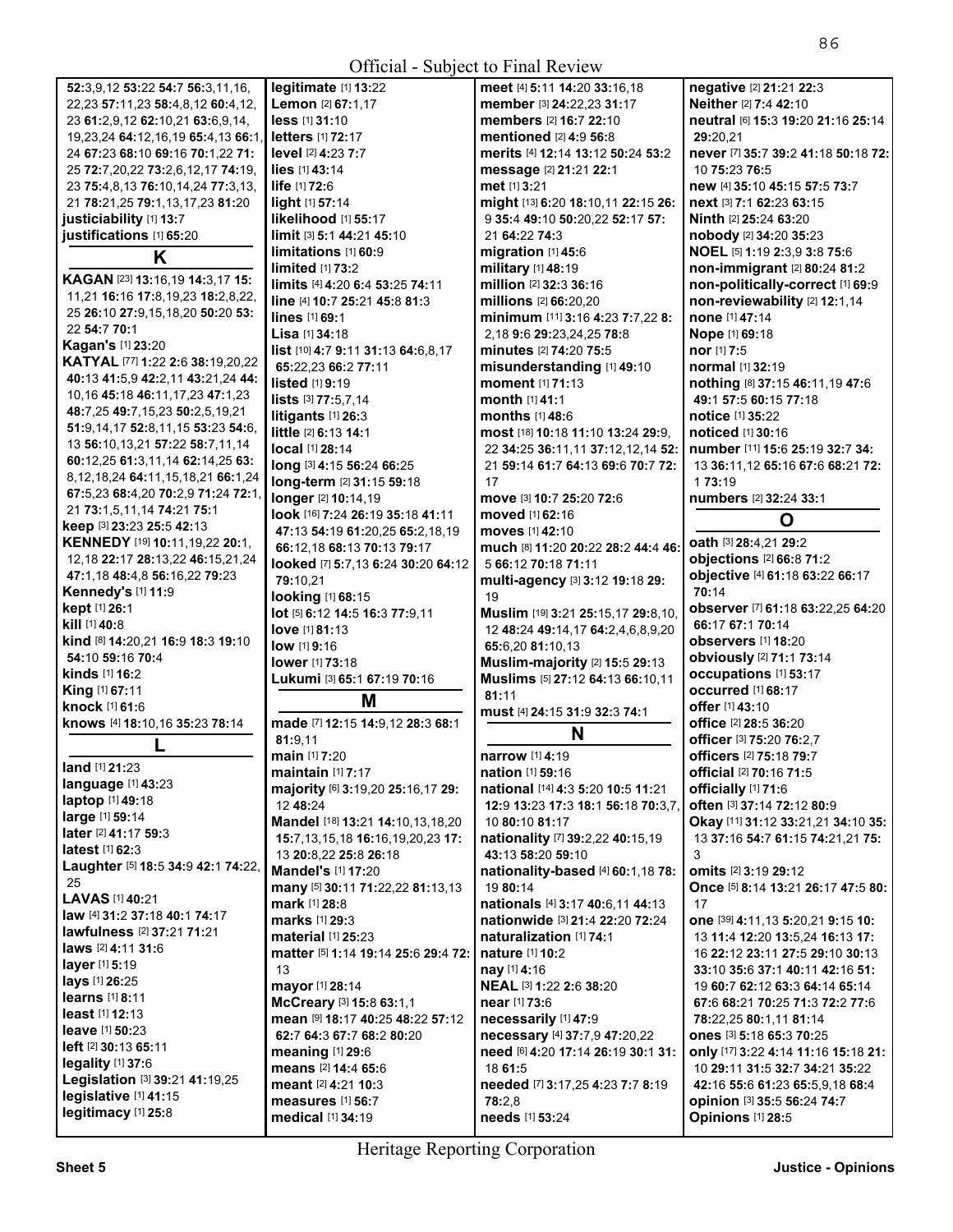| <b>Official - Subject to Final Review</b>             |                                                            |                                                       |                                                       |
|-------------------------------------------------------|------------------------------------------------------------|-------------------------------------------------------|-------------------------------------------------------|
| oral [5] 1:14 2:2.5 3:8 38:20                         | period [3] 4:15 24:1 47:20                                 | President's [8] 3:13 4:4 24:18 38:                    | 77:25                                                 |
| order [31] 9:1 14:11 24:22,25 29:                     | permanent [1] 45:16                                        | 13 41:12 68:24 69:13.21                               | purposes [4] 22:13 33:10 61:6 74:                     |
| 16,18 30:16,17,21 33:12 37:22 38:                     | permission [1] 5:23                                        | presidential [1] 60:10                                | 16                                                    |
| 24 39:7,18 46:12 47:5,12 48:20                        | perpetual [4] 44:2 45:19 46:10 48:                         | Presidents [2] 47:14 56:25                            | pursuant [2] 8:9 78:13                                |
| 53:4 59:13,19 61:8 62:3,4 64:22                       | 3                                                          | press [2] 14:1 62:6                                   | pursued [1] 21:2                                      |
| 65:5 68:25 70:19 71:22 74:11 78:                      | perpetuated [1] 44:2                                       | pressure [8] 3:24 9:1 10:4 18:12                      | pushes [1] 42:24                                      |
| 2                                                     | person [6] 42:25 43:3 71:6 75:21                           | 25:19,20 33:11 78:1                                   | put [6] 18:12 23:16 34:24 44:12 65:                   |
| orders [5] 29:14 46:14 47:4,13 69:                    | 78:10.11                                                   | presumption [1] 27:7                                  | 22 71:18                                              |
| 2                                                     | personally [2] 51:2 79:3                                   | prevent [1] 53:25                                     | puts [5] 16:16,19 68:9,22 73:24                       |
| ordinary [1] 70:15                                    | persons [1] 51:6                                           | previously [2] 31:14,21                               | Q                                                     |
| organization [1] 8:12                                 | Petitioners [6] 1:5,21 2:4,10 3:9                          | principal [4] 13:19 33:10 37:4 77:                    | qualify [1] 71:19                                     |
| other [29] 3:23 7:5 9:9 10:5 14:9                     | 75:7                                                       | 25                                                    | qualms [1] 42:5                                       |
| 31:15,22 32:18 35:21 41:4 43:17                       | pick [1] 74:15                                             | principally [1] 29:5                                  | question [23] 6:12 11:9 17:8 18:                      |
| 44:22 45:23 47:12 55:2 56:7 58:1                      | pieces [1] 7:25                                            | private [4] 17:6 28:4,9 61:22                         | 18,19 30:13 34:4 35:1 38:8 41:14                      |
| 64:23 65:1,11,20 67:7,17 69:5,20                      | place [6] 21:13 23:16 79:2 80:4,8,                         | pro-Christian [1] 21:25<br>probably [2] 34:12 74:5    | 50:22 51:5 53:23 57:16 60:23 61:                      |
| 71:12 75:2,22,25<br>others [2] 9:15 73:16             | 16<br>placed [1] 39:14                                     | problem [16] 25:23 34:11 39:6 42:                     | 9 62:10 63:7 70:4 71:14 72:22 75:                     |
| Otherwise [3] 21:21 22:7 75:21                        | plainly [1] 24:24                                          | 15,17 47:24 48:3,10 49:5 53:10                        | 14 80:3                                               |
| ought [1] 48:20                                       | plaintiff [1] 52:17                                        | 55:9 57:4.8 69:17 70:21 71:11                         | questions [3] 57:17 75:2,12                           |
| out [13] 23:24 25:5 26:25 27:8 28:                    | plaintiffs [2] 21:22 53:1                                  | problems [3] 3:23 25:18 57:13                         | quick [1] 75:10                                       |
| 11 35:14,14 36:16 57:25 61:6 65:                      | please [4] 3:11 30:8 38:23 75:9                            | proc [1] 16:7                                         | quite [4] 9:22 19:12 32:4 71:2                        |
| 21 66:3 71:20                                         | point [23] 16:21 18:17 29:1 36:5                           | procedures [1] 58:9                                   | quotas [1] 60:2                                       |
| <b>out-of-the-box</b> [1] 18:3                        | 41:7 42:13 43:15 44:4,25 53:3 54:                          | proceeding [1] 50:23                                  | R                                                     |
| <b>outcome</b> [1] 24:14                              | 10 60:14 65:18 66:3 67:21 68:6                             | process [27] 5:15,15 8:10 14:5,8,                     |                                                       |
| <b>outer</b> [1] 4:20                                 | 70:25 73:23 74:8 78:4.19 79:24                             | 14, 19 15:1 19:12 26:20 27:1 29:                      | race [1] 25:6                                         |
| outgrowth [1] 69:2                                    | 81:5                                                       | 17 39:13 57:6 68:7.19 69:7 72:2.                      | raise [1] 64:23                                       |
| over [5] 13:25 16:4 36:13 47:21 80:                   | points [1] 75:11                                           | 12 75:15,16,17 78:7,9,14 79:5,8                       | <b>raised</b> [1] <b>12:22</b>                        |
| 3                                                     | policy [15] 4:3 10:6 12:9 23:16 39:                        | processes [1] 32:19                                   | <b>raises</b> [2] <b>66:5 72:22</b><br>rate [1] 15:23 |
| <b>overall</b> [1] 9:15                               | 140:17 43:16 45:16,19,25 50:8                              | proclamation [55] 3:18 4:2 5:4 7:                     | Rather [1] 25:11                                      |
| overwhelmingly [1] 15:9                               | 53:7 63:2 80:9 81:17                                       | 24 8:17,21 9:20,22 10:2,12,15,25                      | rational [3] 17:14,15,21                              |
| <b>owes</b> [1] 27:6                                  | political [1] 12:8                                         | 11:10,23 13:11 14:6,15 16:9,13                        | re-upped [1] 48:1                                     |
| own [2] 68:8,21                                       | polity [1] 59:18                                           | 19:14, 15 21:8, 13 22:23 26:25 27:                    | reach [1] 50:24                                       |
| P                                                     | poorest [1] 73:21                                          | 2, 16 29:7 33:11 38:9, 12 45:14, 15                   | reached [1] 53:2                                      |
|                                                       | population [4] 49:14,17 64:7,10                            | 53:6 55:6 60:18 62:9,22,24 63:10,                     | read [8] 4:13 14:18 30:4 34:14 44:                    |
| packed [1] 6:12                                       | position [1] 50:15                                         | 25 68:24 69:12,13,21 70:2 74:12                       | 21,21,22 77:3                                         |
| PAGE [6] 2:2 36:12 50:9 54:22 61:                     | possibility [1] 38:4                                       | 75:24 76:2,4,5 77:25 79:16 80:21                      | reading [1] 63:25                                     |
| 25 72:4                                               | possibly [2] 21:3 29:10                                    | 81:16                                                 | Reagan [8] 9:4 10:12 11:3 30:17                       |
| palsy [4] 52:2 72:4 76:16 77:6<br>parameters [1] 5:16 | potentially [2] 20:10,17                                   | proclamation's [1] 4:21                               | 35:2,11 37:10 38:1                                    |
| Parkinson's [1] 77:6                                  | power [11] 4:4,18 13:13 44:17 45:                          | proclamations [5] 8:23 10:13 11:                      | Reagan's [1] 11:13                                    |
| PARS [2] 51:23 72:3                                   | 3 53:5.21 58:3 59:24 67:12 74:13                           | 3 37:14 62:12                                         | real [1] 79:4                                         |
| part [7] 29:22 59:14,14,15,18 61:7                    | practice [1] 21:17                                         | professors [1] 77:8                                   | real-time [1] 8:5                                     |
| 70:8                                                  | <b>praised</b> $[1]$ 81:14                                 | <b>Program</b> [5] 7:2,5 55:22 56:2 58:               | really [14] 7:20 8:17,21 12:5 14:20                   |
| participated [1] 68:19                                | precedential [1] 12:20                                     | 23                                                    | 15:15 18:18 43:7 44:13 66:9 71:                       |
| particular [15] 10:16 21:14 25:5,6                    | precludes [1] 57:2                                         | promulgated [2] 62:4 63:3                             | 16 73:7 75:10 80:20                                   |
| 40:6 44:14 56:6 57:13,14,17,20                        | predominantly [3] 64:4,5,8<br>preference [2] 45:4 53:16    | propose [1] 43:12<br>protect [3] 4:1 24:20 30:1       | reason [9] 13:23,24 14:21 21:1,6                      |
| 58:6 65:21 69:11 76:21                                | preferences [1] 53:13                                      | protest [1] 67:10                                     | 32:17 33:7 45:9 68:14                                 |
| parties [2] 51:3 73:3                                 | preliminary [1] 26:18                                      | provide [8] 3:16,25 9:6 29:23 33:                     | reasonable [8] 18:19 61:18 63:22.                     |
| parts [1] 76:1                                        | prescient [1] 57:19                                        | 13 39:10 55:23 78:2                                   | 25 64:19 66:17 67:1 70:14                             |
| party [1] 52:19                                       | prescribed [1] 54:25                                       | provides [1] 7:2                                      | reasons [11] 18:10,12 31:14 38:25                     |
| pass [1] 41:12                                        | present [8] 20:2,6 51:4,7,16 52:5,                         | providing [2] 55:17 58:17                             | 40:13,20 43:25 44:1 64:23 74:2                        |
| passed [1] 15:5                                       | 6,14                                                       | provision [6] 11:20 49:6 54:12 76:                    | 79:18                                                 |
| past [4] 5:22 8:22 29:14 50:1                         | presidency [1] 16:5                                        | 8,9,22                                                | <b>reassessment</b> [2] 46:22 47:3                    |
| people [32] 20:9,13,14 22:2 31:13                     | PRESIDENT [86] 1:3 3:4,5 4:10,                             | provisions [2] 45:7 75:22                             | <b>REBUTTAL [4] 2:8 38:17 75:5,6</b>                  |
| 32:3,8 34:13 35:3,3,22 36:1,2,4                       | 14 5:9,13 6:3,9,16 7:12 9:3,4 11:                          | provokes [1] 16:3                                     | receives [1] 28:6<br>recent [1] 5:22                  |
| 37:3 42:19 44:13 55:15 59:17 66:                      |                                                            |                                                       |                                                       |
|                                                       | 13, 13, 18, 22 13: 13 16: 1 17: 2, 5 18:                   | publication [1] 72:11                                 |                                                       |
| 21 67:12 69:20 71:12,18 72:9,17                       | 3,23 23:5,9,20 25:4 27:12,22 35:                           | publicize [1] 71:17                                   | recently [1] 4:6                                      |
| 75:25 77:7,10 80:7,17,24                              | 11 37:10 38:1,2 40:4,10 41:24 42:                          | publicized [2] 36:19 37:2                             | recognition [1] 81:6                                  |
| people's [1] 79:18                                    | 5,8,10,12 44:9,18 45:2 46:25 48:5,                         | publicly [1] 65:3                                     | recommendation [3] 15:2 17:25                         |
| percent [6] 40:5 59:12 61:7 64:9                      | 9, 19, 20, 22 49: 16 50: 6, 7, 16 53: 5, 5,                | publish [1] 75:16                                     | 19:19                                                 |
| 66:11,11                                              | 10, 18, 25 54: 4, 11, 14 56: 8, 14, 20 57:                 | purely [2] 60:17 67:3                                 | recommendations [2] 3:19 16:8                         |
| percentages [1] 72:14                                 | 13 58:2 59:1,24 61:24 62:4,8,15,                           | purport [1] 45:15                                     | recommended [2] 3:14 25:20                            |
| perennial [2] 48:10 57:8<br>perhaps [2] 58:9 70:24    | 19 63:20 68:9,22 69:7,12,18,22,25<br>70:19 74:12,14 81:6,8 | purports [1] 29:16<br>purpose [5] 7:21 65:25 70:11,17 | red [2] 50:9 62:1<br><b>reenter</b> [2] 62:24 63:15   |

I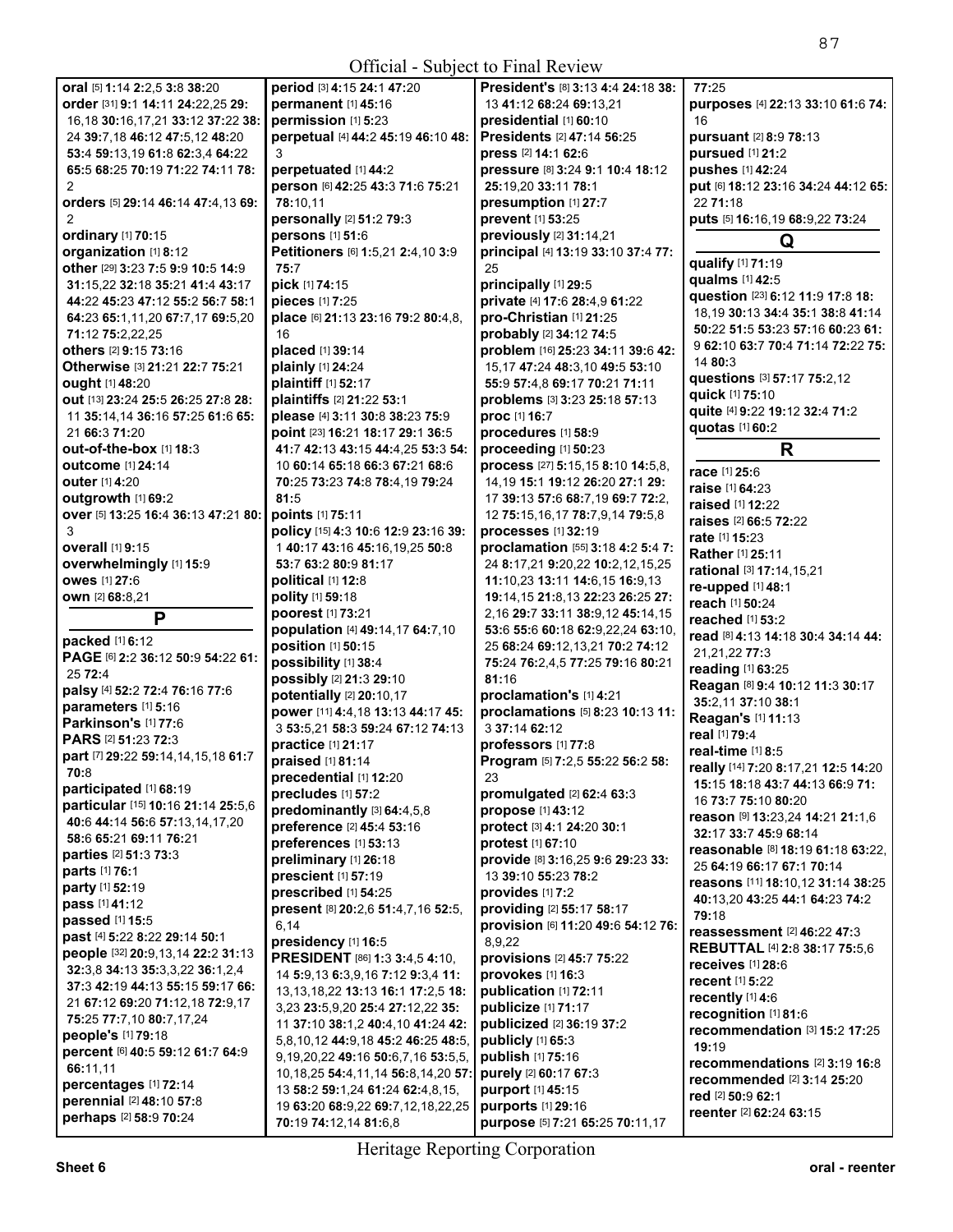| <b>Official</b> - Subject to Final Review           |                                                           |                                                   |                                                              |
|-----------------------------------------------------|-----------------------------------------------------------|---------------------------------------------------|--------------------------------------------------------------|
| reexamined [1] 46:16                                | 62:10,21 63:6,9,14 74:19,23 75:4                          | severe [1] 56:6                                   | <b>started</b> [1] 14:4                                      |
| referring [1] 51:24                                 | 81:20                                                     | shall [2] 16:14 59:9                              | starting [1] 16:21                                           |
| reflect [1] 8:22                                    | robust [2] 43:8 56:14                                     | <b>share</b> [3] <b>26:2 30:14 73:16</b>          | <b>starts</b> [1] <b>30:13</b>                               |
| reflects [2] 4:2 10:1                               | rule [2] 12:7 74:1                                        | <b>sharing</b> [1] 42:6                           | State [13] 5:24 14:21 39:9 43:4 51:                          |
| <b>refuse</b> [1] <b>24:23</b>                      | rules [1] 80:11                                           | she's [1] 8:16                                    | 12,20 55:16,24 58:15 71:7 72:16                              |
| refused $[1]$ 26:2                                  | run [1] 50:6                                              | shouldn't [1] 61:20                               | 75:15 79:6                                                   |
| regard [2] 48:23 73:9                               | S                                                         | <b>show</b> [1] <b>43:1</b>                       | statement [2] 25:5 36:14                                     |
| regime [1] 58:24                                    |                                                           | shows [3] 8:8,14 78:11                            | <b>statements</b> [23] <b>19:7 28:2,3,11,15,</b>             |
| regularity [1] 27:4                                 | safe [2] 42:13 48:6<br><b>safest</b> [1] 7:4              | side [5] 35:21 43:17 59:22,23 70:                 | 17 29:5 50:9 60:6,8,15 61:19,21,                             |
| rejected [2] 39:18 43:11                            | sake [2] 19:6,9                                           | 24                                                | 22 62:16,23 63:11 64:1 66:15 67:                             |
| rekindled [1] 61:25                                 | Sale [4] 12:12 52:22,23,23                                | sides [1] 77:22                                   | 25 68:1,11,12                                                |
| relatively [1] 19:4                                 | same [15] 9:20 14:10 28:21 34:7                           | significant [2] 28:8 34:13                        | <b>STATES</b> [20] <b>1:1,4,16 3:6 31:4 39:</b>              |
| relatives [1] 20:14                                 | 35:2,5 39:6,17 52:9 57:4,7 63:2                           | similar [1] 11:23                                 | 9 40:7 45:17 46:3 51:11,14 52:18                             |
| relief [1] 73:3                                     | 64:25 67:22 69:3                                          | <b>simply</b> [2] 5:2 81:4                        | 53:1 55:24 56:5 57:9 58:18 72:5                              |
| religion [6] 21:14,17 25:6 65:17                    | <b>sanctions</b> [2] 9:1,25                               | Since [6] 7:20 19:16 29:11 66:25                  | 73:22 74:18                                                  |
| 67:21 70:17<br>religious [7] 22:3 65:7,15 66:5,6,8, | <b>satisfies</b> [2] <b>13:12 55:7</b>                    | 74:13 79:12<br>single [2] 55:9 76:13              | statute [16] 5:3 43:2 44:22 47:18                            |
| 22                                                  | satisfy [3] 17:13,18 39:16                                | site [1] 75:17                                    | 49:1 50:17 54:2,5 57:3 60:6,8 67:<br>2 68:9 70:25 73:9 74:15 |
| rely [1] 29:5                                       | save [1] 72:5                                             | situation [10] 5:8 24:3 38:10 40:                 | <b>statute's [1] 49:2</b>                                    |
| remedy [1] 72:23                                    | <b>Savings [1] 54:18</b>                                  | 10,22 53:1 56:4,12 57:21 59:1                     | <b>statutes</b> [3] <b>6:18 7:6 47:10</b>                    |
| remember [2] 36:14 68:8                             | saying [13] 6:3 22:3 40:23 42:4 46:                       | <b>situations</b> [1] 57:14                       | statutory [4] 5:8 50:22 53:3 54:12                           |
| <b>removed</b> [2] 41:16 51:1                       | 10 54:8 62:22 67:20 69:18,19 70:                          | <b>six</b> [1] 48:5                               | stepped [1] 53:9                                             |
| repetitive [1] 30:11                                | 13 71:2 77:22                                             | <b>slightly</b> [1] 80:22                         | sticks [2] 39:22 40:3                                        |
| reply [2] 36:10 54:22                               | says [28] 16:2,13 23:4,23 30:22,22                        | small [5] 25:18 29:22 32:7 53:15                  | still [2] 47:21 70:23                                        |
| report [2] 46:18,20                                 | 31:7 35:6,22 41:13 46:18,18 47:5,                         | 59:13                                             | stop [2] 40:25 78:22                                         |
| reporting [4] 8:2,3 39:25 47:7                      | 19,25 48:2,11,22 52:19 59:9,21                            | so-called [2] 29:8 45:5                           | stopping [1] 22:4                                            |
| represent [4] 9:8,13,18 79:4                        | 68:25 69:2 70:2 72:9 73:25 77:14                          | society [1] 66:20                                 | stops [1] 14:22                                              |
| representing [1] 66:20                              | 81:17                                                     | software [3] 53:17,19 58:1                        | <b>Stormans</b> [2] 66:4,13                                  |
| required [3] 13:2 39:25 47:9                        | <b>scenario</b> [1] <b>25:</b> 3                          | Solicitor [1] 1:19                                | strike [5] 48:21,21 49:8 67:2 73:9                           |
| requirement [2] 47:8 55:13                          | <b>scheme</b> [2] 55:1,8                                  | solid [1] 40:5                                    | strong [3] 15:10 27:7 65:24                                  |
| requires [1] 37:19                                  | scholars [3] 22:8 34:16 77:8                              | Solution [4] 39:6 48:14 53:11 55:                 | <b>stronger</b> [2] <b>14:13 71:1</b>                        |
| resentment [1] 16:4                                 | <b>score</b> [1] 9:16                                     | 12                                                | <b>struck</b> [1] 69:4                                       |
| reside [1] 31:16                                    | <b>scrutiny</b> [1] 17:14<br>seat [3] 68:23 73:25 74:9    | <b>solutions</b> [1] <b>54:</b> 24                | struggled [1] 67:18                                          |
| <b>residence</b> [1] 80:16                          | Second [9] 12:16 28:25 37:4 39:15                         | solved [1] 53:9                                   | students [2] 22:9 77:11                                      |
| residual $[1]$ 42:12                                | 54:24 67:16 68:25 78:3,22                                 | Somalia [2] 9:22 36:2                             | studying $[1]$ 31:15                                         |
| resign [1] 24:23                                    | second-guess [1] 70:10                                    | <b>somebody</b> [2] 75:19 80:3                    | stuff [1] 61:21                                              |
| respect [13] 9:4,5 21:17 40:18 42:                  | Secondly [1] 25:2                                         | <b>someone</b> [1] 42:3                           | subject [4] 12:10 24:5 76:3,6                                |
| 21 43:14 52:4 55:5 56:6 58:17 61:<br>16 71:10,12    | secretaries [1] 19:21                                     | <b>son</b> [1] <b>20:15</b>                       | subjected [1] 9:25<br>submitted [2] 81:21,23                 |
| respond [2] 41:6 75:13                              | Secretary [3] 3:14 5:24 71:7                              | SOrry [3] 5:6 34:4 81:7<br><b>sort</b> [1] 57:2   | <b>substance</b> [4] <b>14:14 19:13 27:2</b>                 |
| Respondents [5] 1:8,23 2:7 21:9                     | <b>section [2] 54:2 73:24</b>                             | <b>sorts</b> [1] <b>53</b> :14                    | 29:17                                                        |
| 38:21                                               | Security [12] 3:13 4:3 10:5 12:9                          | <b>SOTOMAYOR</b> [37] <b>5:6 6:2,7,20,</b>        | <b>succeed</b> [4] <b>20:11 52:1</b> 0,13,16                 |
| response [2] 13:20 37:4                             | 13:23 17:3 18:1 70:3,7,10 80:10                           | 23 9:8,17 11:2,7,15 19:24 20:23                   | <b>successful [2] 4:5 10:9</b>                               |
| responses [5] 24:17 26:23 32:21                     | 81:18                                                     | 21:12 22:2,6,12,18,25 23:8,14,19,                 | Sudan [1] 29:15                                              |
| 36:8,24                                             | See [8] 6:3 14:19 25:23 32:12 36:5                        | 22 24:1.9.13 25:22 26:6.13.16 63:                 | sufficiently [1] 9:16                                        |
| responsible [2] 4:11 24:10                          | 44:13 76:25 79:17                                         | 23 67:23 68:10 69:16 78:21,25 79:                 | suggest [1] 17:11                                            |
| rest [3] 44:24 54:5 60:10                           | Seek [1] 32:8                                             | 13,17                                             | suggested [3] 4:12 5:16 22:17                                |
| restrictions [3] 3:15 6:17 67:9                     | seeking [1] 39:7                                          | Soviet [1] 48:12                                  | suggesting [2] 19:17 54:3                                    |
| resulted $[1]$ 15:1                                 | <b>seeks</b> [1] 8:24<br>seems [5] 27:21 34:12 54:9 57:18 | <b>space</b> [1] 53:9                             | suggestion [1] 68:16                                         |
| reticulated [3] 45:22 54:25 55:8                    | 65:23                                                     | special [2] 5:12 7:2                              | suggests [1] 72:13                                           |
| reverse [1] 81:18                                   | seen [2] 10:8,15                                          | specialty [1] 53:16                               | summarizing [1] 23:6                                         |
| review [10] 3:12 5:19 16:17 19:19                   | send [1] 35:17                                            | specified [1] 39:5                                | <b>sunsets [2] 47:5,25</b>                                   |
| 23:23 24:6 29:19 56:17 57:6 69:7                    | Sense [6] 8:23 55:12,20,22 70:6                           | speech [2] 20:8 22:16                             | supervision [1] 47:21                                        |
| reviewability [1] 12:19                             | 74:6                                                      | speech-type [1] 20:21                             | supplant [1] 54:15                                           |
| reviewed [1] 25:24                                  | sent [1] 21:25                                            | spoken [1] 62:9                                   | Supplement [3] 7:12 44:19 54:14                              |
| rid [2] 53:14,14<br><b>rights</b> [2] 51:3,6        | Sentelle [2] 40:20 60:20                                  | spokesman [1] 62:6<br>Sponsor [3] 43:4 58:16 71:7 | supplements [1] 47:17<br><b>support [2] 21:4 22:20</b>       |
| rise [1] 72:23                                      | <b>sentences</b> [1] 10:14                                | sponsors [3] 39:9 55:16,25                        | supported [1] 5:18                                           |
| risk [2] 17:3 43:3                                  | September [1] 81:9                                        | squarely [1] 43:23                                | Suppose [3] 8:7 28:13 40:3                                   |
| riskiest [1] 7:9                                    | seriously [1] 58:10                                       | staff [2] 16:6 61:24                              | supposed [1] 34:21                                           |
| ROBERTS [37] 3:3 11:25 12:11,21                     | set [5] 6:5,17 7:16 16:17 27:8                            | stage [1] 26:18                                   | SUPREME [3] 1:1,15 74:5                                      |
| 13:1 30:7 38:16,19 40:2,24 41:6,                    | sets [1] 80:6                                             | stake [1] 70:4                                    | <b>suspect [1] 37:3</b>                                      |
| 22 42:3 48:18 49:4,12,19,24 50:3                    | seven [1] 3:22                                            | standard [4] 17:21 19:14 25:9,14                  | suspend [1] 4:14                                             |
| 57:11 58:4,8,12 60:4,23 61:2,9,12                   | several [2] 45:23 51:9                                    | standing [2] 21:20,23                             | Suspicion [1] 24:6                                           |
|                                                     |                                                           |                                                   |                                                              |